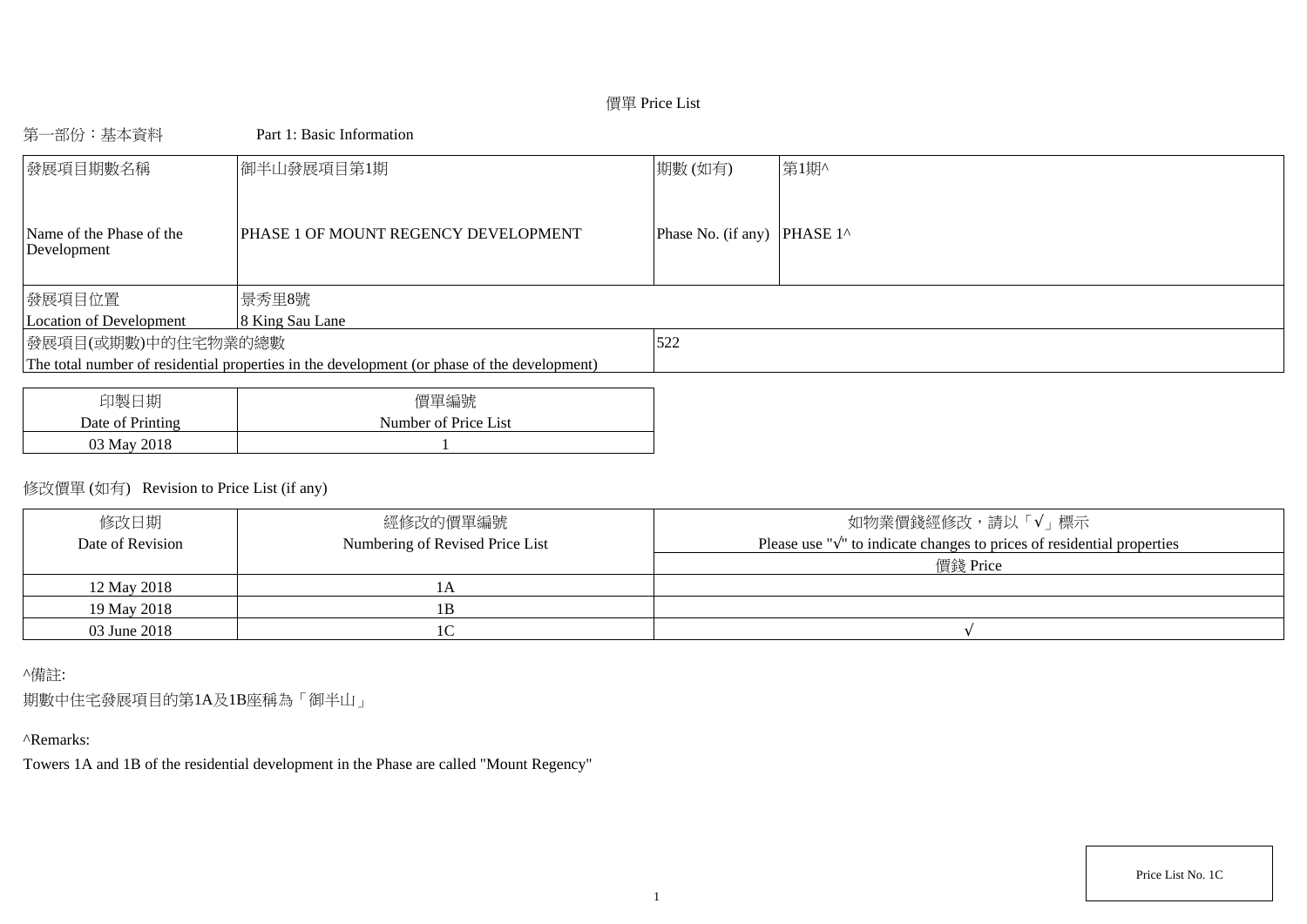## 第二部份:面積及售價資料 Part 2: Information on Area and Price

|                           | 物業的描述<br>Description of Residential Property |              | 實用面積<br>(包括露台,工作平台及陽台如有)<br>平方米(平方呎)<br>Saleable Area                                | 售價<br>$(\vec{\pi})$<br>Price<br>$($)$ | 實用面積<br>每平方米/呎售價<br>元,每平方米<br>(元,每平方呎)                                        |                                              |                          |    |    | 平方米(平方呎)<br>sq. metre (sq. ft.) | 其他指明項目的面積(不計算入實用面積)     |            | Area of other specified items (Not included in the Saleable Area) |                          |            |
|---------------------------|----------------------------------------------|--------------|--------------------------------------------------------------------------------------|---------------------------------------|-------------------------------------------------------------------------------|----------------------------------------------|--------------------------|----|----|---------------------------------|-------------------------|------------|-------------------------------------------------------------------|--------------------------|------------|
| 大廈名稱<br><b>Block Name</b> | 樓層<br>Floor                                  | 單位<br>Unit   | (including balcony, utility platform<br>and verandah, if any)<br>sq. metre (sq. ft.) |                                       | Unit Rate of<br>Saleable Area<br>\$ per sq. metre<br>$(\bar{\S}$ per sq. ft.) | 空調機房<br>$Air-$<br>conditioning<br>plant room | 窗台<br>Bay<br>window      | 閣樓 | 平台 | 花園<br>Cockloft Flat roof Garden | 停車位<br>Parking<br>space | 天台<br>Roof | 梯屋<br>Stairhood                                                   | 前庭<br>Terrace            | 庭院<br>Yard |
|                           |                                              |              | 28.269 (304)                                                                         | 6,552,000                             | 231,773                                                                       |                                              |                          |    |    |                                 |                         |            |                                                                   |                          |            |
| 1A                        | 10                                           | $\bf{B}$     | 露台 Balcony:1.955 (21);                                                               |                                       | (21, 553)                                                                     |                                              |                          |    |    |                                 |                         |            |                                                                   |                          |            |
|                           |                                              |              | 工作平台 Utility Platform:0.000 (0)                                                      |                                       |                                                                               |                                              |                          |    |    |                                 |                         |            |                                                                   |                          |            |
|                           |                                              |              | 28.269 (304)                                                                         | 6,505,500                             | 230,128                                                                       | $\sim$                                       | $\overline{\phantom{a}}$ |    |    |                                 |                         | ÷          |                                                                   | $\overline{\phantom{a}}$ |            |
| 1A                        | 9                                            | $\, {\bf B}$ | 露台 Balcony:1.955 (21);                                                               |                                       | (21,400)                                                                      |                                              |                          |    |    |                                 |                         |            |                                                                   |                          |            |
|                           |                                              |              | 工作平台 Utility Platform:0.000 (0)                                                      |                                       |                                                                               |                                              |                          |    |    |                                 |                         |            |                                                                   |                          |            |
|                           |                                              |              | 28.269 (304)                                                                         | 6,465,700                             | 228,721                                                                       |                                              |                          |    |    |                                 |                         |            |                                                                   |                          |            |
| 1A                        | 8                                            | $\, {\bf B}$ | 露台 Balcony:1.955 (21);                                                               |                                       | (21,269)                                                                      |                                              |                          |    |    |                                 |                         |            |                                                                   |                          |            |
|                           |                                              |              | 工作平台 Utility Platform:0.000 (0)                                                      |                                       |                                                                               |                                              |                          |    |    |                                 |                         |            |                                                                   |                          |            |
|                           |                                              |              | 28.269 (304)                                                                         | 6,426,800                             | 227,344                                                                       |                                              |                          |    |    |                                 |                         |            |                                                                   |                          |            |
| 1A                        | $\overline{7}$                               | $\, {\bf B}$ | 露台 Balcony:1.955 (21);                                                               |                                       | (21, 141)                                                                     |                                              |                          |    |    |                                 |                         |            |                                                                   |                          |            |
|                           |                                              |              | 工作平台 Utility Platform:0.000 (0)                                                      |                                       |                                                                               |                                              |                          |    |    |                                 |                         |            |                                                                   |                          |            |
|                           |                                              |              | 28.269 (304)                                                                         | 6,389,900                             | 226,039                                                                       | $\overline{\phantom{a}}$                     |                          |    |    |                                 |                         |            |                                                                   |                          |            |
| 1A                        | 6                                            | $\, {\bf B}$ | 露台 Balcony:1.955 (21);                                                               |                                       | (21,019)                                                                      |                                              |                          |    |    |                                 |                         |            |                                                                   |                          |            |
|                           |                                              |              | 工作平台 Utility Platform:0.000 (0)                                                      |                                       |                                                                               |                                              |                          |    |    |                                 |                         |            |                                                                   |                          |            |
|                           |                                              |              | 28.269 (304)                                                                         | 6,354,800                             | 224,797                                                                       |                                              |                          |    |    |                                 |                         |            |                                                                   |                          |            |
| 1A                        | 5                                            | $\, {\bf B}$ | 露台 Balcony:1.955 (21);                                                               |                                       | (20,904)                                                                      |                                              |                          |    |    |                                 |                         |            |                                                                   |                          |            |
|                           |                                              |              | 工作平台 Utility Platform:0.000 (0)                                                      |                                       |                                                                               |                                              |                          |    |    |                                 |                         |            |                                                                   |                          |            |
|                           |                                              |              | 28.269 (304)                                                                         | 6,329,100                             | 223,888                                                                       |                                              |                          |    |    |                                 |                         |            |                                                                   |                          |            |
| 1A                        | 3                                            | $\, {\bf B}$ | 露台 Balcony:1.955 (21);                                                               |                                       | (20, 819)                                                                     |                                              |                          |    |    |                                 |                         |            |                                                                   |                          |            |
|                           |                                              |              | 工作平台 Utility Platform:0.000 (0)                                                      |                                       |                                                                               |                                              |                          |    |    |                                 |                         |            |                                                                   |                          |            |
|                           |                                              |              | 28.269 (304)                                                                         | 6,318,500                             | 223,513                                                                       |                                              |                          |    |    |                                 |                         |            |                                                                   |                          |            |
| 1A                        | $\overline{2}$                               | B            | 露台 Balcony:1.955 (21);                                                               |                                       | (20, 785)                                                                     |                                              |                          |    |    |                                 |                         |            |                                                                   |                          |            |
|                           |                                              |              | 工作平台 Utility Platform:0.000 (0)                                                      |                                       |                                                                               |                                              |                          |    |    |                                 |                         |            |                                                                   |                          |            |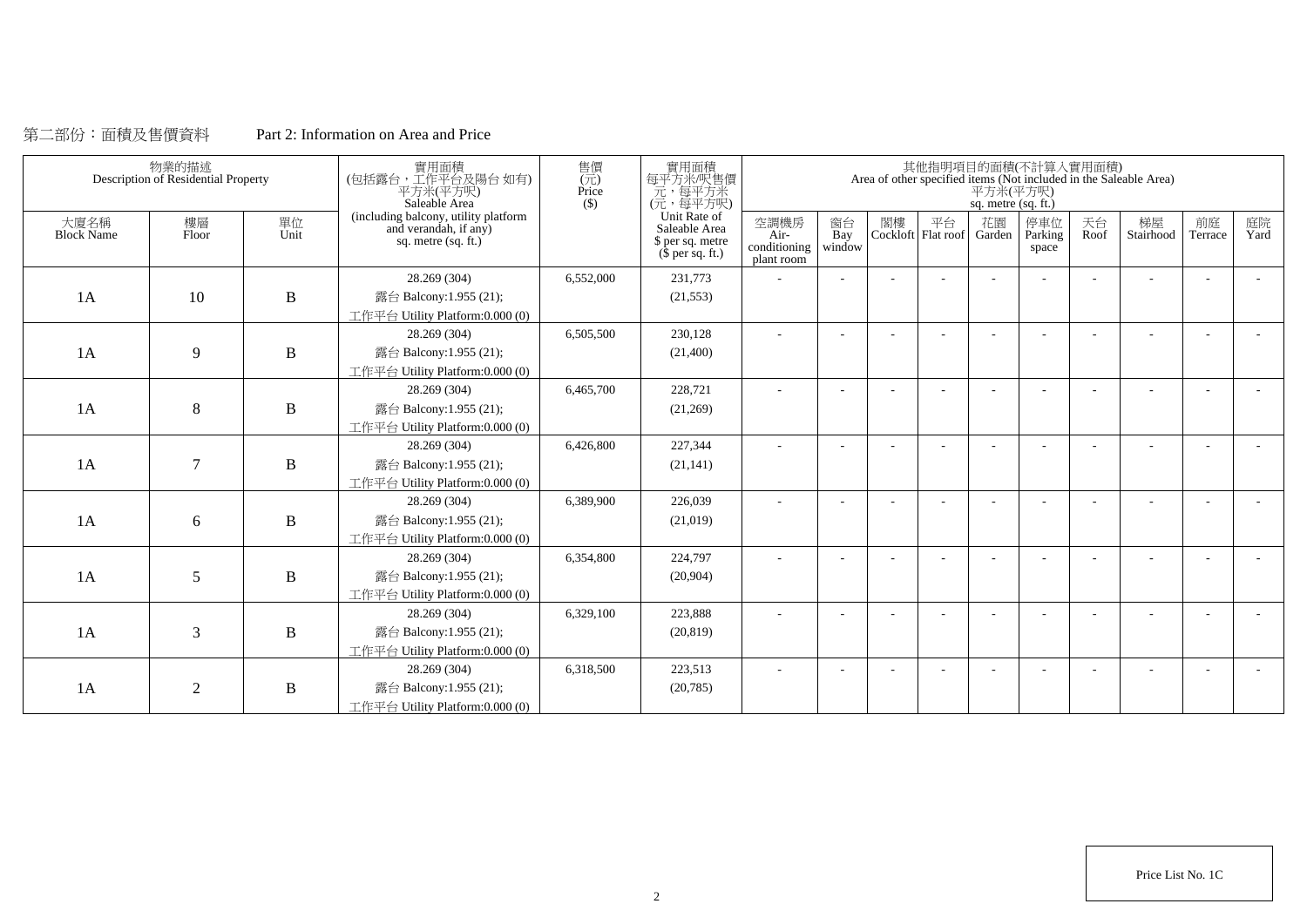|                           | 物業的描述<br>Description of Residential Property |                | 實用面積<br>(包括露台,工作平台及陽台如有)<br>平方米(平方呎)<br>Saleable Area                                  | 售價<br>(元)<br>Price<br>$($ \$) | 實用面積<br>每平方米/呎售價<br>元,每平方米<br>(元,每平方呎)                                |                                            |                       |    |                            | sq. metre (sq. ft.) | 其他指明項目的面積(不計算入實用面積)      |            | Area of other specified items (Not included in the Saleable Area)<br>$\overline{P}$ $\overline{\mathcal{H}}$ $\mathcal{H}(\overline{P})$ |                          |            |
|---------------------------|----------------------------------------------|----------------|----------------------------------------------------------------------------------------|-------------------------------|-----------------------------------------------------------------------|--------------------------------------------|-----------------------|----|----------------------------|---------------------|--------------------------|------------|------------------------------------------------------------------------------------------------------------------------------------------|--------------------------|------------|
| 大廈名稱<br><b>Block Name</b> | 樓層<br>Floor                                  | 單位<br>Unit     | (including balcony, utility platform<br>and verandah, if any)<br>sq. metre $(sq. ft.)$ |                               | Unit Rate of<br>Saleable Area<br>\$ per sq. metre<br>$$$ per sq. ft.) | 空調機房<br>Air-<br>conditioning<br>plant room | 窗台<br>Bay<br>window   | 閣樓 | 平台<br>Cockloft   Flat roof | 花園<br>Garden        | 停車位<br>Parking<br>space  | 天台<br>Roof | 梯屋<br>Stairhood                                                                                                                          | 前庭<br>Terrace            | 庭院<br>Yard |
|                           |                                              |                | 28.269 (304)                                                                           | 6,313,400                     | 223,333                                                               |                                            |                       |    |                            |                     |                          |            |                                                                                                                                          |                          |            |
| 1A                        |                                              | $\, {\bf B}$   | 露台 Balcony:1.955 (21);                                                                 |                               | (20,768)                                                              |                                            |                       |    |                            |                     |                          |            |                                                                                                                                          |                          |            |
|                           |                                              |                | 工作平台 Utility Platform:0.000 (0)                                                        |                               |                                                                       |                                            |                       |    |                            |                     |                          |            |                                                                                                                                          |                          |            |
|                           |                                              |                | 42.244 (455)                                                                           | 9.244.800                     | 218,843                                                               | ÷                                          |                       |    |                            |                     |                          |            |                                                                                                                                          |                          |            |
| 1A                        | 31                                           | $\mathbf{J}^*$ | 露台 Balcony:2.143 (23);                                                                 |                               | (20,318)                                                              |                                            |                       |    |                            |                     |                          |            |                                                                                                                                          |                          |            |
|                           |                                              |                | 工作平台 Utility Platform:1.500 (16)                                                       |                               |                                                                       |                                            |                       |    |                            |                     |                          |            |                                                                                                                                          |                          |            |
|                           |                                              |                | 42.244 (455)                                                                           | 9,198,900                     | 217,756                                                               | $\sim$                                     |                       |    |                            |                     |                          |            |                                                                                                                                          |                          |            |
| 1A                        | 30                                           | $J^*$          | 露台 Balcony:2.143 (23);                                                                 |                               | (20,217)                                                              |                                            |                       |    |                            |                     |                          |            |                                                                                                                                          |                          |            |
|                           |                                              |                | 工作平台 Utility Platform:1.500 (16)                                                       | 9,474,900                     | 224,290                                                               |                                            |                       |    |                            |                     |                          |            |                                                                                                                                          |                          |            |
|                           |                                              |                |                                                                                        |                               | (20, 824)                                                             |                                            |                       |    |                            |                     |                          |            |                                                                                                                                          |                          |            |
|                           |                                              |                | 42.244 (455)                                                                           | 9,152,900                     | 216,667                                                               |                                            |                       |    |                            |                     |                          |            |                                                                                                                                          |                          |            |
| 1A                        | 29                                           | $J^*$          | 露台 Balcony:2.143 (23);                                                                 |                               | (20, 116)                                                             |                                            |                       |    |                            |                     |                          |            |                                                                                                                                          |                          |            |
|                           |                                              |                | 工作平台 Utility Platform: 1.500 (16)                                                      |                               |                                                                       |                                            |                       |    |                            |                     |                          |            |                                                                                                                                          |                          |            |
|                           |                                              |                | 42.244 (455)                                                                           | 9,130,000                     | 216,125                                                               | ٠                                          |                       |    |                            |                     |                          |            |                                                                                                                                          |                          |            |
| 1A                        | 28                                           | $\mathbf{J}^*$ | 露台 Balcony:2.143 (23);                                                                 |                               | (20,066)                                                              |                                            |                       |    |                            |                     |                          |            |                                                                                                                                          |                          |            |
|                           |                                              |                | 工作平台 Utility Platform:1.500 (16)                                                       | 9,403,800                     | 222,607                                                               |                                            |                       |    |                            |                     |                          |            |                                                                                                                                          |                          |            |
|                           |                                              |                |                                                                                        |                               | (20,668)                                                              |                                            |                       |    |                            |                     |                          |            |                                                                                                                                          |                          |            |
|                           |                                              |                | 42.244 (455)                                                                           | 9,061,100                     | 214,494                                                               |                                            |                       |    |                            |                     |                          |            |                                                                                                                                          | $\overline{\phantom{a}}$ |            |
| 1A                        | 27                                           | $J^*$          | 露台 Balcony:2.143 (23);                                                                 |                               | (19.915)                                                              |                                            |                       |    |                            |                     |                          |            |                                                                                                                                          |                          |            |
|                           |                                              |                | 工作平台 Utility Platform:1.500 (16)                                                       |                               |                                                                       |                                            |                       |    |                            |                     |                          |            |                                                                                                                                          |                          |            |
|                           |                                              |                | 42.244 (455)                                                                           | 9,015,200                     | 213,408                                                               | $\sim$                                     | $\tilde{\phantom{a}}$ |    |                            |                     | <b>1</b>                 |            | $\sim$                                                                                                                                   | $\sim$                   |            |
| 1A                        | 26                                           | $J^*$          | 露台 Balcony:2.143 (23);                                                                 |                               | (19, 814)                                                             |                                            |                       |    |                            |                     |                          |            |                                                                                                                                          |                          |            |
|                           |                                              |                | 工作平台 Utility Platform:1.500 (16)                                                       |                               |                                                                       |                                            |                       |    |                            |                     |                          |            |                                                                                                                                          |                          |            |
|                           |                                              |                | 42.244 (455)                                                                           | 8,969,200                     | 212,319                                                               | $\sim$                                     |                       |    |                            |                     | $\overline{\phantom{a}}$ |            |                                                                                                                                          | $\overline{\phantom{a}}$ |            |
| 1A                        | 25                                           | $J^*$          | 露台 Balcony:2.143 (23);                                                                 |                               | (19,713)                                                              |                                            |                       |    |                            |                     |                          |            |                                                                                                                                          |                          |            |
|                           |                                              |                | 工作平台 Utility Platform:1.500 (16)                                                       |                               |                                                                       |                                            |                       |    |                            |                     |                          |            |                                                                                                                                          |                          |            |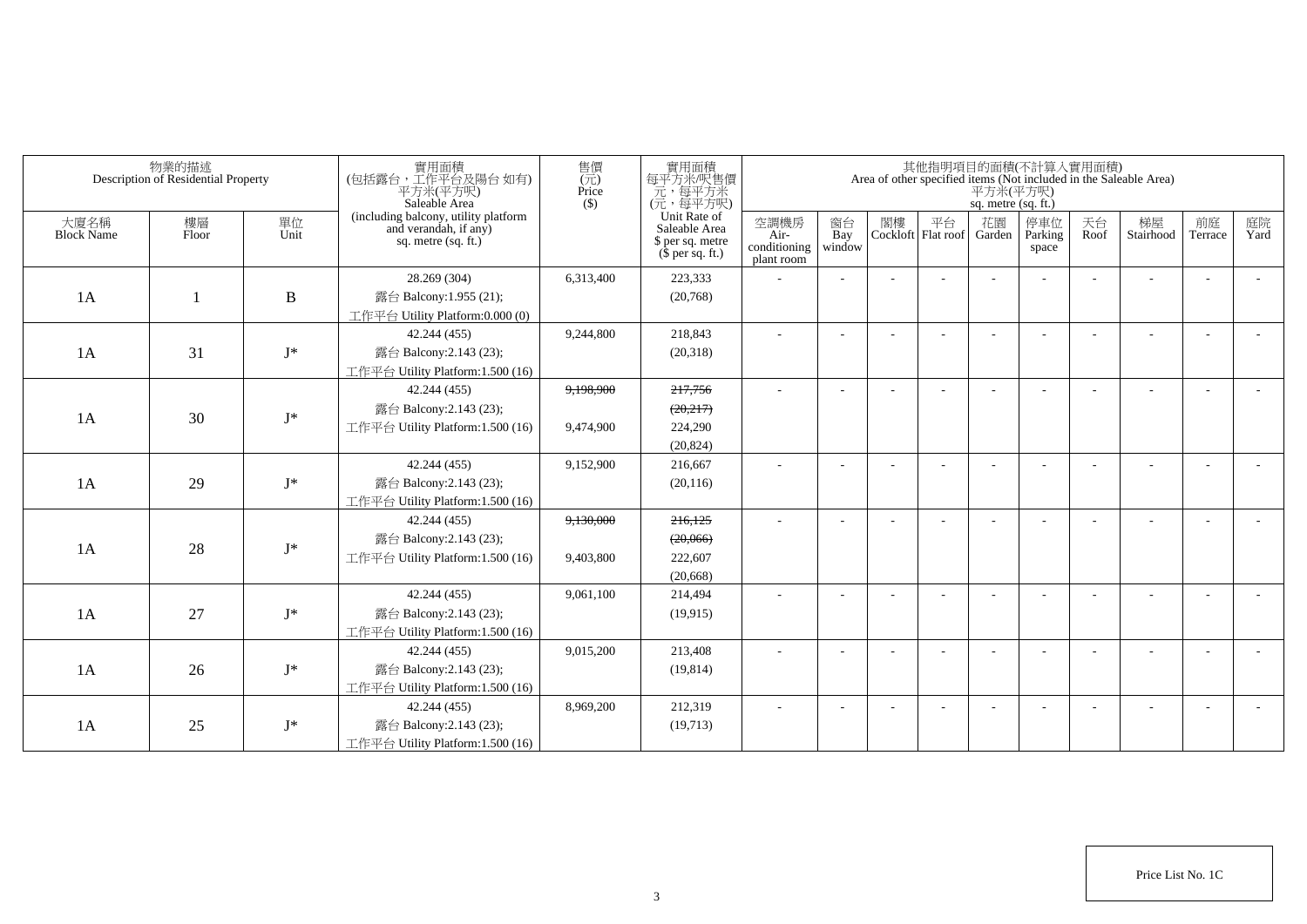|                           | 物業的描述<br>Description of Residential Property |            | 實用面積<br>(包括露台,工作平台及陽台如有)<br>平方米(平方呎)<br>Saleable Area                                  | 售價<br>$(\vec{\pi})$<br>Price<br>$($ \$) | 實用面積<br>每平方米/呎售價<br>一元,每平方米<br>(元,每平方呎)                               |                                            |                          |    |                          | 平方米(平方呎)<br>sq. metre (sq. ft.) | 其他指明項目的面積(不計算入實用面積)     |            | Area of other specified items (Not included in the Saleable Area) |                          |            |
|---------------------------|----------------------------------------------|------------|----------------------------------------------------------------------------------------|-----------------------------------------|-----------------------------------------------------------------------|--------------------------------------------|--------------------------|----|--------------------------|---------------------------------|-------------------------|------------|-------------------------------------------------------------------|--------------------------|------------|
| 大廈名稱<br><b>Block Name</b> | 樓層<br>Floor                                  | 單位<br>Unit | (including balcony, utility platform<br>and verandah, if any)<br>sq. metre $(sq, ft.)$ |                                         | Unit Rate of<br>Saleable Area<br>\$ per sq. metre<br>$$$ per sq. ft.) | 空調機房<br>Air-<br>conditioning<br>plant room | 窗台<br>Bay<br>window      | 閣樓 | 平台<br>Cockloft Flat roof | 花園<br>Garden                    | 停車位<br>Parking<br>space | 天台<br>Roof | 梯屋<br>Stairhood                                                   | 前庭<br>Terrace            | 庭院<br>Yard |
|                           |                                              |            | 42.244 (455)                                                                           | 8,923,400                               | 211,235                                                               |                                            |                          |    |                          |                                 |                         |            |                                                                   |                          |            |
| 1A                        | 23                                           | $I^*$      | 露台 Balcony:2.143 (23);                                                                 |                                         | (19,612)                                                              |                                            |                          |    |                          |                                 |                         |            |                                                                   |                          |            |
|                           |                                              |            | 工作平台 Utility Platform:1.500 (16)                                                       |                                         |                                                                       |                                            |                          |    |                          |                                 |                         |            |                                                                   |                          |            |
|                           |                                              |            | 42.244 (455)                                                                           | 8,877,500                               | 210,148                                                               |                                            |                          |    |                          |                                 |                         |            |                                                                   |                          |            |
| 1A                        | 22                                           | $I^*$      | 露台 Balcony:2.143 (23);                                                                 |                                         | (19,511)                                                              |                                            |                          |    |                          |                                 |                         |            |                                                                   |                          |            |
|                           |                                              |            | 工作平台 Utility Platform:1.500 (16)                                                       |                                         |                                                                       |                                            |                          |    |                          |                                 |                         |            |                                                                   |                          |            |
|                           |                                              |            | 42.244 (455)                                                                           | 8,831,500                               | 209,059                                                               | ٠                                          | $\overline{\phantom{a}}$ |    |                          |                                 |                         |            |                                                                   |                          |            |
| 1A                        | 21                                           | $J^*$      | 露台 Balcony:2.143 (23);                                                                 |                                         | (19, 410)                                                             |                                            |                          |    |                          |                                 |                         |            |                                                                   |                          |            |
|                           |                                              |            | 工作平台 Utility Platform: 1.500 (16)                                                      |                                         |                                                                       |                                            |                          |    |                          |                                 |                         |            |                                                                   |                          |            |
|                           |                                              |            | 42.244 (455)                                                                           | 8,785,700                               | 207,975                                                               |                                            |                          |    |                          |                                 |                         |            |                                                                   |                          |            |
| 1A                        | 20                                           | $J^*$      | 露台 Balcony:2.143 (23);                                                                 |                                         | (19,309)                                                              |                                            |                          |    |                          |                                 |                         |            |                                                                   |                          |            |
|                           |                                              |            | 工作平台 Utility Platform:1.500 (16)                                                       |                                         |                                                                       |                                            |                          |    |                          |                                 |                         |            |                                                                   |                          |            |
|                           |                                              |            | 42.244 (455)                                                                           | 8,739,700                               | 206,886                                                               |                                            |                          |    |                          |                                 |                         |            |                                                                   |                          |            |
| 1A                        | 19                                           | $J^*$      | 露台 Balcony:2.143 (23);                                                                 |                                         | (19,208)                                                              |                                            |                          |    |                          |                                 |                         |            |                                                                   |                          |            |
|                           |                                              |            | 工作平台 Utility Platform: 1.500 (16)                                                      |                                         |                                                                       |                                            |                          |    |                          |                                 |                         |            |                                                                   |                          |            |
|                           |                                              |            | 42.244 (455)                                                                           | 8,726,000                               | 206,562                                                               |                                            |                          |    |                          |                                 |                         |            |                                                                   |                          |            |
| 1A                        | 18                                           | $J^*$      | 露台 Balcony:2.143 (23);                                                                 |                                         | (19, 178)                                                             |                                            |                          |    |                          |                                 |                         |            |                                                                   |                          |            |
|                           |                                              |            | 工作平台 Utility Platform:1.500 (16)                                                       |                                         |                                                                       |                                            |                          |    |                          |                                 |                         |            |                                                                   |                          |            |
|                           |                                              |            | 42.244 (455)                                                                           | 8,666,300                               | 205,149                                                               |                                            |                          |    |                          |                                 |                         |            |                                                                   | $\overline{\phantom{a}}$ |            |
| 1A                        | 17                                           | $J^*$      | 露台 Balcony:2.143 (23);                                                                 |                                         | (19,047)                                                              |                                            |                          |    |                          |                                 |                         |            |                                                                   |                          |            |
|                           |                                              |            | 工作平台 Utility Platform:1.500 (16)                                                       |                                         |                                                                       |                                            |                          |    |                          |                                 |                         |            |                                                                   |                          |            |
|                           |                                              |            | 42.244 (455)                                                                           | 8,629,500                               | 204,278                                                               |                                            |                          |    |                          |                                 |                         |            |                                                                   | <b>.</b>                 |            |
| 1A                        | 16                                           | $J^*$      | 露台 Balcony:2.143 (23);                                                                 |                                         | (18,966)                                                              |                                            |                          |    |                          |                                 |                         |            |                                                                   |                          |            |
|                           |                                              |            | 工作平台 Utility Platform:1.500 (16)                                                       |                                         |                                                                       |                                            |                          |    |                          |                                 |                         |            |                                                                   |                          |            |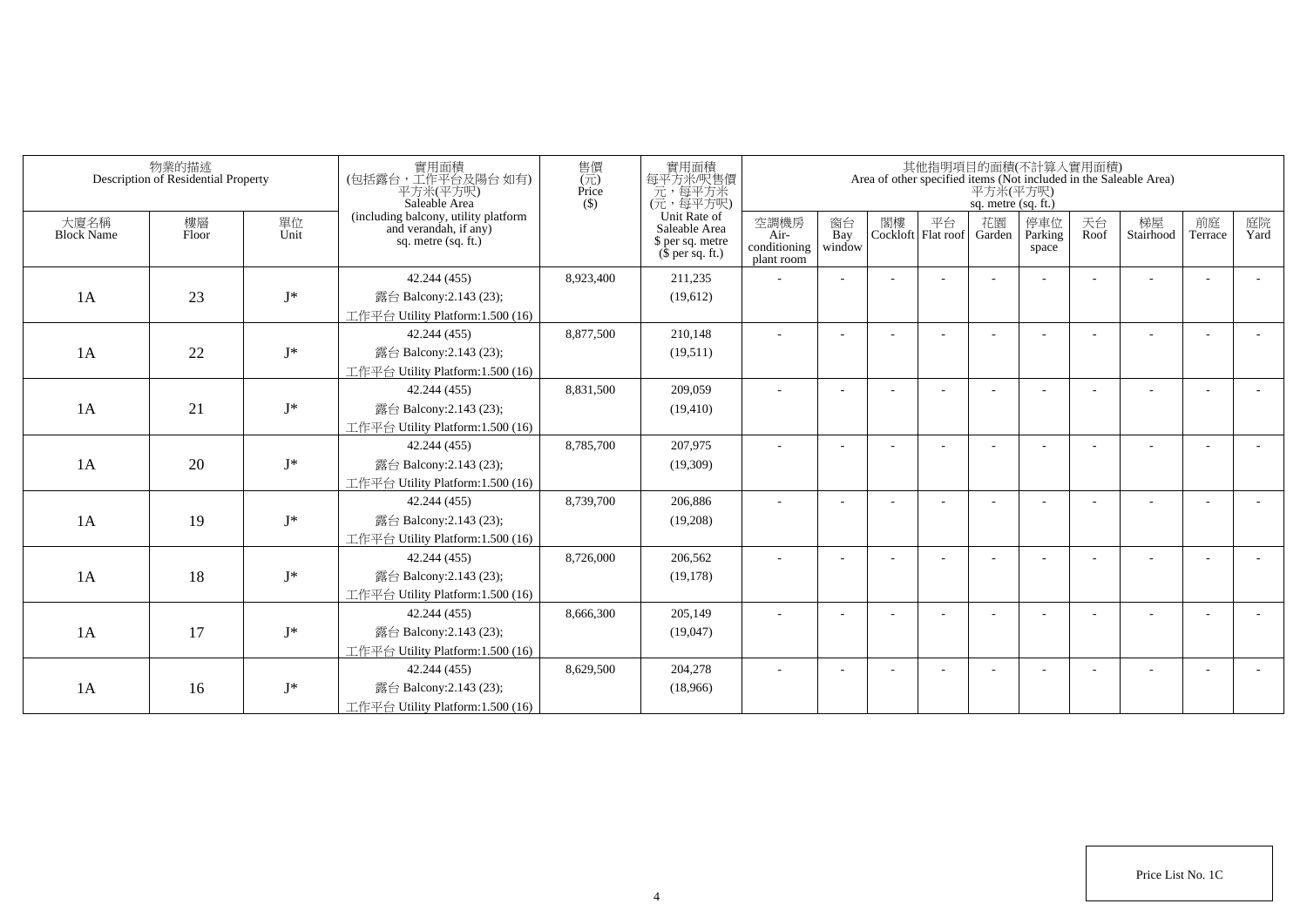|                           | 物業的描述<br>Description of Residential Property |            | 實用面積<br>(包括露台,工作平台及陽台 如有)<br>平方米(平方呎)<br>Saleable Area                                 | 售價<br>$(\vec{\pi})$<br>Price<br>$($ \$) | 實用面積<br>每平方米/呎售價<br>一元,每平方米<br>(元,每平方呎)                               |                                            |                          |    |                          | 平方米(平方呎)<br>sq. metre (sq. ft.) | 其他指明項目的面積(不計算入實用面積)     |            | Area of other specified items (Not included in the Saleable Area) |                          |            |
|---------------------------|----------------------------------------------|------------|----------------------------------------------------------------------------------------|-----------------------------------------|-----------------------------------------------------------------------|--------------------------------------------|--------------------------|----|--------------------------|---------------------------------|-------------------------|------------|-------------------------------------------------------------------|--------------------------|------------|
| 大廈名稱<br><b>Block Name</b> | 樓層<br>Floor                                  | 單位<br>Unit | (including balcony, utility platform<br>and verandah, if any)<br>sq. metre $(sq, ft.)$ |                                         | Unit Rate of<br>Saleable Area<br>\$ per sq. metre<br>$$$ per sq. ft.) | 空調機房<br>Air-<br>conditioning<br>plant room | 窗台<br>Bay<br>window      | 閣樓 | 平台<br>Cockloft Flat roof | 花園<br>Garden                    | 停車位<br>Parking<br>space | 天台<br>Roof | 梯屋<br>Stairhood                                                   | 前庭<br>Terrace            | 庭院<br>Yard |
|                           |                                              |            | 42.244 (455)                                                                           | 8,592,800                               | 203,409                                                               |                                            |                          |    |                          |                                 |                         |            |                                                                   |                          |            |
| 1A                        | 15                                           | $I^*$      | 露台 Balcony:2.143 (23);                                                                 |                                         | (18, 885)                                                             |                                            |                          |    |                          |                                 |                         |            |                                                                   |                          |            |
|                           |                                              |            | 工作平台 Utility Platform:1.500 (16)                                                       |                                         |                                                                       |                                            |                          |    |                          |                                 |                         |            |                                                                   |                          |            |
|                           |                                              |            | 42.244 (455)                                                                           | 8,556,100                               | 202,540                                                               |                                            |                          |    |                          |                                 |                         |            |                                                                   |                          |            |
| 1A                        | 12                                           | $I^*$      | 露台 Balcony:2.143 (23);                                                                 |                                         | (18, 805)                                                             |                                            |                          |    |                          |                                 |                         |            |                                                                   |                          |            |
|                           |                                              |            | 工作平台 Utility Platform:1.500 (16)                                                       |                                         |                                                                       |                                            |                          |    |                          |                                 |                         |            |                                                                   |                          |            |
|                           |                                              |            | 42.244 (455)                                                                           | 8,519,400                               | 201,671                                                               | ٠                                          | $\overline{\phantom{a}}$ |    |                          |                                 |                         |            |                                                                   |                          |            |
| 1A                        | 11                                           | $J^*$      | 露台 Balcony:2.143 (23);                                                                 |                                         | (18, 724)                                                             |                                            |                          |    |                          |                                 |                         |            |                                                                   |                          |            |
|                           |                                              |            | 工作平台 Utility Platform: 1.500 (16)                                                      |                                         |                                                                       |                                            |                          |    |                          |                                 |                         |            |                                                                   |                          |            |
|                           |                                              |            | 42.244 (455)                                                                           | 8,482,600                               | 200,800                                                               |                                            |                          |    |                          |                                 |                         |            |                                                                   |                          |            |
| 1A                        | 10                                           | $J^*$      | 露台 Balcony:2.143 (23);                                                                 |                                         | (18, 643)                                                             |                                            |                          |    |                          |                                 |                         |            |                                                                   |                          |            |
|                           |                                              |            | 工作平台 Utility Platform:1.500 (16)                                                       |                                         |                                                                       |                                            |                          |    |                          |                                 |                         |            |                                                                   |                          |            |
|                           |                                              |            | 42.244 (455)                                                                           | 8,445,900                               | 199,931                                                               |                                            |                          |    |                          |                                 |                         |            |                                                                   |                          |            |
| 1A                        | 9                                            | $J^*$      | 露台 Balcony:2.143 (23);                                                                 |                                         | (18, 562)                                                             |                                            |                          |    |                          |                                 |                         |            |                                                                   |                          |            |
|                           |                                              |            | 工作平台 Utility Platform: 1.500 (16)                                                      |                                         |                                                                       |                                            |                          |    |                          |                                 |                         |            |                                                                   |                          |            |
|                           |                                              |            | 42.244 (455)                                                                           | 8,432,200                               | 199,607                                                               |                                            |                          |    |                          |                                 |                         |            |                                                                   |                          |            |
| 1A                        | 8                                            | $J^*$      | 露台 Balcony:2.143 (23);                                                                 |                                         | (18, 532)                                                             |                                            |                          |    |                          |                                 |                         |            |                                                                   |                          |            |
|                           |                                              |            | 工作平台 Utility Platform:1.500 (16)                                                       |                                         |                                                                       |                                            |                          |    |                          |                                 |                         |            |                                                                   |                          |            |
|                           |                                              |            | 42.244 (455)                                                                           | 8,372,400                               | 198,191                                                               |                                            |                          |    |                          |                                 |                         |            |                                                                   | $\overline{\phantom{a}}$ |            |
| 1A                        | 7                                            | $J^*$      | 露台 Balcony:2.143 (23);                                                                 |                                         | (18, 401)                                                             |                                            |                          |    |                          |                                 |                         |            |                                                                   |                          |            |
|                           |                                              |            | 工作平台 Utility Platform: 1.500 (16)                                                      |                                         |                                                                       |                                            |                          |    |                          |                                 |                         |            |                                                                   |                          |            |
|                           |                                              |            | 42.244 (455)                                                                           | 8,335,700                               | 197,323                                                               |                                            |                          |    |                          |                                 |                         |            |                                                                   |                          |            |
| 1A                        | 6                                            | $J^*$      | 露台 Balcony:2.143 (23);                                                                 |                                         | (18,320)                                                              |                                            |                          |    |                          |                                 |                         |            |                                                                   |                          |            |
|                           |                                              |            | 工作平台 Utility Platform:1.500 (16)                                                       |                                         |                                                                       |                                            |                          |    |                          |                                 |                         |            |                                                                   |                          |            |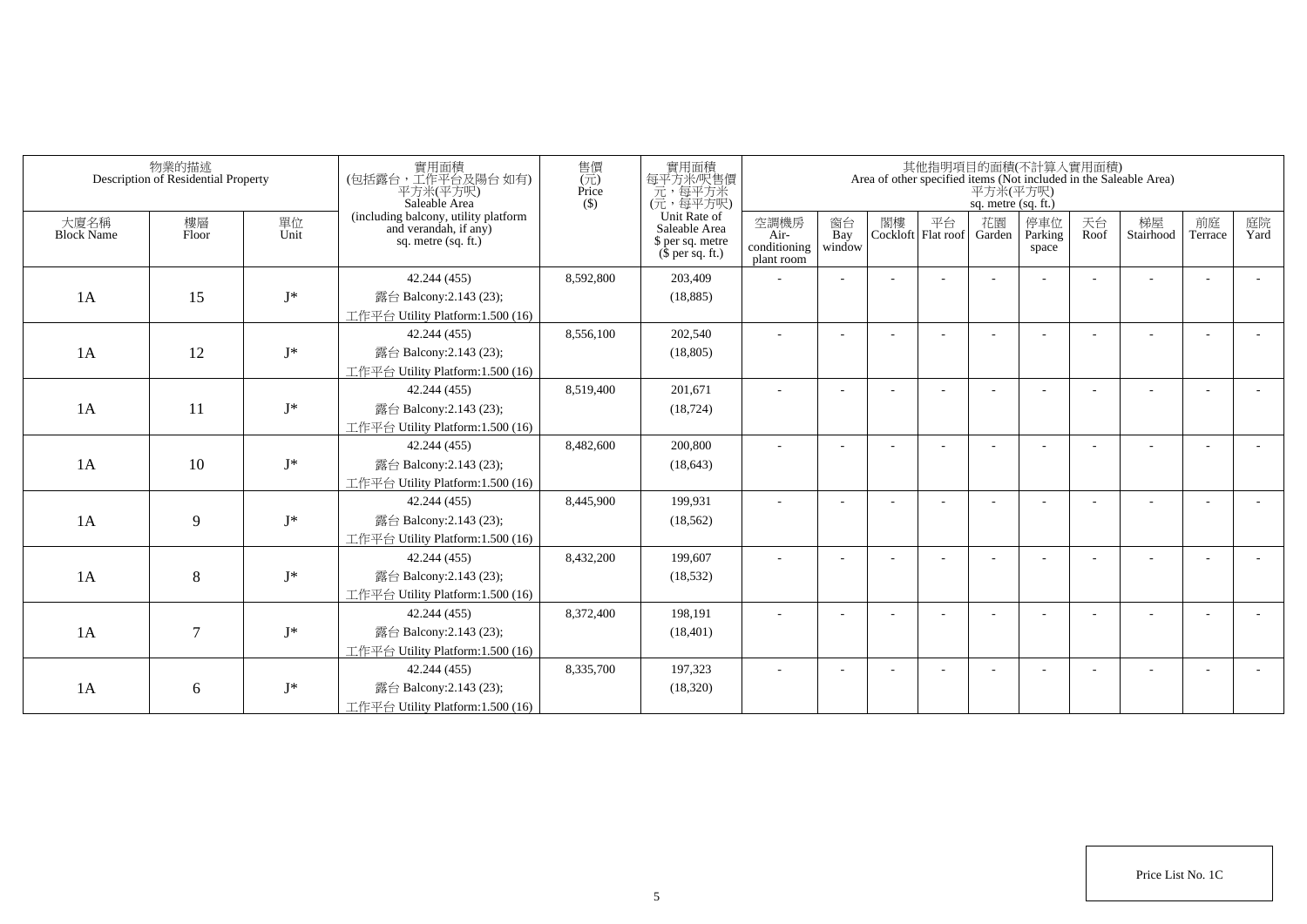|                           | 物業的描述<br>Description of Residential Property |                 | 實用面積<br>(包括露台,工作平台及陽台如有)<br>平方米(平方呎)<br>Saleable Area                                | 售價<br>(元)<br>Price<br>$($ \$) | 實用面積<br>每平方米/呎售價<br>元,每平方米<br>(元,每平方呎)                                |                                            |                     |                             | 平方米(平方呎)<br>sq. metre (sq. ft.) | 其他指明項目的面積(不計算入實用面積)      |            | Area of other specified items (Not included in the Saleable Area) |                          |            |
|---------------------------|----------------------------------------------|-----------------|--------------------------------------------------------------------------------------|-------------------------------|-----------------------------------------------------------------------|--------------------------------------------|---------------------|-----------------------------|---------------------------------|--------------------------|------------|-------------------------------------------------------------------|--------------------------|------------|
| 大廈名稱<br><b>Block Name</b> | 樓層<br>Floor                                  | 單位<br>Unit      | (including balcony, utility platform<br>and verandah, if any)<br>sq. metre (sq. ft.) |                               | Unit Rate of<br>Saleable Area<br>\$ per sq. metre<br>$$$ per sq. ft.) | 空調機房<br>Air-<br>conditioning<br>plant room | 窗台<br>Bay<br>window | 閣樓 平台<br>Cockloft Flat roof | 花園<br>Garden                    | 停車位<br>Parking<br>space  | 天台<br>Roof | 梯屋<br>Stairhood                                                   | 前庭<br>Terrace            | 庭院<br>Yard |
|                           |                                              |                 | 42.244 (455)                                                                         | 8,299,000                     | 196,454                                                               |                                            |                     |                             |                                 |                          |            |                                                                   | $\overline{a}$           |            |
| 1A                        | 5                                            | $\mathbf{J}^*$  | 露台 Balcony:2.143 (23);                                                               |                               | (18,240)                                                              |                                            |                     |                             |                                 |                          |            |                                                                   |                          |            |
|                           |                                              |                 | 工作平台 Utility Platform: 1.500 (16)                                                    |                               |                                                                       |                                            |                     |                             |                                 |                          |            |                                                                   |                          |            |
|                           |                                              |                 | 42.244 (455)                                                                         | 8,262,200                     | 195,583                                                               | $\sim$                                     |                     |                             |                                 |                          |            |                                                                   |                          |            |
| 1A                        | 3                                            | $\mathbf{J}^*$  | 露台 Balcony:2.143 (23);                                                               |                               | (18, 159)                                                             |                                            |                     |                             |                                 |                          |            |                                                                   |                          |            |
|                           |                                              |                 | 工作平台 Utility Platform:1.500 (16)                                                     |                               |                                                                       |                                            |                     |                             |                                 |                          |            |                                                                   |                          |            |
|                           |                                              |                 | 42.244 (455)                                                                         | 8,225,500                     | 194,714                                                               | $\sim$                                     |                     |                             |                                 |                          |            |                                                                   |                          |            |
| 1A                        | $\overline{2}$                               | $\mathbf{J}^*$  | 露台 Balcony:2.143 (23);                                                               |                               | (18,078)                                                              |                                            |                     |                             |                                 |                          |            |                                                                   |                          |            |
|                           |                                              |                 | 工作平台 Utility Platform:1.500 (16)                                                     |                               |                                                                       |                                            |                     |                             |                                 |                          |            |                                                                   |                          |            |
|                           |                                              |                 | 42.244 (455)                                                                         | 8,188,800                     | 193,845                                                               | $\sim$                                     |                     |                             |                                 |                          |            |                                                                   |                          |            |
| 1A                        |                                              | $J^*$           | 露台 Balcony:2.143 (23);                                                               |                               | (17,997)                                                              |                                            |                     |                             |                                 |                          |            |                                                                   |                          |            |
|                           |                                              |                 | 工作平台 Utility Platform: 1.500 (16)                                                    |                               |                                                                       |                                            |                     |                             |                                 |                          |            |                                                                   |                          |            |
|                           |                                              |                 | 42.163(454)                                                                          | 9,058,600                     | 214,847                                                               | ٠                                          |                     |                             |                                 |                          |            |                                                                   |                          |            |
| 1B                        | 32                                           | $\mathcal{E}^*$ | 露台 Balcony: 2.188 (24);                                                              |                               | (19,953)                                                              |                                            |                     |                             |                                 |                          |            |                                                                   |                          |            |
|                           |                                              |                 | 工作平台 Utility Platform: 1.500 (16)                                                    | 9,285,000                     | 220,217                                                               |                                            |                     |                             |                                 |                          |            |                                                                   |                          |            |
|                           |                                              |                 |                                                                                      |                               | (20, 452)                                                             |                                            |                     |                             |                                 |                          |            |                                                                   |                          |            |
|                           |                                              |                 | 40.369(435)                                                                          | 8,575,100                     | 212,418                                                               |                                            |                     |                             |                                 |                          |            |                                                                   |                          |            |
| 1B                        | 31                                           | $\mathcal{E}^*$ | 露台 Balcony:2.000 (22);                                                               |                               | (19,713)                                                              |                                            |                     |                             |                                 |                          |            |                                                                   |                          |            |
|                           |                                              |                 | 工作平台 Utility Platform: 1.500 (16)                                                    |                               |                                                                       |                                            |                     |                             |                                 |                          |            |                                                                   |                          |            |
|                           |                                              |                 | 40.369(435)                                                                          | 8,531,100                     | 211,328                                                               |                                            |                     |                             |                                 |                          |            |                                                                   |                          |            |
| 1B                        | 30                                           | $\mathcal{E}^*$ | 露台 Balcony:2.000 (22);                                                               |                               | (19,612)                                                              |                                            |                     |                             |                                 |                          |            |                                                                   |                          |            |
|                           |                                              |                 | 工作平台 Utility Platform: 1.500 (16)                                                    | 8,616,300                     | 213,439                                                               |                                            |                     |                             |                                 |                          |            |                                                                   |                          |            |
|                           |                                              |                 |                                                                                      |                               | (19,808)                                                              |                                            |                     |                             |                                 |                          |            |                                                                   |                          |            |
|                           |                                              |                 | 40.369(435)                                                                          | 8,487,300                     | 210,243                                                               | $\overline{\phantom{a}}$                   |                     |                             |                                 | $\overline{\phantom{a}}$ |            |                                                                   | $\overline{\phantom{a}}$ |            |
| 1B                        | 29                                           | $\mathcal{E}^*$ | 露台 Balcony:2.000 (22);                                                               |                               | (19,511)                                                              |                                            |                     |                             |                                 |                          |            |                                                                   |                          |            |
|                           |                                              |                 | 工作平台 Utility Platform:1.500 (16)                                                     |                               |                                                                       |                                            |                     |                             |                                 |                          |            |                                                                   |                          |            |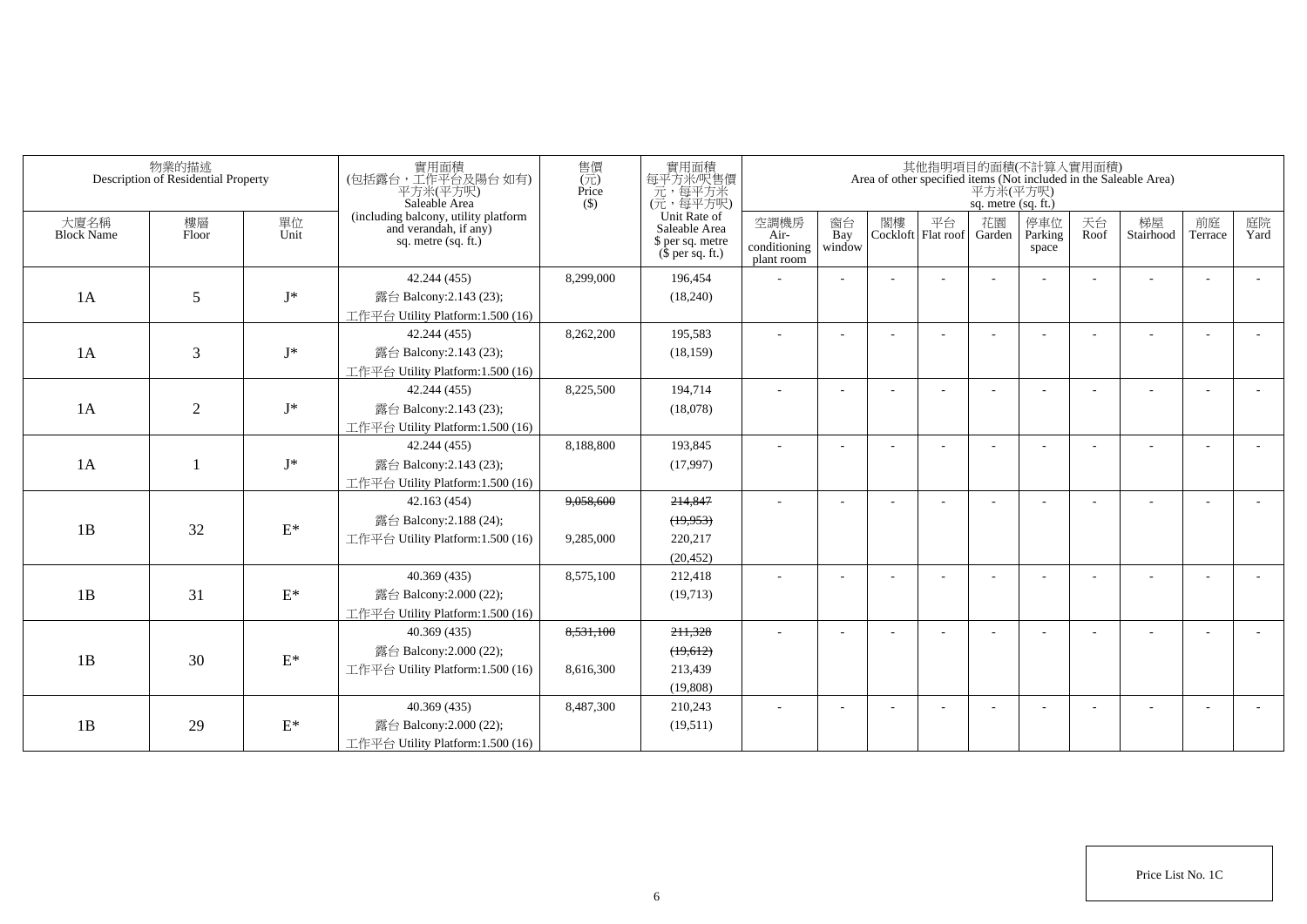|                           | 物業的描述<br>Description of Residential Property |                 | 實用面積<br>(包括露台,工作平台及陽台如有)<br>平方米(平方呎)<br>Saleable Area                                  | 售價<br>(元)<br>Price<br>(S) | 實用面積<br>每平方米/呎售價<br>元,每平方米<br>(元,每平方呎)                                |                                            |                     |    |                          | sq. metre (sq. ft.) | 其他指明項目的面積(不計算入實用面積)     |            | Area of other specified items (Not included in the Saleable Area)<br>$\overline{P} \overline{\jmath}$ $\mathcal{H}(\overline{P})$ |               |            |
|---------------------------|----------------------------------------------|-----------------|----------------------------------------------------------------------------------------|---------------------------|-----------------------------------------------------------------------|--------------------------------------------|---------------------|----|--------------------------|---------------------|-------------------------|------------|-----------------------------------------------------------------------------------------------------------------------------------|---------------|------------|
| 大廈名稱<br><b>Block Name</b> | 樓層<br>Floor                                  | 單位<br>Unit      | (including balcony, utility platform<br>and verandah, if any)<br>sq. metre $(sq. ft.)$ |                           | Unit Rate of<br>Saleable Area<br>\$ per sq. metre<br>$$$ per sq. ft.) | 空調機房<br>Air-<br>conditioning<br>plant room | 窗台<br>Bay<br>window | 閣樓 | 平台<br>Cockloft Flat roof | 花園<br>Garden        | 停車位<br>Parking<br>space | 天台<br>Roof | 梯屋<br>Stairhood                                                                                                                   | 前庭<br>Terrace | 庭院<br>Yard |
|                           |                                              |                 | 40.369(435)                                                                            | 8,465,400                 | 209,701                                                               |                                            |                     |    |                          |                     |                         |            |                                                                                                                                   |               |            |
| 1B                        | 28                                           | $\mathrm{E}^*$  | 露台 Balcony:2.000 (22);                                                                 |                           | (19, 461)                                                             |                                            |                     |    |                          |                     |                         |            |                                                                                                                                   |               |            |
|                           |                                              |                 | 工作平台 Utility Platform:1.500 (16)                                                       | 8,549,900                 | 211.794                                                               |                                            |                     |    |                          |                     |                         |            |                                                                                                                                   |               |            |
|                           |                                              |                 |                                                                                        |                           | (19,655)                                                              |                                            |                     |    |                          |                     |                         |            |                                                                                                                                   |               |            |
|                           |                                              |                 | 40.369(435)                                                                            | 8,399,400                 | 208,066                                                               | ÷                                          |                     |    |                          |                     |                         |            |                                                                                                                                   |               |            |
| 1B                        | 27                                           | $\mathcal{E}^*$ | 露台 Balcony: 2.000 (22);                                                                |                           | (19,309)                                                              |                                            |                     |    |                          |                     |                         |            |                                                                                                                                   |               |            |
|                           |                                              |                 | 工作平台 Utility Platform:1.500 (16)                                                       |                           |                                                                       |                                            |                     |    |                          |                     |                         |            |                                                                                                                                   |               |            |
|                           |                                              |                 | 40.369(435)                                                                            | 8,355,600                 | 206,981                                                               | ÷.                                         |                     |    |                          |                     |                         |            |                                                                                                                                   |               |            |
| 1B                        | 26                                           | $\mathrm{E}^*$  | 露台 Balcony:2.000 (22);                                                                 |                           | (19,208)                                                              |                                            |                     |    |                          |                     |                         |            |                                                                                                                                   |               |            |
|                           |                                              |                 | 工作平台 Utility Platform:1.500 (16)                                                       |                           |                                                                       |                                            |                     |    |                          |                     |                         |            |                                                                                                                                   |               |            |
|                           |                                              |                 | 40.369(435)                                                                            | 8,311,600                 | 205.891                                                               |                                            |                     |    |                          |                     |                         |            |                                                                                                                                   |               |            |
| 1B                        | 25                                           | $\mathcal{E}^*$ | 露台 Balcony:2.000 (22);                                                                 |                           | (19,107)                                                              |                                            |                     |    |                          |                     |                         |            |                                                                                                                                   |               |            |
|                           |                                              |                 | 工作平台 Utility Platform:1.500 (16)                                                       |                           |                                                                       |                                            |                     |    |                          |                     |                         |            |                                                                                                                                   |               |            |
|                           |                                              |                 | 40.369(435)                                                                            | 8,267,800                 | 204.806                                                               |                                            |                     |    |                          |                     |                         |            |                                                                                                                                   |               |            |
| 1B                        | 23                                           | $\mathcal{E}^*$ | 露台 Balcony:2.000 (22);                                                                 |                           | (19,006)                                                              |                                            |                     |    |                          |                     |                         |            |                                                                                                                                   |               |            |
|                           |                                              |                 | 工作平台 Utility Platform: 1.500 (16)                                                      |                           |                                                                       |                                            |                     |    |                          |                     |                         |            |                                                                                                                                   |               |            |
|                           |                                              |                 | 40.369(435)                                                                            | 8.223.900                 | 203,718                                                               |                                            |                     |    |                          |                     |                         |            |                                                                                                                                   |               |            |
| 1B                        | 22                                           | $\mathcal{E}^*$ | 露台 Balcony:2.000 (22);                                                                 |                           | (18,906)                                                              |                                            |                     |    |                          |                     |                         |            |                                                                                                                                   |               |            |
|                           |                                              |                 | 工作平台 Utility Platform:1.500 (16)                                                       |                           |                                                                       |                                            |                     |    |                          |                     |                         |            |                                                                                                                                   |               |            |
|                           |                                              |                 | 40.369(435)                                                                            | 8,180,000                 | 202.631                                                               | ٠                                          |                     |    |                          |                     |                         |            |                                                                                                                                   |               |            |
| 1B                        | 21                                           | $\mathcal{E}^*$ | 露台 Balcony:2.000 (22);                                                                 |                           | (18, 805)                                                             |                                            |                     |    |                          |                     |                         |            |                                                                                                                                   |               |            |
|                           |                                              |                 | 工作平台 Utility Platform:1.500 (16)                                                       |                           |                                                                       |                                            |                     |    |                          |                     |                         |            |                                                                                                                                   |               |            |
|                           |                                              |                 | 40.369(435)                                                                            | 8,136,100                 | 201,543                                                               |                                            |                     |    |                          |                     |                         |            |                                                                                                                                   |               |            |
| 1B                        | 20                                           | $\mathcal{E}^*$ | 露台 Balcony:2.000 (22);                                                                 |                           | (18,704)                                                              |                                            |                     |    |                          |                     |                         |            |                                                                                                                                   |               |            |
|                           |                                              |                 | 工作平台 Utility Platform: 1.500 (16)                                                      | 8,217,400                 | 203,557                                                               |                                            |                     |    |                          |                     |                         |            |                                                                                                                                   |               |            |
|                           |                                              |                 |                                                                                        |                           | (18.891)                                                              |                                            |                     |    |                          |                     |                         |            |                                                                                                                                   |               |            |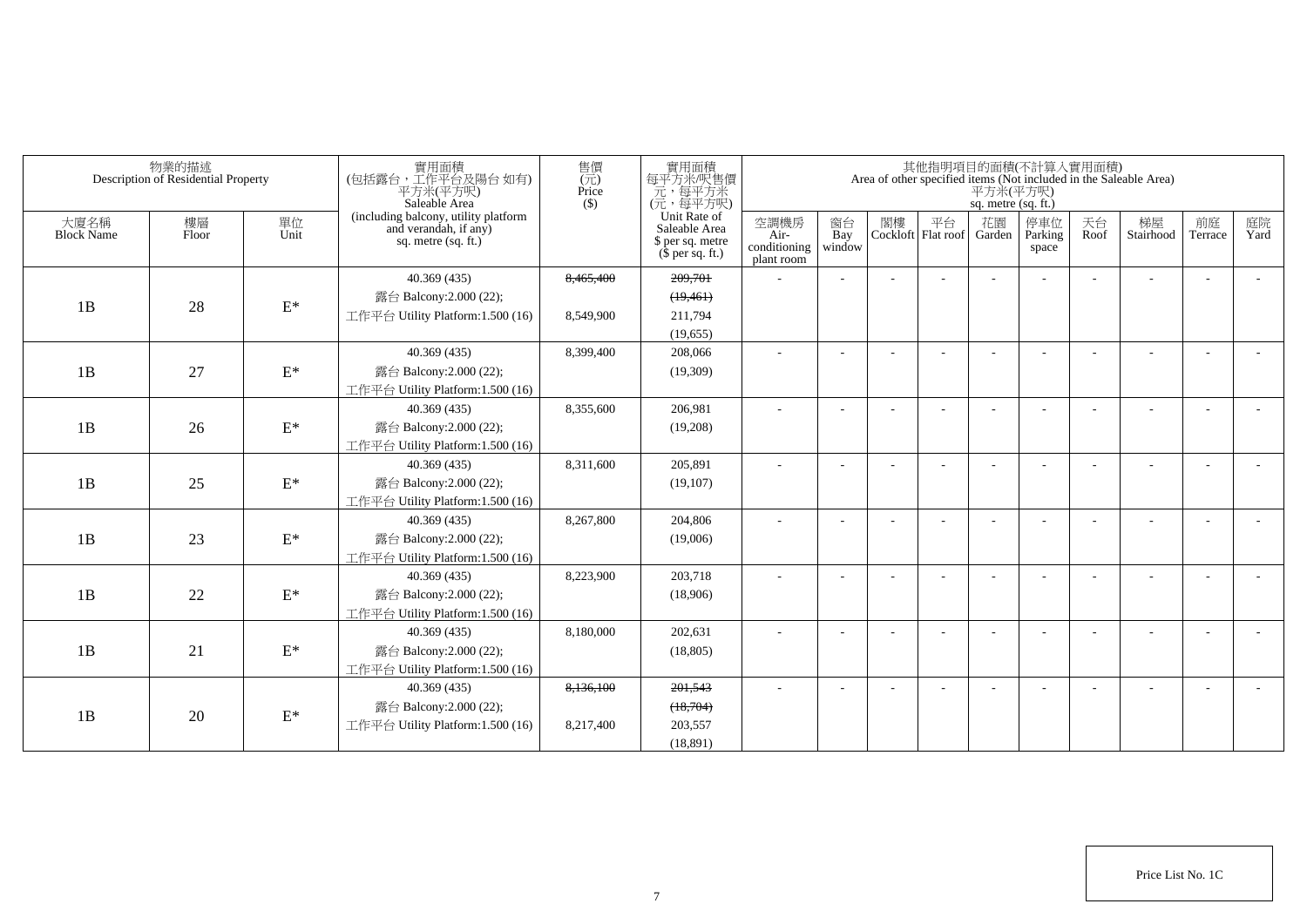|                           | 物業的描述<br>Description of Residential Property |                 | 實用面積<br>(包括露台,工作平台及陽台如有)<br>平方米(平方呎)<br>Saleable Area                                  | 售價<br>$(\vec{\pi})$<br>Price<br>$($ \$) | 實用面積<br>每平方米/呎售價<br>元,每平方米<br>(元,每平方呎)                                |                                            |                          |    |                          | 平方米(平方呎)<br>sq. metre (sq. ft.) | 其他指明項目的面積(不計算入實用面積)     |            | Area of other specified items (Not included in the Saleable Area) |                          |            |
|---------------------------|----------------------------------------------|-----------------|----------------------------------------------------------------------------------------|-----------------------------------------|-----------------------------------------------------------------------|--------------------------------------------|--------------------------|----|--------------------------|---------------------------------|-------------------------|------------|-------------------------------------------------------------------|--------------------------|------------|
| 大廈名稱<br><b>Block Name</b> | 樓層<br>Floor                                  | 單位<br>Unit      | (including balcony, utility platform<br>and verandah, if any)<br>sq. metre $(sq, ft.)$ |                                         | Unit Rate of<br>Saleable Area<br>\$ per sq. metre<br>$$$ per sq. ft.) | 空調機房<br>Air-<br>conditioning<br>plant room | 窗台<br>Bay<br>window      | 閣樓 | 平台<br>Cockloft Flat roof | 花園<br>Garden                    | 停車位<br>Parking<br>space | 天台<br>Roof | 梯屋<br>Stairhood                                                   | 前庭<br>Terrace            | 庭院<br>Yard |
|                           |                                              |                 | 40.369 (435)                                                                           | 8,092,300                               | 200,458                                                               |                                            |                          |    |                          |                                 |                         |            |                                                                   |                          |            |
| 1B                        | 19                                           | $\mathcal{E}^*$ | 露台 Balcony:2.000 (22);                                                                 |                                         | (18,603)                                                              |                                            |                          |    |                          |                                 |                         |            |                                                                   |                          |            |
|                           |                                              |                 | 工作平台 Utility Platform:1.500 (16)                                                       |                                         |                                                                       |                                            |                          |    |                          |                                 |                         |            |                                                                   |                          |            |
|                           |                                              |                 | 40.369(435)                                                                            | 8,079,200                               | 200,134                                                               |                                            |                          |    |                          |                                 |                         |            |                                                                   |                          |            |
| 1B                        | 18                                           | $\mathbf{E}^*$  | 露台 Balcony:2.000 (22);                                                                 |                                         | (18, 573)                                                             |                                            |                          |    |                          |                                 |                         |            |                                                                   |                          |            |
|                           |                                              |                 | 工作平台 Utility Platform:1.500 (16)                                                       |                                         |                                                                       |                                            |                          |    |                          |                                 |                         |            |                                                                   |                          |            |
|                           |                                              |                 | 40.369 (435)                                                                           | 8,022,000                               | 198,717                                                               | ٠                                          | $\overline{\phantom{a}}$ |    |                          |                                 |                         |            |                                                                   | $\overline{\phantom{a}}$ |            |
| 1B                        | 17                                           | $\mathcal{E}^*$ | 露台 Balcony:2.000 (22);                                                                 |                                         | (18, 441)                                                             |                                            |                          |    |                          |                                 |                         |            |                                                                   |                          |            |
|                           |                                              |                 | 工作平台 Utility Platform: 1.500 (16)                                                      |                                         |                                                                       |                                            |                          |    |                          |                                 |                         |            |                                                                   |                          |            |
|                           |                                              |                 | 40.369(435)                                                                            | 7,986,900                               | 197,847                                                               |                                            |                          |    |                          |                                 |                         |            |                                                                   |                          |            |
| 1B                        | 16                                           | $\mathbf{E}^*$  | 露台 Balcony: 2.000 (22);                                                                |                                         | (18, 361)                                                             |                                            |                          |    |                          |                                 |                         |            |                                                                   |                          |            |
|                           |                                              |                 | 工作平台 Utility Platform:1.500 (16)                                                       |                                         |                                                                       |                                            |                          |    |                          |                                 |                         |            |                                                                   |                          |            |
|                           |                                              |                 | 40.369 (435)                                                                           | 7,951,800                               | 196,978                                                               |                                            |                          |    |                          |                                 |                         |            |                                                                   |                          |            |
| 1B                        | 15                                           | $\mathcal{E}^*$ | 露台 Balcony: 2.000 (22);                                                                |                                         | (18,280)                                                              |                                            |                          |    |                          |                                 |                         |            |                                                                   |                          |            |
|                           |                                              |                 | 工作平台 Utility Platform: 1.500 (16)                                                      |                                         |                                                                       |                                            |                          |    |                          |                                 |                         |            |                                                                   |                          |            |
|                           |                                              |                 | 40.369 (435)                                                                           | 7,916,600                               | 196,106                                                               |                                            |                          |    |                          |                                 |                         |            |                                                                   |                          |            |
| 1B                        | 12                                           | $\mathcal{E}^*$ | 露台 Balcony: 2.000 (22);                                                                |                                         | (18, 199)                                                             |                                            |                          |    |                          |                                 |                         |            |                                                                   |                          |            |
|                           |                                              |                 | 工作平台 Utility Platform:1.500 (16)                                                       |                                         |                                                                       |                                            |                          |    |                          |                                 |                         |            |                                                                   |                          |            |
|                           |                                              |                 | 40.369 (435)                                                                           | 7,881,600                               | 195,239                                                               |                                            |                          |    |                          |                                 |                         |            |                                                                   | $\overline{\phantom{a}}$ |            |
| 1B                        | 11                                           | $\mathcal{E}^*$ | 露台 Balcony: 2.000 (22);                                                                |                                         | (18, 119)                                                             |                                            |                          |    |                          |                                 |                         |            |                                                                   |                          |            |
|                           |                                              |                 | 工作平台 Utility Platform: 1.500 (16)                                                      |                                         |                                                                       |                                            |                          |    |                          |                                 |                         |            |                                                                   |                          |            |
|                           |                                              |                 | 40.369 (435)                                                                           | 7,846,400                               | 194,367                                                               |                                            |                          |    |                          |                                 |                         |            |                                                                   |                          |            |
| 1B                        | 10                                           | $\mathcal{E}^*$ | 露台 Balcony: 2.000 (22);                                                                |                                         | (18,038)                                                              |                                            |                          |    |                          |                                 |                         |            |                                                                   |                          |            |
|                           |                                              |                 | 工作平台 Utility Platform:1.500 (16)                                                       |                                         |                                                                       |                                            |                          |    |                          |                                 |                         |            |                                                                   |                          |            |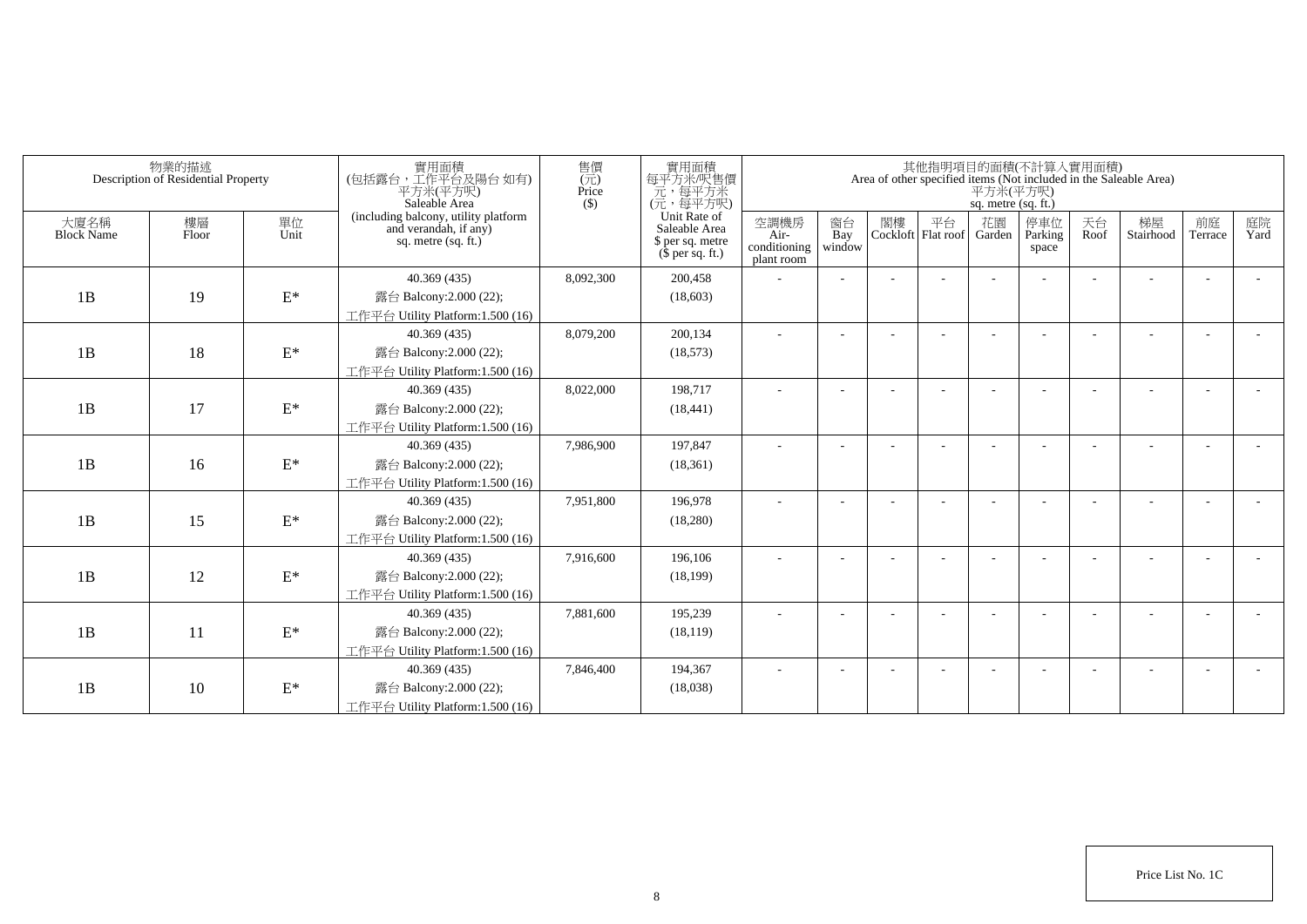|                           | 物業的描述<br>Description of Residential Property |                 | 實用面積<br>(包括露台,工作平台及陽台如有)<br>平方米(平方呎)<br>Saleable Area                                  | 售價<br>(元)<br>Price<br>$($ \$) | 實用面積<br>每平方米吧售價<br>元,每平方米<br>(元,每平方呎)                                 |                                            |                          |    |                          | 平方米(平方呎)<br>sq. metre (sq. ft.) | 其他指明項目的面積(不計算入實用面積)     |            | Area of other specified items (Not included in the Saleable Area) |               |            |
|---------------------------|----------------------------------------------|-----------------|----------------------------------------------------------------------------------------|-------------------------------|-----------------------------------------------------------------------|--------------------------------------------|--------------------------|----|--------------------------|---------------------------------|-------------------------|------------|-------------------------------------------------------------------|---------------|------------|
| 大廈名稱<br><b>Block Name</b> | 樓層<br>Floor                                  | 單位<br>Unit      | (including balcony, utility platform<br>and verandah, if any)<br>sq. metre $(sq, ft.)$ |                               | Unit Rate of<br>Saleable Area<br>\$ per sq. metre<br>$$$ per sq. ft.) | 空調機房<br>Air-<br>conditioning<br>plant room | 窗台<br>Bay<br>window      | 閣樓 | 平台<br>Cockloft Flat roof | 花園<br>Garden                    | 停車位<br>Parking<br>space | 天台<br>Roof | 梯屋<br>Stairhood                                                   | 前庭<br>Terrace | 庭院<br>Yard |
|                           |                                              |                 | 40.369 (435)                                                                           | 7,811,300                     | 193,497                                                               |                                            |                          |    |                          |                                 |                         |            |                                                                   |               |            |
| 1B                        | 9                                            | $\mathcal{E}^*$ | 露台 Balcony:2.000 (22);                                                                 |                               | (17, 957)                                                             |                                            |                          |    |                          |                                 |                         |            |                                                                   |               |            |
|                           |                                              |                 | 工作平台 Utility Platform:1.500 (16)                                                       |                               |                                                                       |                                            |                          |    |                          |                                 |                         |            |                                                                   |               |            |
|                           |                                              |                 | 40.369 (435)                                                                           | 7,798,100                     | 193,171                                                               |                                            |                          |    |                          |                                 |                         |            |                                                                   |               |            |
| 1B                        | 8                                            | $\mathbf{E}^*$  | 露台 Balcony:2.000 (22);                                                                 |                               | (17, 927)                                                             |                                            |                          |    |                          |                                 |                         |            |                                                                   |               |            |
|                           |                                              |                 | 工作平台 Utility Platform:1.500 (16)                                                       |                               |                                                                       |                                            |                          |    |                          |                                 |                         |            |                                                                   |               |            |
|                           |                                              |                 | 40.369 (435)                                                                           | 7,741,100                     | 191,759                                                               | $\sim$                                     | $\overline{\phantom{a}}$ |    |                          |                                 |                         |            |                                                                   |               |            |
| 1B                        | $\tau$                                       | $\mathcal{E}^*$ | 露台 Balcony: 2.000 (22);                                                                |                               | (17,796)                                                              |                                            |                          |    |                          |                                 |                         |            |                                                                   |               |            |
|                           |                                              |                 | 工作平台 Utility Platform: 1.500 (16)                                                      |                               |                                                                       |                                            |                          |    |                          |                                 |                         |            |                                                                   |               |            |
|                           |                                              |                 | 40.369 (435)                                                                           | 7,705,900                     | 190,887                                                               |                                            |                          |    |                          |                                 |                         |            |                                                                   |               |            |
| 1B                        | 6                                            | $\mathbf{E}^*$  | 露台 Balcony: 2.000 (22);                                                                |                               | (17,715)                                                              |                                            |                          |    |                          |                                 |                         |            |                                                                   |               |            |
|                           |                                              |                 | 工作平台 Utility Platform:1.500 (16)                                                       |                               |                                                                       |                                            |                          |    |                          |                                 |                         |            |                                                                   |               |            |
|                           |                                              |                 | 40.369 (435)                                                                           | 7,670,900                     | 190,020                                                               |                                            |                          |    |                          |                                 |                         |            |                                                                   |               |            |
| 1B                        | 5                                            | $\mathcal{E}^*$ | 露台 Balcony: 2.000 (22);                                                                |                               | (17, 634)                                                             |                                            |                          |    |                          |                                 |                         |            |                                                                   |               |            |
|                           |                                              |                 | 工作平台 Utility Platform: 1.500 (16)                                                      |                               |                                                                       |                                            |                          |    |                          |                                 |                         |            |                                                                   |               |            |
|                           |                                              |                 | 40.369 (435)                                                                           | 7,635,700                     | 189,148                                                               |                                            |                          |    |                          |                                 |                         |            |                                                                   |               |            |
| 1B                        | 3                                            | $\mathcal{E}^*$ | 露台 Balcony: 2.000 (22);                                                                |                               | (17, 553)                                                             |                                            |                          |    |                          |                                 |                         |            |                                                                   |               |            |
|                           |                                              |                 | 工作平台 Utility Platform:1.500 (16)                                                       |                               |                                                                       |                                            |                          |    |                          |                                 |                         |            |                                                                   |               |            |
|                           |                                              |                 | 40.369 (435)                                                                           | 7,600,600                     | 188,278                                                               |                                            |                          |    |                          |                                 |                         |            |                                                                   |               |            |
| 1B                        | $\overline{2}$                               | $\mathcal{E}^*$ | 露台 Balcony: 2.000 (22);                                                                |                               | (17, 473)                                                             |                                            |                          |    |                          |                                 |                         |            |                                                                   |               |            |
|                           |                                              |                 | 工作平台 Utility Platform: 1.500 (16)                                                      |                               |                                                                       |                                            |                          |    |                          |                                 |                         |            |                                                                   |               |            |
|                           |                                              |                 | 40.369 (435)                                                                           | 7,565,500                     | 187,409                                                               |                                            |                          |    |                          |                                 |                         |            |                                                                   |               |            |
| 1B                        |                                              | $\mathbf{E}^*$  | 露台 Balcony: 2.000 (22);                                                                |                               | (17, 392)                                                             |                                            |                          |    |                          |                                 |                         |            |                                                                   |               |            |
|                           |                                              |                 | 工作平台 Utility Platform:1.500 (16)                                                       |                               |                                                                       |                                            |                          |    |                          |                                 |                         |            |                                                                   |               |            |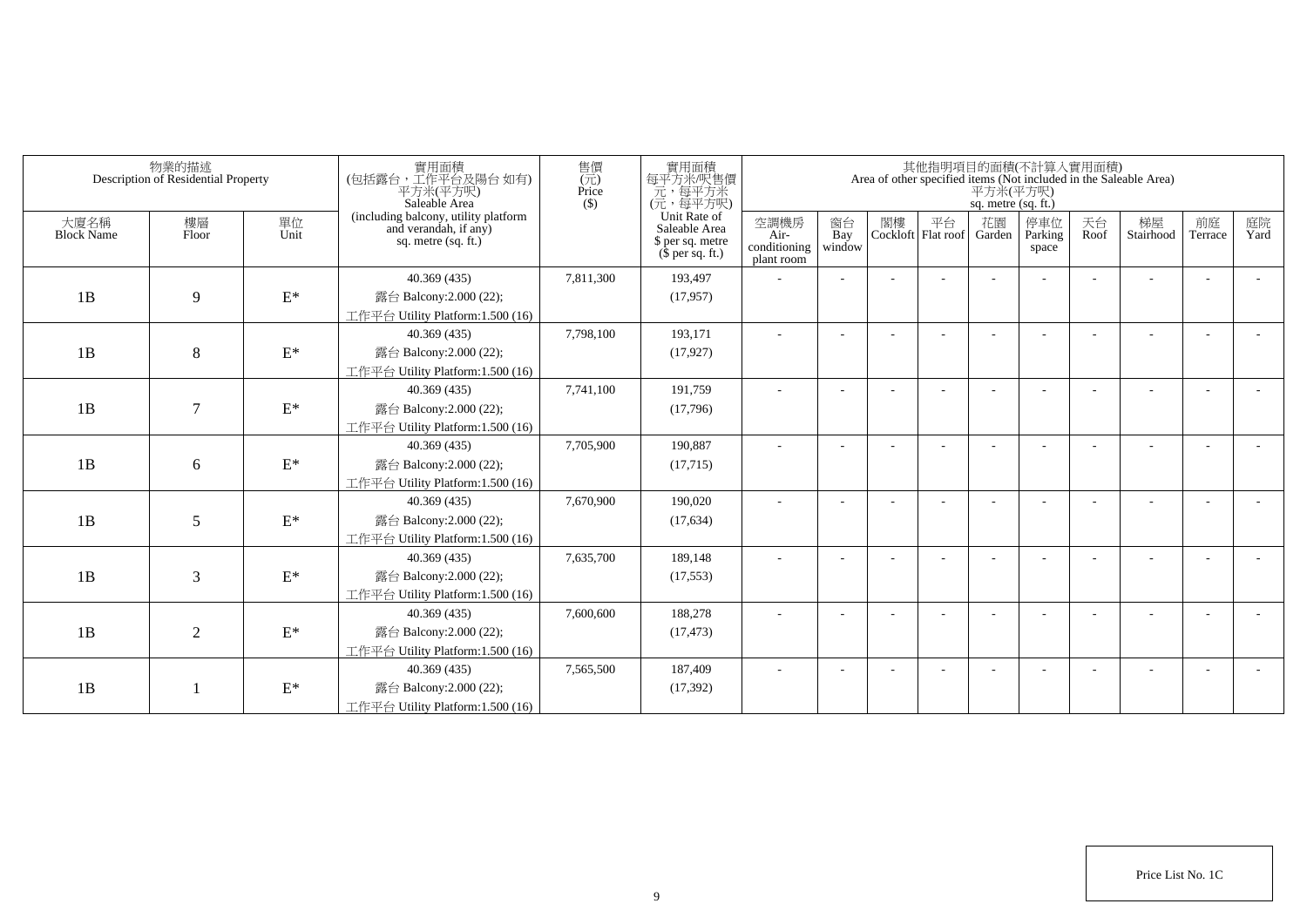|                           | 物業的描述<br>Description of Residential Property |            | 實用面積<br>(包括露台,工作平台及陽台如有)<br>平方米(平方呎)<br>Saleable Area                                | 售價<br>(元)<br>Price<br>$($ \$) | 實用面積<br>每平方米/呎售價<br>元,每平方米<br>(元,每平方呎)                                |                                            |                     |                             | 平方米(平方呎)<br>sq. metre (sq. ft.) | 其他指明項目的面積(不計算入實用面積)     |            | Area of other specified items (Not included in the Saleable Area) |                          |            |
|---------------------------|----------------------------------------------|------------|--------------------------------------------------------------------------------------|-------------------------------|-----------------------------------------------------------------------|--------------------------------------------|---------------------|-----------------------------|---------------------------------|-------------------------|------------|-------------------------------------------------------------------|--------------------------|------------|
| 大廈名稱<br><b>Block Name</b> | 樓層<br>Floor                                  | 單位<br>Unit | (including balcony, utility platform<br>and verandah, if any)<br>sq. metre (sq. ft.) |                               | Unit Rate of<br>Saleable Area<br>\$ per sq. metre<br>$$$ per sq. ft.) | 空調機房<br>Air-<br>conditioning<br>plant room | 窗台<br>Bay<br>window | 閣樓 平台<br>Cockloft Flat roof | 花園<br>Garden                    | 停車位<br>Parking<br>space | 天台<br>Roof | 梯屋<br>Stairhood                                                   | 前庭<br>Terrace            | 庭院<br>Yard |
|                           |                                              |            | 35.888 (386)                                                                         | 8,045,400                     | 224,181                                                               |                                            |                     |                             |                                 |                         |            |                                                                   | $\overline{a}$           |            |
| 1B                        | 31                                           | $G^*$      | 露台 Balcony:1.955 (21);                                                               |                               | (20, 843)                                                             |                                            |                     |                             |                                 |                         |            |                                                                   |                          |            |
|                           |                                              |            | 工作平台 Utility Platform:1.500 (16)                                                     |                               |                                                                       |                                            |                     |                             |                                 |                         |            |                                                                   |                          |            |
|                           |                                              |            | 35.888 (386)                                                                         | 8,006,400                     | 223,094                                                               | $\sim$                                     |                     |                             |                                 |                         |            |                                                                   | L,                       |            |
| 1B                        | 30                                           | $G^*$      | 露台 Balcony:1.955 (21);                                                               |                               | (20,742)                                                              |                                            |                     |                             |                                 |                         |            |                                                                   |                          |            |
|                           |                                              |            | 工作平台 Utility Platform: 1.500 (16)                                                    | 8,086,400                     | 225,323                                                               |                                            |                     |                             |                                 |                         |            |                                                                   |                          |            |
|                           |                                              |            |                                                                                      |                               | (20,949)                                                              |                                            |                     |                             |                                 |                         |            |                                                                   |                          |            |
|                           |                                              |            | 35.888 (386)                                                                         | 7,967,600                     | 222,013                                                               | ä,                                         |                     |                             |                                 |                         |            |                                                                   |                          |            |
| 1B                        | 29                                           | $G^*$      | 露台 Balcony:1.955 (21);                                                               |                               | (20, 641)                                                             |                                            |                     |                             |                                 |                         |            |                                                                   |                          |            |
|                           |                                              |            | 工作平台 Utility Platform:1.500 (16)                                                     |                               |                                                                       |                                            |                     |                             |                                 |                         |            |                                                                   |                          |            |
|                           |                                              |            | 35.888 (386)                                                                         | 7,948,100                     | 221,470                                                               |                                            |                     |                             |                                 |                         |            |                                                                   |                          |            |
| 1B                        | 28                                           | $G^*$      | 露台 Balcony:1.955 (21);                                                               |                               | (20, 591)                                                             |                                            |                     |                             |                                 |                         |            |                                                                   |                          |            |
|                           |                                              |            | 工作平台 Utility Platform:1.500 (16)                                                     | 8,027,400                     | 223,679                                                               |                                            |                     |                             |                                 |                         |            |                                                                   |                          |            |
|                           |                                              |            |                                                                                      |                               | (20,796)                                                              |                                            |                     |                             |                                 |                         |            |                                                                   |                          |            |
|                           |                                              |            | 35.888 (386)                                                                         | 7,889,600                     | 219,840                                                               | $\sim$                                     |                     |                             |                                 |                         |            |                                                                   | $\overline{\phantom{a}}$ |            |
| 1B                        | 27                                           | $G^*$      | 露台 Balcony:1.955 (21);                                                               |                               | (20, 439)                                                             |                                            |                     |                             |                                 |                         |            |                                                                   |                          |            |
|                           |                                              |            | 工作平台 Utility Platform:1.500 (16)                                                     |                               |                                                                       |                                            |                     |                             |                                 |                         |            |                                                                   |                          |            |
|                           |                                              |            | 35.888 (386)                                                                         | 7,850,600                     | 218,753                                                               | ٠                                          |                     |                             |                                 |                         |            |                                                                   | $\overline{\phantom{a}}$ |            |
| 1B                        | 26                                           | $G^*$      | 露台 Balcony:1.955 (21);                                                               |                               | (20, 338)                                                             |                                            |                     |                             |                                 |                         |            |                                                                   |                          |            |
|                           |                                              |            | 工作平台 Utility Platform:1.500 (16)                                                     |                               |                                                                       |                                            |                     |                             |                                 |                         |            |                                                                   |                          |            |
|                           |                                              |            | 35.888 (386)                                                                         | 7,811,800                     | 217,672                                                               | $\sim$                                     |                     |                             |                                 |                         |            |                                                                   | $\sim$                   |            |
| 1B                        | 25                                           | $G^*$      | 露台 Balcony:1.955 (21);                                                               |                               | (20, 238)                                                             |                                            |                     |                             |                                 |                         |            |                                                                   |                          |            |
|                           |                                              |            | 工作平台 Utility Platform:1.500 (16)                                                     |                               |                                                                       |                                            |                     |                             |                                 |                         |            |                                                                   |                          |            |
|                           |                                              |            | 35.888 (386)                                                                         | 7,772,800                     | 216,585                                                               | $\sim$                                     |                     |                             |                                 |                         |            |                                                                   | $\overline{\phantom{a}}$ |            |
| 1B                        | 23                                           | $G^*$      | 露台 Balcony:1.955 (21);                                                               |                               | (20, 137)                                                             |                                            |                     |                             |                                 |                         |            |                                                                   |                          |            |
|                           |                                              |            | 工作平台 Utility Platform: 1.500 (16)                                                    |                               |                                                                       |                                            |                     |                             |                                 |                         |            |                                                                   |                          |            |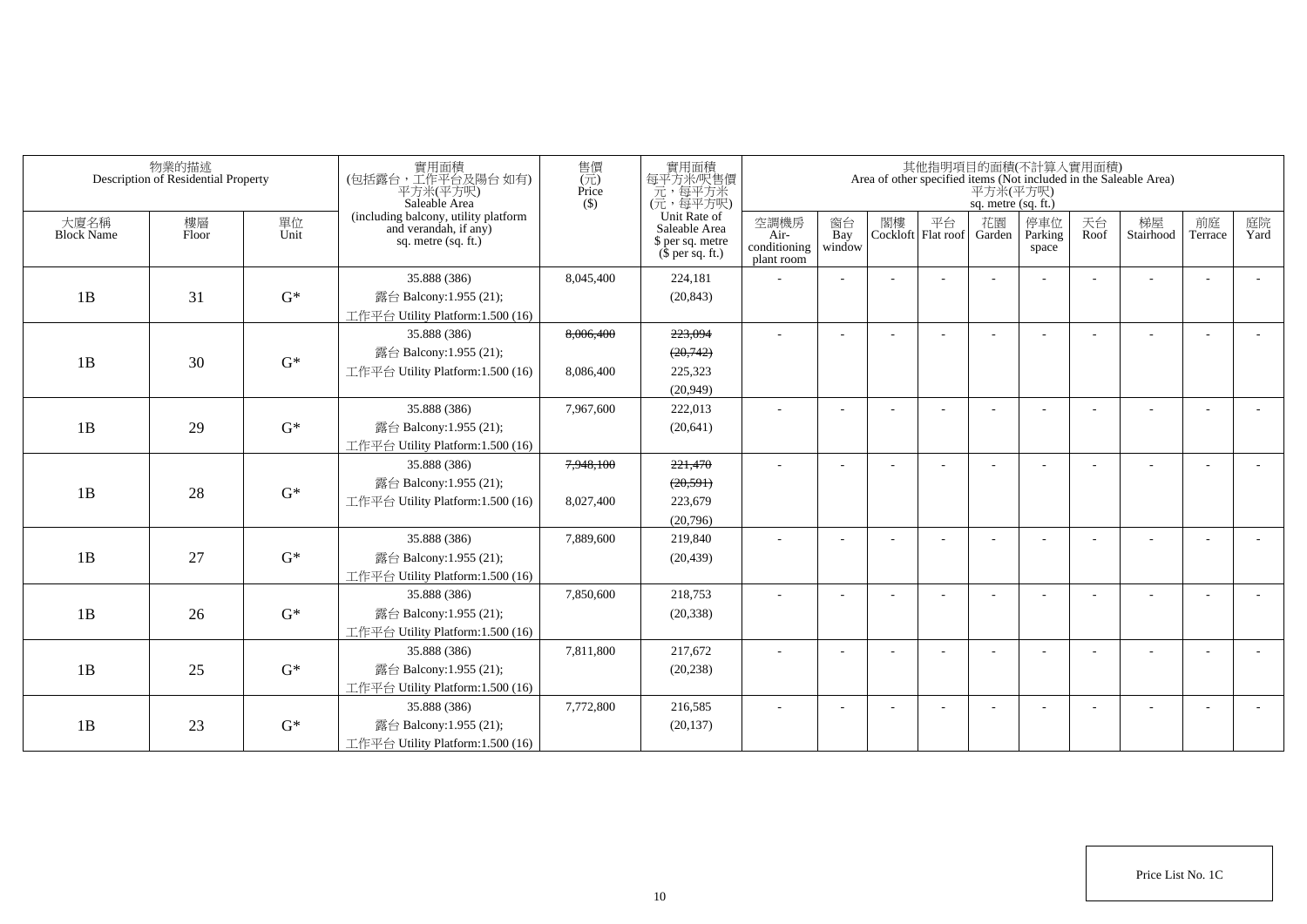|                           | 物業的描述<br>Description of Residential Property |             | 實用面積<br>(包括露台,工作平台及陽台 如有)<br>平方米(平方呎)<br>Saleable Area                                 | 售價<br>(元)<br>Price<br>$($ \$) | 實用面積<br>每平方米/呎售價<br>一元,每平方米<br>(元,每平方呎)                               |                                            |                          |    |                          | 平方米(平方呎)<br>sq. metre (sq. ft.) | 其他指明項目的面積(不計算入實用面積)     |            | Area of other specified items (Not included in the Saleable Area) |                          |            |
|---------------------------|----------------------------------------------|-------------|----------------------------------------------------------------------------------------|-------------------------------|-----------------------------------------------------------------------|--------------------------------------------|--------------------------|----|--------------------------|---------------------------------|-------------------------|------------|-------------------------------------------------------------------|--------------------------|------------|
| 大廈名稱<br><b>Block Name</b> | 樓層<br>Floor                                  | 單位<br>Unit  | (including balcony, utility platform<br>and verandah, if any)<br>sq. metre $(sq, ft.)$ |                               | Unit Rate of<br>Saleable Area<br>\$ per sq. metre<br>$$$ per sq. ft.) | 空調機房<br>Air-<br>conditioning<br>plant room | 窗台<br>Bay<br>window      | 閣樓 | 平台<br>Cockloft Flat roof | 花園<br>Garden                    | 停車位<br>Parking<br>space | 天台<br>Roof | 梯屋<br>Stairhood                                                   | 前庭<br>Terrace            | 庭院<br>Yard |
|                           |                                              |             | 35.888 (386)                                                                           | 7,733,800                     | 215,498                                                               |                                            |                          |    |                          |                                 |                         |            |                                                                   |                          |            |
| 1B                        | 22                                           | $G^*$       | 露台 Balcony:1.955 (21);                                                                 |                               | (20,036)                                                              |                                            |                          |    |                          |                                 |                         |            |                                                                   |                          |            |
|                           |                                              |             | 工作平台 Utility Platform:1.500 (16)                                                       |                               |                                                                       |                                            |                          |    |                          |                                 |                         |            |                                                                   |                          |            |
|                           |                                              |             | 35.888 (386)                                                                           | 7,694,800                     | 214,412                                                               |                                            |                          |    |                          |                                 |                         |            |                                                                   |                          |            |
| 1B                        | 21                                           | $G^*$       | 露台 Balcony:1.955 (21);                                                                 |                               | (19,935)                                                              |                                            |                          |    |                          |                                 |                         |            |                                                                   |                          |            |
|                           |                                              |             | 工作平台 Utility Platform:1.500 (16)                                                       |                               |                                                                       |                                            |                          |    |                          |                                 |                         |            |                                                                   |                          |            |
|                           |                                              |             | 35.888 (386)                                                                           | 7,656,000                     | 213,330                                                               | ٠                                          | $\overline{\phantom{a}}$ |    |                          |                                 |                         |            |                                                                   |                          |            |
| 1B                        | 20                                           | $G^*$       | 露台 Balcony:1.955 (21);                                                                 |                               | (19, 834)                                                             |                                            |                          |    |                          |                                 |                         |            |                                                                   |                          |            |
|                           |                                              |             | 工作平台 Utility Platform: 1.500 (16)                                                      |                               |                                                                       |                                            |                          |    |                          |                                 |                         |            |                                                                   |                          |            |
|                           |                                              |             | 35.888 (386)                                                                           | 7,617,000                     | 212,244                                                               |                                            |                          |    |                          |                                 |                         |            |                                                                   |                          |            |
| 1B                        | 19                                           | G           | 露台 Balcony:1.955 (21);                                                                 |                               | (19, 733)                                                             |                                            |                          |    |                          |                                 |                         |            |                                                                   |                          |            |
|                           |                                              |             | 工作平台 Utility Platform:1.500 (16)                                                       |                               |                                                                       |                                            |                          |    |                          |                                 |                         |            |                                                                   |                          |            |
|                           |                                              |             | 35.888 (386)                                                                           | 7,605,300                     | 211,918                                                               |                                            |                          |    |                          |                                 |                         |            |                                                                   |                          |            |
| 1B                        | 18                                           | $\mathbf G$ | 露台 Balcony:1.955 (21);                                                                 |                               | (19,703)                                                              |                                            |                          |    |                          |                                 |                         |            |                                                                   |                          |            |
|                           |                                              |             | 工作平台 Utility Platform: 1.500 (16)                                                      |                               |                                                                       |                                            |                          |    |                          |                                 |                         |            |                                                                   |                          |            |
|                           |                                              |             | 35.888 (386)                                                                           | 7,554,600                     | 210,505                                                               |                                            |                          |    |                          |                                 |                         |            |                                                                   |                          |            |
| 1B                        | 17                                           | G           | 露台 Balcony:1.955 (21);                                                                 |                               | (19,572)                                                              |                                            |                          |    |                          |                                 |                         |            |                                                                   |                          |            |
|                           |                                              |             | 工作平台 Utility Platform: 1.500 (16)                                                      |                               |                                                                       |                                            |                          |    |                          |                                 |                         |            |                                                                   |                          |            |
|                           |                                              |             | 35.888 (386)                                                                           | 7,523,400                     | 209,636                                                               |                                            |                          |    |                          |                                 |                         |            |                                                                   | $\overline{\phantom{a}}$ |            |
| 1B                        | 16                                           | ${\bf G}$   | 露台 Balcony:1.955 (21);                                                                 |                               | (19, 491)                                                             |                                            |                          |    |                          |                                 |                         |            |                                                                   |                          |            |
|                           |                                              |             | 工作平台 Utility Platform: 1.500 (16)<br>35.888 (386)                                      | 7,492,300                     | 208,769                                                               |                                            |                          |    |                          |                                 |                         |            |                                                                   |                          |            |
| 1B                        | 15                                           | G           | 露台 Balcony:1.955 (21);                                                                 |                               | (19, 410)                                                             |                                            |                          |    |                          |                                 |                         |            |                                                                   |                          |            |
|                           |                                              |             | 工作平台 Utility Platform:1.500 (16)                                                       |                               |                                                                       |                                            |                          |    |                          |                                 |                         |            |                                                                   |                          |            |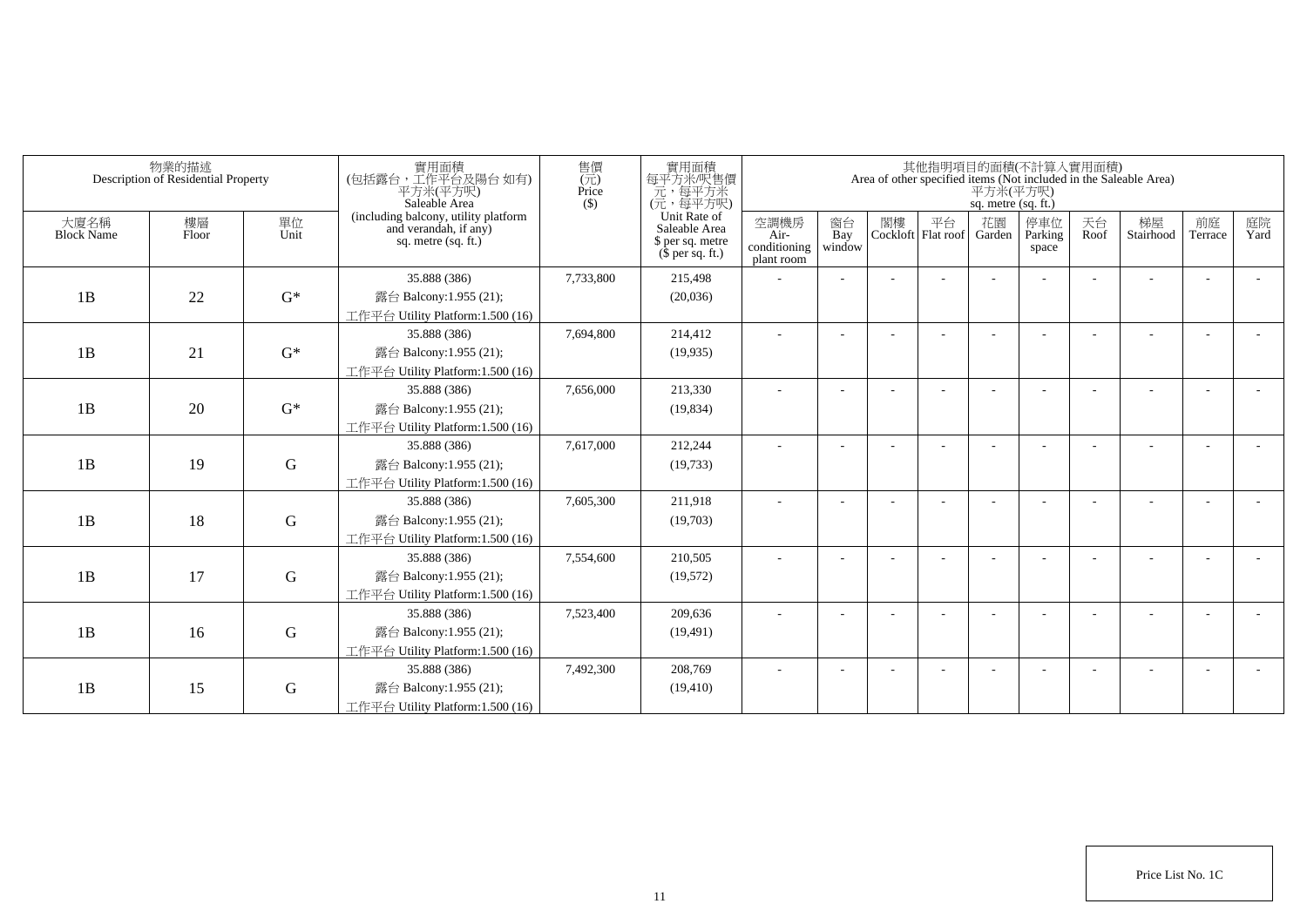|                           | 物業的描述<br>Description of Residential Property |             | 實用面積<br>(包括露台,工作平台及陽台 如有)<br>平方米(平方呎)<br>Saleable Area                                 | 售價<br>(元)<br>Price<br>$($ \$) | 實用面積<br>每平方米/呎售價<br>一元,每平方米<br>(元,每平方呎)                               |                                            |                          |    |                          | 平方米(平方呎)<br>sq. metre (sq. ft.) | 其他指明項目的面積(不計算入實用面積)     |            | Area of other specified items (Not included in the Saleable Area) |               |            |
|---------------------------|----------------------------------------------|-------------|----------------------------------------------------------------------------------------|-------------------------------|-----------------------------------------------------------------------|--------------------------------------------|--------------------------|----|--------------------------|---------------------------------|-------------------------|------------|-------------------------------------------------------------------|---------------|------------|
| 大廈名稱<br><b>Block Name</b> | 樓層<br>Floor                                  | 單位<br>Unit  | (including balcony, utility platform<br>and verandah, if any)<br>sq. metre $(sq, ft.)$ |                               | Unit Rate of<br>Saleable Area<br>\$ per sq. metre<br>$$$ per sq. ft.) | 空調機房<br>Air-<br>conditioning<br>plant room | 窗台<br>Bay<br>window      | 閣樓 | 平台<br>Cockloft Flat roof | 花園<br>Garden                    | 停車位<br>Parking<br>space | 天台<br>Roof | 梯屋<br>Stairhood                                                   | 前庭<br>Terrace | 庭院<br>Yard |
|                           |                                              |             | 35.888 (386)                                                                           | 7,461,200                     | 207,902                                                               |                                            |                          |    |                          |                                 |                         |            |                                                                   |               |            |
| 1B                        | 12                                           | $\mathbf G$ | 露台 Balcony:1.955 (21);                                                                 |                               | (19,330)                                                              |                                            |                          |    |                          |                                 |                         |            |                                                                   |               |            |
|                           |                                              |             | 工作平台 Utility Platform:1.500 (16)                                                       |                               |                                                                       |                                            |                          |    |                          |                                 |                         |            |                                                                   |               |            |
|                           |                                              |             | 35.888 (386)                                                                           | 7,430,000                     | 207,033                                                               |                                            |                          |    |                          |                                 |                         |            |                                                                   |               |            |
| 1B                        | 11                                           | $\mathbf G$ | 露台 Balcony:1.955 (21);                                                                 |                               | (19,249)                                                              |                                            |                          |    |                          |                                 |                         |            |                                                                   |               |            |
|                           |                                              |             | 工作平台 Utility Platform:1.500 (16)                                                       |                               |                                                                       |                                            |                          |    |                          |                                 |                         |            |                                                                   |               |            |
|                           |                                              |             | 35.888 (386)                                                                           | 7,398,800                     | 206,164                                                               | ٠                                          | $\overline{\phantom{a}}$ |    |                          |                                 |                         |            |                                                                   |               |            |
| 1B                        | 10                                           | $\mathbf G$ | 露台 Balcony:1.955 (21);                                                                 |                               | (19, 168)                                                             |                                            |                          |    |                          |                                 |                         |            |                                                                   |               |            |
|                           |                                              |             | 工作平台 Utility Platform: 1.500 (16)                                                      |                               |                                                                       |                                            |                          |    |                          |                                 |                         |            |                                                                   |               |            |
|                           |                                              |             | 35.888 (386)                                                                           | 7,367,600                     | 205,294                                                               |                                            |                          |    |                          |                                 |                         |            |                                                                   |               |            |
| 1B                        | 9                                            | G           | 露台 Balcony:1.955 (21);                                                                 |                               | (19,087)                                                              |                                            |                          |    |                          |                                 |                         |            |                                                                   |               |            |
|                           |                                              |             | 工作平台 Utility Platform:1.500 (16)                                                       |                               |                                                                       |                                            |                          |    |                          |                                 |                         |            |                                                                   |               |            |
|                           |                                              |             | 35.888 (386)                                                                           | 7,356,000                     | 204,971                                                               |                                            |                          |    |                          |                                 |                         |            |                                                                   |               |            |
| 1B                        | 8                                            | G           | 露台 Balcony:1.955 (21);                                                                 |                               | (19,057)                                                              |                                            |                          |    |                          |                                 |                         |            |                                                                   |               |            |
|                           |                                              |             | 工作平台 Utility Platform: 1.500 (16)<br>35.888 (386)                                      | 7,305,400                     | 203,561                                                               |                                            |                          |    |                          |                                 |                         |            |                                                                   |               |            |
| 1B                        | 7                                            | G           | 露台 Balcony:1.955 (21);                                                                 |                               | (18,926)                                                              |                                            |                          |    |                          |                                 |                         |            |                                                                   |               |            |
|                           |                                              |             | 工作平台 Utility Platform:1.500 (16)                                                       |                               |                                                                       |                                            |                          |    |                          |                                 |                         |            |                                                                   |               |            |
|                           |                                              |             | 35.888 (386)                                                                           | 7,274,200                     | 202,692                                                               |                                            |                          |    |                          |                                 |                         |            |                                                                   |               |            |
| 1B                        | 6                                            | ${\bf G}$   | 露台 Balcony:1.955 (21);                                                                 |                               | (18, 845)                                                             |                                            |                          |    |                          |                                 |                         |            |                                                                   |               |            |
|                           |                                              |             | 工作平台 Utility Platform: 1.500 (16)                                                      |                               |                                                                       |                                            |                          |    |                          |                                 |                         |            |                                                                   |               |            |
|                           |                                              |             | 35.888 (386)                                                                           | 7,243,000                     | 201,822                                                               |                                            |                          |    |                          |                                 |                         |            |                                                                   |               |            |
| 1B                        | 5                                            | G           | 露台 Balcony:1.955 (21);                                                                 |                               | (18, 764)                                                             |                                            |                          |    |                          |                                 |                         |            |                                                                   |               |            |
|                           |                                              |             | 工作平台 Utility Platform:1.500 (16)                                                       |                               |                                                                       |                                            |                          |    |                          |                                 |                         |            |                                                                   |               |            |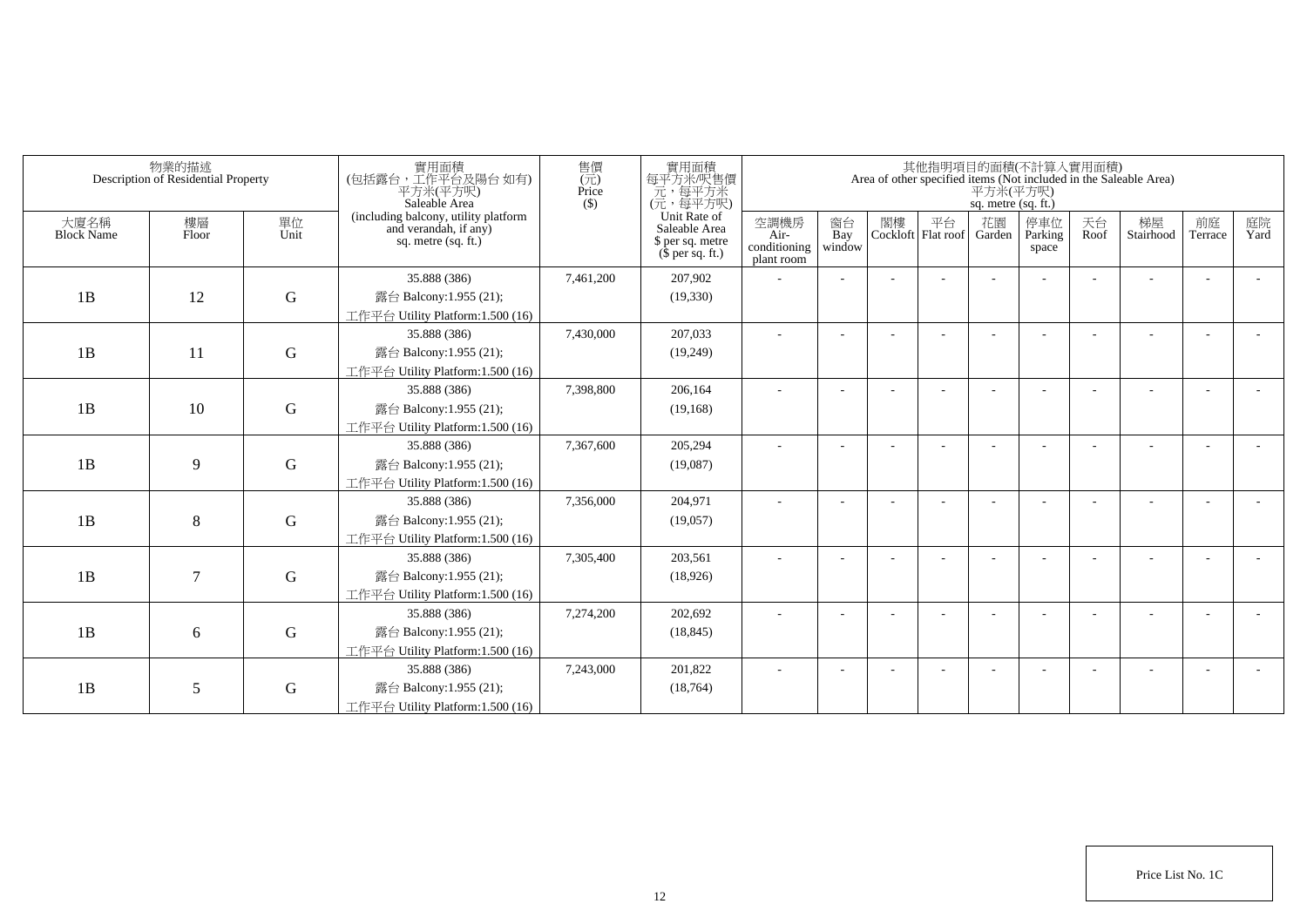| 物業的描述<br>Description of Residential Property |                |                | 實用面積<br>(包括露台,工作平台及陽台如有)<br>平方米(平方呎)<br>Saleable Area                                  | 售價<br>(元)<br>Price<br>$($ \$) | 實用面積<br>每平方米/呎售價<br>元,每平方米<br>(元,每平方呎)                                |                                            |                     | 其他指明項目的面積(不計算入實用面積)<br>Area of other specified items (Not included in the Saleable Area)<br>$\overline{P}$ $\overline{\mathcal{H}}$ $\mathcal{H}(\overline{P})$<br>sq. metre (sq. ft.) |                            |              |                         |            |                 |                          |            |
|----------------------------------------------|----------------|----------------|----------------------------------------------------------------------------------------|-------------------------------|-----------------------------------------------------------------------|--------------------------------------------|---------------------|----------------------------------------------------------------------------------------------------------------------------------------------------------------------------------------|----------------------------|--------------|-------------------------|------------|-----------------|--------------------------|------------|
| 大廈名稱<br><b>Block Name</b>                    | 樓層<br>Floor    | 單位<br>Unit     | (including balcony, utility platform<br>and verandah, if any)<br>sq. metre $(sq. ft.)$ |                               | Unit Rate of<br>Saleable Area<br>\$ per sq. metre<br>$$$ per sq. ft.) | 空調機房<br>Air-<br>conditioning<br>plant room | 窗台<br>Bay<br>window | 閣樓                                                                                                                                                                                     | 平台<br>Cockloft   Flat roof | 花園<br>Garden | 停車位<br>Parking<br>space | 天台<br>Roof | 梯屋<br>Stairhood | 前庭<br>Terrace            | 庭院<br>Yard |
|                                              |                |                | 35.888 (386)                                                                           | 7,211,800                     | 200,953                                                               |                                            |                     |                                                                                                                                                                                        |                            |              |                         |            |                 |                          |            |
| 1B                                           | 3              | ${\bf G}$      | 露台 Balcony:1.955 (21);                                                                 |                               | (18,683)                                                              |                                            |                     |                                                                                                                                                                                        |                            |              |                         |            |                 |                          |            |
|                                              |                |                | 工作平台 Utility Platform:1.500 (16)                                                       |                               |                                                                       |                                            |                     |                                                                                                                                                                                        |                            |              |                         |            |                 |                          |            |
|                                              |                |                | 35.888 (386)                                                                           | 7,180,700                     | 200,086                                                               | ÷                                          |                     |                                                                                                                                                                                        |                            |              |                         |            |                 |                          |            |
| 1B                                           | $\overline{2}$ | ${\bf G}$      | 露台 Balcony:1.955 (21);                                                                 |                               | (18,603)                                                              |                                            |                     |                                                                                                                                                                                        |                            |              |                         |            |                 |                          |            |
|                                              |                |                | 工作平台 Utility Platform:1.500 (16)                                                       |                               |                                                                       |                                            |                     |                                                                                                                                                                                        |                            |              |                         |            |                 |                          |            |
|                                              |                |                | 35.888 (386)                                                                           | 7,149,600                     | 199,220                                                               | $\sim$                                     |                     |                                                                                                                                                                                        |                            |              |                         |            |                 |                          |            |
| 1B                                           |                | ${\bf G}$      | 露台 Balcony:1.955 (21);                                                                 |                               | (18, 522)                                                             |                                            |                     |                                                                                                                                                                                        |                            |              |                         |            |                 |                          |            |
|                                              |                |                | 工作平台 Utility Platform:1.500 (16)                                                       |                               |                                                                       |                                            |                     |                                                                                                                                                                                        |                            |              |                         |            |                 |                          |            |
|                                              |                |                | 35.888 (386)                                                                           | 8,045,400                     | 224,181                                                               | $\sim$                                     |                     |                                                                                                                                                                                        |                            |              |                         |            |                 |                          |            |
| 1B                                           | 31             | $H^*$          | 露台 Balcony:1.955 (21);                                                                 |                               | (20, 843)                                                             |                                            |                     |                                                                                                                                                                                        |                            |              |                         |            |                 |                          |            |
|                                              |                |                | 工作平台 Utility Platform:1.500 (16)                                                       |                               |                                                                       |                                            |                     |                                                                                                                                                                                        |                            |              |                         |            |                 |                          |            |
|                                              |                |                | 35.888 (386)                                                                           | 8.006.400                     | 223,094                                                               |                                            |                     |                                                                                                                                                                                        |                            |              |                         |            |                 |                          |            |
| 1B                                           | 30             | $H^*$          | 露台 Balcony:1.955 (21);                                                                 |                               | (20,742)                                                              |                                            |                     |                                                                                                                                                                                        |                            |              |                         |            |                 |                          |            |
|                                              |                |                | 工作平台 Utility Platform: 1.500 (16)                                                      | 8,086,400                     | 225,323                                                               |                                            |                     |                                                                                                                                                                                        |                            |              |                         |            |                 |                          |            |
|                                              |                |                |                                                                                        |                               | (20,949)                                                              |                                            |                     |                                                                                                                                                                                        |                            |              |                         |            |                 |                          |            |
|                                              |                |                | 35.888 (386)                                                                           | 7,967,600                     | 222,013                                                               |                                            |                     |                                                                                                                                                                                        |                            |              |                         |            |                 |                          |            |
| 1B                                           | 29             | $H^*$          | 露台 Balcony:1.955 (21);                                                                 |                               | (20, 641)                                                             |                                            |                     |                                                                                                                                                                                        |                            |              |                         |            |                 |                          |            |
|                                              |                |                | 工作平台 Utility Platform:1.500 (16)                                                       |                               |                                                                       |                                            |                     |                                                                                                                                                                                        |                            |              |                         |            |                 |                          |            |
|                                              |                |                | 35.888 (386)                                                                           | 7,948,100                     | 221,470                                                               |                                            |                     |                                                                                                                                                                                        |                            |              |                         |            |                 |                          |            |
| 1B                                           | 28             | $\mathrm{H}^*$ | 露台 Balcony:1.955 (21);                                                                 |                               | (20, 591)                                                             |                                            |                     |                                                                                                                                                                                        |                            |              |                         |            |                 |                          |            |
|                                              |                |                | 工作平台 Utility Platform:1.500 (16)                                                       | 8,027,400                     | 223,679                                                               |                                            |                     |                                                                                                                                                                                        |                            |              |                         |            |                 |                          |            |
|                                              |                |                |                                                                                        |                               | (20,796)                                                              |                                            |                     |                                                                                                                                                                                        |                            |              |                         |            |                 |                          |            |
|                                              |                |                | 35.888 (386)                                                                           | 7,889,600                     | 219,840                                                               | $\sim$                                     |                     |                                                                                                                                                                                        |                            |              | <b>1</b>                |            |                 | $\overline{\phantom{a}}$ |            |
| 1B                                           | 27             | $H^*$          | 露台 Balcony:1.955 (21);                                                                 |                               | (20, 439)                                                             |                                            |                     |                                                                                                                                                                                        |                            |              |                         |            |                 |                          |            |
|                                              |                |                | 工作平台 Utility Platform:1.500 (16)                                                       |                               |                                                                       |                                            |                     |                                                                                                                                                                                        |                            |              |                         |            |                 |                          |            |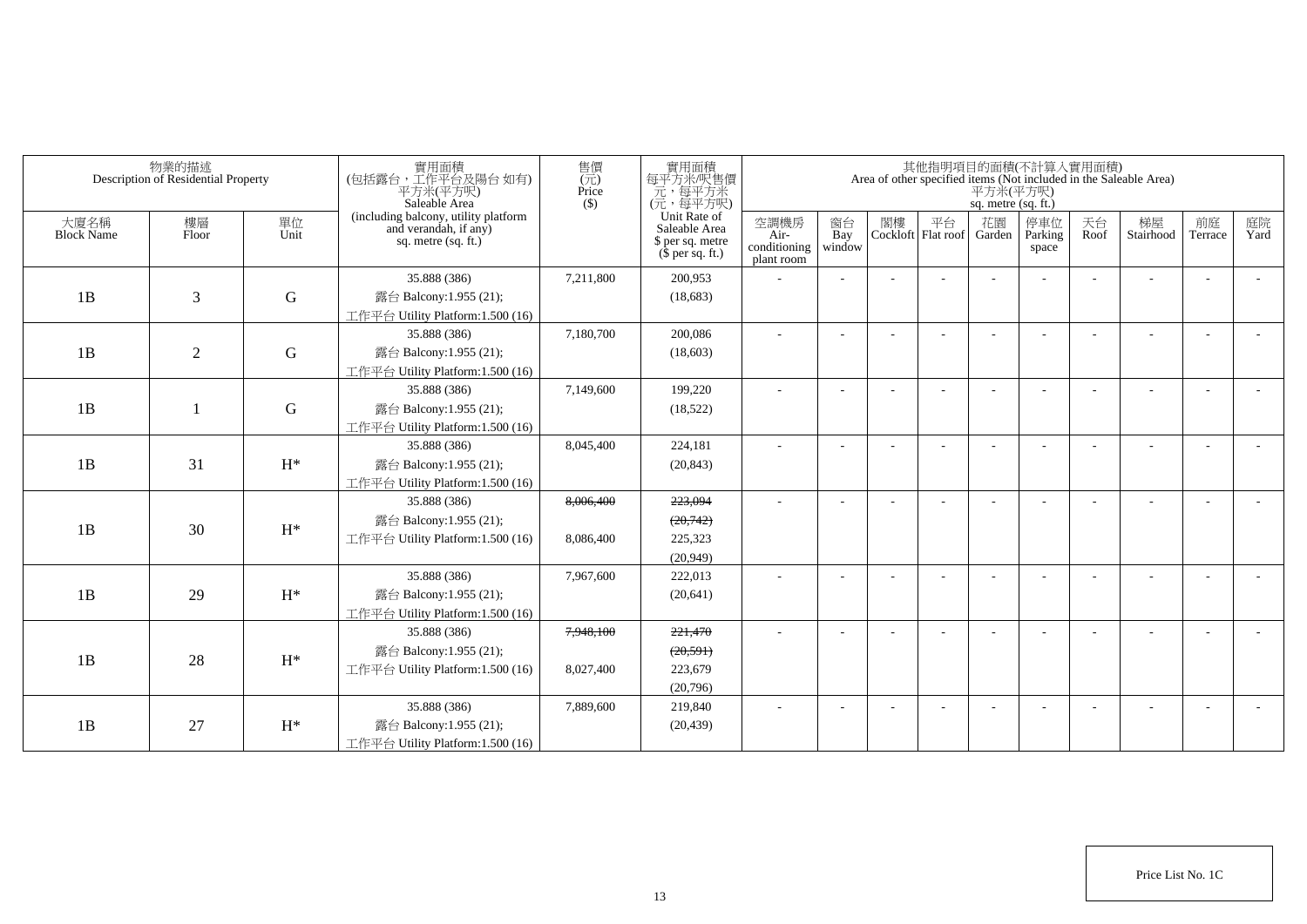|                           | 物業的描述<br>Description of Residential Property |                | 實用面積<br>(包括露台,工作平台及陽台如有)<br>平方米(平方呎)<br>Saleable Area                                  | 售價<br>$(\vec{\pi})$<br>Price<br>$($ \$) | 實用面積<br>每平方米/呎售價<br>一元,每平方米<br>(元,每平方呎)                               |                                            |                          |    |                          | 平方米(平方呎)<br>sq. metre (sq. ft.) | 其他指明項目的面積(不計算入實用面積)     |            | Area of other specified items (Not included in the Saleable Area) |                          |            |
|---------------------------|----------------------------------------------|----------------|----------------------------------------------------------------------------------------|-----------------------------------------|-----------------------------------------------------------------------|--------------------------------------------|--------------------------|----|--------------------------|---------------------------------|-------------------------|------------|-------------------------------------------------------------------|--------------------------|------------|
| 大廈名稱<br><b>Block Name</b> | 樓層<br>Floor                                  | 單位<br>Unit     | (including balcony, utility platform<br>and verandah, if any)<br>sq. metre $(sq, ft.)$ |                                         | Unit Rate of<br>Saleable Area<br>\$ per sq. metre<br>$$$ per sq. ft.) | 空調機房<br>Air-<br>conditioning<br>plant room | 窗台<br>Bay<br>window      | 閣樓 | 平台<br>Cockloft Flat roof | 花園<br>Garden                    | 停車位<br>Parking<br>space | 天台<br>Roof | 梯屋<br>Stairhood                                                   | 前庭<br>Terrace            | 庭院<br>Yard |
|                           |                                              |                | 35.888 (386)                                                                           | 7,850,600                               | 218,753                                                               |                                            |                          |    |                          |                                 |                         |            |                                                                   |                          |            |
| 1B                        | 26                                           | $\mathrm{H}^*$ | 露台 Balcony:1.955 (21);                                                                 |                                         | (20, 338)                                                             |                                            |                          |    |                          |                                 |                         |            |                                                                   |                          |            |
|                           |                                              |                | 工作平台 Utility Platform:1.500 (16)                                                       |                                         |                                                                       |                                            |                          |    |                          |                                 |                         |            |                                                                   |                          |            |
|                           |                                              |                | 35.888 (386)                                                                           | 7,811,800                               | 217,672                                                               |                                            |                          |    |                          |                                 |                         |            |                                                                   |                          |            |
| 1B                        | 25                                           | $H^*$          | 露台 Balcony:1.955 (21);                                                                 |                                         | (20, 238)                                                             |                                            |                          |    |                          |                                 |                         |            |                                                                   |                          |            |
|                           |                                              |                | 工作平台 Utility Platform:1.500 (16)                                                       |                                         |                                                                       |                                            |                          |    |                          |                                 |                         |            |                                                                   |                          |            |
|                           |                                              |                | 35.888 (386)                                                                           | 7,772,800                               | 216,585                                                               | ٠                                          | $\overline{\phantom{a}}$ |    |                          |                                 |                         |            |                                                                   | $\overline{\phantom{a}}$ |            |
| 1B                        | 23                                           | $H^*$          | 露台 Balcony:1.955 (21);                                                                 |                                         | (20, 137)                                                             |                                            |                          |    |                          |                                 |                         |            |                                                                   |                          |            |
|                           |                                              |                | 工作平台 Utility Platform:1.500 (16)                                                       |                                         |                                                                       |                                            |                          |    |                          |                                 |                         |            |                                                                   |                          |            |
|                           |                                              |                | 35.888 (386)                                                                           | 7,733,800                               | 215,498                                                               |                                            |                          |    |                          |                                 |                         |            |                                                                   |                          |            |
| 1B                        | 22                                           | $H^*$          | 露台 Balcony:1.955 (21);                                                                 |                                         | (20,036)                                                              |                                            |                          |    |                          |                                 |                         |            |                                                                   |                          |            |
|                           |                                              |                | 工作平台 Utility Platform:1.500 (16)                                                       |                                         |                                                                       |                                            |                          |    |                          |                                 |                         |            |                                                                   |                          |            |
|                           |                                              |                | 35.888 (386)                                                                           | 7,694,800                               | 214,412                                                               | ä,                                         |                          |    |                          |                                 |                         |            |                                                                   |                          |            |
| 1B                        | 21                                           | $H^*$          | 露台 Balcony:1.955 (21);                                                                 |                                         | (19, 935)                                                             |                                            |                          |    |                          |                                 |                         |            |                                                                   |                          |            |
|                           |                                              |                | 工作平台 Utility Platform: 1.500 (16)                                                      |                                         |                                                                       |                                            |                          |    |                          |                                 |                         |            |                                                                   |                          |            |
|                           |                                              |                | 35.888 (386)                                                                           | 7,656,000                               | 213,330                                                               |                                            |                          |    |                          |                                 |                         |            |                                                                   |                          |            |
| 1B                        | 20                                           | $H^*$          | 露台 Balcony:1.955 (21);                                                                 |                                         | (19, 834)                                                             |                                            |                          |    |                          |                                 |                         |            |                                                                   |                          |            |
|                           |                                              |                | 工作平台 Utility Platform:1.500 (16)                                                       |                                         |                                                                       |                                            |                          |    |                          |                                 |                         |            |                                                                   |                          |            |
|                           |                                              |                | 35.888 (386)                                                                           | 7,617,000                               | 212,244                                                               |                                            |                          |    |                          |                                 |                         |            |                                                                   | $\overline{\phantom{a}}$ |            |
| 1B                        | 19                                           | H              | 露台 Balcony:1.955 (21);                                                                 |                                         | (19, 733)                                                             |                                            |                          |    |                          |                                 |                         |            |                                                                   |                          |            |
|                           |                                              |                | 工作平台 Utility Platform: 1.500 (16)                                                      |                                         |                                                                       |                                            |                          |    |                          |                                 |                         |            |                                                                   |                          |            |
|                           |                                              |                | 35.888 (386)                                                                           | 7,605,300                               | 211,918                                                               |                                            |                          |    |                          |                                 |                         |            |                                                                   | <b>.</b>                 |            |
| 1B                        | 18                                           | H              | 露台 Balcony:1.955 (21);<br>工作平台 Utility Platform:1.500 (16)                             |                                         | (19,703)                                                              |                                            |                          |    |                          |                                 |                         |            |                                                                   |                          |            |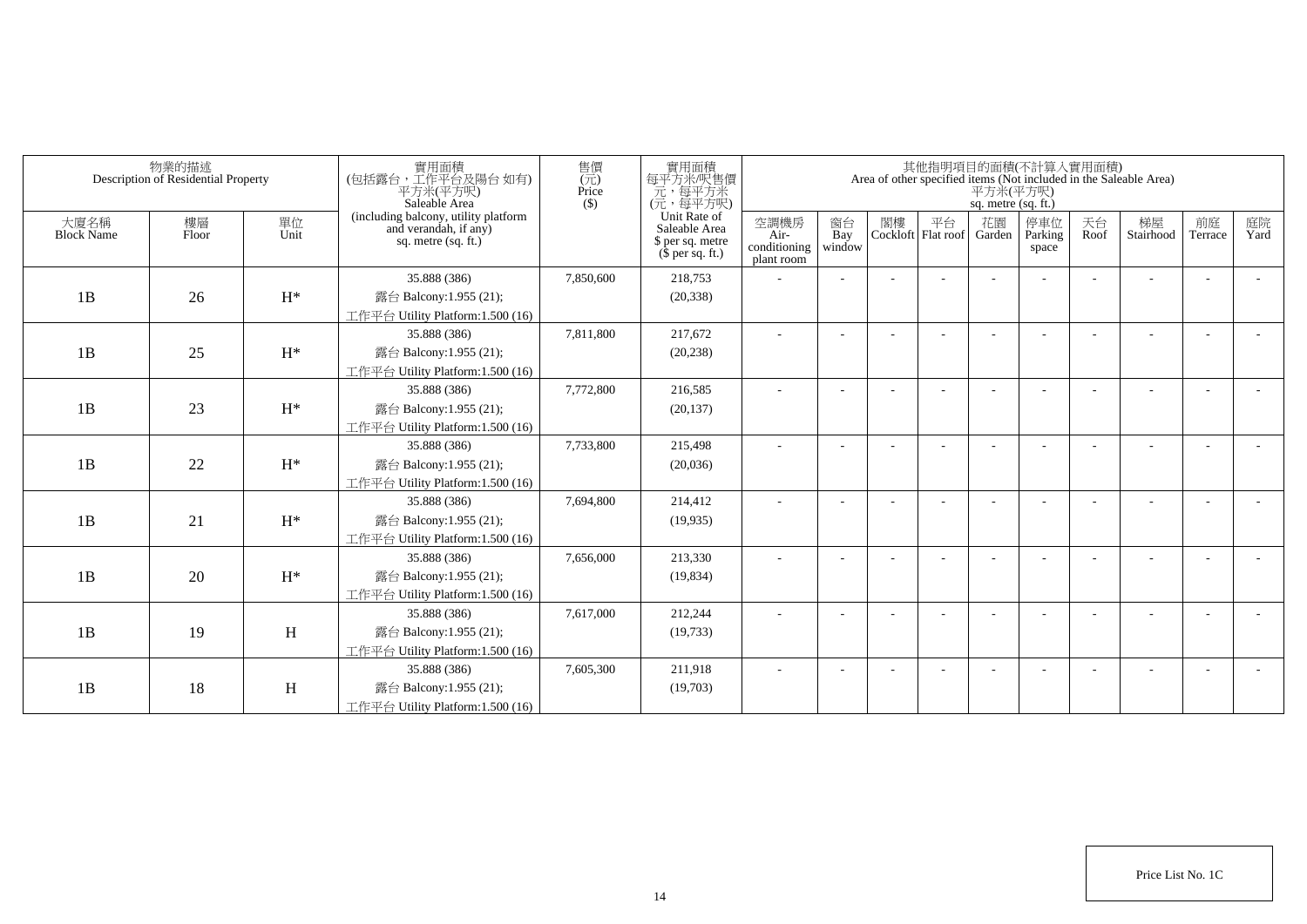| Area of other specified items (Not included in the Saleable Area) | 平方米(平方呎)<br>sq. metre (sq. ft.) | 其他指明項目的面積(不計算入實用面積)      |    |                          |                                            | 實用面積<br>每平方米/呎售價                                                                                                                                         | 售價<br>$(\vec{\pi})$<br>Price<br>$($ \$)                       | 實用面積<br>(包括露台,工作平台及陽台 如有)<br>平方米(平方呎)<br>Saleable Area                                                                                                                                                                                                                                                                                                                                                                                                                                                                                        |                            | 物業的描述<br>Description of Residential Property |                                        |
|-------------------------------------------------------------------|---------------------------------|--------------------------|----|--------------------------|--------------------------------------------|----------------------------------------------------------------------------------------------------------------------------------------------------------|---------------------------------------------------------------|-----------------------------------------------------------------------------------------------------------------------------------------------------------------------------------------------------------------------------------------------------------------------------------------------------------------------------------------------------------------------------------------------------------------------------------------------------------------------------------------------------------------------------------------------|----------------------------|----------------------------------------------|----------------------------------------|
| 天台<br>停車位<br>Parking<br>Roof<br>space                             | 花園<br>Garden                    | 平台<br>Cockloft Flat roof | 閣樓 | 窗台<br>Bay<br>window      | 空調機房<br>Air-<br>conditioning<br>plant room | Saleable Area<br>\$ per sq. metre<br>$$$ per sq. ft.)                                                                                                    |                                                               | sq. metre $(sq, ft.)$                                                                                                                                                                                                                                                                                                                                                                                                                                                                                                                         | 單位<br>Unit                 | 樓層<br>Floor                                  | 大廈名稱<br><b>Block Name</b>              |
|                                                                   |                                 |                          |    |                          |                                            | 210,505                                                                                                                                                  | 7,554,600                                                     | 35.888 (386)                                                                                                                                                                                                                                                                                                                                                                                                                                                                                                                                  |                            |                                              |                                        |
|                                                                   |                                 |                          |    |                          |                                            | (19, 572)                                                                                                                                                |                                                               | 露台 Balcony:1.955 (21);                                                                                                                                                                                                                                                                                                                                                                                                                                                                                                                        | H                          | 17                                           | 1B                                     |
|                                                                   |                                 |                          |    |                          |                                            |                                                                                                                                                          |                                                               | 工作平台 Utility Platform:1.500 (16)                                                                                                                                                                                                                                                                                                                                                                                                                                                                                                              |                            |                                              |                                        |
|                                                                   |                                 |                          |    |                          |                                            | 209,636                                                                                                                                                  | 7,523,400                                                     | 35.888 (386)                                                                                                                                                                                                                                                                                                                                                                                                                                                                                                                                  |                            |                                              |                                        |
|                                                                   |                                 |                          |    |                          |                                            | (19, 491)                                                                                                                                                |                                                               | 露台 Balcony:1.955 (21);                                                                                                                                                                                                                                                                                                                                                                                                                                                                                                                        | H                          | 16                                           |                                        |
|                                                                   |                                 |                          |    |                          |                                            |                                                                                                                                                          |                                                               |                                                                                                                                                                                                                                                                                                                                                                                                                                                                                                                                               |                            |                                              |                                        |
|                                                                   |                                 |                          |    | $\overline{\phantom{a}}$ | ٠                                          | 208,769                                                                                                                                                  | 7,492,300                                                     | 35.888 (386)                                                                                                                                                                                                                                                                                                                                                                                                                                                                                                                                  |                            |                                              |                                        |
|                                                                   |                                 |                          |    |                          |                                            | (19, 410)                                                                                                                                                |                                                               | 露台 Balcony:1.955 (21);                                                                                                                                                                                                                                                                                                                                                                                                                                                                                                                        |                            |                                              |                                        |
|                                                                   |                                 |                          |    |                          |                                            |                                                                                                                                                          |                                                               |                                                                                                                                                                                                                                                                                                                                                                                                                                                                                                                                               |                            |                                              |                                        |
|                                                                   |                                 |                          |    |                          |                                            |                                                                                                                                                          |                                                               |                                                                                                                                                                                                                                                                                                                                                                                                                                                                                                                                               |                            |                                              |                                        |
|                                                                   |                                 |                          |    |                          |                                            |                                                                                                                                                          |                                                               |                                                                                                                                                                                                                                                                                                                                                                                                                                                                                                                                               |                            |                                              |                                        |
|                                                                   |                                 |                          |    |                          |                                            |                                                                                                                                                          |                                                               |                                                                                                                                                                                                                                                                                                                                                                                                                                                                                                                                               |                            |                                              |                                        |
|                                                                   |                                 |                          |    |                          |                                            |                                                                                                                                                          |                                                               |                                                                                                                                                                                                                                                                                                                                                                                                                                                                                                                                               |                            |                                              |                                        |
|                                                                   |                                 |                          |    |                          |                                            |                                                                                                                                                          |                                                               |                                                                                                                                                                                                                                                                                                                                                                                                                                                                                                                                               |                            |                                              |                                        |
|                                                                   |                                 |                          |    |                          |                                            |                                                                                                                                                          |                                                               |                                                                                                                                                                                                                                                                                                                                                                                                                                                                                                                                               |                            |                                              |                                        |
|                                                                   |                                 |                          |    |                          |                                            |                                                                                                                                                          |                                                               |                                                                                                                                                                                                                                                                                                                                                                                                                                                                                                                                               |                            |                                              |                                        |
|                                                                   |                                 |                          |    |                          |                                            |                                                                                                                                                          |                                                               |                                                                                                                                                                                                                                                                                                                                                                                                                                                                                                                                               |                            |                                              |                                        |
|                                                                   |                                 |                          |    |                          |                                            |                                                                                                                                                          |                                                               |                                                                                                                                                                                                                                                                                                                                                                                                                                                                                                                                               |                            |                                              |                                        |
|                                                                   |                                 |                          |    |                          |                                            |                                                                                                                                                          |                                                               |                                                                                                                                                                                                                                                                                                                                                                                                                                                                                                                                               |                            |                                              |                                        |
|                                                                   |                                 |                          |    |                          |                                            |                                                                                                                                                          |                                                               |                                                                                                                                                                                                                                                                                                                                                                                                                                                                                                                                               |                            |                                              |                                        |
|                                                                   |                                 |                          |    |                          |                                            |                                                                                                                                                          |                                                               |                                                                                                                                                                                                                                                                                                                                                                                                                                                                                                                                               |                            |                                              |                                        |
|                                                                   |                                 |                          |    |                          |                                            |                                                                                                                                                          |                                                               |                                                                                                                                                                                                                                                                                                                                                                                                                                                                                                                                               |                            |                                              |                                        |
|                                                                   |                                 |                          |    |                          |                                            |                                                                                                                                                          |                                                               |                                                                                                                                                                                                                                                                                                                                                                                                                                                                                                                                               |                            |                                              |                                        |
|                                                                   |                                 |                          |    |                          |                                            | 一元,每平方米<br>(元,每平方呎)<br>Unit Rate of<br>207,902<br>(19, 330)<br>207,033<br>(19,249)<br>206,164<br>(19, 168)<br>205,294<br>(19,087)<br>204,971<br>(19,057) | 7,461,200<br>7,430,000<br>7,398,800<br>7,367,600<br>7,356,000 | (including balcony, utility platform<br>and verandah, if any)<br>工作平台 Utility Platform:1.500 (16)<br>工作平台 Utility Platform:1.500 (16)<br>35.888 (386)<br>露台 Balcony:1.955 (21);<br>工作平台 Utility Platform:1.500 (16)<br>35.888 (386)<br>露台 Balcony:1.955 (21);<br>工作平台 Utility Platform: 1.500 (16)<br>35.888 (386)<br>露台 Balcony:1.955 (21);<br>工作平台 Utility Platform:1.500 (16)<br>35.888 (386)<br>露台 Balcony:1.955 (21);<br>工作平台 Utility Platform: 1.500 (16)<br>35.888 (386)<br>露台 Balcony:1.955 (21);<br>工作平台 Utility Platform:1.500 (16) | H<br>H<br>H<br>H<br>H<br>H | 15<br>12<br>11<br>10<br>9<br>8               | 1B<br>1B<br>1B<br>1B<br>1B<br>1B<br>1B |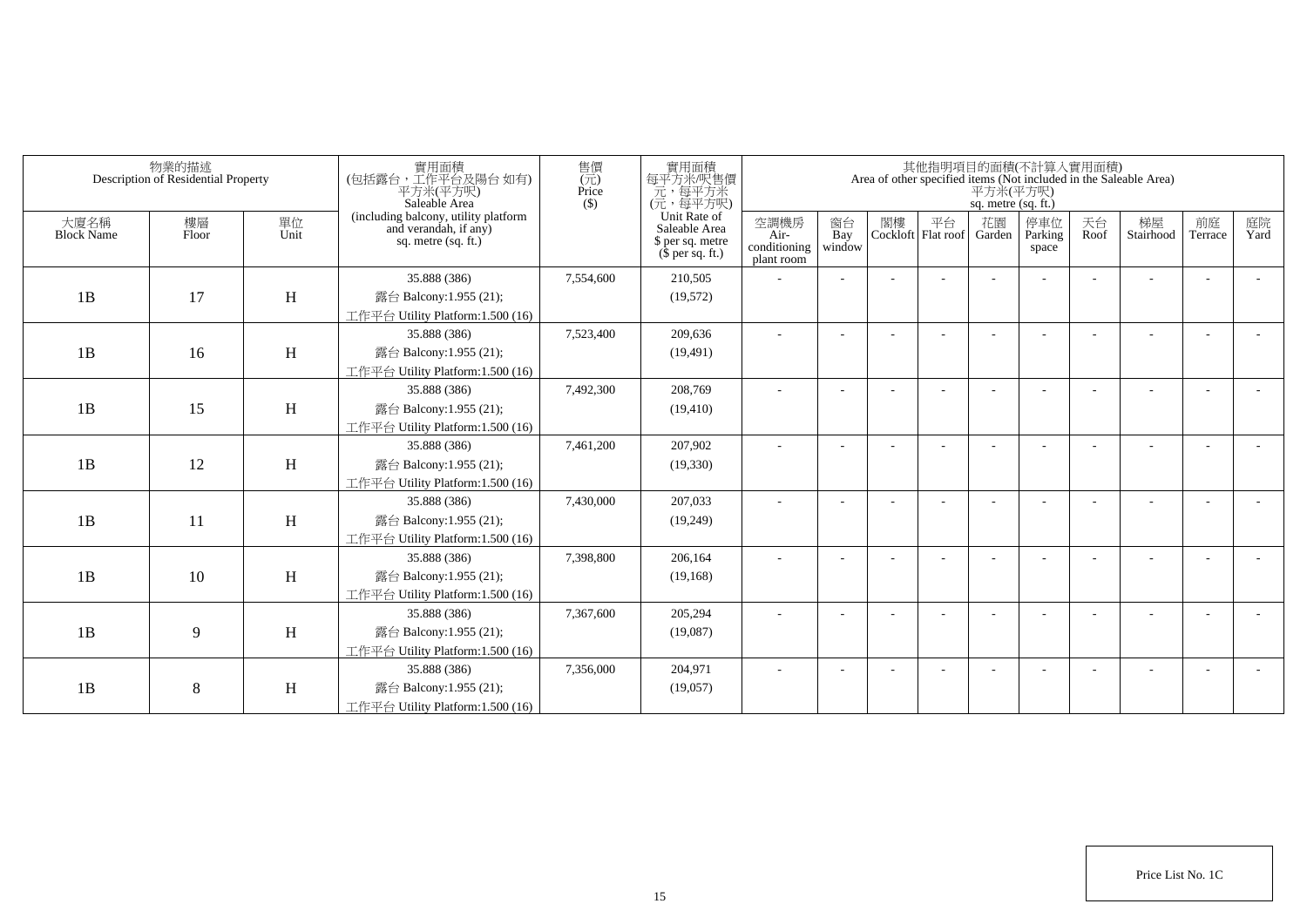|                           | 物業的描述<br>Description of Residential Property |            | 實用面積<br>(包括露台,工作平台及陽台如有)<br>平方米(平方呎)<br>Saleable Area                                | 實用面積<br>售價<br>每平方米/呎售價<br>$(\vec{\pi})$<br>元,每平方米<br>Price<br>(元,每平方呎)<br>$($ \$) |                                                                       |                                            |                          |    |                          |              | 其他指明項目的面積(不計算入實用面積)<br>Area of other specified items (Not included in the Saleable Area)<br>平方米(平方呎)<br>sq. metre (sq. ft.) |            |                 |               |            |  |  |  |  |  |  |  |
|---------------------------|----------------------------------------------|------------|--------------------------------------------------------------------------------------|-----------------------------------------------------------------------------------|-----------------------------------------------------------------------|--------------------------------------------|--------------------------|----|--------------------------|--------------|-----------------------------------------------------------------------------------------------------------------------------|------------|-----------------|---------------|------------|--|--|--|--|--|--|--|
| 大廈名稱<br><b>Block Name</b> | 樓層<br>Floor                                  | 單位<br>Unit | (including balcony, utility platform<br>and verandah, if any)<br>sq. metre (sq. ft.) |                                                                                   | Unit Rate of<br>Saleable Area<br>\$ per sq. metre<br>$$$ per sq. ft.) | 空調機房<br>Air-<br>conditioning<br>plant room | 窗台<br>Bay<br>window      | 閣樓 | 平台<br>Cockloft Flat roof | 花園<br>Garden | 停車位<br>Parking<br>space                                                                                                     | 天台<br>Roof | 梯屋<br>Stairhood | 前庭<br>Terrace | 庭院<br>Yard |  |  |  |  |  |  |  |
| 1B                        | $\tau$                                       | H          | 35.888 (386)<br>露台 Balcony:1.955 (21);<br>工作平台 Utility Platform:1.500 (16)           | 7,305,400                                                                         | 203,561<br>(18,926)                                                   |                                            |                          |    |                          |              |                                                                                                                             |            |                 |               |            |  |  |  |  |  |  |  |
| 1B                        | 6                                            | H          | 35.888 (386)<br>露台 Balcony:1.955 (21);<br>工作平台 Utility Platform:1.500 (16)           | 7,274,200                                                                         | 202,692<br>(18, 845)                                                  |                                            |                          |    |                          |              |                                                                                                                             |            |                 |               |            |  |  |  |  |  |  |  |
| 1B                        | 5                                            | H          | 35.888 (386)<br>露台 Balcony:1.955 (21);<br>工作平台 Utility Platform:1.500 (16)           | 7,243,000                                                                         | 201,822<br>(18, 764)                                                  |                                            |                          |    |                          |              |                                                                                                                             |            |                 |               |            |  |  |  |  |  |  |  |
| 1B                        | 3                                            | H          | 35.888 (386)<br>露台 Balcony:1.955 (21);<br>工作平台 Utility Platform:1.500 (16)           | 7,211,800                                                                         | 200,953<br>(18,683)                                                   |                                            |                          |    |                          |              |                                                                                                                             |            |                 |               |            |  |  |  |  |  |  |  |
| 1B                        | $\overline{2}$                               | H          | 35.888 (386)<br>露台 Balcony:1.955 (21);<br>工作平台 Utility Platform:1.500 (16)           | 7,180,700                                                                         | 200,086<br>(18,603)                                                   |                                            |                          |    |                          |              |                                                                                                                             |            |                 |               |            |  |  |  |  |  |  |  |
| 1B                        |                                              | H          | 35.888 (386)<br>露台 Balcony:1.955 (21);<br>工作平台 Utility Platform:1.500 (16)           | 7,149,600<br>7.364,000                                                            | 199.220<br>(18, 522)<br>205.194<br>(19,078)                           | $\sim$                                     | $\overline{\phantom{a}}$ |    |                          |              |                                                                                                                             |            |                 |               |            |  |  |  |  |  |  |  |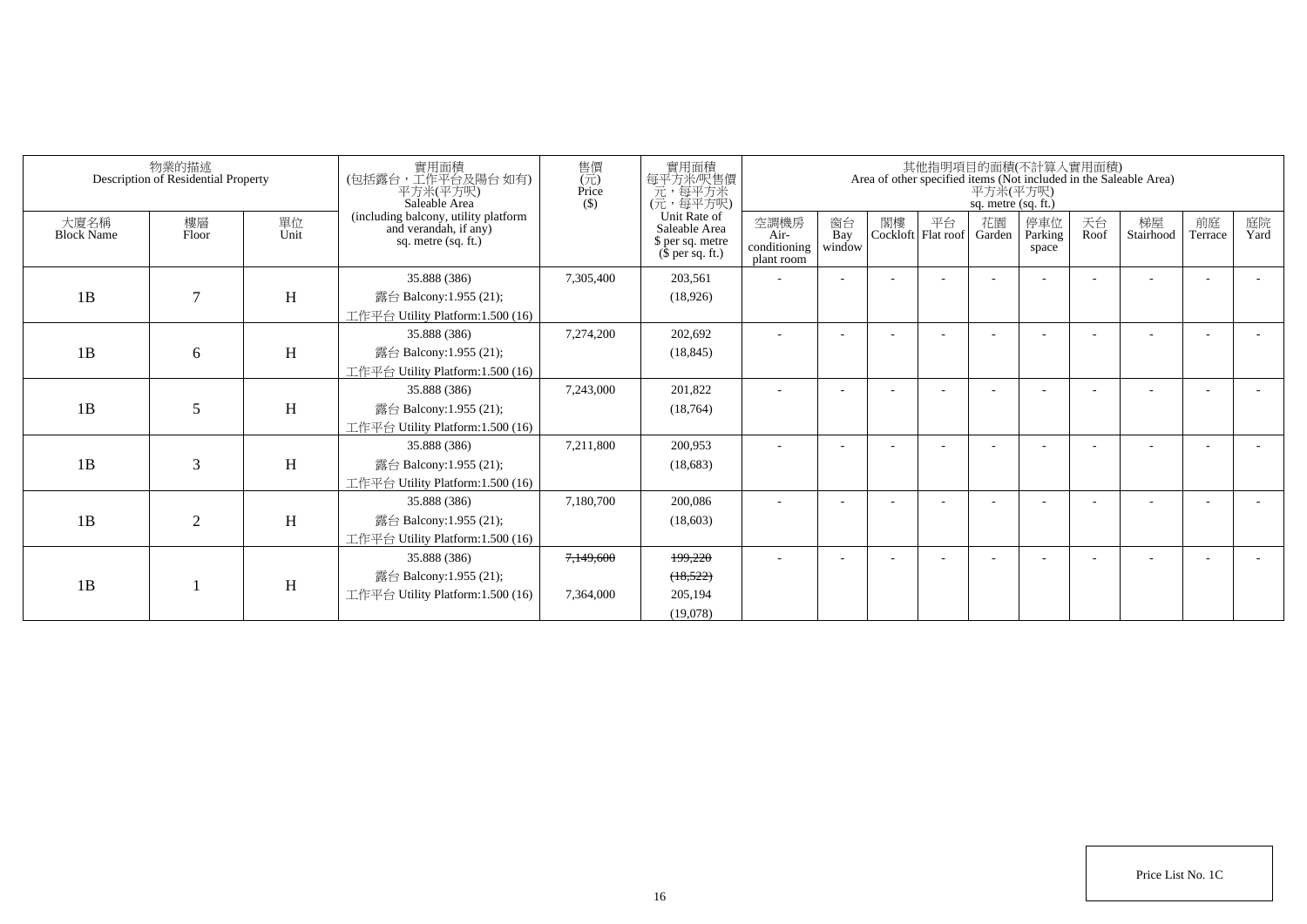### 第三部份:其他資料 Part 3:Other Information

# (1) 準買家應參閱該期數的售樓說明書,以了解該期數的資料。

Prospective purchasers are advised to refer to the sales brochure for the Phase for information on the Phase.

(2) 根據 《一手住宅物業銷售條例》第 52(1)條及第 53(2)及(3)條,-

According to sections 52(1) and 53(2) and (3) of the Residential Properties (First-hand Sales) Ordinance,-

### 第 52(1)條 / Section 52(1)

在某人就指明住宅物業與擁有人訂立臨時買賣合約時,該人須向擁有人支付售價的 5%的臨時訂金。

A preliminary deposit of 5% of the purchase price is payable by a person to the owner on entering into a preliminary agreement for sale and purchase in respect of the specified residential property with the owner.

### 第 53(2)條 / Section 53(2)

如某人於某日期訂立臨時買賣合約,並於該日期後的5個工作日內,就有關住宅物業簽立買賣合約,則擁有人必須在該日期後的8個工作日內,簽立該買賣合約。

If a person executes an agreement for sale and purchase in respect of the residential property within 5 working days after the date on which the person enters into the preliminary agreement for sale and purchase, the owner must execute the agreement for sale and purchase within 8 working days after that date.

### 第 53(3) 條 / Section 53(3)

如某人於某日期訂立臨時買賣合約,但沒有於該日期後的 5 個工作日内,就有關住宅物業簽立買賣合約,則 – (i) 該臨時合約即告終止; (ii) 有關的臨時訂金即予沒收; 及 (iii) 擁有人不得就該人沒有簽立買賣合約而針對該人提出進一步申索。

If a person does not execute an agreement for sale and purchase in respect of the residential property within 5 working days after the date on which the person enters into the preliminary agreement for sale and purchase  $-$  (i) the preliminary agreement is terminated; (ii) the preliminary deposit is forfeited; and (iii) the owner does not have any further claim against the person for the failure.

(3) 實用面積及屬該住宅物業其他指明項目的面積是按 《一手住宅物業銷售條例》第 8 條及附表二第 2 部的計算得出的。

The saleable area and area of other specified items of the residential property are calculated in accordance with section 8 and Part 2 of Schedule 2 to the Residential Properties (First-hand Sales) Ordinance.

(4) 註:『售價』指本價單第二部份中所列之住宅物業的售價,而『樓價』指臨時買賣合約(或買賣合約或經修訂的買賣合約)中訂明的住宅物業的實際售價。因應相關折扣 (如 有) 按售價計算得出之價目,皆以向下捨入方式換算至百位數作為樓價。買方須為於同一份臨時買賣合約下購買的所有住宅物業選擇相同的付款計劃。 Note: "price" means the price of the residential property set out in Part 2 of this price list, and "purchase price" means the actual price of the residential property set out in the preliminary agreement for sale and purchase (or the agreement for sale and purchase or the amended agreement for sale and purchase). The price obtained after applying the relevant discount(s) (if any) on the price will be rounded down to the nearest hundred to determine the purchase price. The Purchaser must choose the same payment plan for all the residential properties purchased under the same preliminary agreement for sale and purchase.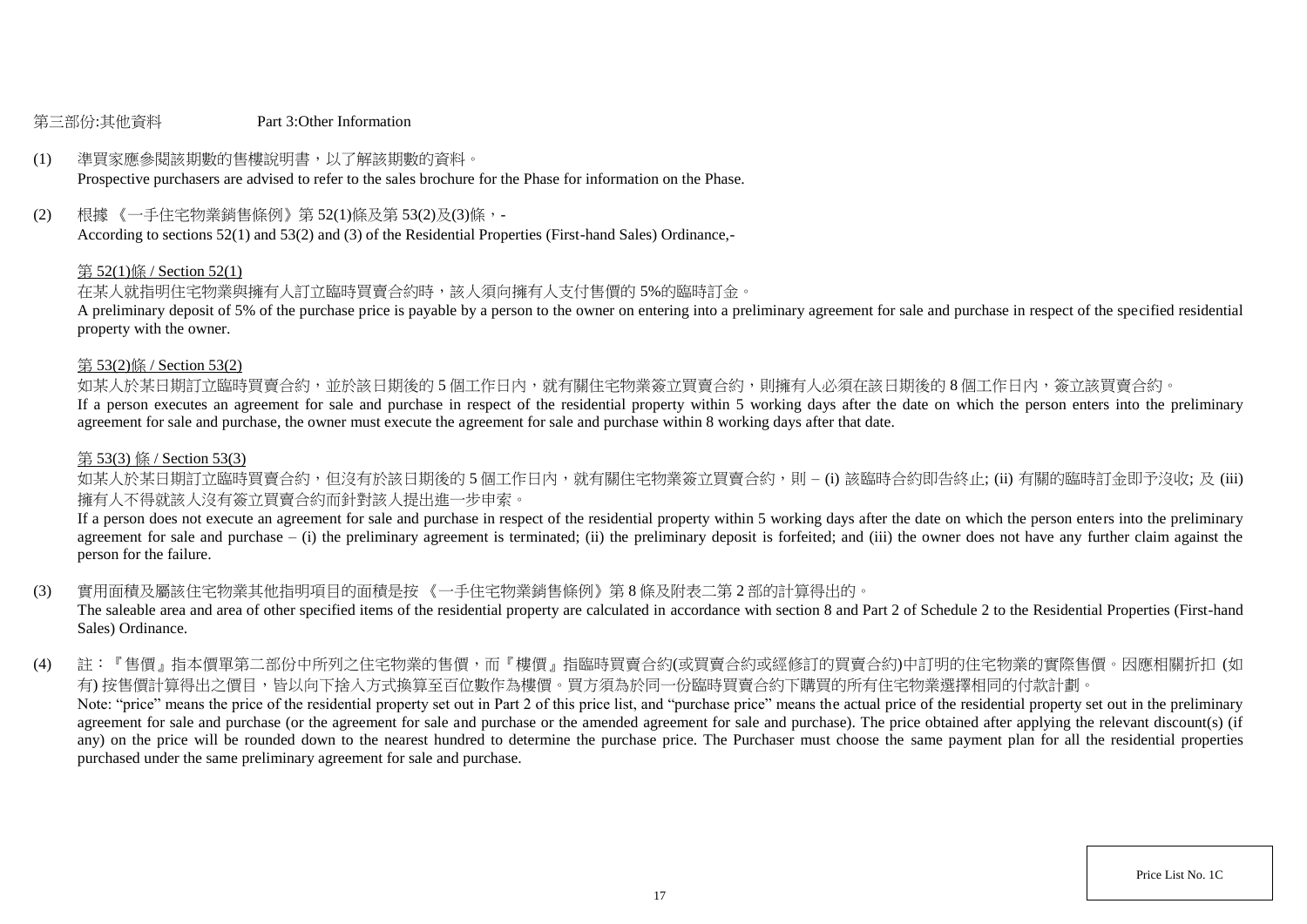- (4)(A1) 現金付款計劃 Cash Payment Plan
	- (i) 支付條款 The Terms of Payment

買方於簽署臨時買賣合約時須繳付相等於樓價 5%之金額作為臨時訂金,其中港幣\$100,000 作爲部分臨時訂金必須以銀行本票支付,臨時訂金的餘額可以支票及/ 或銀行本票支付,本票及支票抬頭請寫『胡關李羅律師行』。

Upon signing of the preliminary agreement for sale and purchase, the Purchaser shall pay the preliminary deposit which is equivalent to 5% of the purchase price. HK\$100,000 being part of the preliminary deposit must be paid by cashier order(s) and the balance of the preliminary deposit may be paid by cheque(s) and/or cashier order(s). The cashier order(s) and cheque(s) should be made payable to "Woo Kwan Lee & Lo".

1. 臨時訂金即樓價 5% (『臨時訂金』)於簽署臨時買賣合約時繳付,買方須於簽署臨時買賣合約的日期後 5 個工作日內簽署買賣合約。

A preliminary deposit equivalent to 5% of the purchase price ("preliminary deposit") shall be paid upon signing of the preliminary agreement for sale and purchase. The agreement for sale and purchase shall be signed by the Purchaser within 5 working days after the date of signing of the preliminary agreement for sale and purchase.

2. 樓價 5%於簽署臨時買賣合約的日期後 90 日内,或於賣方就其有能力將該期數中的指明物業有效地轉讓予買方一事向買方發出通知的日期後的 14 日內繳付, 以較早者為準。

5% of the purchase price shall be paid within 90 days after the date of signing of the preliminary agreement for sale and purchase, or within 14 days after the date of the notification to the Purchaser that the Vendor is in a position validly to assign the specified residential property in the Phase to the Purchaser, whichever is earlier.

3. 樓價 90%(樓價餘額)於簽署臨時買賣合約的日期後 180 日内,或於賣方就其有能力將該期數中的指明物業有效地轉讓予買方一事向買方發出涌知的日期後的 14 日內繳付,以較早者為準。

90% of the purchase price (balance of purchase price) shall be paid within 180 days after the date of signing of the preliminary agreement for sale and purchase, or within 14 days after the date of the notification to the Purchaser that the Vendor is in a position validly to assign the specified residential property in the Phase to the Purchaser. whichever is earlier.

(ii) 售價獲得折扣的基礎

The basis on which any discount on the price is available

1. 付款計劃優惠

Payment Plan Benefit

選擇第(4)(A1)段所述的付款計劃之買方,可獲 5%售價折扣優惠。

A 5% discount on the price would be offered to the Purchaser if the Purchaser elects the payment plan stated in paragraph (4)(A1).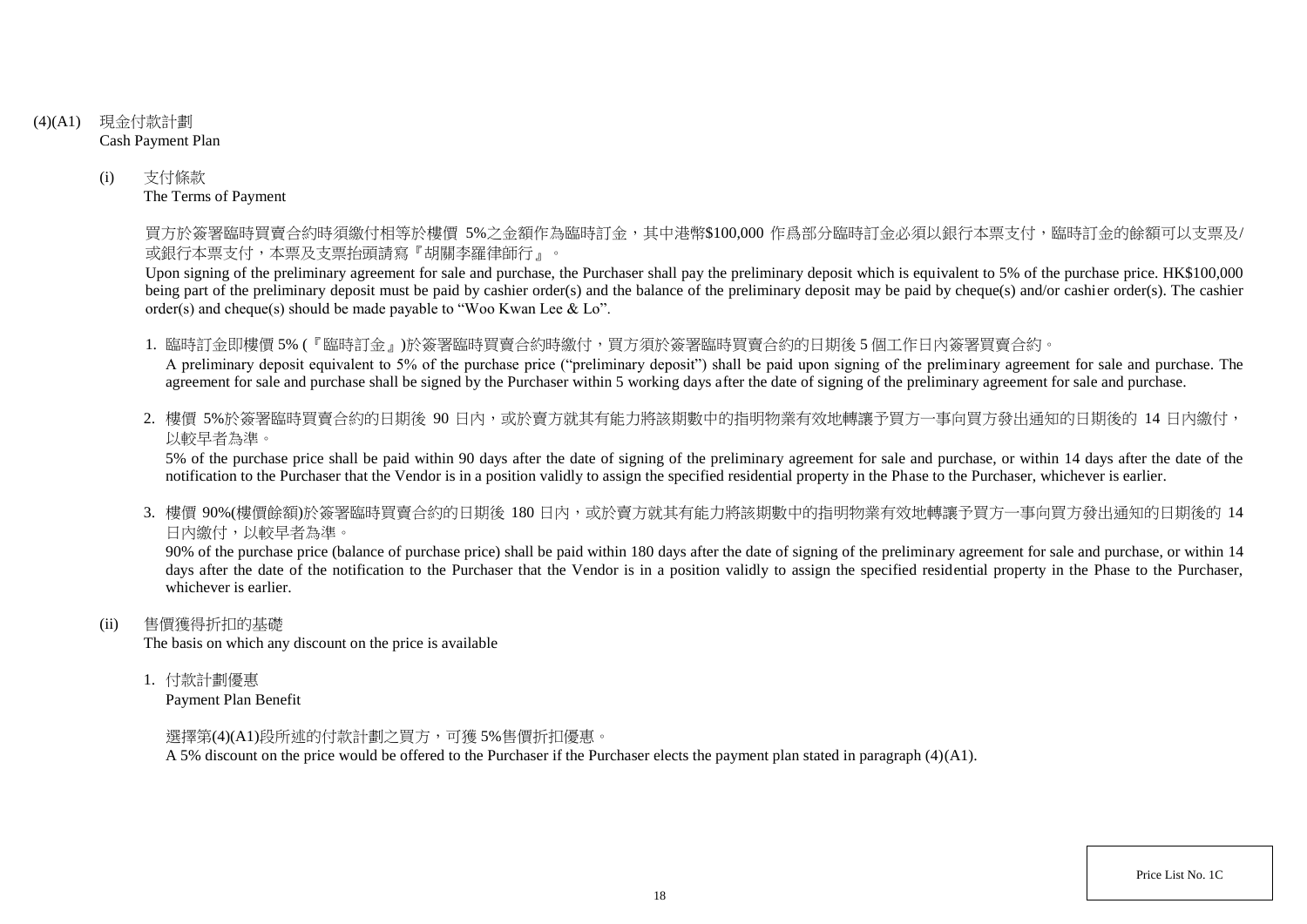## 2. 置業售價折扣

Home Purchase Price Discount

如買方於2018年6月30日或之前簽署臨時買賣合約,買方可獲8%售價折扣優惠。

If the Purchaser signs the preliminary agreement for sale and purchase on or before 30 June 2018, the Purchaser will be offered 8% discount on the price.

## 3. 特別折扣

Special Discount

- (a) 如買方於簽署臨時買賣合約時選擇特別折扣,買方可獲7%售價折扣優惠。 If the Purchaser chooses the Special Discount upon the signing of preliminary agreement for sale and purchase, the Purchaser will be offered 7% discount on the price.
- (b) 如買方為個人及於簽署臨時買賣合約時不選擇特別折扣,買方可申請第(4)(A1)(iii)2(d)段所述之3年免息貸款計劃。為免疑問,就購買每個住宅物業,買方 只可享有:
	- 特別折扣;或
	- 申請 3 年免息貸款計劃的權利或(如買方沒有使用 3 年免息貸款計劃並符合相關要求)第(4)(A1)(iii)1 段所述之特別現金回贈的其中一項。

買方須為於同一份臨時買賣合約下購買的所有住宅物業選擇相同之優惠。

If the Purchaser is individual(s) and does not choose the Special Discount upon the signing of preliminary agreement for sale and purchase, the Purchaser may apply for 3 Years Interest-free Loan Plan as set out in paragraph (4)(A1)(iii)2(d). For the avoidance of doubt, for the purchase of each residential property, the Purchaser is only entitled to either:

- the Special Discount; or
- the right to apply for 3 Years Interest-free Loan Plan or (if the Purchaser has not utilized 3 Years Interest-free Loan Plan and met the relevant requirement) a Special Cash Rebate as set out in paragraph (4)(A1)(iii)1.

The Purchaser must choose the same offer for all the residential properties purchased under the same preliminary agreement for sale and purchase.

# 4. 新地會會員售價折扣優惠

Price Discount Offer for SHKP Club Member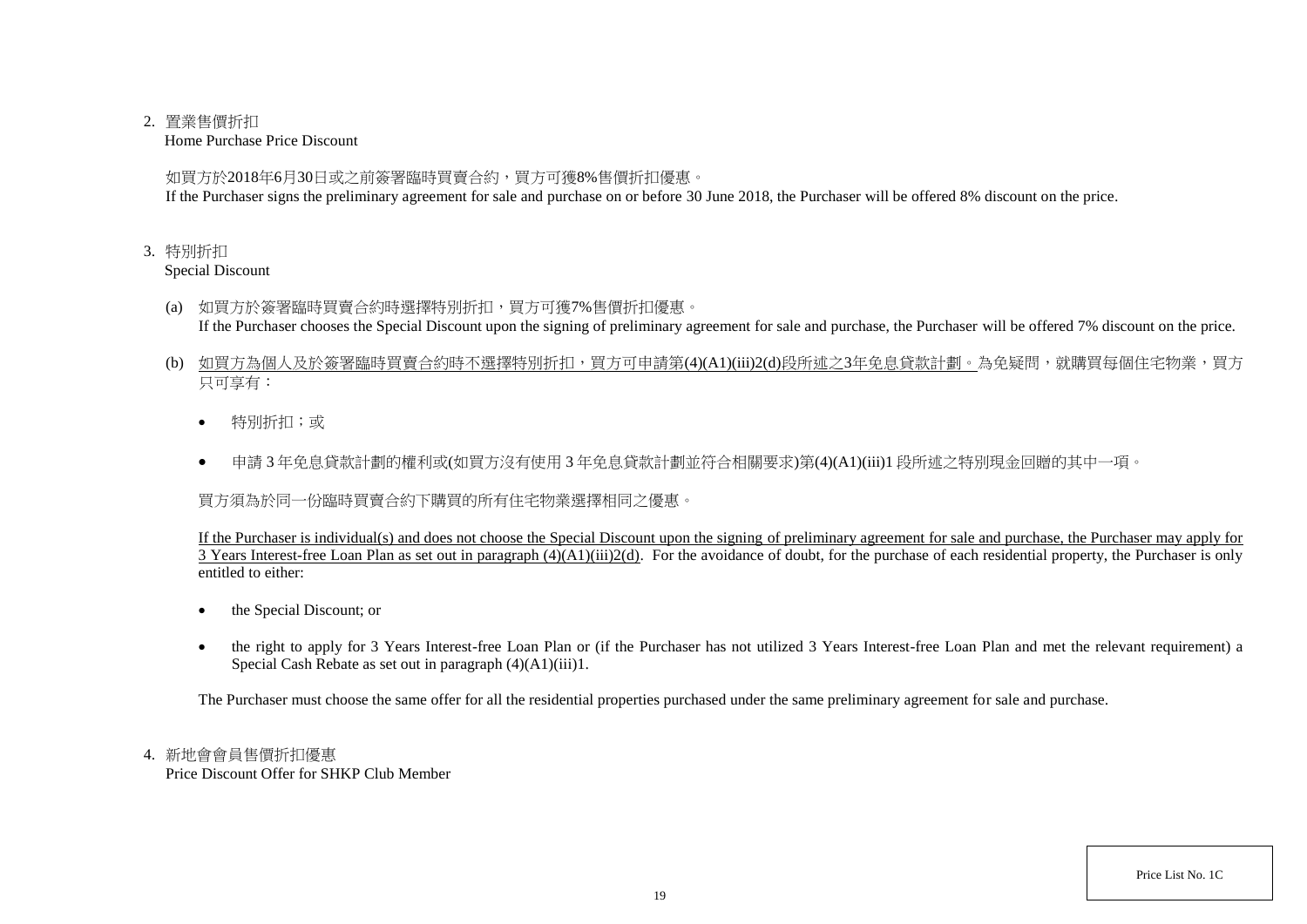凡於2018年6月30日或之前簽署臨時買賣合約,如買方為新地會會員 (即在簽署臨時買賣合約當日或之前,最少一位個人買方 (如買方是以個人名義) 或最少一位 買方之董事 (如買方是以公司名義) 須為新地會會員),買方可獲1%售價折扣優惠。

Where the preliminary agreement for sale and purchase is signed on or before 30 June 2018, if the Purchaser is a SHKP Club member (i.e. at least one individual Purchaser (if the Purchaser is an individual(s)) or at least one director of the Purchaser (if the Purchaser is a corporation) is a SHKP Club member on or before the date of signing the preliminary agreement for sale and purchase), the Purchaser will be offered 1% discount on the price.

## (iii) 可就購買該期數中的指明住宅物業而連帶獲得的任何贈品、財務優惠或利益

Any gift, or any financial advantage or benefit, to be made available in connection with the purchase of a specified residential property in the Phase

1. 特別現金回贈

Special Cash Rebate

如買方: Where the Purchaser:

- 於簽署臨時買賣合約時不選擇第(4)(A1)(ii)3段所述之特別折扣;及 does not choose the Special Discount as set out in paragraph (4)(A1)(ii)3 upon the signing of preliminary agreement for sale and purchase; and
- 沒有使用第(4)(A1)(iii)2(d)段所述的3年免息貸款計劃;及 has not utilized 3 Years Interest-free Loan Plan as set out in paragraph (4)(A1)(iii)2(d); and
- 按買賣合約付清樓價餘額, settles the balance of the purchase price in accordance with the agreement for sale and purchase,

### 買方可獲賣方送出特別現金回贈(『特別現金回贈』)。特別現金回贈的金額相等於樓價7%。

the Purchaser shall be entitled to a Special Cash Rebate ("Special Cash Rebate") offered by the Vendor. The amount of the Special Cash Rebate shall be equal to 7% of the purchase price.

買方須於付清樓價餘額之日或(如適用)買賣合約內訂明的該期數的預計關鍵日期(以較早者為準)前最少30日以書面向賣方申請特別現金回贈,賣方會於收到申請 並確認有關資料無誤後將特別現金回贈直接用於支付部份樓價餘額。

The Purchaser shall apply to the Vendor in writing for the Special Cash Rebate at least 30 days before the date of settlement of the balance of the purchase price or (if applicable) the estimated material date for the Phase as specified in the agreement for sale and purchase (whichever is earlier). After the Vendor has received the application and duly verified the information to be correct, the Vendor will apply the Special Cash Rebate for part payment of the balance of the purchase price directly.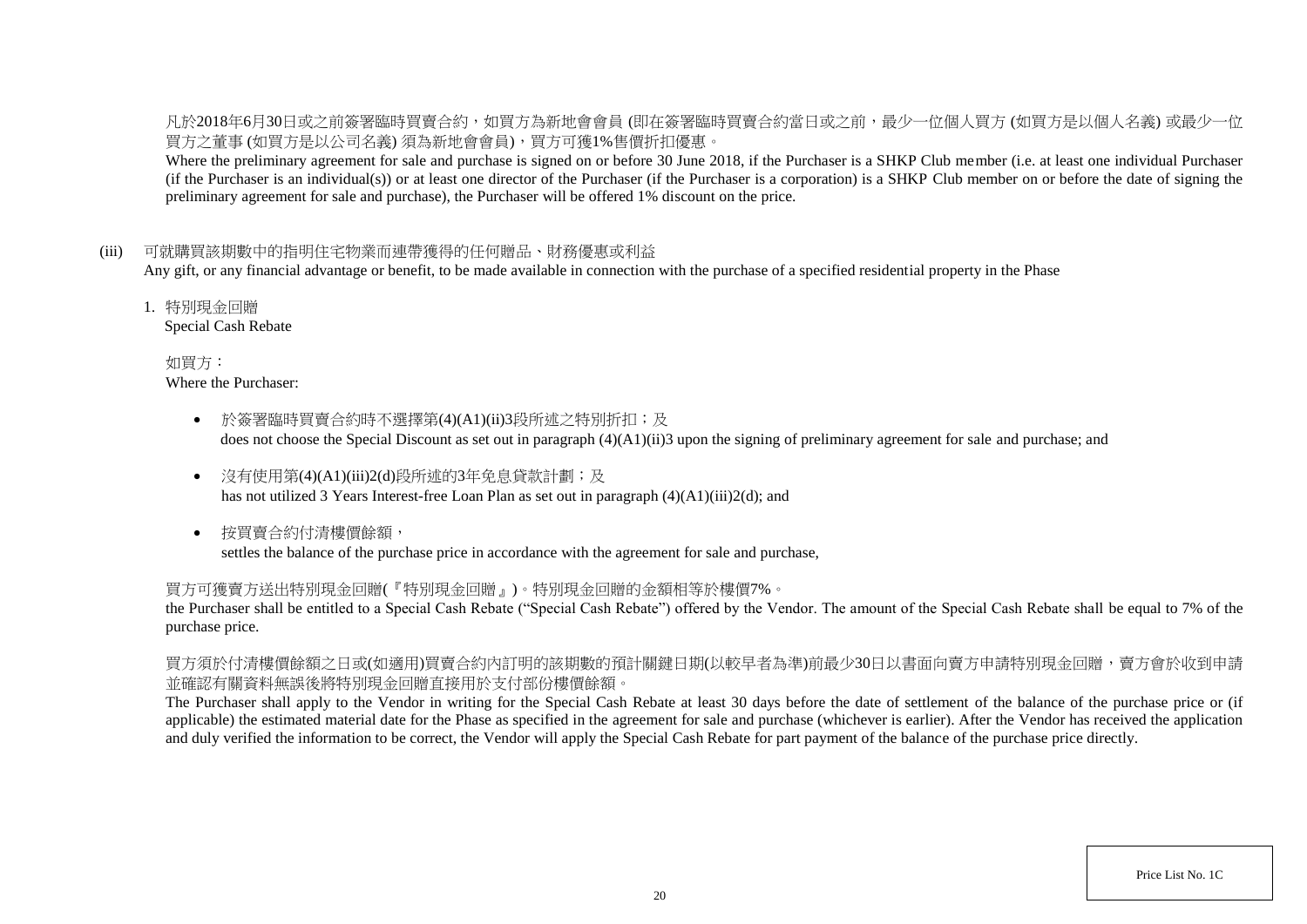# 2. 貸款優惠

Loan Benefit

### 買方可向賣方的指定財務機構申請以下其中一項貸款優惠:

The Purchaser may apply for ONLY ONE of the following loan benefits from the Vendor's designated financing company:

(a) 備用第一按揭貸款

Standby First Mortgage Loan

備用第一按揭貸款的最高金額為淨樓價的80%或(如買方屬特選客戶)90%,惟貸款金額不可超過應繳付之樓價餘額。詳情請參閱附錄2(a) 。

The maximum Standby First Mortgage Loan amount shall be 80% or (if the Purchaser is a designated customer) 90% of the net purchase price, provided that the loan amount shall not exceed the balance of purchase price payable. Please see Annex 2(a) for details.

上文『特選客戶』一詞指(i)個人名義買方;及(ii)至少一位買方或其擔保人為香港相關專業機構註冊之建築師、會計師、測量師、獸醫、牙醫、醫生、註冊 護士、精算師、律師、特許金融分析師、民航機師、香港醫院管理局之僱員(其薪金為醫院管理局一般職系薪級表34(33A)點或以上)或香港特別行政區政府 之公務員(其薪金為公務員總薪級表34(33A)點或以上) (統稱為『指定專業人士』)。指定財務機構保留對『特選客戶』及『指定專業人士』定義的最終解釋 權。

The term "designated customer" above means (i) the Purchaser(s) who is/are individual(s); and (ii) at least one of the Purchaser(s) or his/her guarantor(s) is/are registered with the relevant professional bodies in Hong Kong as architect, accountant, surveyor, veterinarian, dentist, doctor, registered nurse, actuary, lawyer, Chartered Financial Analyst, airline pilot, staff of Hospital Authority of Hong Kong (with salary at Hospital Authority General Pay Scale Point 34 (33A) or above) or civil servants of the government of HKSAR (with salary at Civil Services Master Pay Scale Point 34 (33A) or above) (collectively "designated professional person"). The designated financing company reserves the right of final interpretation of the definitions of "designated customer" and "designated professional person".

(b) 備用第二按揭貸款

Standby Second Mortgage Loan

備用第二按揭貸款的最高金額為淨樓價的30%,惟第一按揭貸款(由第一按揭銀行提供)及備用第二按揭貸款總金額不可超過淨樓價的80%,或應繳付之樓 價餘額,以較低者為準。詳情請參閱附錄2(b) 。

The maximum Standby Second Mortgage Loan amount shall be 30% of the net purchase price, provided that the total amount of first mortgage loan (offered by the first mortgagee bank) and the Standby Second Mortgage Loan shall not exceed 80% of the net purchase price, or the balance of purchase price payable, whichever is lower. Please see Annex 2(b) for details.

(c) Regency 120 Plus(只適用於個人名義買方)

Regency 120 Plus (applicable only to the Purchaser(s) who is/are individual(s))

Regency 120 Plus 的最高貸款金額為樓價 120%。詳情請參閱附錄 2(c) 。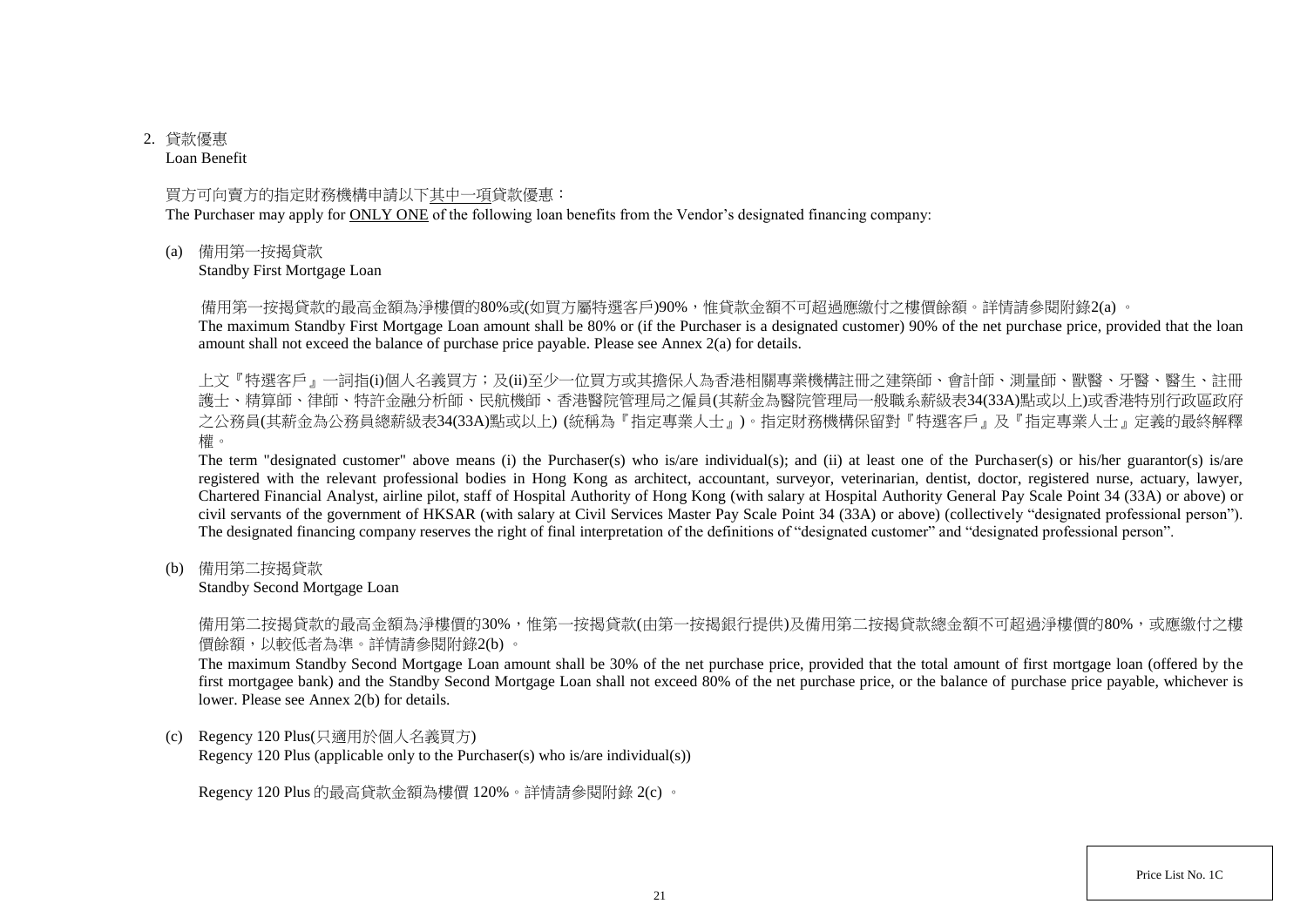The maximum loan amount of Regency 120 Plus shall be 120% of the purchase price. Please see Annex 2(c) for details.

## (d) 3年免息貸款計劃(只適用於個人名義買方)

3 Years Interest-free Loan Plan (applicable only to the Purchaser(s) who is/are individual(s))

如買方於簽署臨時買賣合約時不選擇第(4)(A1)(ii)3段所述之特別折扣,則買方可申請3年免息貸款計劃。3年免息貸款計劃的最高貸款金額為淨樓價的85%, 惟貸款金額不可超過應繳付之樓價餘額。如買方使用3年免息貸款計劃,買方將不會享有第(4)(A1)(iii)1段所述的特別現金回贈。如買方符合相關要求,將 獲**(i)**豁免貸款利息及**/**或**(ii)**提前償還現金回贈。相關要求及詳情請參閱附錄2(d) 。

If the Purchaser does not choose the Special Discount as set out in paragraph (4)(A1)(ii)3 upon the signing of preliminary agreement for sale and purchase, then the Purchaser may apply for 3 Years Interest-free Loan Plan. The maximum loan amount of 3 Years Interest-free Loan Plan shall be 85% of the net purchase price, provided that the loan amount shall not exceed the balance of purchase price payable. If the Purchaser has utilized the 3 Years Interest-free Loan Plan, then the Purchaser shall not be entitled to the Special Cash Rebate as set out in paragraph (4)(A1)(iii)1. **If the Purchaser complies with the relevant requirements, (i) the** interest on loan will be waived and/or (ii) the Purchaser shall be entitled to the Early Repayment Cash Rebate. Please see Annex 2(d) for the relevant requirements and details.

上文『淨樓價』一詞指扣除第(4)(A1)(iii)1段所述的特別現金回贈(如有)後的住宅物業之樓價。

The term "net purchase price" above means the amount of the purchase price of the residential property after deducting the Special Cash Rebate (if any) as set out in paragraph  $(4)(A1)(iii)1$ .

## 3. 首 3 年保修優惠

### First 3 Years Warranty Offer

在不影響買方於買賣合約下之權利的前提下,凡住宅物業(但不包括住宅物業的花園内的園景及盆栽(如有))有欠妥之處(正常損耗除外),而該欠妥之處並非由任 何人之行為或疏忽造成,買方可於該期數的滿意紙或轉讓同意書發出日(以較早者計)起計 3 年内向賣方發出書面通知,賣方須在收到書面通知後在合理地切實 可行的範圍內盡快自費作出修補。首 3 年保修優惠受其他條款及細則約束。

Without affecting the Purchaser's rights under the agreement for sale and purchase, the Vendor shall at its own cost and as soon as reasonably practicable after receipt of a written notice served by the Purchaser within 3 years from the date of issuance of the certificate of compliance or consent to assign in respect of the Phase (whichever is earlier) rectify any defects (fair wear and tear excepted) to the residential property (excluding the landscape area and potted plants in the garden of the residential property (if any)) caused otherwise than by the act or neglect of any person. The First 3 Years Warranty Offer is subject to other terms and conditions.

## 4. 住戶停車位優惠

Offer of Residential Car Parking Space(s)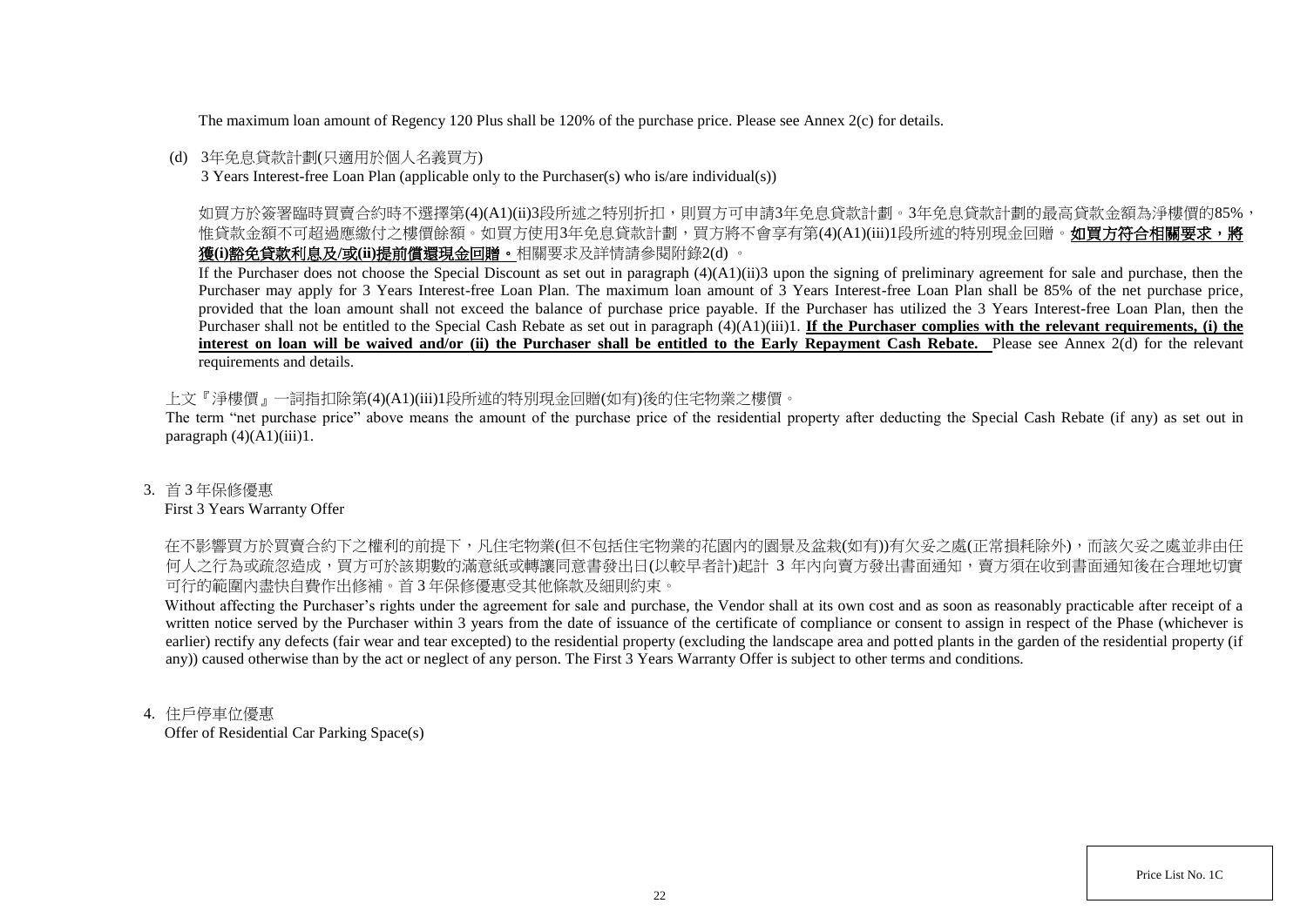(a) 選購於價單上設有符號"#"之住宅物業之買方,可享有認購該期數或其他地政總署署長屆時已發出預售樓花同意書或轉讓同意書的期數內的一個住戶停車 位的權利。買方可根據賣方日後公佈的住戶停車位之銷售安排所規定的時限及方法行使其認購住戶停車位的權利。賣方不作出任何陳述、承諾或保證買方 會獲認購與住宅物業相同期數內的住戶停車位。

The Purchaser of a residential property that is marked with a "#" in the price list is entitled to have an option to purchase one residential car parking space in the Phase or other Phase(s) in respect of which presale consent(s) or consent(s) to assign has/have been issued by the Director of Lands. The Purchaser can exercise his/her/its option to purchase a residential car parking space in accordance with time limit and manner as prescribed by the sales arrangement of the residential car parking spaces to be announced by the Vendor. The Vendor makes no representation, warranty or guarantee that the Purchaser will be offered a residential car parking space within the same Phase as the residential property.

- (b) 如買方不根據賣方日後公佈的住戶停車位之銷售安排行使其認購住戶停車位的權利,其認購住戶停車位的權利將會自動失效,買方不會為此獲得任何補償。 If the Purchaser does not exercise the option to purchase a residential car parking space in accordance with time limit and manner prescribed by the sales arrangement of the residential car parking spaces to be announced by the Vendor, the option to purchase a residential car parking space shall lapse automatically and the Purchaser shall not be entitled to any compensation therefor.
- (c) 住戶停車位的售價及銷售安排詳情將由賣方全權及絕對酌情決定,並容後公佈。 The price and sales arrangement details of residential car parking spaces will be determined by the Vendor at its sole and absolute discretion and will be announced later.
- (d) 住戶停車位優惠受其他條款及細則(包括但不限於土地批出的條款及細則) 約束。 Offer of Residential Car Parking Space(s) is subject to other terms and conditions (including but not limited to terms and conditions of land grant).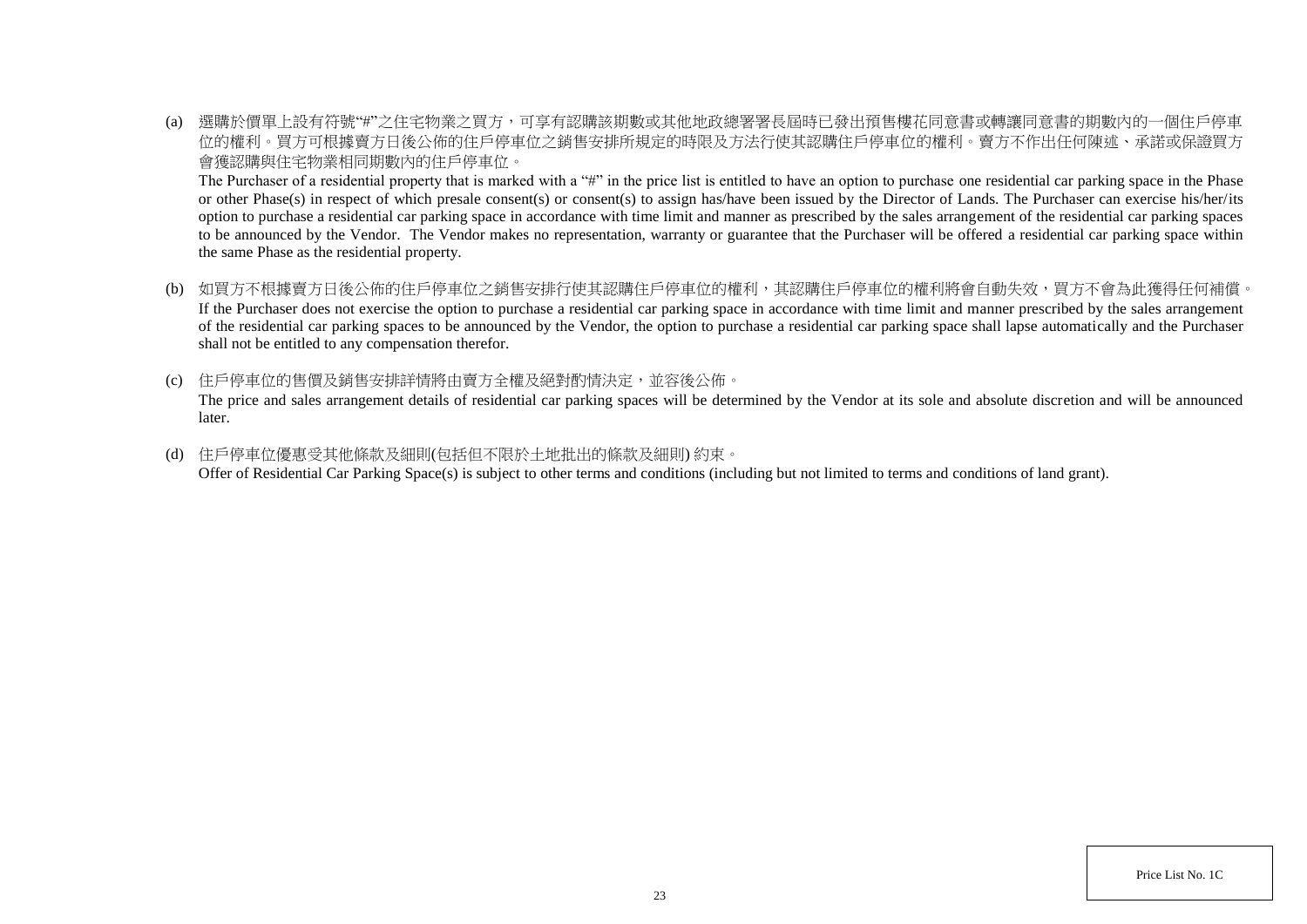- (4)(B1) 現金 Plus 付款計劃 Cash Plus Payment Plan
	- (i) 支付條款 The Terms of Payment

買方於簽署臨時買賣合約時須繳付相等於樓價 5%之金額作為臨時訂金,其中港幣\$100,000 作爲部分臨時訂金必須以銀行本票支付,臨時訂金的餘額可以支票及/ 或銀行本票支付,本票及支票抬頭請寫『胡關李羅律師行』。

Upon signing of the preliminary agreement for sale and purchase, the Purchaser shall pay the preliminary deposit which is equivalent to 5% of the purchase price. HK\$100,000 being part of the preliminary deposit must be paid by cashier order(s) and the balance of the preliminary deposit may be paid by cheque(s) and/or cashier order(s). The cashier order(s) and cheque(s) should be made payable to "Woo Kwan Lee & Lo".

1. 臨時訂金即樓價 5% (『臨時訂金』)於簽署臨時買賣合約時繳付,買方須於簽署臨時買賣合約的日期後 5 個工作日內簽署買賣合約。

A preliminary deposit equivalent to 5% of the purchase price ("preliminary deposit") shall be paid upon signing of the preliminary agreement for sale and purchase. The agreement for sale and purchase shall be signed by the Purchaser within 5 working days after the date of signing of the preliminary agreement for sale and purchase.

2. 加付訂金即樓價 5%於簽署臨時買賣合約的日期後 90 日内,或於賣方就其有能力將該期數中的指明物業有效地轉讓予買方一事向買方發出通知的日期後的 14 日內繳付,以較早者為準。

A further deposit equivalent to 5% of the purchase price shall be paid within 90 days after the date of signing of the preliminary agreement for sale and purchase, or within 14 days after the date of the notification to the Purchaser that the Vendor is in a position validly to assign the specified residential property in the Phase to the Purchaser, whichever is earlier.

3. 樓價 90%(樓價餘額)於簽署臨時買賣合約的日期後 360 日內,或於賣方就其有能力將該期數中的指明物業有效地轉讓予買方一事向買方發出通知的日期後的 14 日內繳付,以較早者為準。

90% of the purchase price (balance of purchase price) shall be paid within 360 days after the date of signing of the preliminary agreement for sale and purchase, or within 14 days after the date of the notification to the Purchaser that the Vendor is in a position validly to assign the specified residential property in the Phase to the Purchaser, whichever is earlier.

(ii) 售價獲得折扣的基礎

The basis on which any discount on the price is available

1. 付款計劃優惠

Payment Plan Benefit

選擇第(4)(B1)段所述的付款計劃之買方,可獲 4%售價折扣優惠。

A 4% discount on the price would be offered to the Purchaser if the Purchaser elects the payment plan stated in paragraph (4)(B1).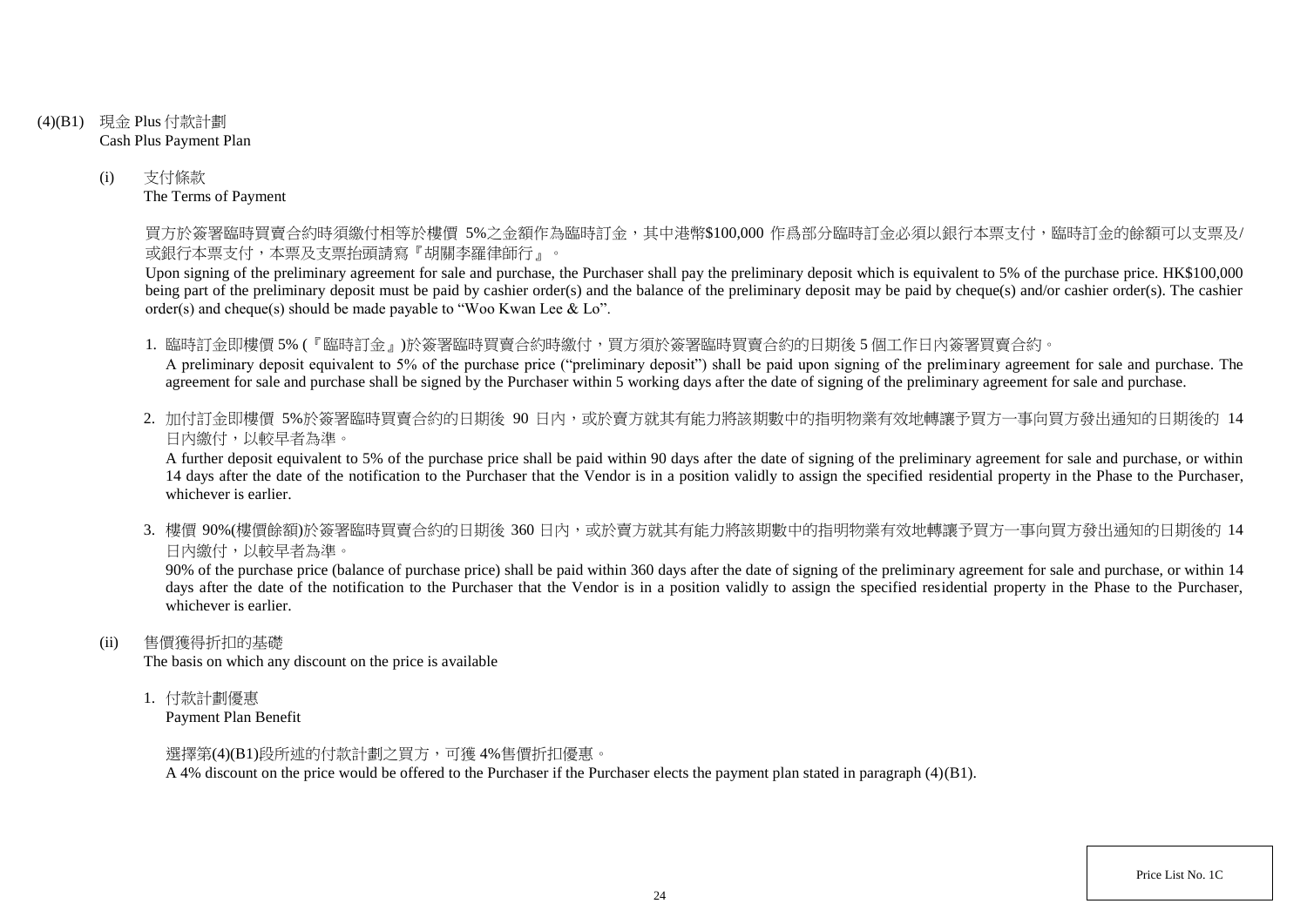# 2. 特別折扣

Special Discount

- (a) 如買方於簽署臨時買賣合約時選擇特別折扣,買方可獲7%售價折扣優惠。 If the Purchaser chooses the Special Discount upon the signing of preliminary agreement for sale and purchase, the Purchaser will be offered 7% discount on the price.
- (b) 如買方為個人及於簽署臨時買賣合約時不選擇特別折扣,買方可申請第(4)(B1)(iii)3(d)段所述之3年免息貸款計劃。為免疑問,就購買每個住宅物業,買方 只可享有:
	- 特別折扣;或
	- 申請 3 年免息貸款計劃的權利或(如買方沒有使用 3 年免息貸款計劃並符合相關要求)第(4)(B1)(iii)2 段所述之特別現金回贈的其中一項。

買方須為於同一份臨時買賣合約下購買的所有住宅物業選擇相同之優惠。

If the Purchaser is individual(s) and does not choose the Special Discount upon the signing of preliminary agreement for sale and purchase, the Purchaser may apply for  $\overline{3}$  Years Interest-free Loan Plan as set out in paragraph  $(4)(B1)(iii)3(d)$ . For the avoidance of doubt, for the purchase of each residential property, the Purchaser is only entitled to either:

- the Special Discount; or
- the right to apply for 3 Years Interest-free Loan Plan or (if the Purchaser has not utilized 3 Years Interest-free Loan Plan and met the relevant requirement) a Special Cash Rebate as set out in paragraph (4)(B1)(iii)2.

The Purchaser must choose the same offer for all the residential properties purchased under the same preliminary agreement for sale and purchase.

# 3. 新地會會員售價折扣優惠

Price Discount Offer for SHKP Club Member

凡於2018年6月30日或之前簽署臨時買賣合約,如買方為新地會會員 (即在簽署臨時買賣合約當日或之前,最少一位個人買方 (如買方是以個人名義) 或最少一位 買方之董事 (如買方是以公司名義) 須為新地會會員),買方可獲1%售價折扣優惠。

Where the preliminary agreement for sale and purchase is signed on or before 30 June 2018, if the Purchaser is a SHKP Club member (i.e. at least one individual Purchaser (if the Purchaser is an individual(s)) or at least one director of the Purchaser (if the Purchaser is a corporation) is a SHKP Club member on or before the date of signing the preliminary agreement for sale and purchase), the Purchaser will be offered 1% discount on the price.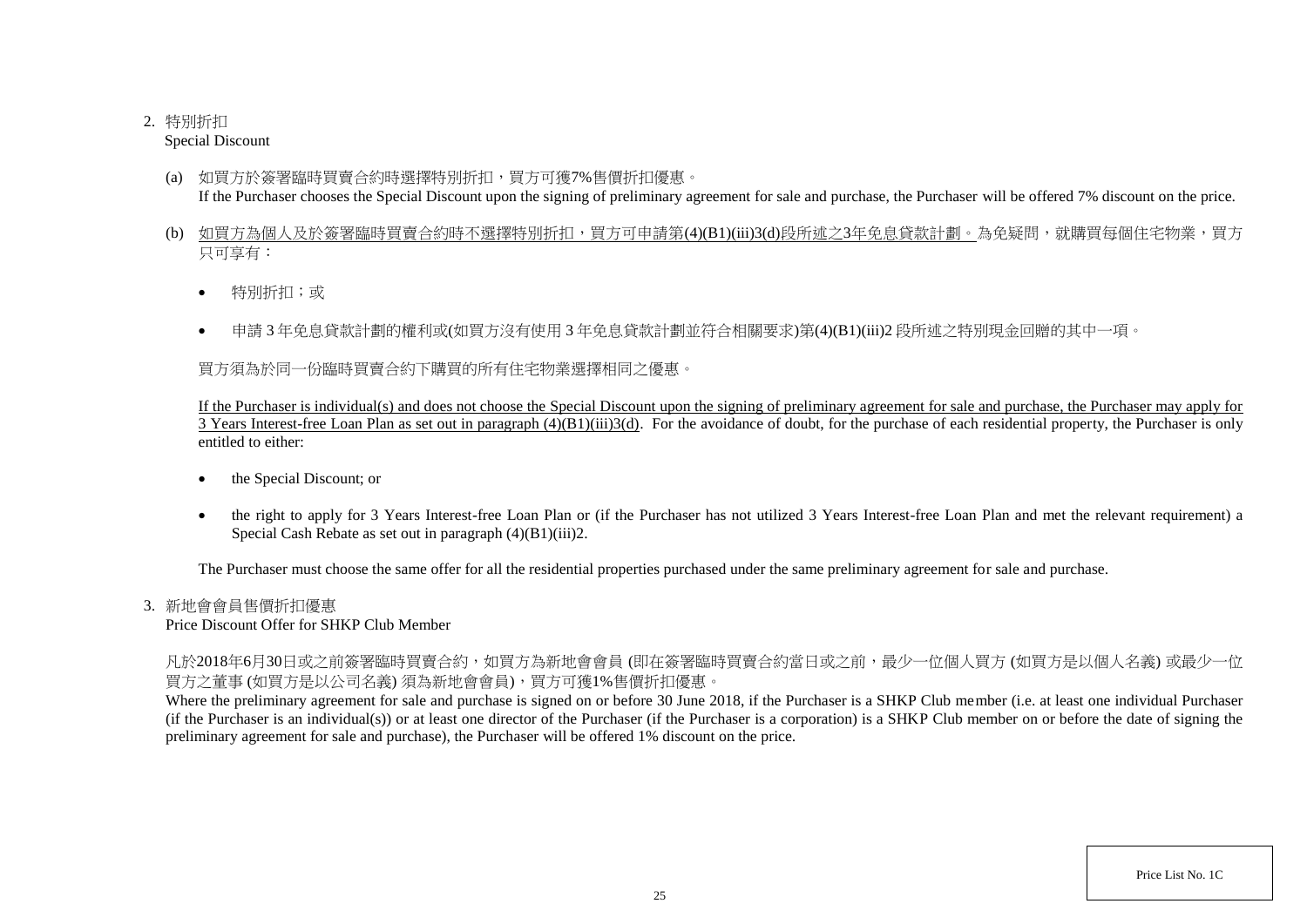(iii) 可就購買該期數中的指明住宅物業而連帶獲得的任何贈品、財務優惠或利益

Any gift, or any financial advantage or benefit, to be made available in connection with the purchase of a specified residential property in the Phase

### 1. 印花稅優惠

Stamp Duty Offer(s)

# 買方可獲下述印花稅優惠:

The Purchaser will be offered the following Stamp Duty Offer(s):

(a) 印花稅現金回贈

Stamp Duty Cash Rebate

## 買方在按買賣合約付清樓價餘額的情況下,可獲賣方提供印花稅現金回贈。印花稅現金回贈的金額相等於(視情況而定):

Subject to settlement of the balance of the purchase price in accordance with the agreement for sale and purchase, the Purchaser shall be entitled to a Stamp Duty Cash Rebate offered by the Vendor which amount shall be equal to (as the case may be):

- (i) (就從價印花稅以較高稅率(第1標準)計算)就買賣合約應付的從價印花稅的70%,上限為樓價的10.5%;或 (if ad valorem stamp duty at higher rates (Scale 1) applies) 70% of the ad valorem stamp duty chargeable on the agreement for sale and purchase, subject to a cap of 10.5% of the purchase price; or
- (ii) (就從價印花稅以較低稅率(第2標準)計算)就買賣合約應付的從價印花稅的100%加上樓價的4.25%,上限為樓價的8%。 (if ad valorem stamp duty at lower rates (Scale 2) applies) 100% of the ad valorem stamp duty chargeable on the agreement for sale and purchase plus 4.25% of the purchase price, subject to a cap of 8% of the purchase price.

詳情請參閱附錄1(a)。 Please see Annex 1(a) for details.

(b) 過渡性貸款(只適用於買方為個人或香港註冊成立的有限公司及其所有股東及董事均為個人)

Transitional Loan (only applicable to the Purchaser who is individual or limited company incorporated in Hong Kong with all its shareholder(s) and director(s) being individual(s))

買方可向賣方的指定財務機構申請過渡性貸款或(如買方沒有使用過渡性貸款)可獲港幣\$5,000現金回贈,過渡性貸款的最高金額相等於(視情況而定): The Purchaser may apply for a Transitional Loan from the Vendor's designated financing company or (if the Purchaser has not utilized the Transitional Loan) shall be entitled to a HK\$5,000 Cash Rebate. The maximum Transitional Loan amount shall be equal to (as the case may be):

(i) (就從價印花稅以較高稅率(第1標準)計算)就買賣合約應付的從價印花稅的70%,上限為樓價的10.5%;或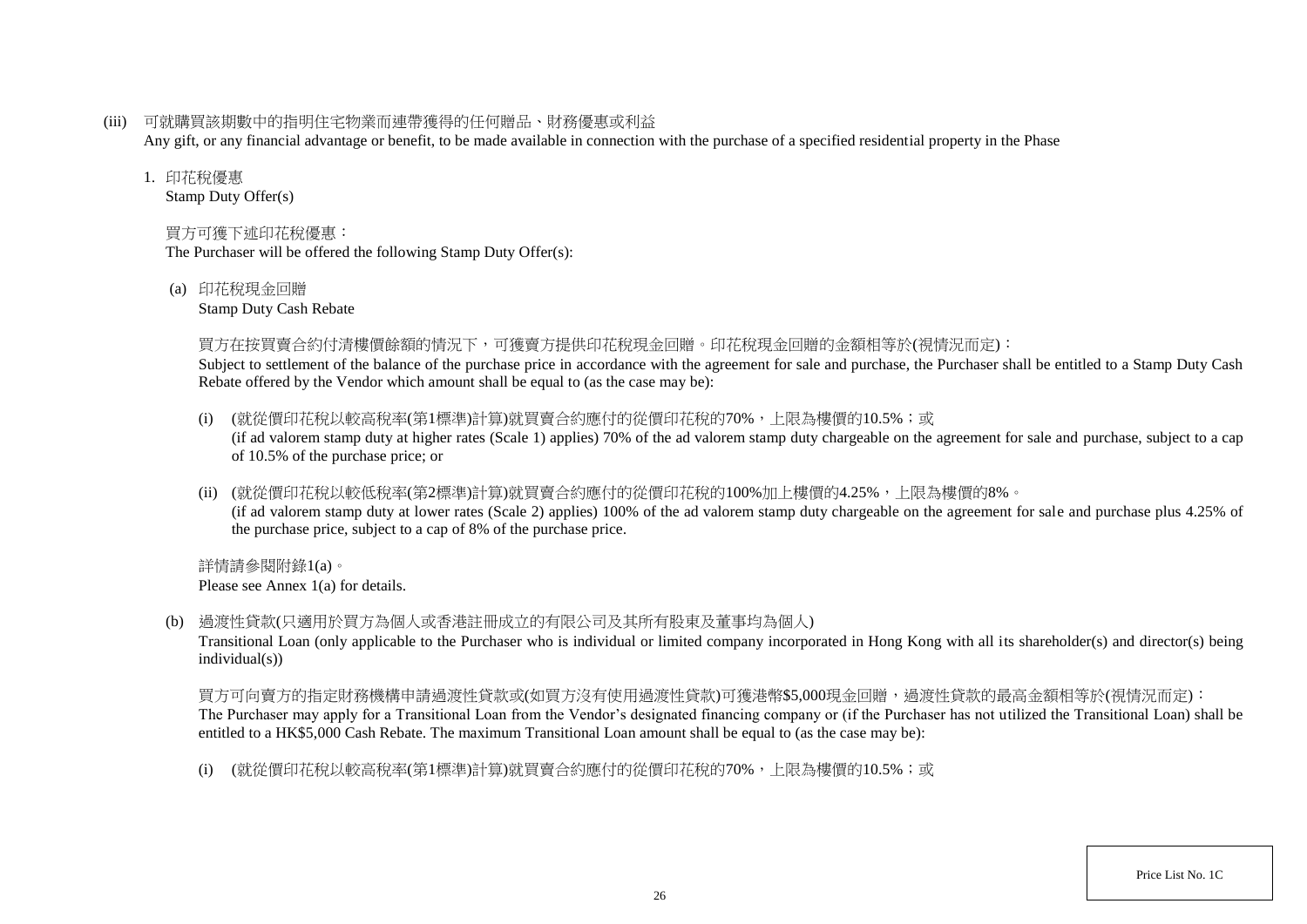(if ad valorem stamp duty at higher rates (Scale 1) applies) 70% of the ad valorem stamp duty chargeable on the agreement for sale and purchase, subject to a cap of 10.5% of the purchase price; or

(ii) (就從價印花稅以較低稅率(第2標準)計算)就買賣合約應付的從價印花稅的70%,上限為樓價的2.625%。

(if ad valorem stamp duty at lower rates (Scale 2) applies) 70% of the ad valorem stamp duty chargeable on the agreement for sale and purchase, subject to a cap of 2.625% of the purchase price.

詳情請參閱附錄1(b)。 Please see Annex 1(b) for details.

2. 特別現金回贈 Special Cash Rebate

> 如買方: Where the Purchaser:

- 於簽署臨時買賣合約時不選擇第(4)(B1)(ii)2段所述之特別折扣;及 does not choose the Special Discount as set out in paragraph (4)(B1)(ii)2 upon the signing of preliminary agreement for sale and purchase; and
- 沒有使用第(4)(B1)(iii)3(d)段所述的3年免息貸款計劃;及 has not utilized 3 Years Interest-free Loan Plan as set out in paragraph (4)(B1)(iii)3(d); and
- 按買賣合約付清樓價餘額, settles the balance of the purchase price in accordance with the agreement for sale and purchase,

買方可獲賣方送出特別現金回贈(『特別現金回贈』)。特別現金回贈的金額相等於樓價7%。

the Purchaser shall be entitled to a Special Cash Rebate ("Special Cash Rebate") offered by the Vendor. The amount of the Special Cash Rebate shall be equal to 7% of the purchase price.

買方須於付清樓價餘額之日或(如適用)買賣合約內訂明的該期數的預計關鍵日期(以較早者為準)前最少30日以書面向賣方申請特別現金回贈,賣方會於收到申請 並確認有關資料無誤後將特別現金回贈直接用於支付部份樓價餘額。

The Purchaser shall apply to the Vendor in writing for the Special Cash Rebate at least 30 days before the date of settlement of the balance of the purchase price or (if applicable) the estimated material date for the Phase as specified in the agreement for sale and purchase (whichever is earlier). After the Vendor has received the application and duly verified the information to be correct, the Vendor will apply the Special Cash Rebate for part payment of the balance of the purchase price directly.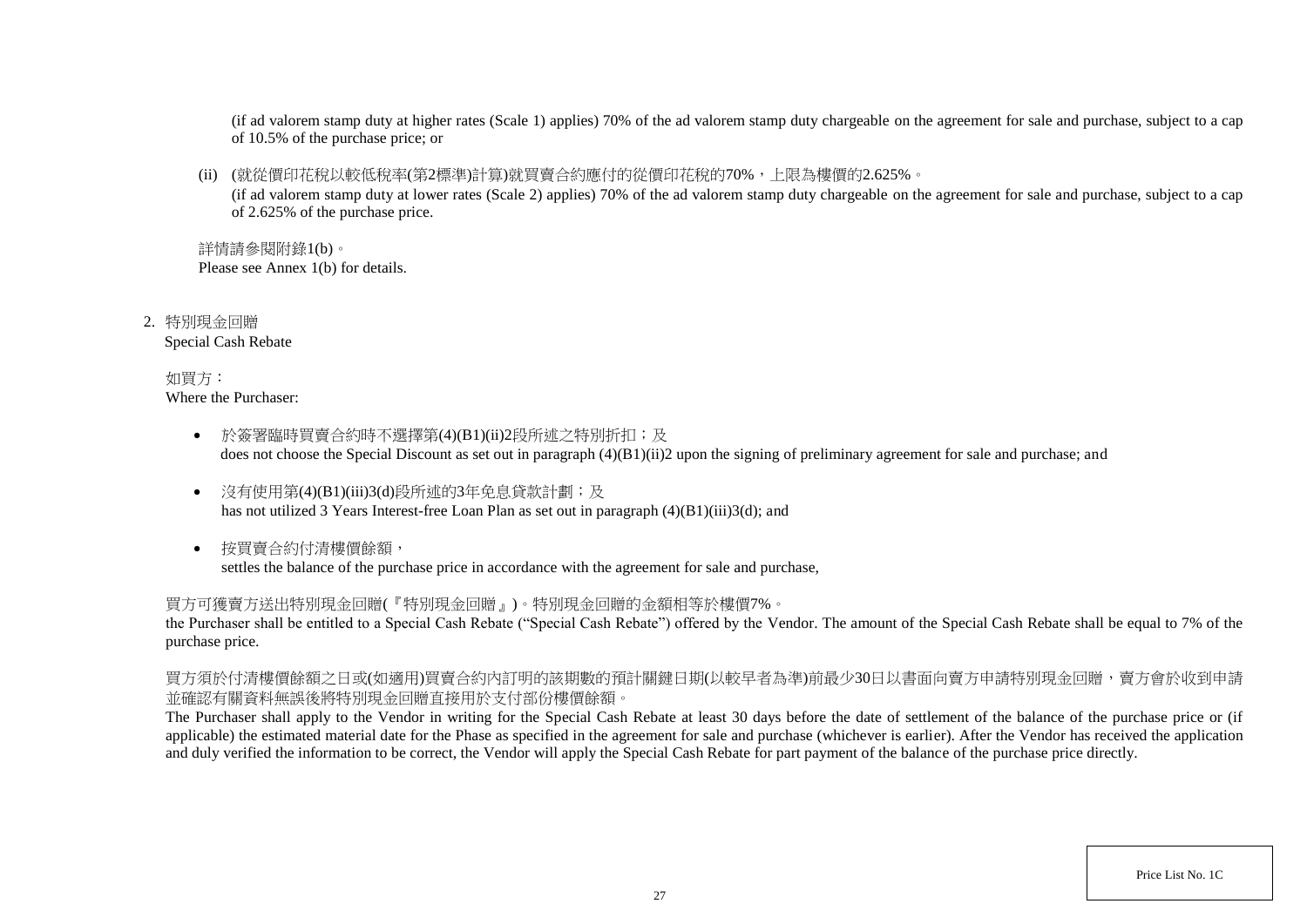# 3. 貸款優惠

Loan Benefit

## 買方可向賣方的指定財務機構申請以下其中一項貸款優惠:

The Purchaser may apply for ONLY ONE of the following loan benefits from the Vendor's designated financing company:

(a) 備用第一按揭貸款

Standby First Mortgage Loan

備用第一按揭貸款的最高金額為淨樓價的80%或(如買方屬特選客戶)90%,惟貸款金額不可超過應繳付之樓價餘額。詳情請參閱附錄2(a) 。

The maximum Standby First Mortgage Loan amount shall be 80% or (if the Purchaser is a designated customer) 90% of the net purchase price, provided that the loan amount shall not exceed the balance of purchase price payable. Please see Annex 2(a) for details.

上文『特選客戶』一詞指(i)個人名義買方;及(ii)至少一位買方或其擔保人為香港相關專業機構註冊之建築師、會計師、測量師、獸醫、牙醫、醫生、註冊 護士、精算師、律師、特許金融分析師、民航機師、香港醫院管理局之僱員(其薪金為醫院管理局一般職系薪級表34(33A)點或以上)或香港特別行政區政府 之公務員(其薪金為公務員總薪級表34(33A)點或以上) (統稱為『指定專業人士』)。指定財務機構保留對『特選客戶』及『指定專業人士』定義的最終解釋 權。

The term "designated customer" above means (i) the Purchaser(s) who is/are individual(s); and (ii) at least one of the Purchaser(s) or his/her guarantor(s) is/are registered with the relevant professional bodies in Hong Kong as architect, accountant, surveyor, veterinarian, dentist, doctor, registered nurse, actuary, lawyer, Chartered Financial Analyst, airline pilot, staff of Hospital Authority of Hong Kong (with salary at Hospital Authority General Pay Scale Point 34 (33A) or above) or civil servants of the government of HKSAR (with salary at Civil Services Master Pay Scale Point 34 (33A) or above) (collectively "designated professional person"). The designated financing company reserves the right of final interpretation of the definitions of "designated customer" and "designated professional person".

(b) 備用第二按揭貸款

Standby Second Mortgage Loan

備用第二按揭貸款的最高金額為淨樓價的30%,惟第一按揭貸款(由第一按揭銀行提供)及備用第二按揭貸款總金額不可超過淨樓價的80%,或應繳付之樓 價餘額,以較低者為準。詳情請參閱附錄2(b) 。

The maximum Standby Second Mortgage Loan amount shall be 30% of the net purchase price, provided that the total amount of first mortgage loan (offered by the first mortgagee bank) and the Standby Second Mortgage Loan shall not exceed 80% of the net purchase price, or the balance of purchase price payable, whichever is lower. Please see Annex 2(b) for details.

(c) Regency 120 Plus(只適用於個人名義買方)

Regency 120 Plus (applicable only to the Purchaser(s) who is/are individual(s))

Regency 120 Plus 的最高貸款金額為樓價 120%。詳情請參閱附錄 2(c) 。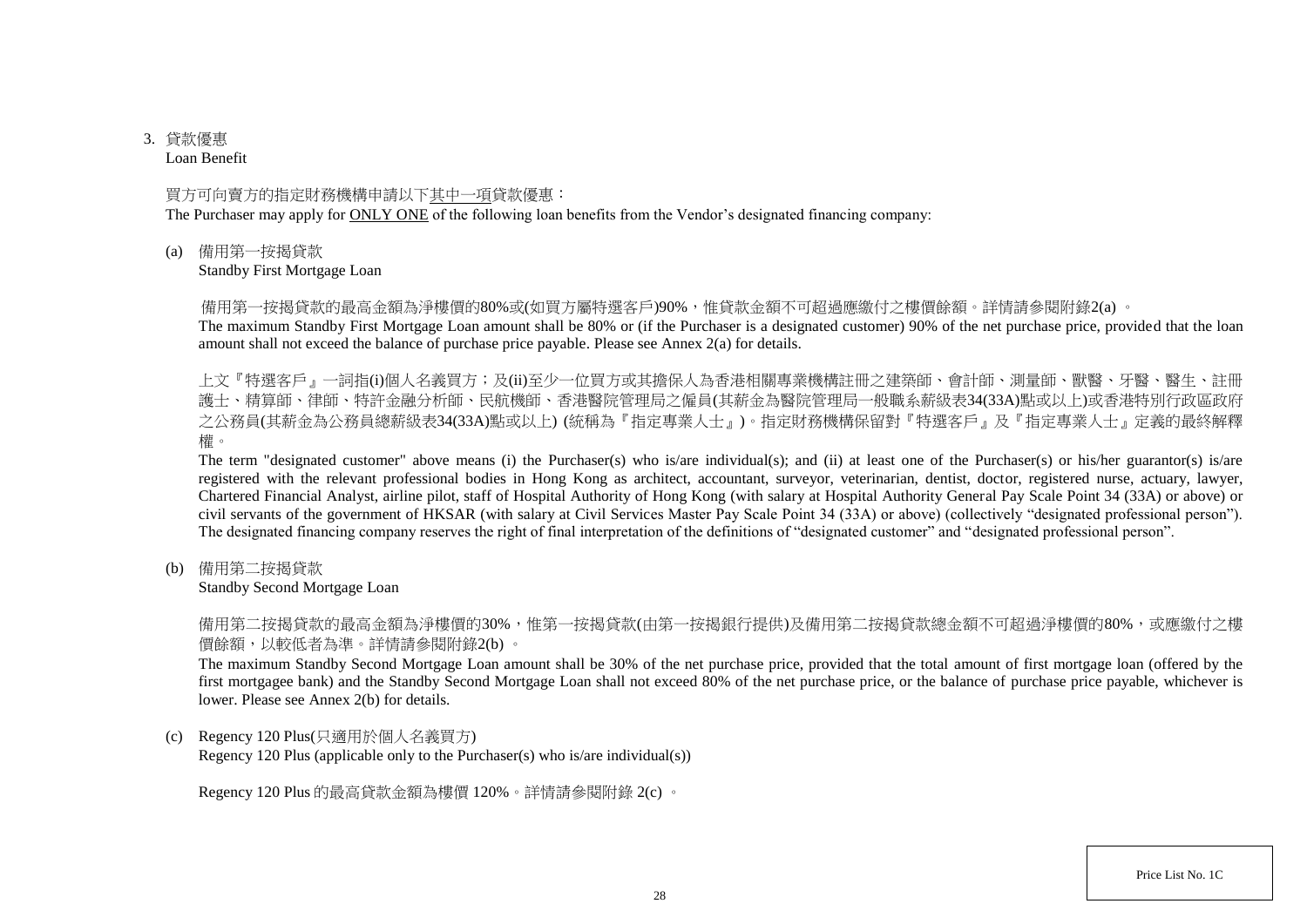The maximum loan amount of Regency 120 Plus shall be 120% of the purchase price. Please see Annex 2(c) for details.

### (d) 3年免息貸款計劃(只適用於個人名義買方)

3 Years Interest-free Loan Plan (applicable only to the Purchaser(s) who is/are individual(s))

如買方於簽署臨時買賣合約時不選擇第(4)(B1)(ii)2段所述之特別折扣,則買方可申請3年免息貸款計劃。3年免息貸款計劃的最高貸款金額為淨樓價的85%, 惟貸款金額不可超過應繳付之樓價餘額。如買方使用3年免息貸款計劃,買方將不會享有第(4)(B1)(iii)2段所述的特別現金回贈。**如買方符合相關要求,將** 獲**(i)**豁免貸款利息及**/**或**(ii)**提前償還現金回贈。相關要求及詳情請參閱附錄2(d) 。

If the Purchaser does not choose the Special Discount as set out in paragraph  $(4)(B1)(ii)2$  upon the signing of preliminary agreement for sale and purchase, then the Purchaser may apply for 3 Years Interest-free Loan Plan. The maximum loan amount of 3 Years Interest-free Loan Plan shall be 85% of the net purchase price, provided that the loan amount shall not exceed the balance of purchase price payable. If the Purchaser has utilized the 3 Years Interest-free Loan Plan, then the Purchaser shall not be entitled to the Special Cash Rebate as set out in paragraph (4)(B1)(iii)2. **If the Purchaser complies with the relevant requirements, (i) the**  interest on loan will be waived and/or (ii) the Purchaser shall be entitled to the Early Repayment Cash Rebate. Please see Annex 2(d) for the relevant requirements and details.

上文『淨樓價』一詞指扣除第(4)(B1)(iii)1(a)段所述的印花稅現金回贈、第(4)(B1)(iii)1(b)段所述的港幣\$5,000現金回贈(如有)及第(4)(B1)(iii)2段所述的特別現金 回贈(如有)後的住宅物業之樓價。

The term "net purchase price" above means the amount of the purchase price of the residential property after deducting the Stamp Duty Cash Rebate (if any) as set out in paragraph  $(4)(B1)(iii)1(a)$ , the HK\$5,000 Cash Rebate (if any) as set out in paragraph  $(4)(B1)(iii)1(b)$  and the Special Cash Rebate (if any) as set out in paragraph  $(4)(B1)(iii)2.$ 

4. 首 3 年保修優惠

First 3 Years Warranty Offer

在不影響買方於買賣合約下之權利的前提下,凡住宅物業(但不包括住宅物業的花園內的園景及盆栽(如有))有欠妥之處(正常損耗除外),而該欠妥之處並非由任 何人之行為或疏忽造成,買方可於該期數的滿意紙或轉讓同意書發出日(以較早者計)起計 3 年内向賣方發出書面通知,賣方須在收到書面通知後在合理地切實 可行的範圍內盡快自費作出修補。首 3 年保修優惠受其他條款及細則約束。

Without affecting the Purchaser's rights under the agreement for sale and purchase, the Vendor shall at its own cost and as soon as reasonably practicable after receipt of a written notice served by the Purchaser within 3 years from the date of issuance of the certificate of compliance or consent to assign in respect of the Phase (whichever is earlier) rectify any defects (fair wear and tear excepted) to the residential property (excluding the landscape area and potted plants in the garden of the residential property (if any)) caused otherwise than by the act or neglect of any person. The First 3 Years Warranty Offer is subject to other terms and conditions.

5. 住戶停車位優惠

Offer of Residential Car Parking Space(s)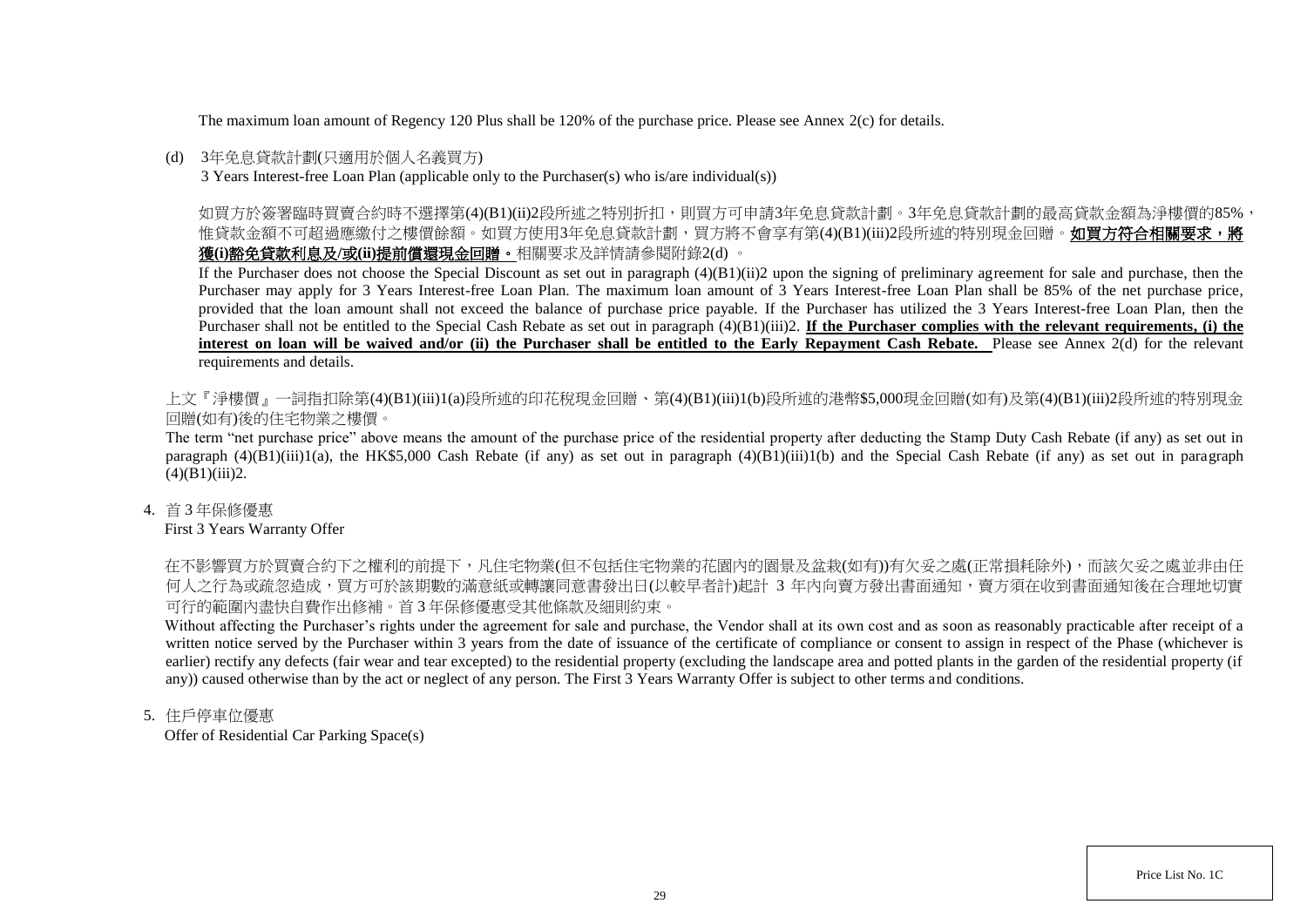(a) 選購於價單上設有符號"#"之住宅物業之買方,可享有認購該期數或其他地政總署署長屆時已發出預售樓花同意書或轉讓同意書的期數內的一個住戶停車 位的權利。買方可根據賣方日後公佈的住戶停車位之銷售安排所規定的時限及方法行使其認購住戶停車位的權利。賣方不作出任何陳述、承諾或保證買方 會獲認購與住宅物業相同期數內的住戶停車位。

The Purchaser of a residential property that is marked with a "#" in the price list is entitled to have an option to purchase one residential car parking space in the Phase or other Phase(s) in respect of which presale consent(s) or consent(s) to assign has/have been issued by the Director of Lands. The Purchaser can exercise his/her/its option to purchase a residential car parking space in accordance with time limit and manner as prescribed by the sales arrangement of the residential car parking spaces to be announced by the Vendor. The Vendor makes no representation, warranty or guarantee that the Purchaser will be offered a residential car parking space within the same Phase as the residential property.

- (b) 如買方不根據賣方日後公佈的住戶停車位之銷售安排行使其認購住戶停車位的權利,其認購住戶停車位的權利將會自動失效,買方不會為此獲得任何補償。 If the Purchaser does not exercise the option to purchase a residential car parking space in accordance with time limit and manner prescribed by the sales arrangement of the residential car parking spaces to be announced by the Vendor, the option to purchase a residential car parking space shall lapse automatically and the Purchaser shall not be entitled to any compensation therefor.
- (c) 住戶停車位的售價及銷售安排詳情將由賣方全權及絕對酌情決定,並容後公佈。 The price and sales arrangement details of residential car parking spaces will be determined by the Vendor at its sole and absolute discretion and will be announced later.
- (d) 住戶停車位優惠受其他條款及細則(包括但不限於土地批出的條款及細則) 約束。 Offer of Residential Car Parking Space(s) is subject to other terms and conditions (including but not limited to terms and conditions of land grant).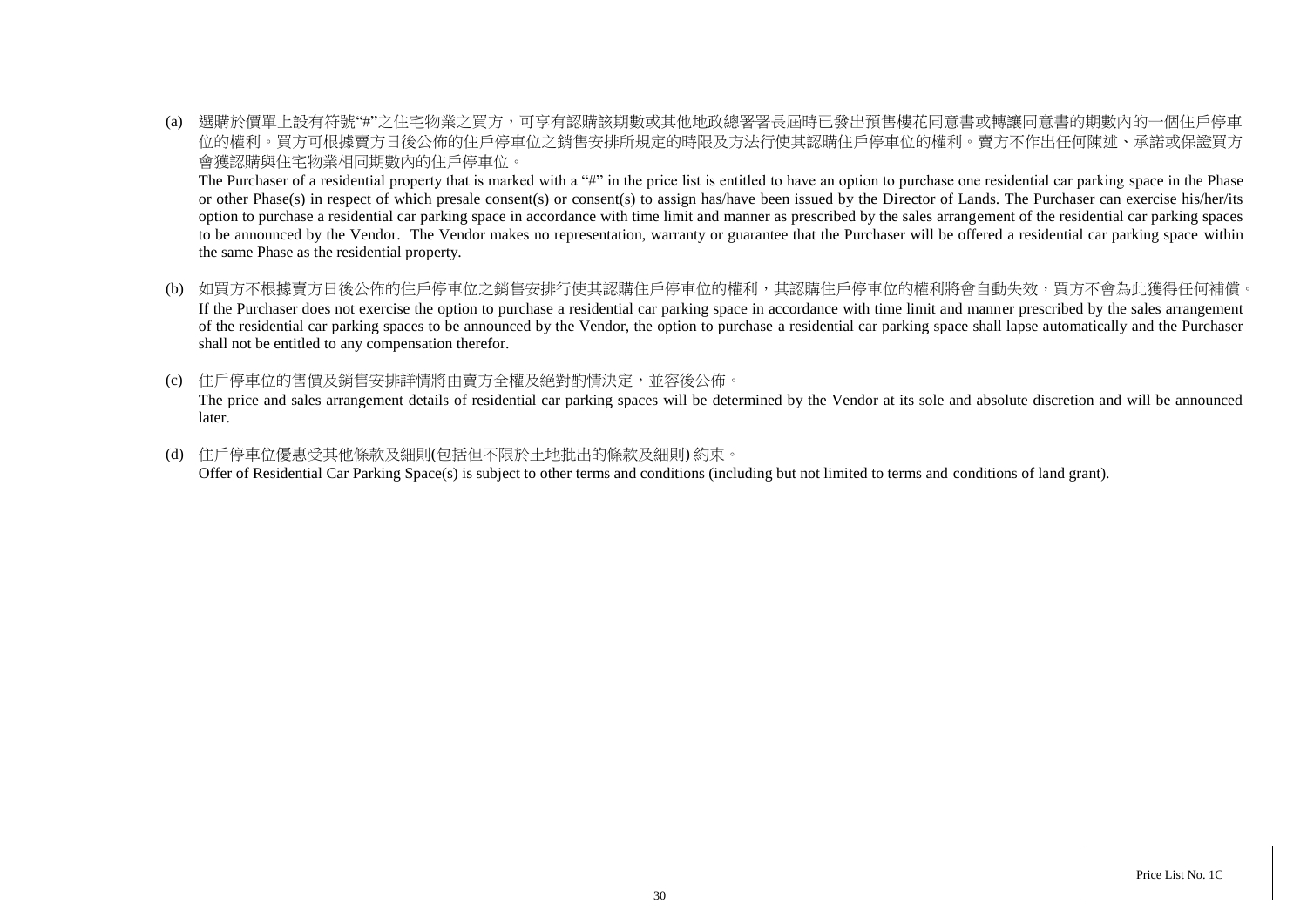- (4)(C1) 靈活 Easy 付款計劃 Flexible Easy Payment Plan
	- (i) 支付條款 The Terms of Payment

買方於簽署臨時買賣合約時須繳付相等於樓價 5%之金額作為臨時訂金,其中港幣\$100,000 作爲部分臨時訂金必須以銀行本票支付,臨時訂金的餘額可以支票及/ 或銀行本票支付,本票及支票抬頭請寫『胡關李羅律師行』。

Upon signing of the preliminary agreement for sale and purchase, the Purchaser shall pay the preliminary deposit which is equivalent to 5% of the purchase price. HK\$100,000 being part of the preliminary deposit must be paid by cashier order(s) and the balance of the preliminary deposit may be paid by cheque(s) and/or cashier order(s). The cashier order(s) and cheque(s) should be made payable to "Woo Kwan Lee & Lo".

1. 臨時訂金即樓價 5% (『臨時訂金』)於簽署臨時買賣合約時繳付,買方須於簽署臨時買賣合約的日期後 5 個工作日內簽署買賣合約。 A preliminary deposit equivalent to 5% of the purchase price ("preliminary deposit") shall be paid upon signing of the preliminary agreement for sale and purchase. The agreement for sale and purchase shall be signed by the Purchaser within 5 working days after the date of signing of the preliminary agreement for sale and purchase.

2. 加付訂金即樓價 5%分五期 (於簽署臨時買賣合約的日期後 150、180、210、240及 270日內) 繳付, 每期為樓價 1%; 或於賣方就其有能力將該期數中的指明物 業有效地轉讓予買方一事向買方發出通知的日期後的14日內繳付,以較早者為準。

A further deposit equivalent to 5% of the purchase price shall be paid by 5 instalments (within 150, 180, 210, 240 and 270 days after the date of signing of the preliminary agreement for sale and purchase) at 1% of the purchase price for each instalment; or within 14 days after the date of the notification to the Purchaser that the Vendor is in a position validly to assign the specified residential property in the Phase to the Purchaser, whichever is earlier.

3. 樓價 5%於簽署臨時買賣合約的日期後 360 日内,或於賣方就其有能力將該期數中的指明物業有效地轉讓予買方一事向買方發出通知的日期後的 14 日內繳付, 以較早者為準。

5% of the purchase price shall be paid within 360 days after the date of signing of the preliminary agreement for sale and purchase, or within 14 days after the date of the notification to the Purchaser that the Vendor is in a position validly to assign the specified residential property in the Phase to the Purchaser, whichever is earlier.

4. 樓價 85%(樓價餘額)於賣方就其有能力將該期數中的指明物業有效地轉讓予買方一事向買方發出通知的日期後的 14 日內繳付。

85% of the purchase price (balance of purchase price) shall be paid within 14 days after the date of the notification to the Purchaser that the Vendor is in a position validly to assign the specified residential property in the Phase to the Purchaser.

- (ii) 售價獲得折扣的基礎 The basis on which any discount on the price is available
	- 1. 置業售價折扣 Home Purchase Price Discount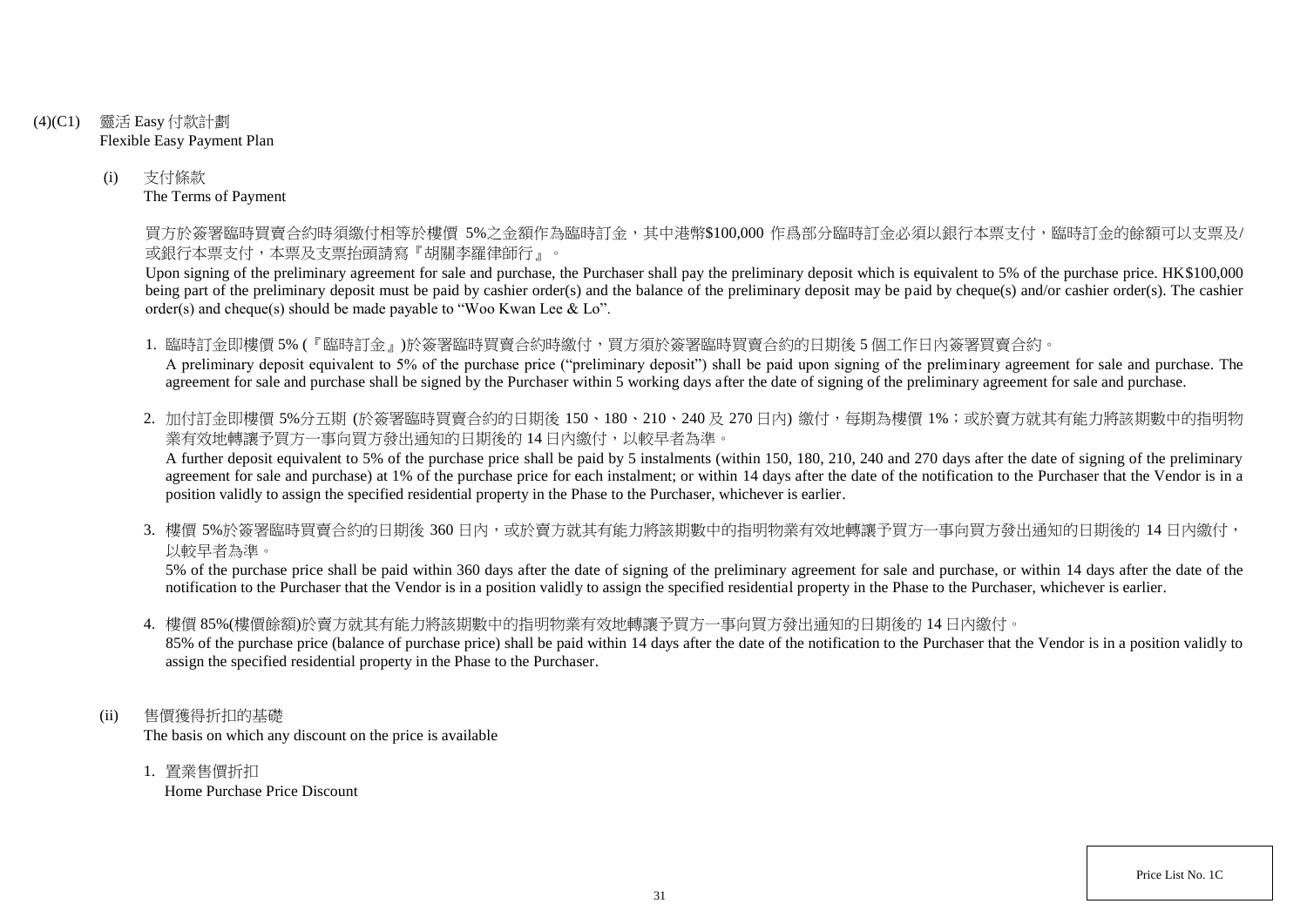## 如買方於2018年6月30日或之前簽署臨時買賣合約,買方可獲8%售價折扣優惠。

If the Purchaser signs the preliminary agreement for sale and purchase on or before 30 June 2018, the Purchaser will be offered 8% discount on the price.

## 2. 特別折扣

Special Discount

- (a) 如買方於簽署臨時買賣合約時選擇特別折扣,買方可獲7%售價折扣優惠。 If the Purchaser chooses the Special Discount upon the signing of preliminary agreement for sale and purchase, the Purchaser will be offered 7% discount on the price.
- (b) 如買方為個人及於簽署臨時買賣合約時不選擇特別折扣,買方可申請第(4)(C1)(iii)3(d)段所述之3年免息貸款計劃。為免疑問,就購買每個住宅物業,買方 只可享有:
	- 特別折扣;或
	- 申請 3 年免息貸款計劃的權利或(如買方沒有使用 3 年免息貸款計劃並符合相關要求)第(4)(C1)(iii)2 段所述之特別現金回贈的其中一項。

買方須為於同一份臨時買賣合約下購買的所有住宅物業選擇相同之優惠。

If the Purchaser is individual(s) and does not choose the Special Discount upon the signing of preliminary agreement for sale and purchase, the Purchaser may apply for 3 Years Interest-free Loan Plan as set out in paragraph  $(4)(C1)(iii)3(d)$ . For the avoidance of doubt, for the purchase of each residential property, the Purchaser is only entitled to either:

- the Special Discount; or
- the right to apply for 3 Years Interest-free Loan Plan or (if the Purchaser has not utilized 3 Years Interest-free Loan Plan and met the relevant requirement) a Special Cash Rebate as set out in paragraph (4)(C1)(iii)2.

The Purchaser must choose the same offer for all the residential properties purchased under the same preliminary agreement for sale and purchase.

## 3. 新地會會員售價折扣優惠

Price Discount Offer for SHKP Club Member

凡於2018年6月30日或之前簽署臨時買賣合約,如買方為新地會會員 (即在簽署臨時買賣合約當日或之前,最少一位個人買方 (如買方是以個人名義) 或最少一位 買方之董事 (如買方是以公司名義) 須為新地會會員),買方可獲1%售價折扣優惠。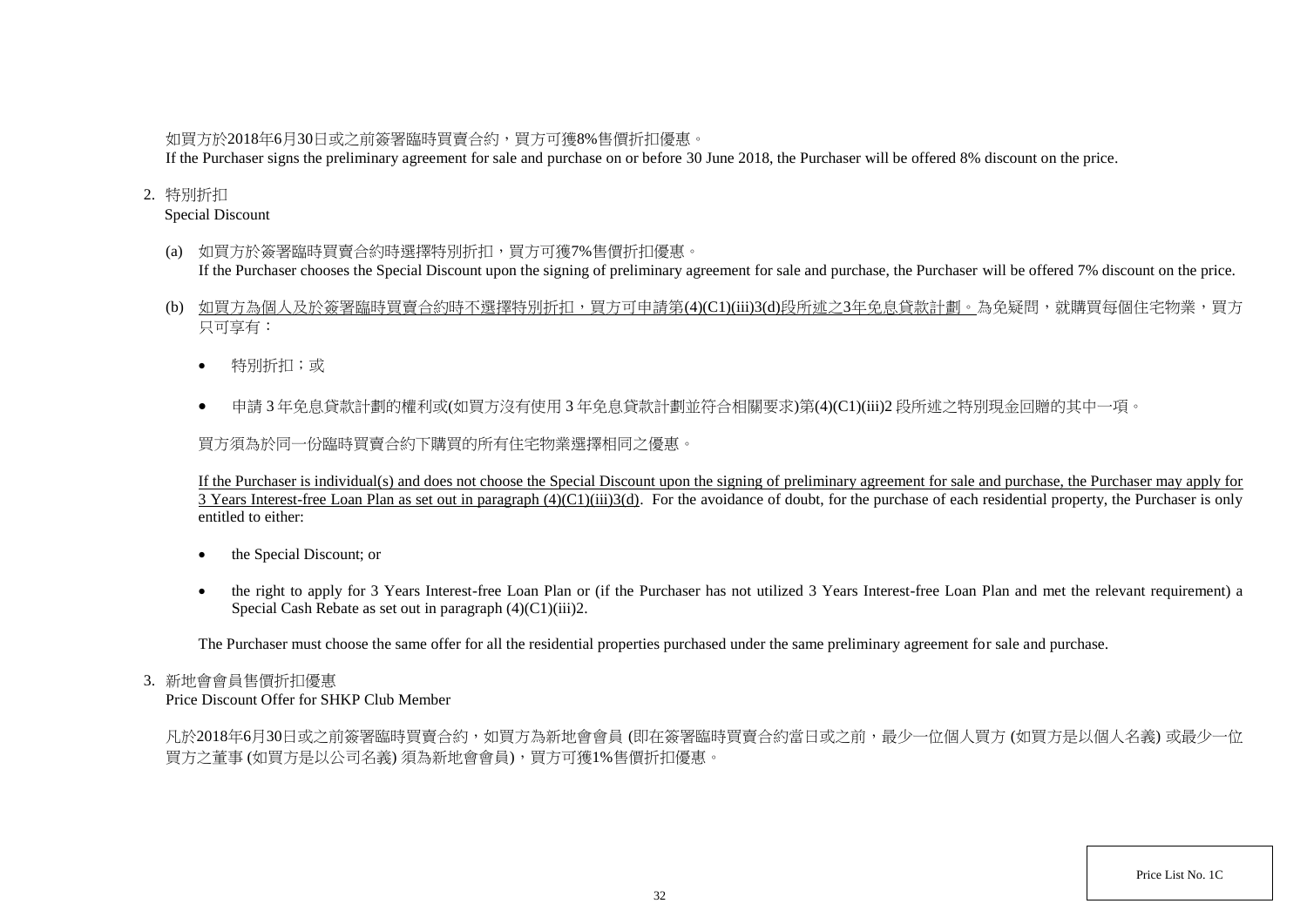Where the preliminary agreement for sale and purchase is signed on or before 30 June 2018, if the Purchaser is a SHKP Club member (i.e. at least one individual Purchaser (if the Purchaser is an individual(s)) or at least one director of the Purchaser (if the Purchaser is a corporation) is a SHKP Club member on or before the date of signing the preliminary agreement for sale and purchase), the Purchaser will be offered 1% discount on the price.

### (iii) 可就購買該期數中的指明住宅物業而連帶獲得的任何贈品、財務優惠或利益

Any gift, or any financial advantage or benefit, to be made available in connection with the purchase of a specified residential property in the Phase

1. 提前付清樓價現金回贈

Early Settlement Cash Rebate

如買方於以下列表指明的期間内付清樓價餘額(早於買賣合約訂明的付款限期日),可根據以下列表獲賣方送出提前付清樓價現金回贈(『提前付清樓價現金回 贈」)。付清樓價日期以賣方代表律師收到所有樓價款項日期為準。如訂明的期限的最後一日不是工作日(按《一手住宅物業銷售條例》第2(1)條所定義),則該 日定為下一個工作日。

Where the Purchaser settles the balance of the purchase price within the period(s) specified in the table below (which is earlier than the due date of payment specified in the agreement for sale and purchase), the Purchaser shall be entitled to an Early Settlement Cash Rebate ("Early Settlement Cash Rebate") offered by the Vendor according to the table below. The date of settlement of the purchase price shall be the date on which all the purchase price is received by the Vendor's solicitors. If the last day of the period is not a working day (as defined in section 2(1) of the Residential Properties (First-hand Sales) Ordinance), the said day shall fall on the next working day.

## 提前付清樓價現金回贈列表

Early Settlement Cash Rebate Table

| 付清樓價餘額日期                                                                                     | 提前付清樓價現金回贈金額                        |
|----------------------------------------------------------------------------------------------|-------------------------------------|
| Date of settlement of the balance of the purchase price                                      | Early Settlement Cash Rebate amount |
| 簽署臨時買賣合約的日期後180日內                                                                            | 樓價 5%                               |
| Within 180 days after the date of signing of the preliminary agreement for sale and purchase | 5% of the purchase price            |
| 簽署臨時買賣合約的日期後 181日至 360日期間內                                                                   | 樓價 4%                               |
| Within the period from 181 days to 360 days after the date of signing of the preliminary     | 4% of the purchase price            |
| agreement for sale and purchase                                                              |                                     |
| 簽署臨時買賣合約的日期後 361日至 420日期間內                                                                   | 樓價 2%                               |
| Within the period from 361 days to 420 days after the date of signing of the preliminary     | 2% of the purchase price            |
| agreement for sale and purchase                                                              |                                     |
| 簽署臨時買賣合約的日期後 421日至 480日期間內                                                                   | 樓價 1%                               |
| Within the period from 421 days to 480 days after the date of signing of the preliminary     | 1% of the purchase price            |
| agreement for sale and purchase                                                              |                                     |

買方須於付清樓價餘額之日或(如適用)買賣合約內訂明的該期數的預計關鍵日期(以較早者為準)前最少30日以書面向賣方申請提前付清樓價現金回贈,賣方會於 收到申請並確認有關資料無誤後將提前付清樓價現金回贈直接用於支付部份樓價餘額。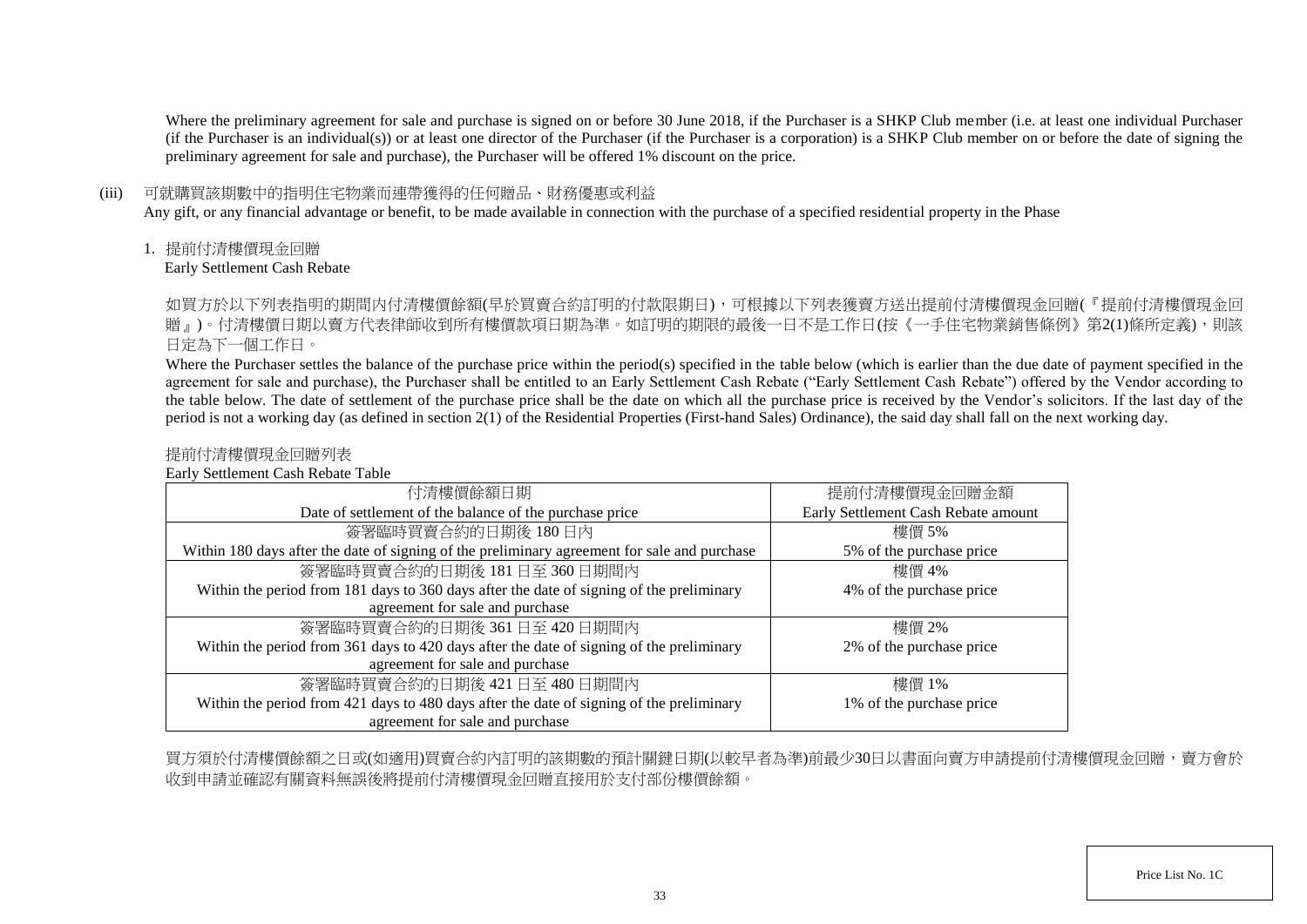The Purchaser shall apply to the Vendor in writing for the Early Settlement Cash Rebate at least 30 days before the date of settlement of the balance of the purchase price or (if applicable) the estimated material date for the Phase as specified in the agreement for sale and purchase (whichever is earlier). After the Vendor has received the application and duly verified the information, the Vendor will apply the Early Settlement Cash Rebate for part payment of the balance of the purchase price directly.

### 2. 特別現金回贈

Special Cash Rebate

## 如買方:

Where the Purchaser:

- 於簽署臨時買賣合約時不選擇第(4)(C1)(ii)2段所述之特別折扣;及 does not choose the Special Discount as set out in paragraph (4)(C1)(ii)2 upon the signing of preliminary agreement for sale and purchase; and
- 沒有使用第(4)(C1)(iii)3(d)段所述的3年免息貸款計劃;及 has not utilized 3 Years Interest-free Loan Plan as set out in paragraph (4)(C1)(iii)3(d); and
- 按買賣合約付清樓價餘額, settles the balance of the purchase price in accordance with the agreement for sale and purchase,

# 買方可獲賣方送出特別現金回贈(『特別現金回贈』)。特別現金回贈的金額相等於樓價7%。

the Purchaser shall be entitled to a Special Cash Rebate ("Special Cash Rebate") offered by the Vendor. The amount of the Special Cash Rebate shall be equal to 7% of the purchase price.

買方須於付清樓價餘額之日或(如適用)買賣合約內訂明的該期數的預計關鍵日期(以較早者為準)前最少30日以書面向賣方申請特別現金回贈,賣方會於收到申請 並確認有關資料無誤後將特別現金回贈直接用於支付部份樓價餘額。

The Purchaser shall apply to the Vendor in writing for the Special Cash Rebate at least 30 days before the date of settlement of the balance of the purchase price or (if applicable) the estimated material date for the Phase as specified in the agreement for sale and purchase (whichever is earlier). After the Vendor has received the application and duly verified the information to be correct, the Vendor will apply the Special Cash Rebate for part payment of the balance of the purchase price directly.

3. 貸款優惠

Loan Benefit

## 買方可向賣方的指定財務機構申請以下其中一項貸款優惠:

The Purchaser may apply for ONLY ONE of the following loan benefits from the Vendor's designated financing company:

(a) 備用第一按揭貸款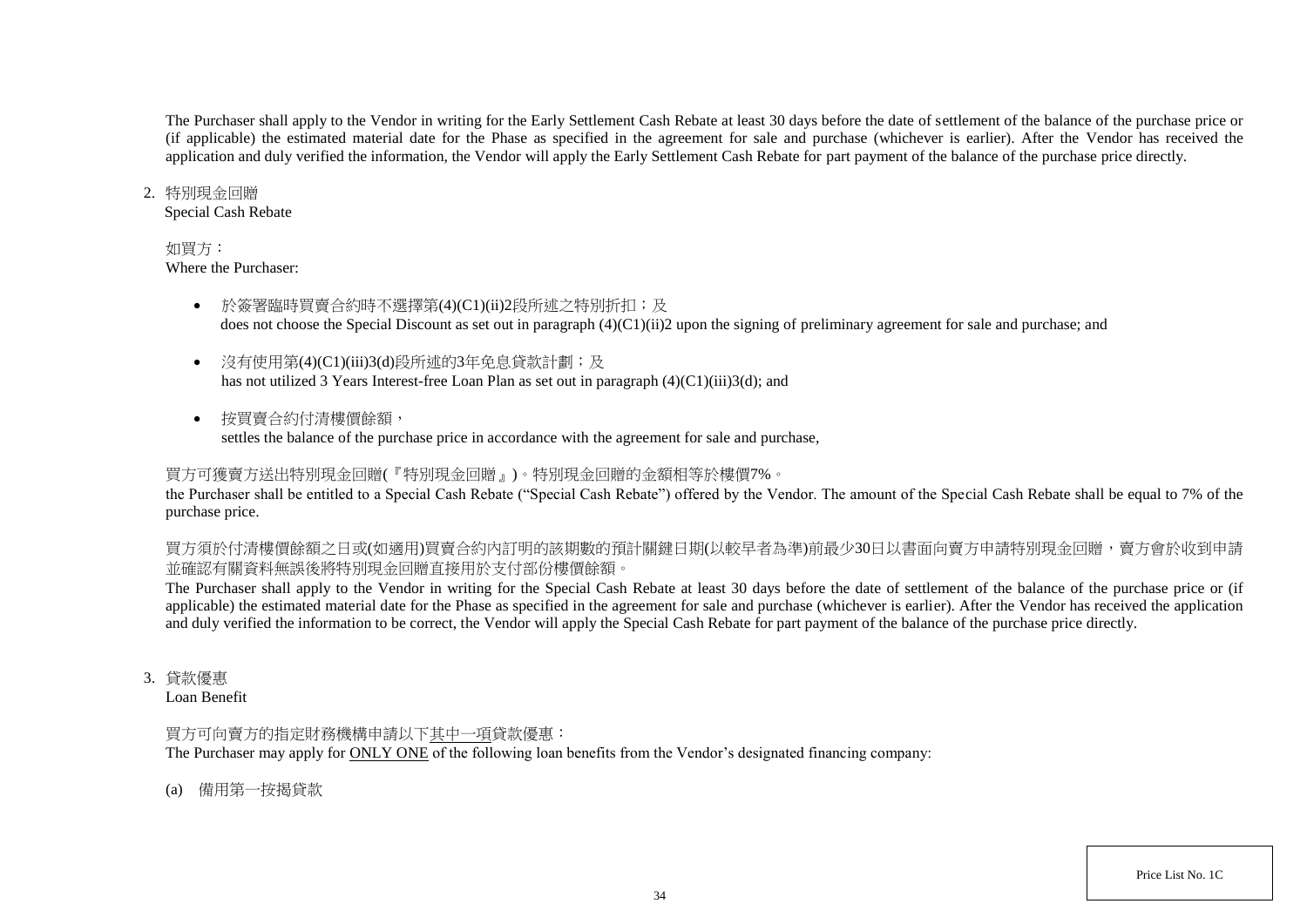### Standby First Mortgage Loan

備用第一按揭貸款的最高金額為淨樓價的80%或(如買方屬特選客戶)90%,惟貸款金額不可超過應繳付之樓價餘額。詳情請參閱附錄2(a) 。

The maximum Standby First Mortgage Loan amount shall be 80% or (if the Purchaser is a designated customer) 90% of the net purchase price, provided that the loan amount shall not exceed the balance of purchase price payable. Please see Annex 2(a) for details.

上文『特選客戶』一詞指(i)個人名義買方;及(ii)至少一位買方或其擔保人為香港相關專業機構註冊之建築師、會計師、測量師、獸醫、牙醫、醫生、 護士、精算師、律師、特許金融分析師、民航機師、香港醫院管理局之僱員(其薪金為醫院管理局一般職系薪級表34(33A)點或以上)或香港特別行政區政府 之公務員(其薪金為公務員總薪級表34(33A)點或以上) (統稱為『指定專業人士』)。指定財務機構保留對『特選客戶』及『指定專業人士』定義的最終解釋 權。

The term "designated customer" above means (i) the Purchaser(s) who is/are individual(s); and (ii) at least one of the Purchaser(s) or his/her guarantor(s) is/are registered with the relevant professional bodies in Hong Kong as architect, accountant, surveyor, veterinarian, dentist, doctor, registered nurse, actuary, lawyer, Chartered Financial Analyst, airline pilot, staff of Hospital Authority of Hong Kong (with salary at Hospital Authority General Pay Scale Point 34 (33A) or above) or civil servants of the government of HKSAR (with salary at Civil Services Master Pay Scale Point 34 (33A) or above) (collectively "designated professional person"). The designated financing company reserves the right of final interpretation of the definitions of "designated customer" and "designated professional person".

(b) 備用第二按揭貸款

Standby Second Mortgage Loan

備用第二按揭貸款的最高金額為淨樓價的30%,惟第一按揭貸款(由第一按揭銀行提供)及備用第二按揭貸款總金額不可超過淨樓價的80%,或應繳付之樓 價餘額,以較低者為準。詳情請參閱附錄2(b) 。

The maximum Standby Second Mortgage Loan amount shall be 30% of the net purchase price, provided that the total amount of first mortgage loan (offered by the first mortgagee bank) and the Standby Second Mortgage Loan shall not exceed 80% of the net purchase price, or the balance of purchase price payable, whichever is lower. Please see Annex 2(b) for details.

(c) Regency 120 Plus(只適用於個人名義買方)

Regency 120 Plus (applicable only to the Purchaser(s) who is/are individual(s))

Regency 120 Plus 的最高貸款金額為樓價 120%。詳情請參閱附錄 2(c) 。 The maximum loan amount of Regency 120 Plus shall be 120% of the purchase price. Please see Annex 2(c) for details.

(d) 3年免息貸款計劃(只適用於個人名義買方)

3 Years Interest-free Loan Plan (applicable only to the Purchaser(s) who is/are individual(s))

如買方於簽署臨時買賣合約時不選擇第(4)(C1)(ii)2段所述之特別折扣,則買方可申請3年免息貸款計劃。3年免息貸款計劃的最高貸款金額為淨樓價的80%, 惟貸款金額不可超過應繳付之樓價餘額。如買方使用3年免息貸款計劃,買方將不會享有第(4)(C1)(iii)2段所述的特別現金回贈。**如買方符合相關要求,將** 獲**(i)**豁免貸款利息及**/**或**(ii)**提前償還現金回贈。相關要求及詳情請參閱附錄2(d) 。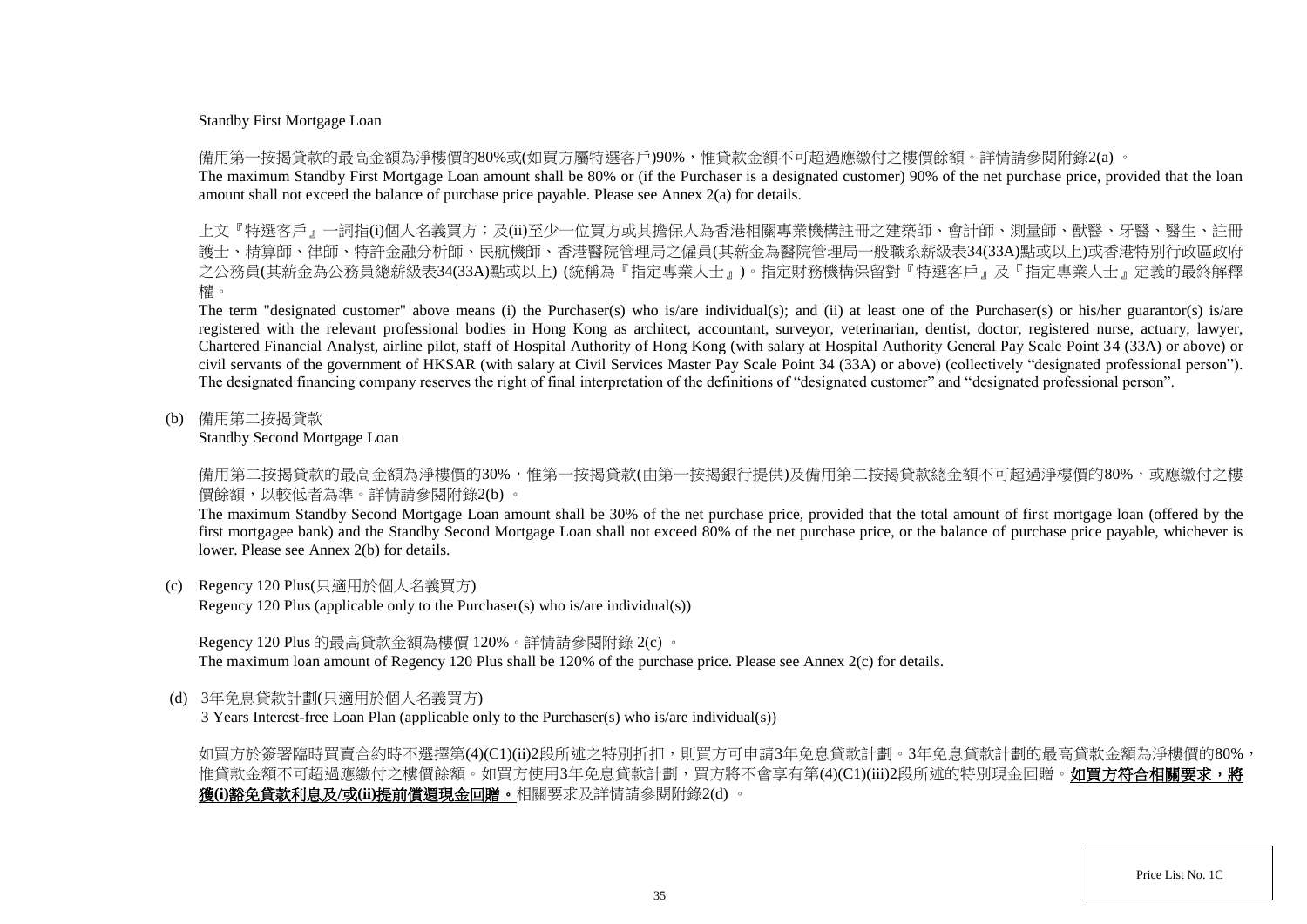If the Purchaser does not choose the Special Discount as set out in paragraph  $(4)(C1)(ii)$  upon the signing of preliminary agreement for sale and purchase, then the Purchaser may apply for 3 Years Interest-free Loan Plan. The maximum loan amount of 3 Years Interest-free Loan Plan shall be 80% of the net purchase price, provided that the loan amount shall not exceed the balance of purchase price payable. If the Purchaser has utilized the 3 Years Interest-free Loan Plan, then the Purchaser shall not be entitled to the Special Cash Rebate as set out in paragraph (4)(C1)(iii)2. **If the Purchaser complies with the relevant requirements, (i) the** interest on loan will be waived and/or (ii) the Purchaser shall be entitled to the Early Repayment Cash Rebate. Please see Annex 2(d) for the relevant requirements and details.

上文『淨樓價』一詞指扣除第(4)(C1)(iii)1段所述的提前付清樓價現金回贈(如有) 及第(4)(C1)(iii)2段所述的特別現金回贈(如有)後的住宅物業之樓價。

The term "net purchase price" above means the amount of the purchase price of the residential property after deducting the Early Settlement Cash Rebate (if any) as set out in paragraph  $(4)(C1)(iii)1$  and the Special Cash Rebate (if any) as set out in paragraph  $(4)(C1)(iii)2$ .

4. 首 3 年保修優惠

First 3 Years Warranty Offer

在不影響買方於買賣合約下之權利的前提下,凡住宅物業(但不包括住宅物業的花園内的園景及盆栽(如有))有欠妥之處(正常損耗除外),而該欠妥之處並非由任 何人之行為或疏忽造成,買方可於該期數的滿意紙或轉讓同意書發出日(以較早者計)起計 3 年内向賣方發出書面通知,賣方須在收到書面通知後在合理地切實 可行的範圍內盡快自費作出修補。首 3 年保修優惠受其他條款及細則約束。

Without affecting the Purchaser's rights under the agreement for sale and purchase, the Vendor shall at its own cost and as soon as reasonably practicable after receipt of a written notice served by the Purchaser within 3 years from the date of issuance of the certificate of compliance or consent to assign in respect of the Phase (whichever is earlier) rectify any defects (fair wear and tear excepted) to the residential property (excluding the landscape area and potted plants in the garden of the residential property (if any)) caused otherwise than by the act or neglect of any person. The First 3 Years Warranty Offer is subject to other terms and conditions.

## 5 住戶停車位優惠

## Offer of Residential Car Parking Space(s)

(a) 選購於價單上設有符號"#"之住宅物業之買方,可享有認購該期數或其他地政總署署長屆時已發出預售樓花同意書或轉讓同意書的期數內的一個住戶停車 位的權利。買方可根據賣方日後公佈的住戶停車位之銷售安排所規定的時限及方法行使其認購住戶停車位的權利。賣方不作出任何陳述、承諾或保證買方 會獲認購與住宅物業相同期數內的住戶停車位。

The Purchaser of a residential property that is marked with a "#" in the price list is entitled to have an option to purchase one residential car parking space in the Phase or other Phase(s) in respect of which presale consent(s) or consent(s) to assign has/have been issued by the Director of Lands. The Purchaser can exercise his/her/its option to purchase a residential car parking space in accordance with time limit and manner as prescribed by the sales arrangement of the residential car parking spaces to be announced by the Vendor. The Vendor makes no representation, warranty or guarantee that the Purchaser will be offered a residential car parking space within the same Phase as the residential property.

(b) 如買方不根據賣方日後公佈的住戶停車位之銷售安排行使其認購住戶停車位的權利,其認購住戶停車位的權利將會自動失效,買方不會為此獲得任何補償。 If the Purchaser does not exercise the option to purchase a residential car parking space in accordance with time limit and manner prescribed by the sales arrangement of the residential car parking spaces to be announced by the Vendor, the option to purchase a residential car parking space shall lapse automatically and the Purchaser shall not be entitled to any compensation therefor.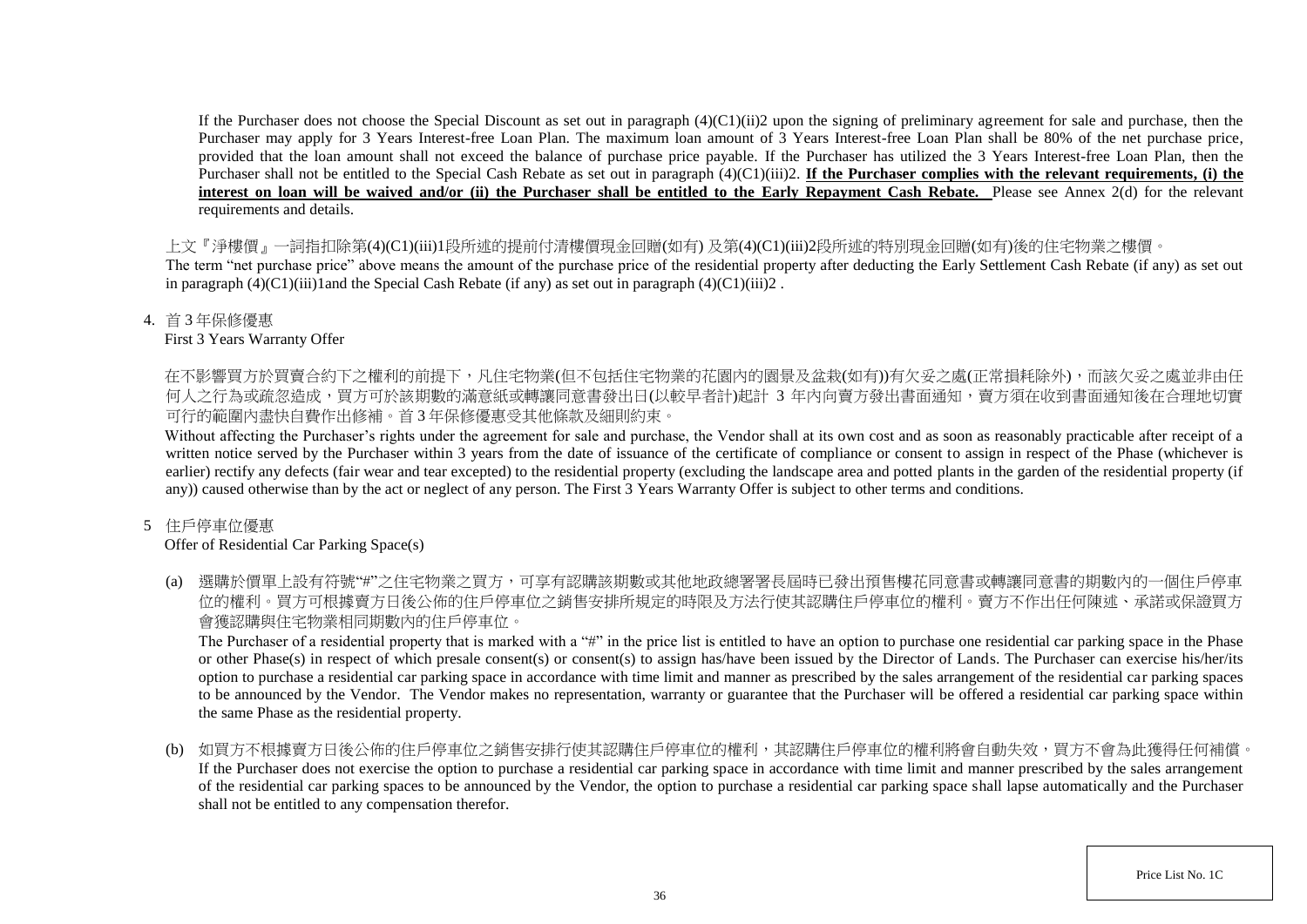- (c) 住戶停車位的售價及銷售安排詳情將由賣方全權及絕對酌情決定,並容後公佈。 The price and sales arrangement details of residential car parking spaces will be determined by the Vendor at its sole and absolute discretion and will be announced later.
- (d) 住戶停車位優惠受其他條款及細則(包括但不限於土地批出的條款及細則) 約束。 Offer of Residential Car Parking Space(s) is subject to other terms and conditions (including but not limited to terms and conditions of land grant).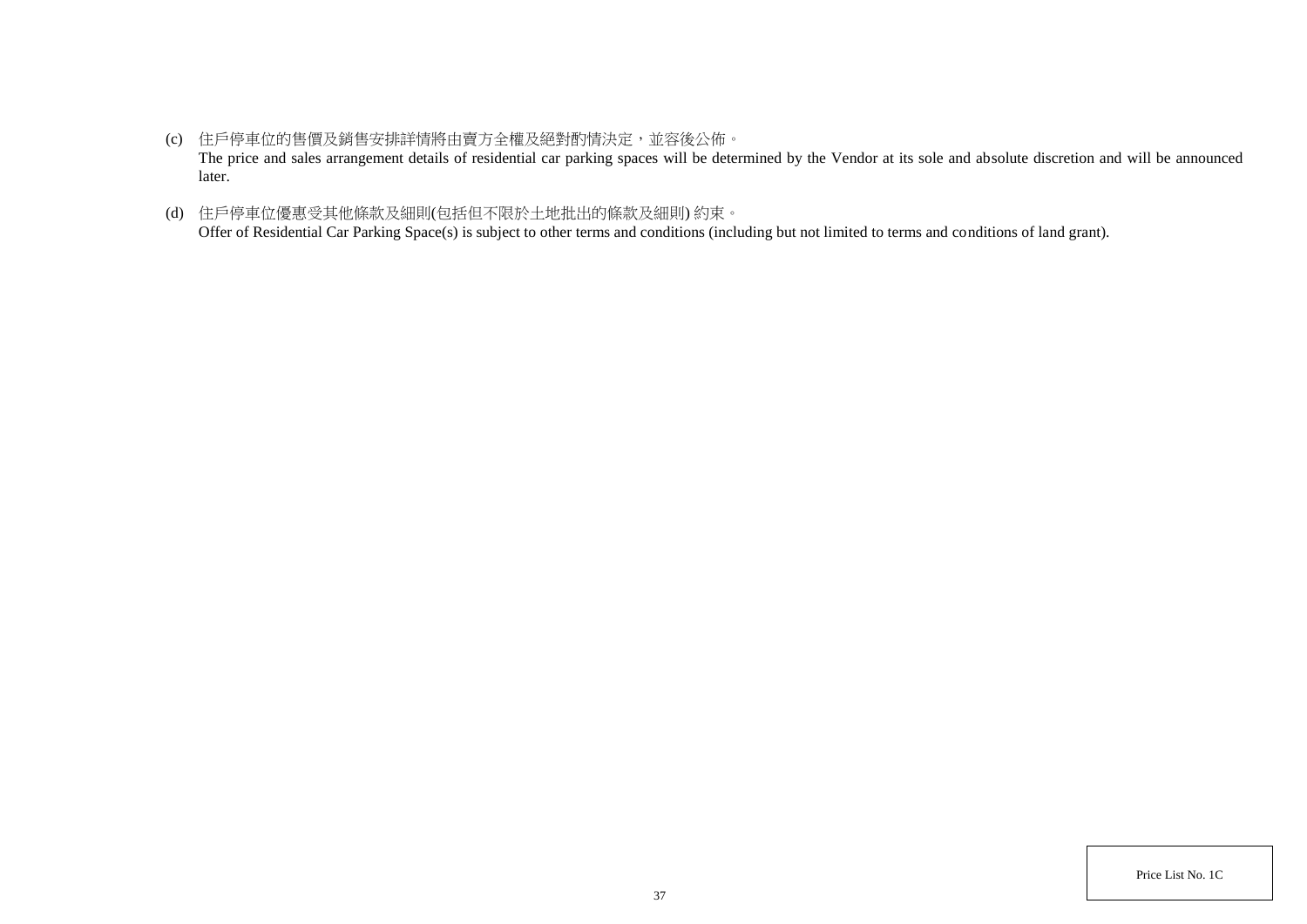- (4)(D1) 靈活付款計劃 Flexible Payment Plan
	- (i) 支付條款 The Terms of Payment

買方於簽署臨時買賣合約時須繳付相等於樓價 5%之金額作為臨時訂金,其中港幣\$100,000 作爲部分臨時訂金必須以銀行本票支付,臨時訂金的餘額可以支票及/ 或銀行本票支付,本票及支票抬頭請寫『胡關李羅律師行』。

Upon signing of the preliminary agreement for sale and purchase, the Purchaser shall pay the preliminary deposit which is equivalent to 5% of the purchase price. HK\$100,000 being part of the preliminary deposit must be paid by cashier order(s) and the balance of the preliminary deposit may be paid by cheque(s) and/or cashier order(s). The cashier order(s) and cheque(s) should be made payable to "Woo Kwan Lee & Lo".

1. 臨時訂金即樓價 5% (『臨時訂金』)於簽署臨時買賣合約時繳付,買方須於簽署臨時買賣合約的日期後 5 個工作日內簽署買賣合約。

A preliminary deposit equivalent to 5% of the purchase price ("preliminary deposit") shall be paid upon signing of the preliminary agreement for sale and purchase. The agreement for sale and purchase shall be signed by the Purchaser within 5 working days after the date of signing of the preliminary agreement for sale and purchase.

2. 加付訂金即樓價 5%於簽署臨時買賣合約的日期後 90 日内,或於賣方就其有能力將該期數中的指明物業有效地轉讓予買方一事向買方發出通知的日期後的 14 日內繳付,以較早者為準。

A further deposit equivalent to 5% of the purchase price shall be paid within 90 days after the date of signing of the preliminary agreement for sale and purchase, or within 14 days after the date of the notification to the Purchaser that the Vendor is in a position validly to assign the specified residential property in the Phase to the Purchaser, whichever is earlier.

3. 樓價 5%於簽署臨時買賣合約的日期後 360 日内,或於賣方就其有能力將該期數中的指明物業有效地轉讓予買方一事向買方發出通知的日期後的 14 日內繳付, 以較早者為準。

5% of the purchase price shall be paid within 360 days after the date of signing of the preliminary agreement for sale and purchase, or within 14 days after the date of the notification to the Purchaser that the Vendor is in a position validly to assign the specified residential property in the Phase to the Purchaser, whichever is earlier.

4. 樓價 85%(樓價餘額)於賣方就其有能力將該期數中的指明物業有效地轉讓予買方一事向買方發出通知的日期後的 14 日內繳付。

85% of the purchase price (balance of purchase price) shall be paid within 14 days after the date of the notification to the Purchaser that the Vendor is in a position validly to assign the specified residential property in the Phase to the Purchaser.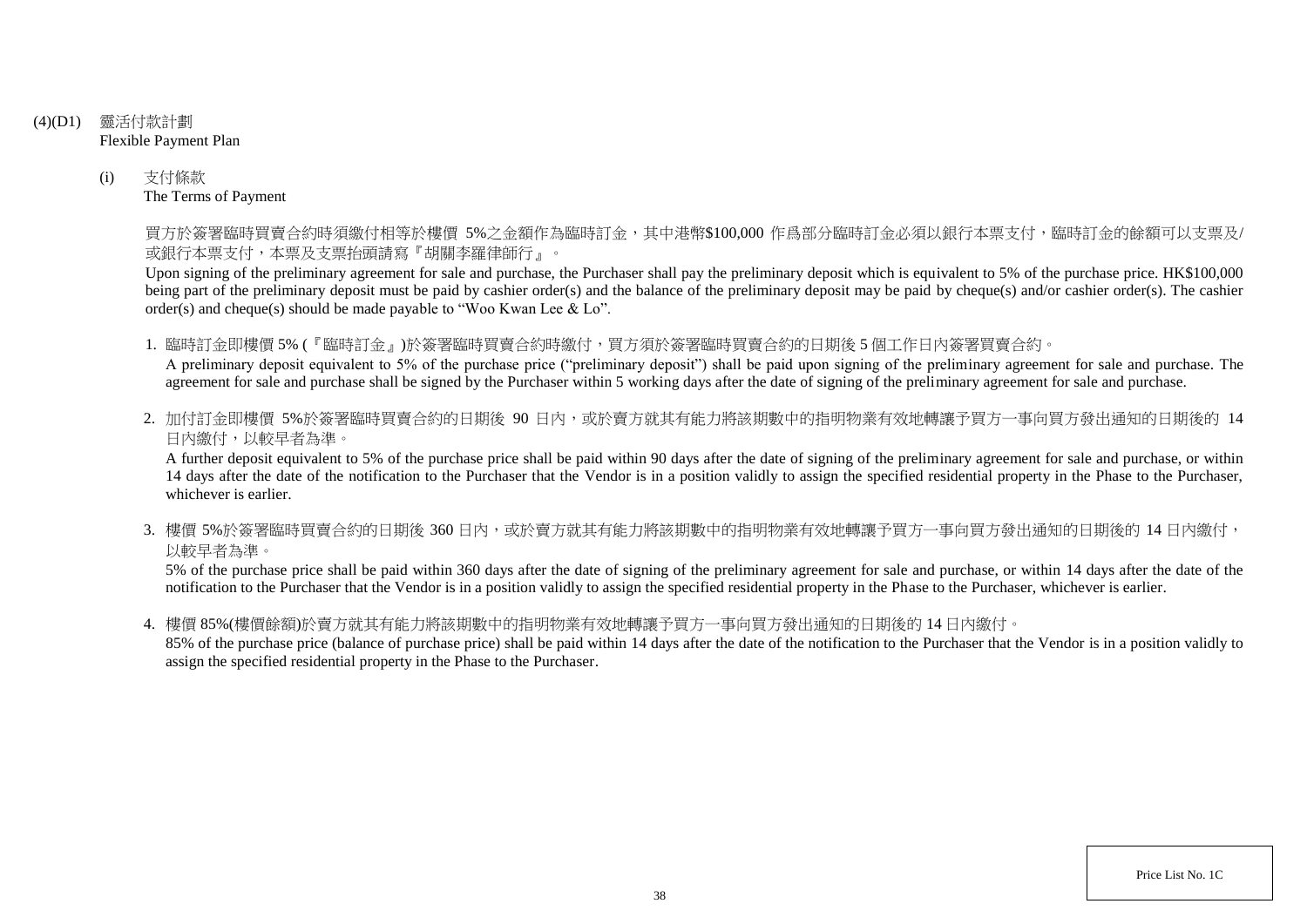(ii) 售價獲得折扣的基礎

The basis on which any discount on the price is available

1. 特別折扣 Special Discount

- (a) 如買方於簽署臨時買賣合約時選擇特別折扣,買方可獲7%售價折扣優惠。 If the Purchaser chooses the Special Discount upon the signing of preliminary agreement for sale and purchase, the Purchaser will be offered 7% discount on the price.
- (b) 如買方為個人及於簽署臨時買賣合約時不選擇特別折扣,買方可申請第(4)(D1)(iii)4(d)段所述之3年免息貸款計劃。為免疑問,就購買每個住宅物業,買方 只可享有:
	- 特別折扣;或
	- 申請 3 年免息貸款計劃的權利或(如買方沒有使用 3 年免息貸款計劃並符合相關要求)第(4)(D1)(iii)3 段所述之特別現金回贈的其中一項。

買方須為於同一份臨時買賣合約下購買的所有住宅物業選擇相同之優惠。

If the Purchaser is individual(s) and does not choose the Special Discount upon the signing of preliminary agreement for sale and purchase, the Purchaser may apply for  $\overline{3}$  Years Interest-free Loan Plan as set out in paragraph  $(4)(D1)(iii)4(d)$ . For the avoidance of doubt, for the purchase of each residential property, the Purchaser is only entitled to either:

- the Special Discount; or
- the right to apply for 3 Years Interest-free Loan Plan or (if the Purchaser has not utilized 3 Years Interest-free Loan Plan and met the relevant requirement) a Special Cash Rebate as set out in paragraph (4)(D1)(iii)3.

The Purchaser must choose the same offer for all the residential properties purchased under the same preliminary agreement for sale and purchase.

#### 2. 新地會會員售價折扣優惠

Price Discount Offer for SHKP Club Member

凡於2018年6月30日或之前簽署臨時買賣合約,如買方為新地會會員 (即在簽署臨時買賣合約當日或之前,最少一位個人買方 (如買方是以個人名義) 或最少一位 買方之董事 (如買方是以公司名義) 須為新地會會員),買方可獲1%售價折扣優惠。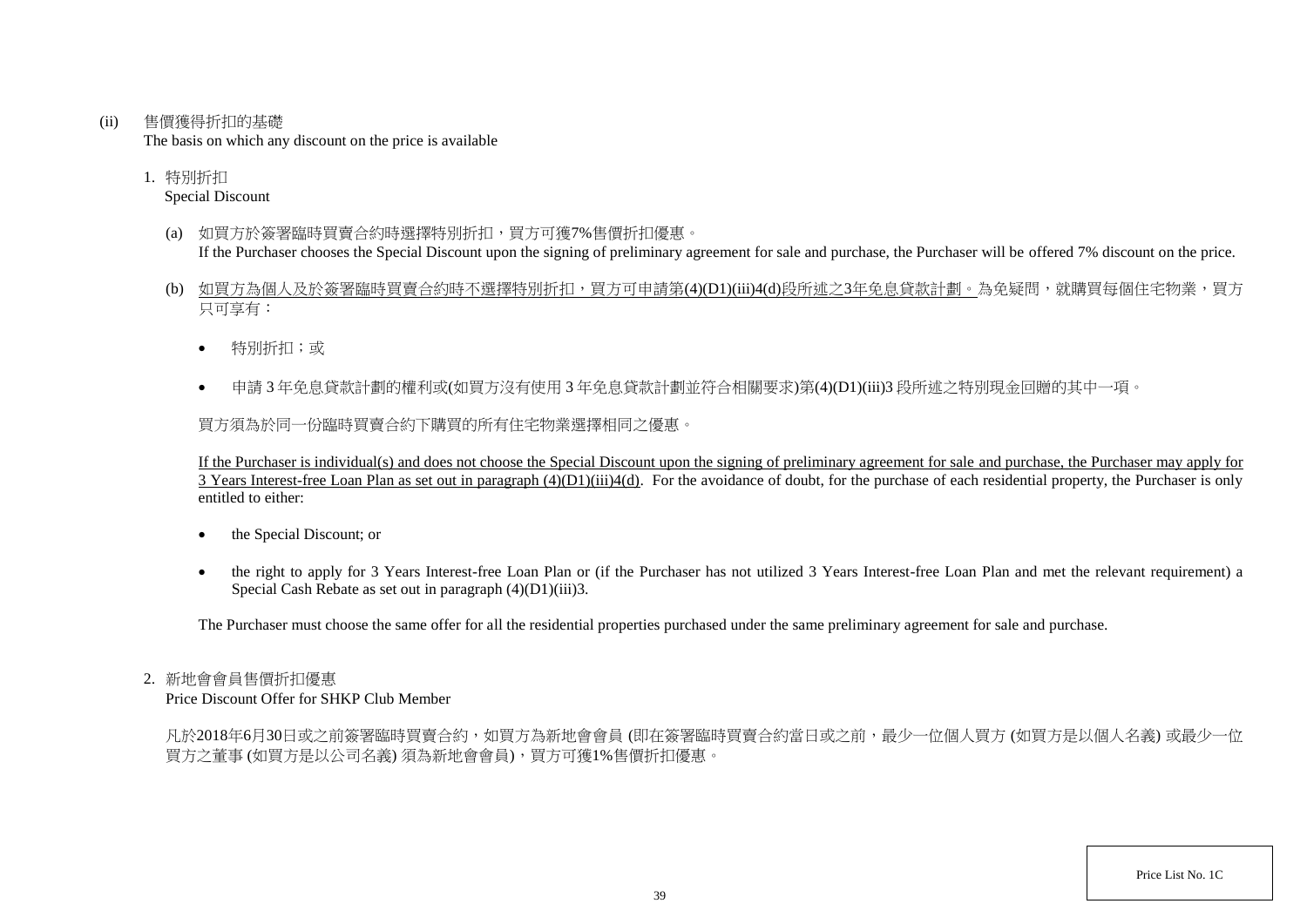Where the preliminary agreement for sale and purchase is signed on or before 30 June 2018, if the Purchaser is a SHKP Club member (i.e. at least one individual Purchaser (if the Purchaser is an individual(s)) or at least one director of the Purchaser (if the Purchaser is a corporation) is a SHKP Club member on or before the date of signing the preliminary agreement for sale and purchase), the Purchaser will be offered 1% discount on the price.

## (iii) 可就購買該期數中的指明住宅物業而連帶獲得的任何贈品、財務優惠或利益

Any gift, or any financial advantage or benefit, to be made available in connection with the purchase of a specified residential property in the Phase

1. 印花稅優惠

Stamp Duty Offer(s)

# 買方可獲下述印花稅優惠:

The Purchaser will be offered the following Stamp Duty Offer(s):

(a) 印花稅現金回贈

Stamp Duty Cash Rebate

買方在按買賣合約付清樓價餘額的情況下,可獲賣方提供印花稅現金回贈。印花稅現金回贈的金額相等於(視情況而定):

Subject to settlement of the balance of the purchase price in accordance with the agreement for sale and purchase, the Purchaser shall be entitled to a Stamp Duty Cash Rebate offered by the Vendor which amount shall be equal to (as the case may be):

(i) (就從價印花稅以較高稅率(第1標準)計算)就買賣合約應付的從價印花稅的70%,上限為樓價的10.5%;或

(if ad valorem stamp duty at higher rates (Scale 1) applies) 70% of the ad valorem stamp duty chargeable on the agreement for sale and purchase, subject to a cap of 10.5% of the purchase price; or

(ii) (就從價印花稅以較低稅率(第2標準)計算)就買賣合約應付的從價印花稅的100%加上樓價的4.25%,上限為樓價的8%。

(if ad valorem stamp duty at lower rates (Scale 2) applies) 100% of the ad valorem stamp duty chargeable on the agreement for sale and purchase plus 4.25% of the purchase price, subject to a cap of 8% of the purchase price.

詳情請參閱附錄1(a)。 Please see Annex 1(a) for details.

(b) 過渡性貸款(只適用於買方為個人或香港註冊成立的有限公司及其所有股東及董事均為個人)

Transitional Loan (only applicable to the Purchaser who is individual or limited company incorporated in Hong Kong with all its shareholder(s) and director(s) being individual(s))

買方可向賣方的指定財務機構申請過渡性貸款或(如買方沒有使用過渡性貸款)可獲港幣\$5,000現金回贈,過渡性貸款的最高金額相等於(視情況而定): The Purchaser may apply for a Transitional Loan from the Vendor's designated financing company or (if the Purchaser has not utilized the Transitional Loan) shall be entitled to a HK\$5,000 Cash Rebate. The maximum Transitional Loan amount shall be equal to (as the case may be):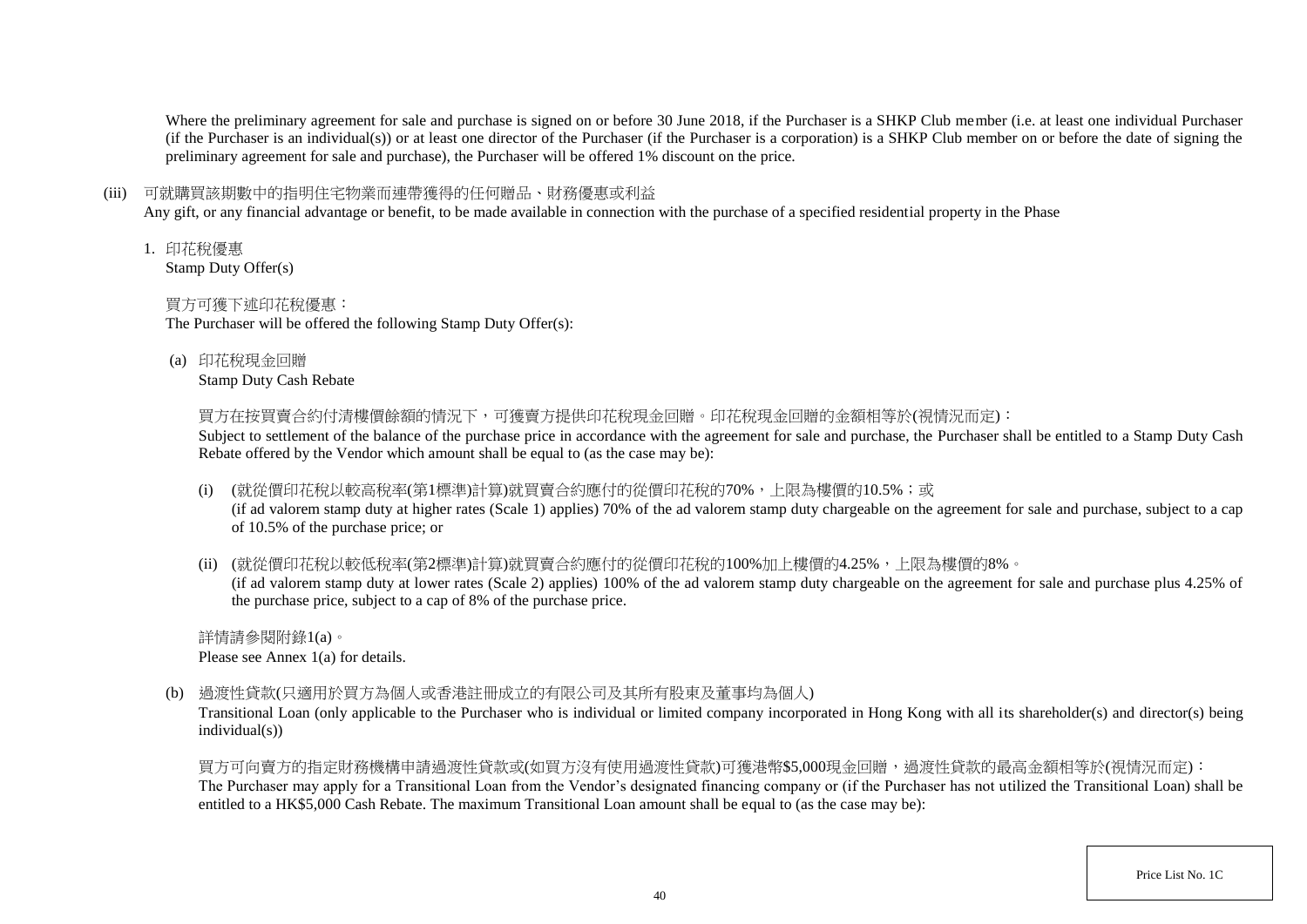- (i) (就從價印花稅以較高稅率(第1標準)計算)就買賣合約應付的從價印花稅的70%,上限為樓價的10.5%;或 (if ad valorem stamp duty at higher rates (Scale 1) applies) 70% of the ad valorem stamp duty chargeable on the agreement for sale and purchase, subject to a cap of 10.5% of the purchase price; or
- (ii) (就從價印花稅以較低稅率(第2標準)計算)就買賣合約應付的從價印花稅的70%,上限為樓價的2.625%。

(if ad valorem stamp duty at lower rates (Scale 2) applies) 70% of the ad valorem stamp duty chargeable on the agreement for sale and purchase, subject to a cap of 2.625% of the purchase price.

詳情請參閱附錄1(b)。 Please see Annex 1(b) for details.

2. 提前付清樓價現金回贈

## Early Settlement Cash Rebate

如買方於以下列表指明的期間内付清樓價餘額(早於買賣合約訂明的付款限期日),可根據以下列表獲賣方送出提前付清樓價現金回贈(『提前付清樓價現金回 贈」)。付清樓價日期以賣方代表律師收到所有樓價款項日期為準。如訂明的期限的最後一日不是工作日(按《一手住宅物業銷售條例》第2(1)條所定義),則該 日定為下一個工作日。

Where the Purchaser settles the balance of the purchase price within the period(s) specified in the table below (which is earlier than the due date of payment specified in the agreement for sale and purchase), the Purchaser shall be entitled to an Early Settlement Cash Rebate ("Early Settlement Cash Rebate") offered by the Vendor according to the table below. The date of settlement of the purchase price shall be the date on which all the purchase price is received by the Vendor's solicitors. If the last day of the period is not a working day (as defined in section 2(1) of the Residential Properties (First-hand Sales) Ordinance), the said day shall fall on the next working day. 提前付清樓價現金回贈列表

Early Settlement Cash Rebate Table

| 付清樓價餘額日期                                                                                     | 提前付清樓價現金回贈金額                        |
|----------------------------------------------------------------------------------------------|-------------------------------------|
| Date of settlement of the balance of the purchase price                                      | Early Settlement Cash Rebate amount |
| 簽署臨時買賣合約的日期後360日內                                                                            | 樓價 4%                               |
| Within 360 days after the date of signing of the preliminary agreement for sale and purchase | 4% of the purchase price            |
| 簽署臨時買賣合約的日期後 361日至 420日期間内                                                                   | 樓價 2%                               |
| Within the period from 361 days to 420 days after the date of signing of the preliminary     | 2% of the purchase price            |
| agreement for sale and purchase                                                              |                                     |
| 簽署臨時買賣合約的日期後 421日至 480日期間内                                                                   | 樓價 1%                               |
| Within the period from 421 days to 480 days after the date of signing of the preliminary     | 1% of the purchase price            |
| agreement for sale and purchase                                                              |                                     |

買方須於付清樓價餘額之日或(如適用)買賣合約內訂明的該期數的預計關鍵日期(以較早者為準)前最少30日以書面向賣方申請提前付清樓價現金回贈,賣方會於 收到申請並確認有關資料無誤後將提前付清樓價現金回贈直接用於支付部份樓價餘額。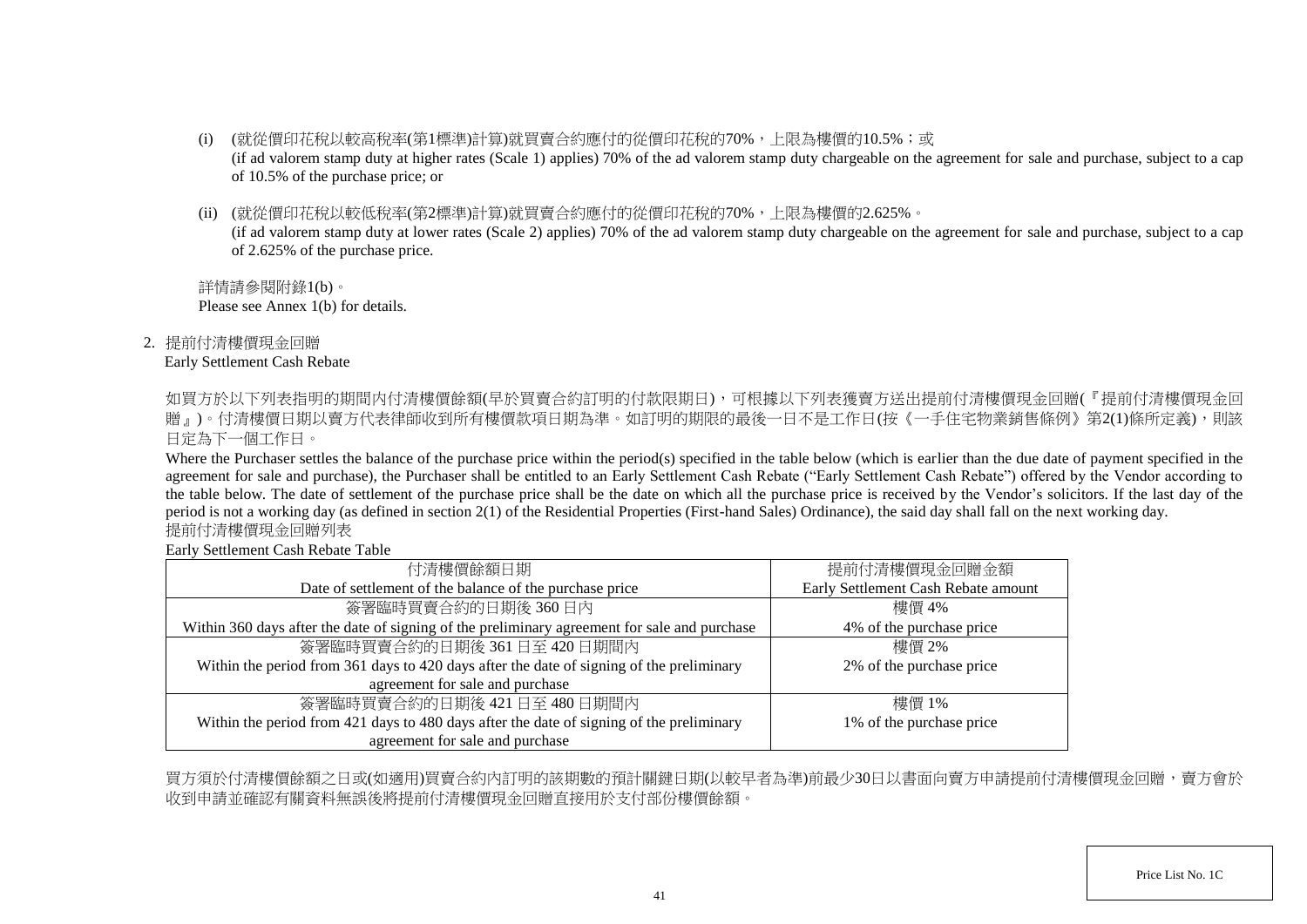The Purchaser shall apply to the Vendor in writing for the Early Settlement Cash Rebate at least 30 days before the date of settlement of the balance of the purchase price or (if applicable) the estimated material date for the Phase as specified in the agreement for sale and purchase (whichever is earlier). After the Vendor has received the application and duly verified the information, the Vendor will apply the Early Settlement Cash Rebate for part payment of the balance of the purchase price directly.

#### 3. 特別現金回贈

Special Cash Rebate

## 如買方:

Where the Purchaser:

- 於簽署臨時買賣合約時不選擇第(4)(D1)(ii)1段所述之特別折扣;及 does not choose the Special Discount as set out in paragraph (4)(D1)(ii)1 upon the signing of preliminary agreement for sale and purchase; and
- 沒有使用第(4)(D1)(iii)4(d)段所述的3年免息貸款計劃;及 has not utilized 3 Years Interest-free Loan Plan as set out in paragraph (4)(D1)(iii)4(d); and
- 按買賣合約付清樓價餘額, settles the balance of the purchase price in accordance with the agreement for sale and purchase,

# 買方可獲賣方送出特別現金回贈(『特別現金回贈』)。特別現金回贈的金額相等於樓價7%。

the Purchaser shall be entitled to a Special Cash Rebate ("Special Cash Rebate") offered by the Vendor. The amount of the Special Cash Rebate shall be equal to 7% of the purchase price.

買方須於付清樓價餘額之日或(如適用)買賣合約內訂明的該期數的預計關鍵日期(以較早者為準)前最少30日以書面向賣方申請特別現金回贈,賣方會於收到申請 並確認有關資料無誤後將特別現金回贈直接用於支付部份樓價餘額。

The Purchaser shall apply to the Vendor in writing for the Special Cash Rebate at least 30 days before the date of settlement of the balance of the purchase price or (if applicable) the estimated material date for the Phase as specified in the agreement for sale and purchase (whichever is earlier). After the Vendor has received the application and duly verified the information to be correct, the Vendor will apply the Special Cash Rebate for part payment of the balance of the purchase price directly.

4. 貸款優惠

Loan Benefit

# 買方可向賣方的指定財務機構申請以下其中一項貸款優惠:

The Purchaser may apply for ONLY ONE of the following loan benefits from the Vendor's designated financing company:

(a) 備用第一按揭貸款

Standby First Mortgage Loan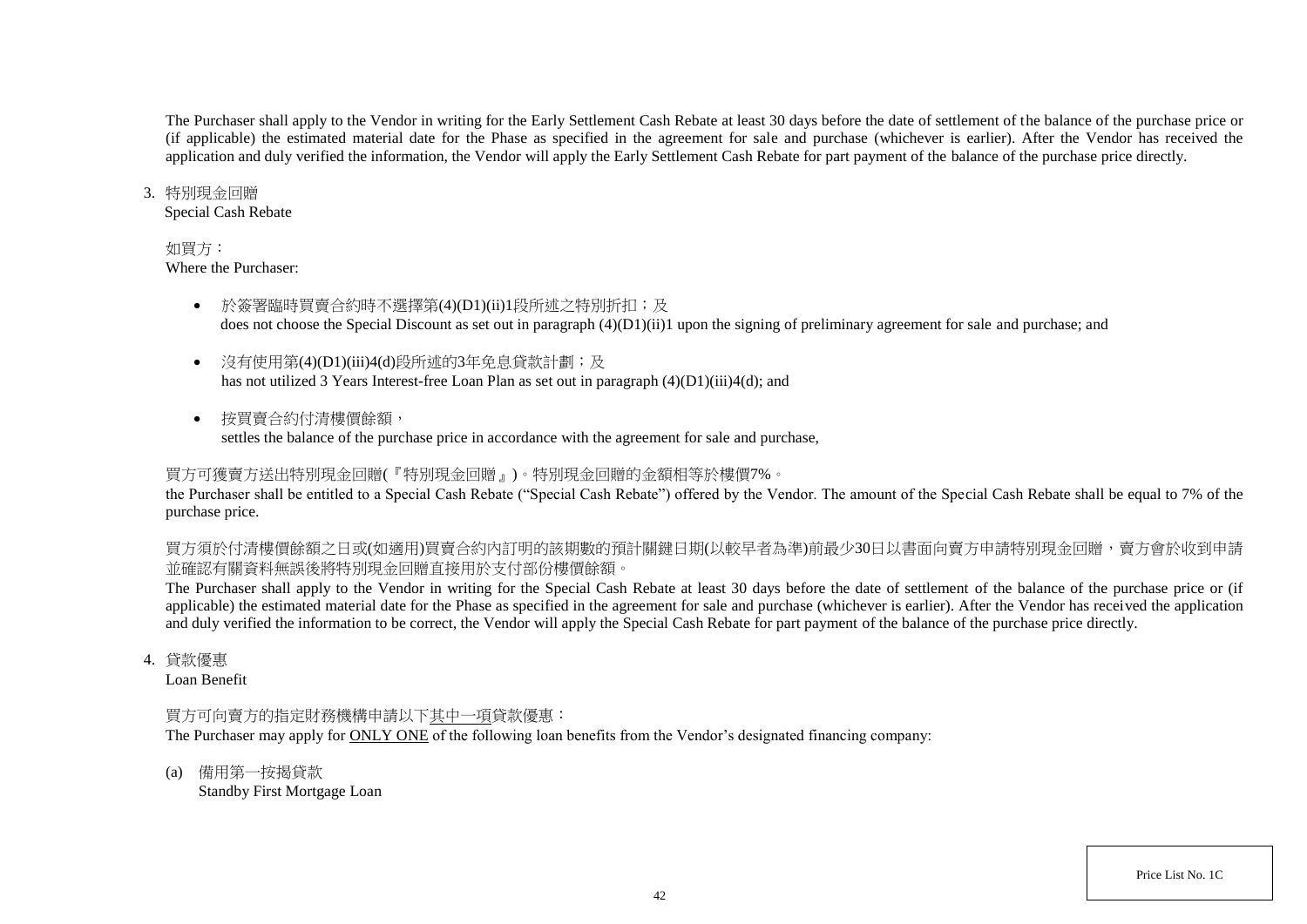備用第一按揭貸款的最高金額為淨樓價的80%或(如買方屬特選客戶)90%,惟貸款金額不可超過應繳付之樓價餘額。詳情請參閱附錄2(a) 。

The maximum Standby First Mortgage Loan amount shall be 80% or (if the Purchaser is a designated customer) 90% of the net purchase price, provided that the loan amount shall not exceed the balance of purchase price payable. Please see Annex 2(a) for details.

上文『特選客戶』一詞指(i)個人名義買方;及(ii)至少一位買方或其擔保人為香港相關專業機構註冊之建築師、會計師、測量師、獸醫、牙醫、醫生、註冊 護士、精算師、律師、特許金融分析師、民航機師、香港醫院管理局之僱員(其薪金為醫院管理局一般職系薪級表34(33A)點或以上)或香港特別行政區政府 之公務員(其薪金為公務員總薪級表34(33A)點或以上) (統稱為『指定專業人士』)。指定財務機構保留對『特選客戶』及『指定專業人士』定義的最終解釋 權。

The term "designated customer" above means (i) the Purchaser(s) who is/are individual(s); and (ii) at least one of the Purchaser(s) or his/her guarantor(s) is/are registered with the relevant professional bodies in Hong Kong as architect, accountant, surveyor, veterinarian, dentist, doctor, registered nurse, actuary, lawyer, Chartered Financial Analyst, airline pilot, staff of Hospital Authority of Hong Kong (with salary at Hospital Authority General Pay Scale Point 34 (33A) or above) or civil servants of the government of HKSAR (with salary at Civil Services Master Pay Scale Point 34 (33A) or above) (collectively "designated professional person"). The designated financing company reserves the right of final interpretation of the definitions of "designated customer" and "designated professional person".

(b) 備用第二按揭貸款

Standby Second Mortgage Loan

備用第二按揭貸款的最高金額為淨樓價的30%,惟第一按揭貸款(由第一按揭銀行提供)及備用第二按揭貸款總金額不可超過淨樓價的80%,或應繳付之樓 價餘額,以較低者為準。詳情請參閱附錄2(b) 。

The maximum Standby Second Mortgage Loan amount shall be 30% of the net purchase price, provided that the total amount of first mortgage loan (offered by the first mortgagee bank) and the Standby Second Mortgage Loan shall not exceed 80% of the net purchase price, or the balance of purchase price payable, whichever is lower. Please see Annex 2(b) for details.

(c) Regency 120 Plus(只適用於個人名義買方)

Regency 120 Plus (applicable only to the Purchaser(s) who is/are individual(s))

Regency 120 Plus 的最高貸款金額為樓價 120%。詳情請參閱附錄 2(c) 。

The maximum loan amount of Regency 120 Plus shall be 120% of the purchase price. Please see Annex 2(c) for details.

(d) 3年免息貸款計劃(只適用於個人名義買方)

3 Years Interest-free Loan Plan (applicable only to the Purchaser(s) who is/are individual(s))

如買方於簽署臨時買賣合約時不選擇第(4)(D1)(ii)1段所述之特別折扣,則買方可申請3年免息貸款計劃。3年免息貸款計劃的最高貸款金額為淨樓價的80%, 惟貸款金額不可超過應繳付之樓價餘額。如買方使用3年免息貸款計劃,買方將不會享有第(4)(D1)(iii)3段所述的特別現金回贈。**如買方符合相關要求,將** 獲**(i)**豁免貸款利息及**/**或**(ii)**提前償還現金回贈。相關要求及詳情請參閱附錄2(d) 。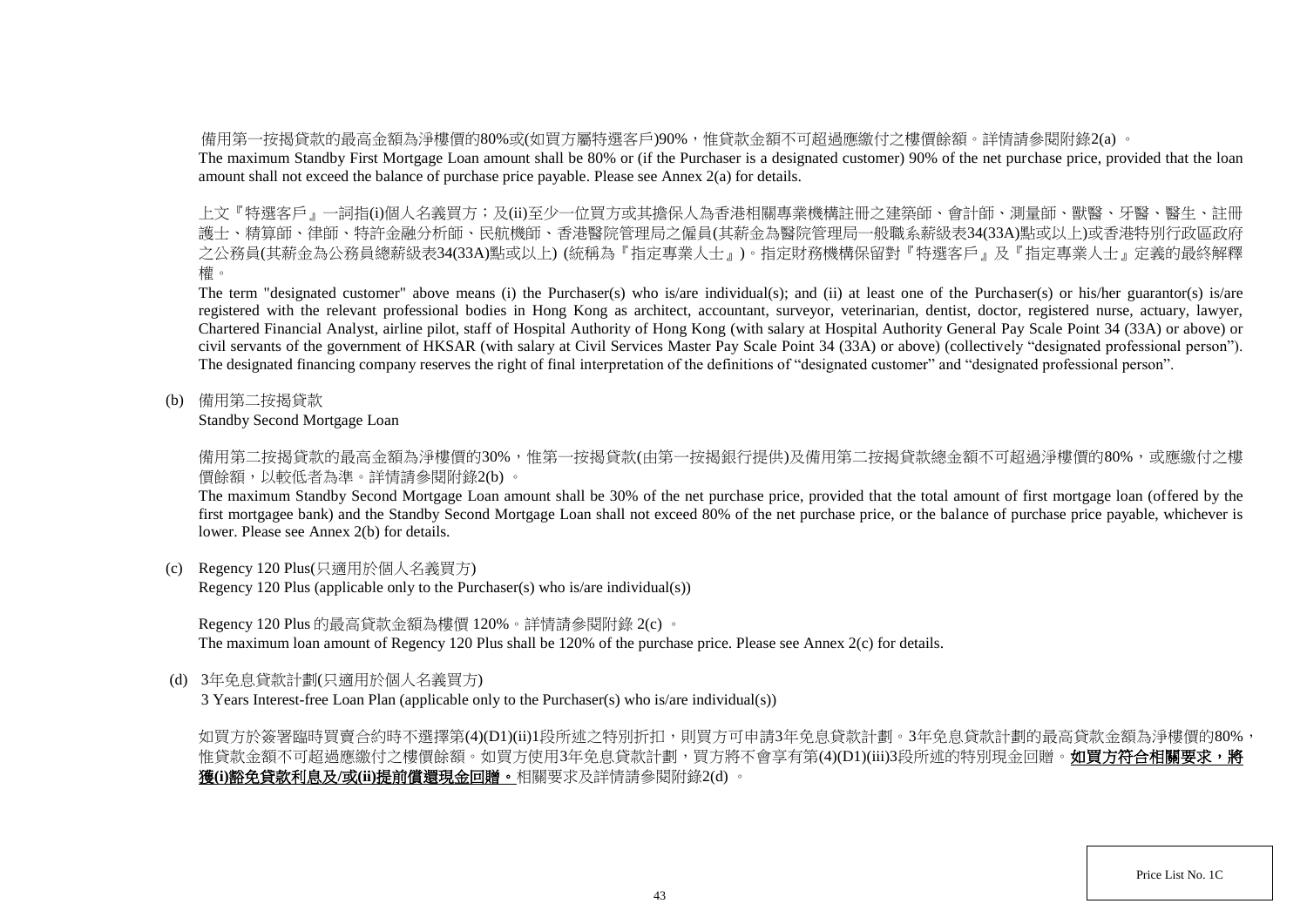If the Purchaser does not choose the Special Discount as set out in paragraph  $(4)(D1)(ii)1$  upon the signing of preliminary agreement for sale and purchase, then the Purchaser may apply for 3 Years Interest-free Loan Plan. The maximum loan amount of 3 Years Interest-free Loan Plan shall be 80% of the net purchase price, provided that the loan amount shall not exceed the balance of purchase price payable. If the Purchaser has utilized the 3 Years Interest-free Loan Plan, then the Purchaser shall not be entitled to the Special Cash Rebate as set out in paragraph (4)(D1)(iii)3. **If the Purchaser complies with the relevant requirements, (i) the** interest on loan will be waived and/or (ii) the Purchaser shall be entitled to the Early Repayment Cash Rebate. Please see Annex 2(d) for the relevant requirements and details.

上文『淨樓價』一詞指扣除第(4)(D1)(iii)1(a)段所述的印花稅現金回贈、第(4)(D1)(iii)1(b)段所述的港幣\$5,000現金回贈(如有)、第(4)(D1)(iii)2段所述的提前付清 樓價現金回贈(如有) 及第(4)(D1)(iii)3段所述的特別現金回贈(如有)後的住宅物業之樓價。

The term "net purchase price" above means the amount of the purchase price of the residential property after deducting the Stamp Duty Cash Rebate (if any) as set out in paragraph  $(4)(D1)(iii)1(a)$ , the HK\$5,000 Cash Rebate (if any) as set out in paragraph  $(4)(D1)(iii)1(b)$ , the Early Settlement Cash Rebate (if any) as set out in paragraph  $(4)(D1)(iii)2$  and the Special Cash Rebate (if any) as set out in paragraph  $(4)(D1)(iii)3$ .

5. 首 3 年保修優惠

# First 3 Years Warranty Offer

在不影響買方於買賣合約下之權利的前提下,凡住宅物業(但不包括住宅物業的花園内的園景及盆栽(如有))有欠妥之處(正常損耗除外),而該欠妥之處並非由任 何人之行為或疏忽造成,買方可於該期數的滿意紙或轉讓同意書發出日(以較早者計)起計 3 年内向賣方發出書面通知,賣方須在收到書面通知後在合理地切實 可行的範圍內盡快自費作出修補。首 3 年保修優惠受其他條款及細則約束。

Without affecting the Purchaser's rights under the agreement for sale and purchase, the Vendor shall at its own cost and as soon as reasonably practicable after receipt of a written notice served by the Purchaser within 3 years from the date of issuance of the certificate of compliance or consent to assign in respect of the Phase (whichever is earlier) rectify any defects (fair wear and tear excepted) to the residential property (excluding the landscape area and potted plants in the garden of the residential property (if any)) caused otherwise than by the act or neglect of any person. The First 3 Years Warranty Offer is subject to other terms and conditions.

# 6. 住戶停車位優惠

# Offer of Residential Car Parking Space(s)

(a) 選購於價單上設有符號"#"之住宅物業之買方,可享有認購該期數或其他地政總署署長屆時已發出預售樓花同意書或轉讓同意書的期數內的一個住戶停車 位的權利。買方可根據賣方日後公佈的住戶停車位之銷售安排所規定的時限及方法行使其認購住戶停車位的權利。賣方不作出任何陳述、承諾或保證買方 會獲認購與住宅物業相同期數內的住戶停車位。

The Purchaser of a residential property that is marked with a "#" in the price list is entitled to have an option to purchase one residential car parking space in the Phase or other Phase(s) in respect of which presale consent(s) or consent(s) to assign has/have been issued by the Director of Lands. The Purchaser can exercise his/her/its option to purchase a residential car parking space in accordance with time limit and manner as prescribed by the sales arrangement of the residential car parking spaces to be announced by the Vendor. The Vendor makes no representation, warranty or guarantee that the Purchaser will be offered a residential car parking space within the same Phase as the residential property.

(b) 如買方不根據賣方日後公佈的住戶停車位之銷售安排行使其認購住戶停車位的權利,其認購住戶停車位的權利將會自動失效,買方不會為此獲得任何補償。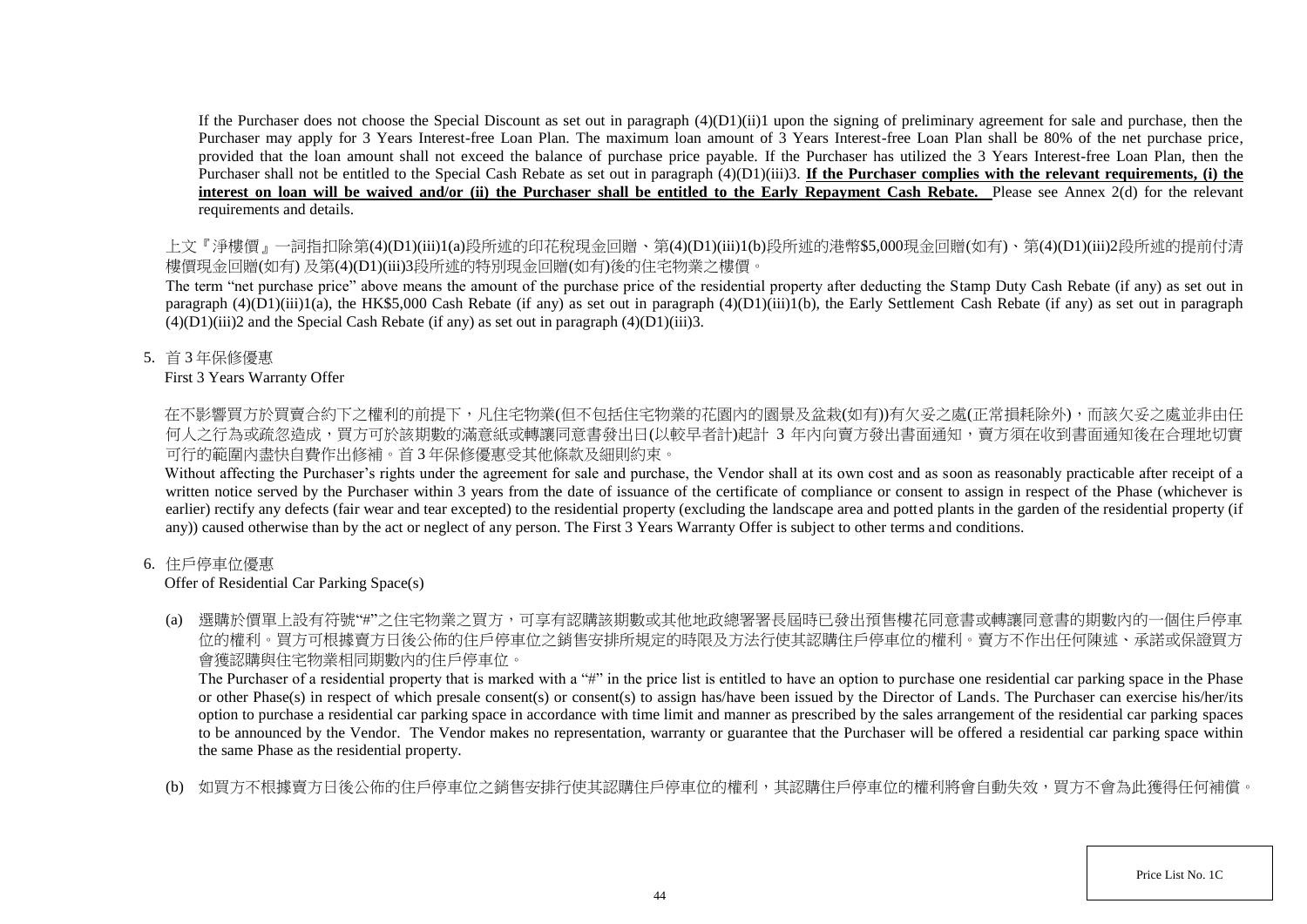If the Purchaser does not exercise the option to purchase a residential car parking space in accordance with time limit and manner prescribed by the sales arrangement of the residential car parking spaces to be announced by the Vendor, the option to purchase a residential car parking space shall lapse automatically and the Purchaser shall not be entitled to any compensation therefor.

(c) 住戶停車位的售價及銷售安排詳情將由賣方全權及絕對酌情決定,並容後公佈。

The price and sales arrangement details of residential car parking spaces will be determined by the Vendor at its sole and absolute discretion and will be announced later.

(d) 住戶停車位優惠受其他條款及細則(包括但不限於土地批出的條款及細則) 約束。

Offer of Residential Car Parking Space(s) is subject to other terms and conditions (including but not limited to terms and conditions of land grant).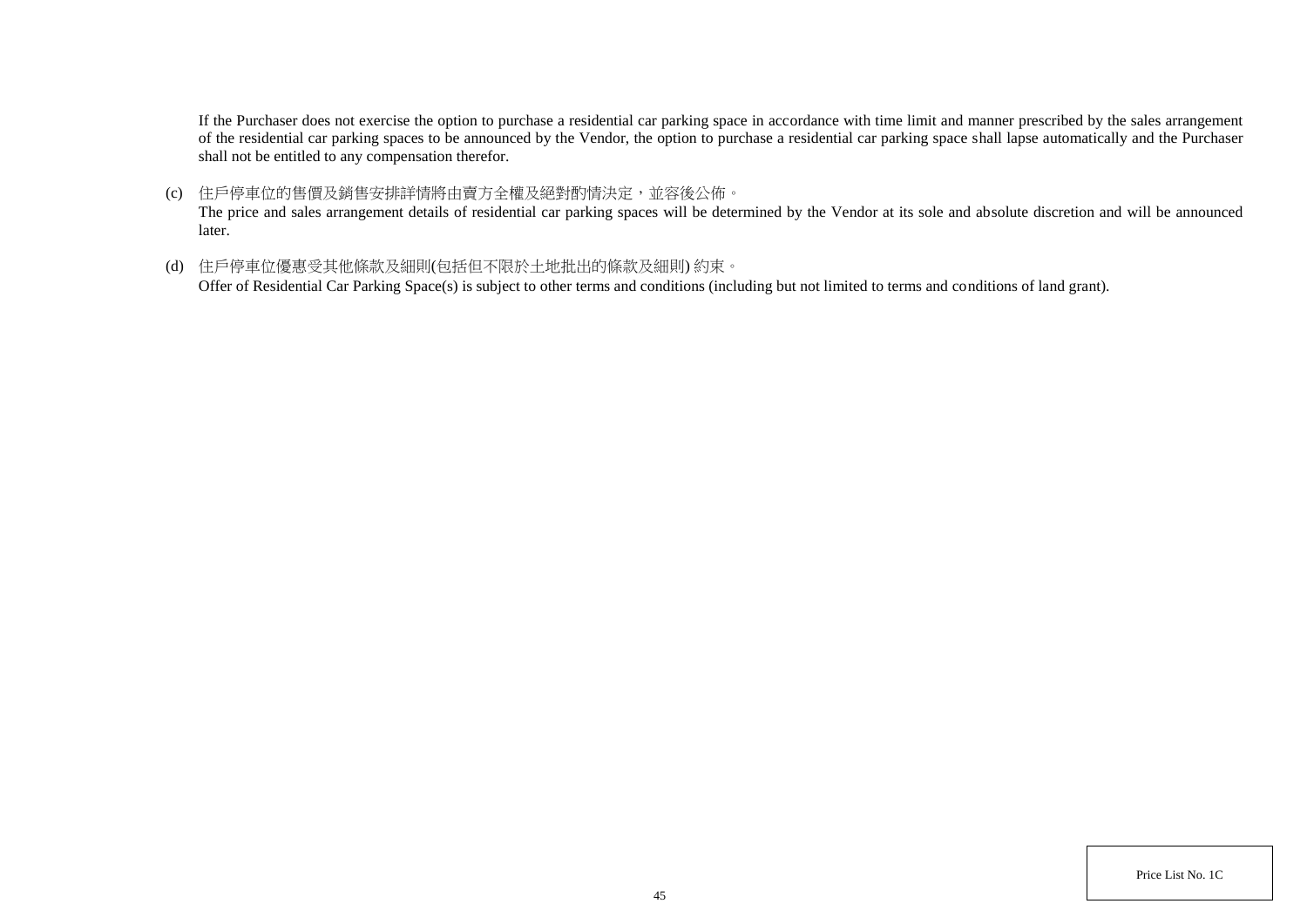## (4)(E1) 卓越靈活付款計劃 Premier Flexible Payment Plan

此付款計劃只適用於同一份臨時買賣合約下購買最少一間指定住宅物業(指價單上設有符號"\*"之住宅物業)之買方,及為免疑問,買方亦可選擇第(4)(A1)段、第(4)(B1)段、 第(4)(C1)段、第(4)(D1)段及第(4)(F1)段所述的任何一種付款計劃。

This payment plan is only applicable to the Purchaser who purchases at least one designated residential property (refer to a residential property that is marked a "\*" in the price list) under the same preliminary agreement for sale and purchase, and for the avoidance of doubt, the Purchaser may also choose any one of the payment plans stated in paragraph (4)(A1), paragraph $(4)(B1)$ , paragraph  $(4)(C1)$ ), paragraph  $(4)(D1)$  and paragraph  $(4)(F1)$ .

## (i) 支付條款

The Terms of Payment

買方於簽署臨時買賣合約時須繳付相等於樓價 5%之金額作為臨時訂金,其中港幣\$100,000 作爲部分臨時訂金必須以銀行本票支付,臨時訂金的餘額可以支票及/ 或銀行本票支付,本票及支票抬頭請寫『胡關李羅律師行』。

Upon signing of the preliminary agreement for sale and purchase, the Purchaser shall pay the preliminary deposit which is equivalent to 5% of the purchase price. HK\$100,000 being part of the preliminary deposit must be paid by cashier order(s) and the balance of the preliminary deposit may be paid by cheque(s) and/or cashier order(s). The cashier order(s) and cheque(s) should be made payable to "Woo Kwan Lee & Lo".

1. 臨時訂金即樓價 5% (『臨時訂金』)於簽署臨時買賣合約時繳付,買方須於簽署臨時買賣合約的日期後 5 個工作日内簽署買賣合約。

A preliminary deposit equivalent to 5% of the purchase price ("preliminary deposit") shall be paid upon signing of the preliminary agreement for sale and purchase. The agreement for sale and purchase shall be signed by the Purchaser within 5 working days after the date of signing of the preliminary agreement for sale and purchase.

2. 加付訂金即樓價 5%分五期 (於簽署臨時買賣合約的日期後 150、180、210、240及 270日內) 繳付,每期為樓價 1%;或於賣方就其有能力將該期數中的指明物 業有效地轉讓予買方一事向買方發出通知的日期後的 14 日内繳付,以較早者為準。

A further deposit equivalent to 5% of the purchase price shall be paid by 5 instalments (within 150, 180, 210, 240 and 270 days after the date of signing of the preliminary agreement for sale and purchase) at 1% of the purchase price for each instalment; or within 14 days after the date of the notification to the Purchaser that the Vendor is in a position validly to assign the specified residential property in the Phase to the Purchaser, whichever is earlier.

3. 樓價 5%分五期 (於簽署臨時買賣合約的日期後 600、630、660、690 及 720 日內) 繳付,每期為樓價 1%;或於賣方就其有能力將該期數中的指明物業有效地轉 讓予買方一事向買方發出通知的日期後的 14 日內繳付,以較早者為準。

5% of the purchase price shall be paid by 5 instalments (within 600, 630, 660, 690 and 720 days after the date of signing of the preliminary agreement for sale and purchase) at 1% of the purchase price for each instalment; or within 14 days after the date of the notification to the Purchaser that the Vendor is in a position validly to assign the specified residential property in the Phase to the Purchaser, whichever is earlier.

4. 樓價 85%(樓價餘額)於賣方就其有能力將該期數中的指明物業有效地轉讓予買方一事向買方發出通知的日期後的 14 日內繳付。

85% of the purchase price (balance of purchase price) shall be paid within 14 days after the date of the notification to the Purchaser that the Vendor is in a position validly to assign the specified residential property in the Phase to the Purchaser.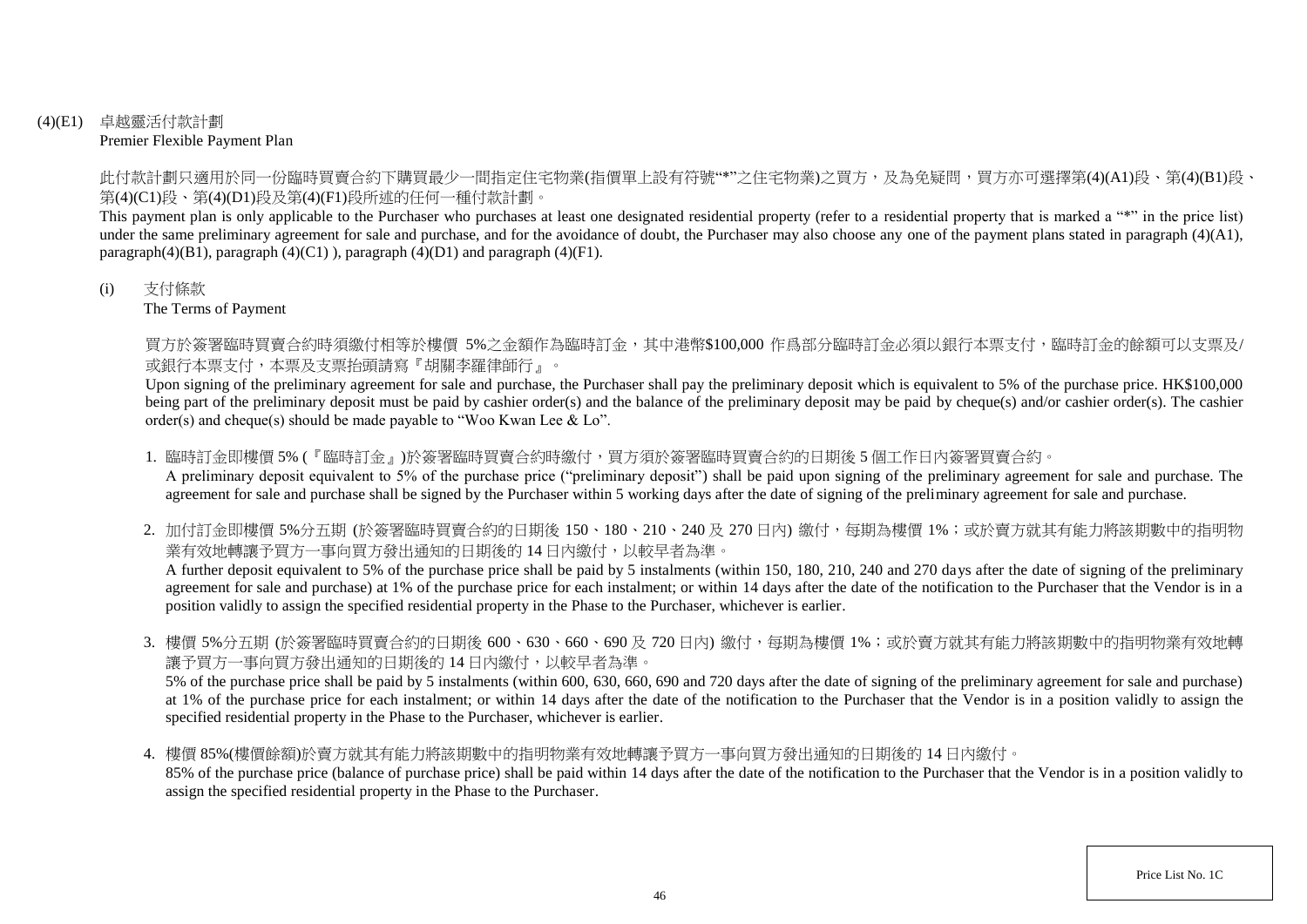#### (ii) 售價獲得折扣的基礎

The basis on which any discount on the price is available

1. 置業售價折扣

Home Purchase Price Discount

# 如買方於2018年6月30日或之前簽署臨時買賣合約,買方可獲8%售價折扣優惠。

If the Purchaser signs the preliminary agreement for sale and purchase on or before 30 June 2018, the Purchaser will be offered 8% discount on the price.

2. 特別折扣

Special Discount

- (a) 如買方於簽署臨時買賣合約時選擇特別折扣,買方可獲7%售價折扣優惠。 If the Purchaser chooses the Special Discount upon the signing of preliminary agreement for sale and purchase, the Purchaser will be offered 7% discount on the price.
- (b) 如買方為個人及於簽署臨時買賣合約時不選擇特別折扣,買方可申請第(4)(E1)(iii)3(d)段所述之3年免息貸款計劃。為免疑問,就購買每個住宅物業,買方 只可享有:
	- 特別折扣;或
	- 申請 3 年免息貸款計劃的權利或(如買方沒有使用 3 年免息貸款計劃並符合相關要求)第(4)(E1)(iii)2 段所述之特別現金回贈的其中一項。

# 買方須為於同一份臨時買賣合約下購買的所有住宅物業選擇相同之優惠。

If the Purchaser is individual(s) and does not choose the Special Discount upon the signing of preliminary agreement for sale and purchase, the Purchaser may apply for  $\overline{3}$  Years Interest-free Loan Plan as set out in paragraph (4)(E1)(iii)3(d). For the avoidance of doubt, for the purchase of each residential property, the Purchaser is only entitled to either:

- the Special Discount: or
- the right to apply for 3 Years Interest-free Loan Plan or (if the Purchaser has not utilized 3 Years Interest-free Loan Plan and met the relevant requirement) a Special Cash Rebate as set out in paragraph (4)(E1)(iii)2.

The Purchaser must choose the same offer for all the residential properties purchased under the same preliminary agreement for sale and purchase.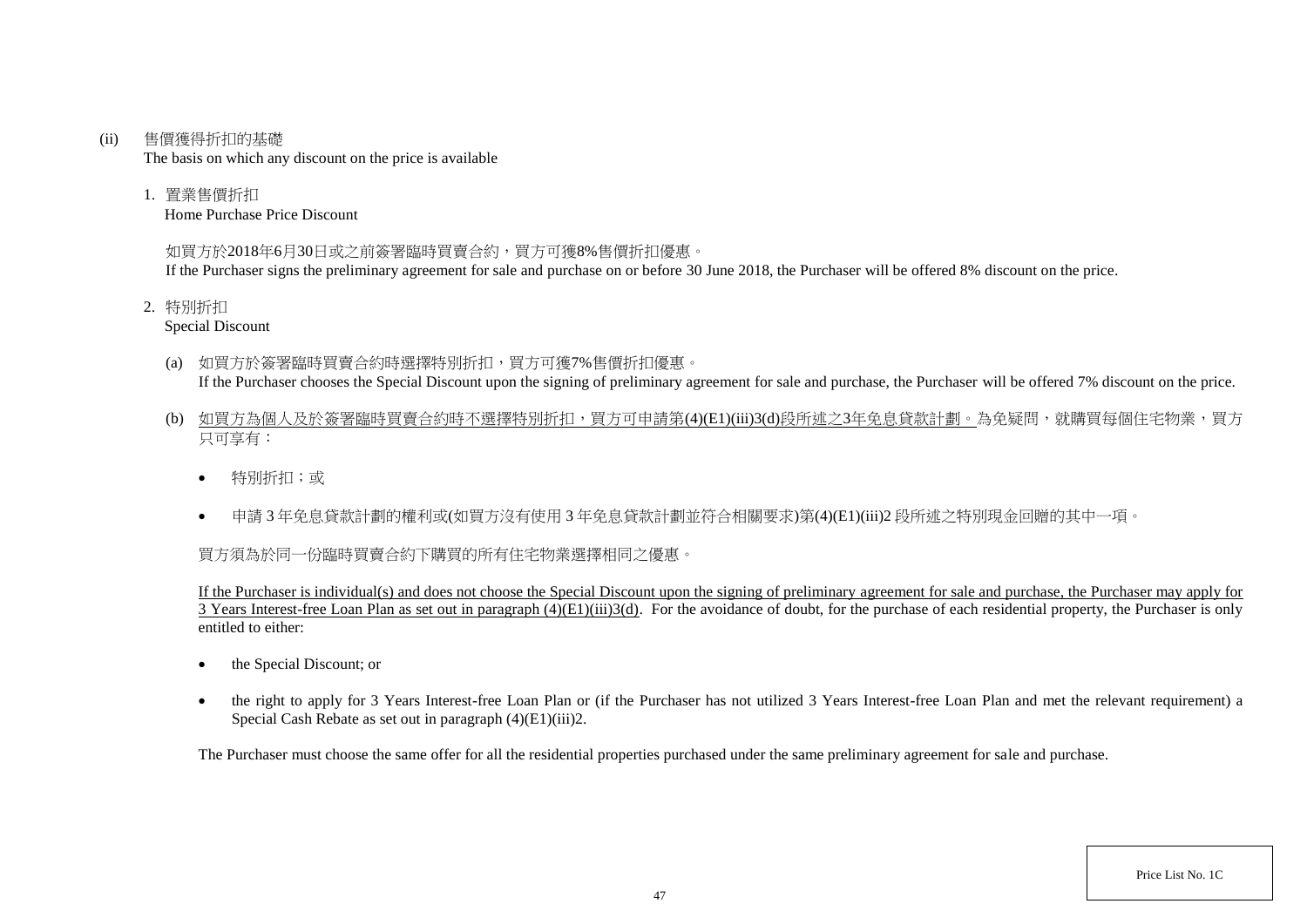## 3. 新地會會員售價折扣優惠

#### Price Discount Offer for SHKP Club Member

凡於 2018 年 6 月 30 日或之前簽署臨時買賣合約,如買方為新地會會員 (即在簽署臨時買賣合約當日或之前,最少一位個人買方 (如買方是以個人名義) 或最少 一位 買方之董事 (如買方是以公司名義) 須為新地會會員),買方可獲 1%售價折扣優惠。

Where the preliminary agreement for sale and purchase is signed on or before 30 June 2018, if the Purchaser is a SHKP Club member (i.e. at least one individual Purchaser (if the Purchaser is an individual(s)) or at least one director of the Purchaser (if the Purchaser is a corporation) is a SHKP Club member on or before the date of signing the preliminary agreement for sale and purchase), the Purchaser will be offered 1% discount on the price.

## (iii) 可就購買該期數中的指明住宅物業而連帶獲得的任何贈品、財務優惠或利益

Any gift, or any financial advantage or benefit, to be made available in connection with the purchase of a specified residential property in the Phase

1. 提前付清樓價現金回贈

Early Settlement Cash Rebate

如買方於以下列表指明的期間内付清樓價餘額(早於買賣合約訂明的付款限期日),可根據以下列表獲賣方送出提前付清樓價現金回贈(『提前付清樓價現金回 贈』)。付清樓價日期以賣方代表律師收到所有樓價款項日期為準。如訂明的期限的最後一日不是工作日(按《一手住宅物業銷售條例》第2(1)條所定義),則該 日定為下一個工作日。

Where the Purchaser settles the balance of the purchase price within the period(s) specified in the table below (which is earlier than the due date of payment specified in the agreement for sale and purchase), the Purchaser shall be entitled to an Early Settlement Cash Rebate ("Early Settlement Cash Rebate") offered by the Vendor according to the table below. The date of settlement of the purchase price shall be the date on which all the purchase price is received by the Vendor's solicitors. If the last day of the period is not a working day (as defined in section 2(1) of the Residential Properties (First-hand Sales) Ordinance), the said day shall fall on the next working day.

#### 提前付清樓價現金回贈列表

Early Settlement Cash Rebate Table

| 付清樓價餘額日期                                                                                     | 提前付清樓價現金回贈金額                        |  |
|----------------------------------------------------------------------------------------------|-------------------------------------|--|
| Date of settlement of the balance of the purchase price                                      | Early Settlement Cash Rebate amount |  |
| 簽署臨時買賣合約的日期後150日內                                                                            | 樓價 6.5%                             |  |
| Within 150 days after the date of signing of the preliminary agreement for sale and purchase | 6.5% of the purchase price          |  |
| 簽署臨時買賣合約的日期後 151日至 180日期間內                                                                   | 樓價 5%                               |  |
| Within the period from 151 days to 180 days after the date of signing of the preliminary     | 5% of the purchase price            |  |
| agreement for sale and purchase                                                              |                                     |  |
| 簽署臨時買賣合約的日期後 181日至 360日期間內                                                                   | 樓價 4%                               |  |
| Within the period from 181 days to 360 days after the date of signing of the preliminary     | 4% of the purchase price            |  |
| agreement for sale and purchase                                                              |                                     |  |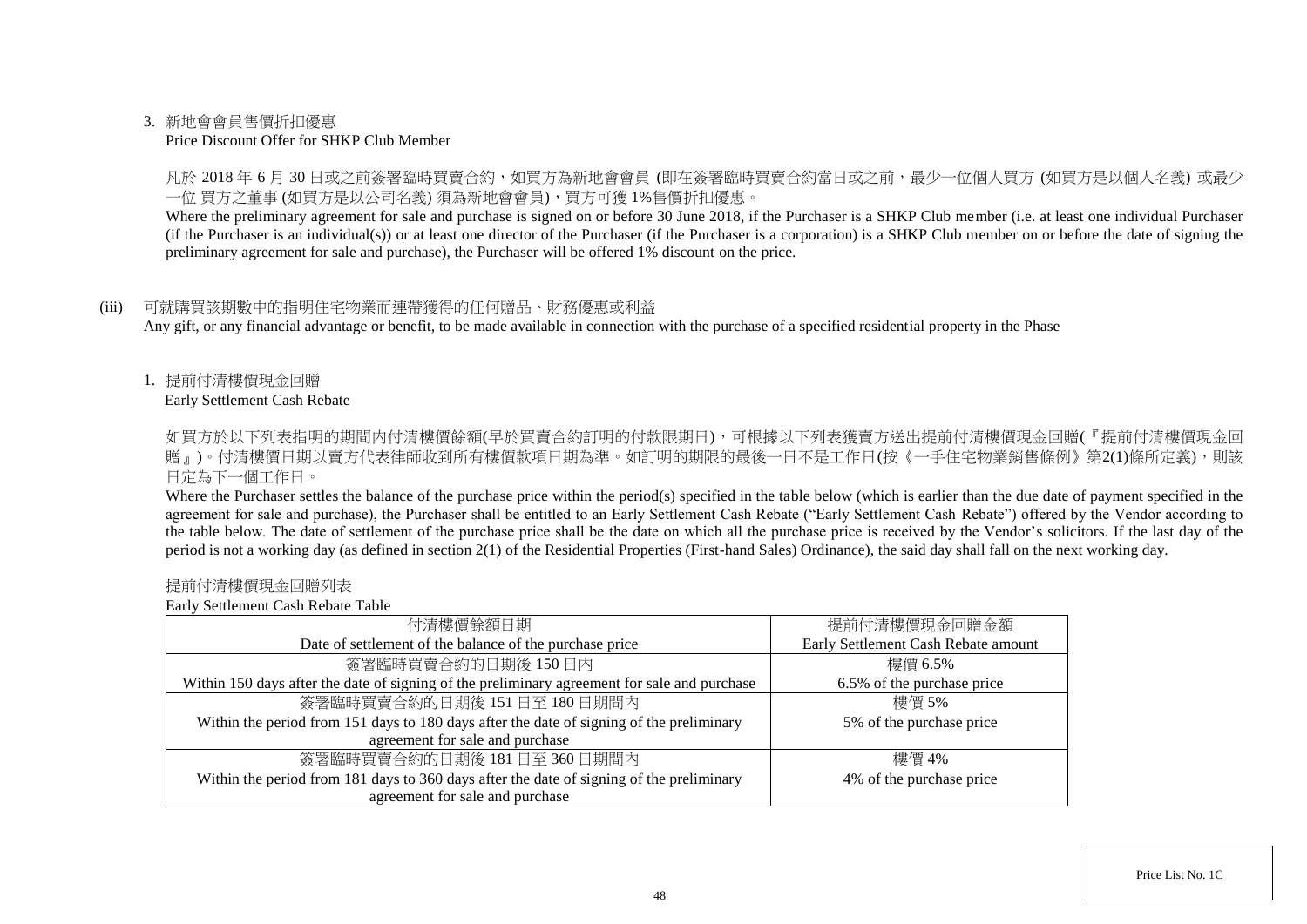| 簽署臨時買賣合約的日期後 361 日至 420 日期間內                                                             | 樓價 2%                    |
|------------------------------------------------------------------------------------------|--------------------------|
| Within the period from 361 days to 420 days after the date of signing of the preliminary | 2% of the purchase price |
| agreement for sale and purchase                                                          |                          |
| 簽署臨時買賣合約的日期後 421日至 480日期間内                                                               | 樓價 1%                    |
| Within the period from 421 days to 480 days after the date of signing of the preliminary | 1% of the purchase price |
| agreement for sale and purchase                                                          |                          |

# 買方須於付清樓價餘額之日或(如適用)買賣合約內訂明的該期數的預計關鍵日期(以較早者為進)前最少30日以書面向賣方申請提前付清樓價現金回贈,賣方會於 收到申請並確認有關資料無誤後將提前付清樓價現金回贈直接用於支付部份樓價餘額。

The Purchaser shall apply to the Vendor in writing for the Early Settlement Cash Rebate at least 30 days before the date of settlement of the balance of the purchase price or (if applicable) the estimated material date for the Phase as specified in the agreement for sale and purchase (whichever is earlier). After the Vendor has received the application and duly verified the information, the Vendor will apply the Early Settlement Cash Rebate for part payment of the balance of the purchase price directly.

# 2. 特別現金回贈

Special Cash Rebate

#### 如買方: Where the Purchaser:

- 於簽署臨時買賣合約時不選擇第(4)(E1)(ii)2段所述之特別折扣;及 does not choose the Special Discount as set out in paragraph (4)(E1)(ii)2 upon the signing of preliminary agreement for sale and purchase; and
- 沒有使用第(4)(E1)(iii)3(d)段所述的3年免息貸款計劃;及 has not utilized 3 Years Interest-free Loan Plan as set out in paragraph (4)(E1)(iii)3(d); and
- 按買賣合約付清樓價餘額,

settles the balance of the purchase price in accordance with the agreement for sale and purchase,

# 買方可獲賣方送出特別現金回贈(『特別現金回贈』)。特別現金回贈的金額相等於樓價7%。

the Purchaser shall be entitled to a Special Cash Rebate ("Special Cash Rebate") offered by the Vendor. The amount of the Special Cash Rebate shall be equal to 7% of the purchase price.

# 買方須於付清樓價餘額之日或(如適用)買賣合約內訂明的該期數的預計關鍵日期(以較早者為準)前最少30日以書面向賣方申請特別現金回贈,賣方會於收到申請 並確認有關資料無誤後將特別現金回贈直接用於支付部份樓價餘額。

The Purchaser shall apply to the Vendor in writing for the Special Cash Rebate at least 30 days before the date of settlement of the balance of the purchase price or (if applicable) the estimated material date for the Phase as specified in the agreement for sale and purchase (whichever is earlier). After the Vendor has received the application and duly verified the information to be correct, the Vendor will apply the Special Cash Rebate for part payment of the balance of the purchase price directly.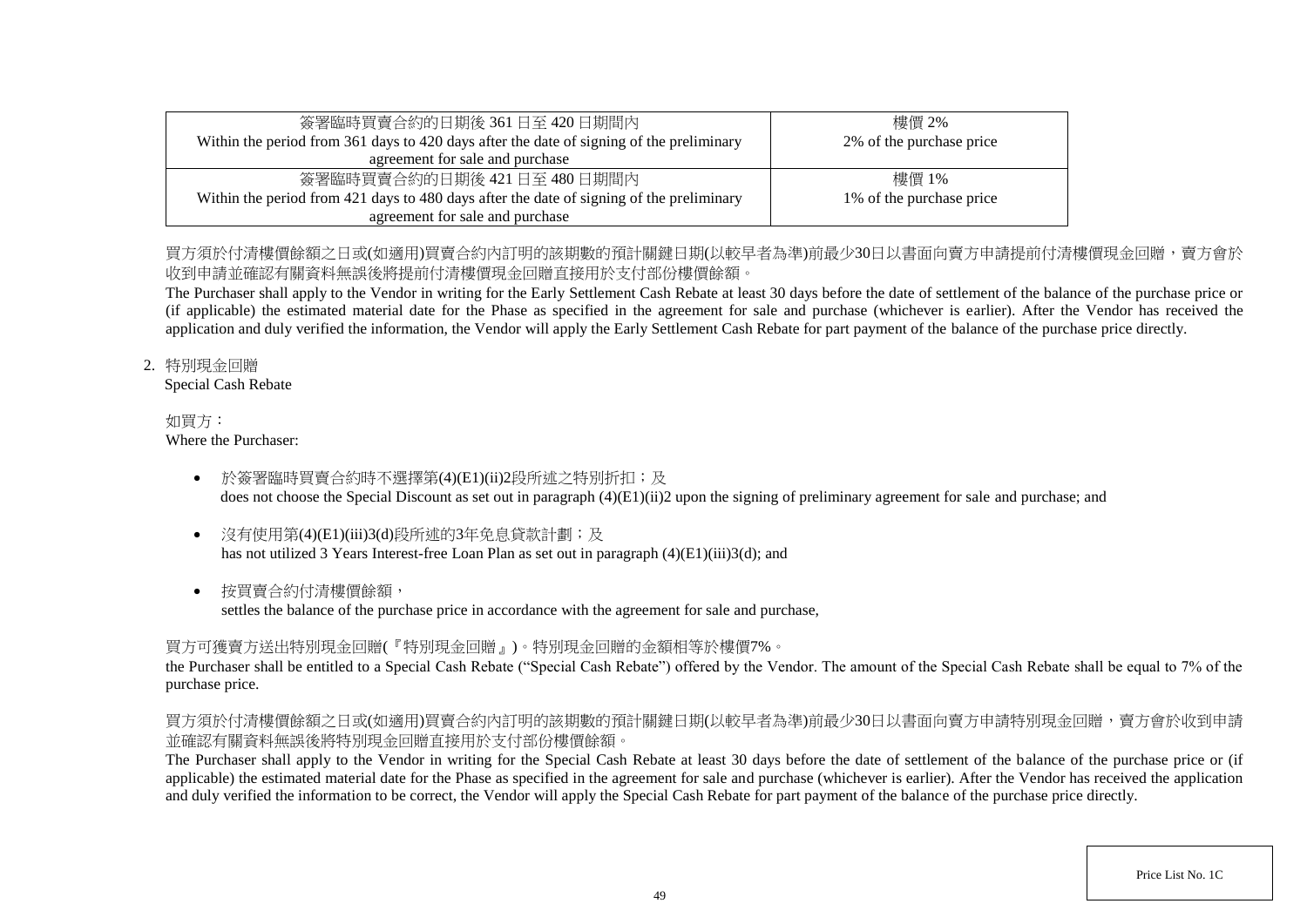3. 貸款優惠 Loan Benefit

#### 買方可向賣方的指定財務機構申請以下其中一項貸款優惠:

The Purchaser may apply for ONLY ONE of the following loan benefits from the Vendor's designated financing company:

#### (a) 備用第一按揭貸款

#### Standby First Mortgage Loan

備用第一按揭貸款的最高金額為淨樓價的80%或(如買方屬特選客戶)90%,惟貸款金額不可超過應繳付之樓價餘額。詳情請參閱附錄2(a) 。

The maximum Standby First Mortgage Loan amount shall be 80% or (if the Purchaser is a designated customer) 90% of the net purchase price, provided that the loan amount shall not exceed the balance of purchase price payable. Please see Annex 2(a) for details.

上文『特選客戶』一詞指(i)個人名義買方;及(ii)至少一位買方或其擔保人為香港相關專業機構註冊之建築師、會計師、測量師、獸醫、牙醫、醫生、註冊 護士、精算師、律師、特許金融分析師、民航機師、香港醫院管理局之僱員(其薪金為醫院管理局一般職系薪級表34(33A)點或以上)或香港特別行政區政府 之公務員(其薪金為公務員總薪級表34(33A)點或以上) (統稱為『指定專業人士』)。指定財務機構保留對『特選客戶』及『指定專業人士』定義的最終解釋 權。

The term "designated customer" above means (i) the Purchaser(s) who is/are individual(s); and (ii) at least one of the Purchaser(s) or his/her guarantor(s) is/are registered with the relevant professional bodies in Hong Kong as architect, accountant, surveyor, veterinarian, dentist, doctor, registered nurse, actuary, lawyer, Chartered Financial Analyst, airline pilot, staff of Hospital Authority of Hong Kong (with salary at Hospital Authority General Pay Scale Point 34 (33A) or above) or civil servants of the government of HKSAR (with salary at Civil Services Master Pay Scale Point 34 (33A) or above) (collectively "designated professional person"). The designated financing company reserves the right of final interpretation of the definitions of "designated customer" and "designated professional person".

(b) 備用第二按揭貸款

#### Standby Second Mortgage Loan

備用第二按揭貸款的最高金額為淨樓價的30%,惟第一按揭貸款(由第一按揭銀行提供)及備用第二按揭貸款總金額不可超過淨樓價的80%,或應繳付之樓 價餘額,以較低者為準。詳情請參閱附錄2(b) 。

The maximum Standby Second Mortgage Loan amount shall be 30% of the net purchase price, provided that the total amount of first mortgage loan (offered by the first mortgagee bank) and the Standby Second Mortgage Loan shall not exceed 80% of the net purchase price, or the balance of purchase price payable, whichever is lower. Please see Annex 2(b) for details.

#### (c) Regency 120 Plus(只適用於個人名義買方)

Regency 120 Plus (applicable only to the Purchaser(s) who is/are individual(s))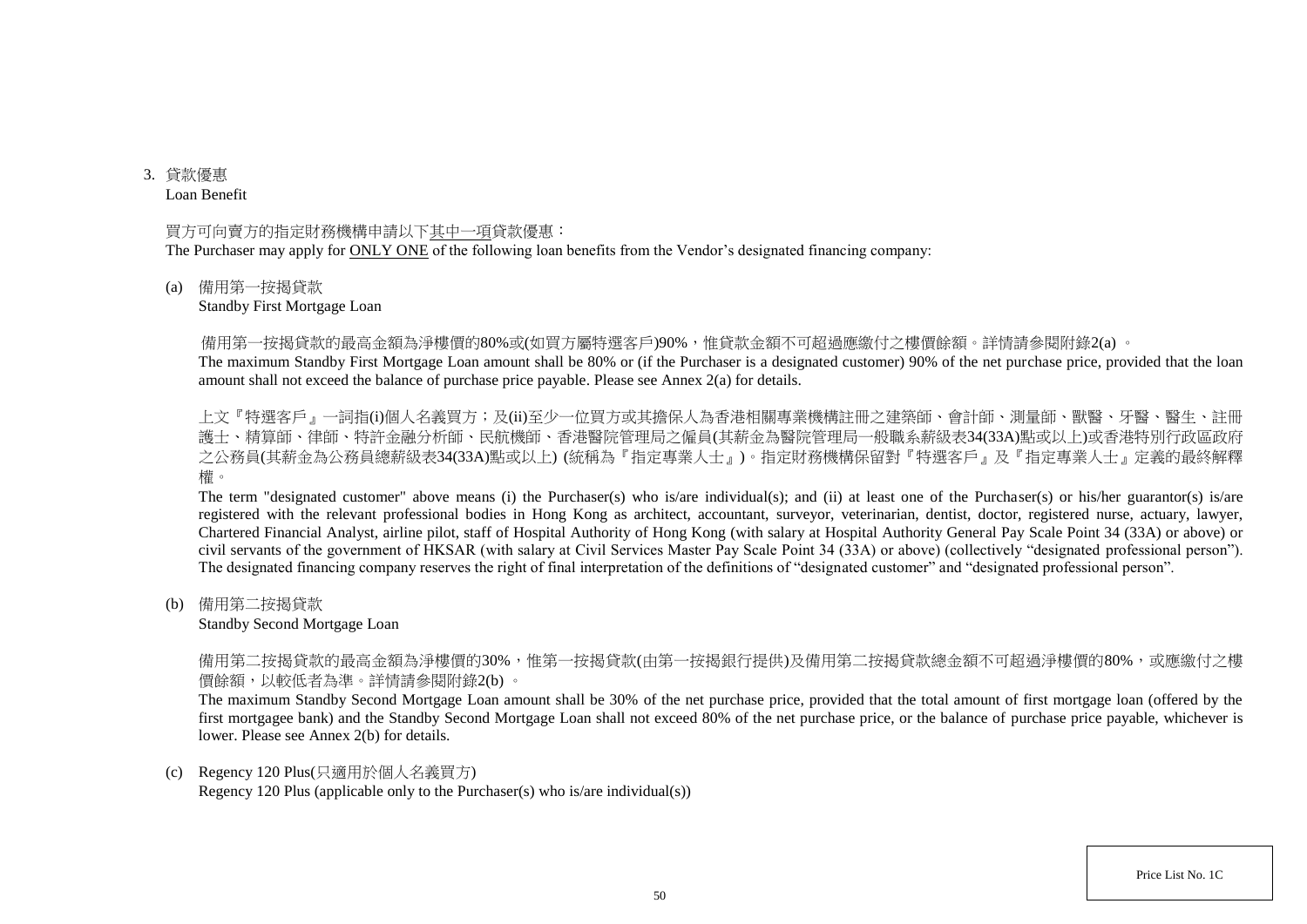Regency 120 Plus 的最高貸款金額為樓價 120%。詳情請參閱附錄 2(c) 。

The maximum loan amount of Regency 120 Plus shall be 120% of the purchase price. Please see Annex 2(c) for details.

# (d) 3年免息貸款計劃(只適用於個人名義買方)

3 Years Interest-free Loan Plan (applicable only to the Purchaser(s) who is/are individual(s))

# 如買方於簽署臨時買賣合約時不選擇第(4)(E1)(ii)2段所述之特別折扣,則買方可申請3年免息貸款計劃。3年免息貸款計劃的最高貸款金額為淨樓價的80%, 惟貸款金額不可超過應繳付之樓價餘額。如買方使用3年免息貸款計劃,買方將不會享有第(4)(E1)(iii)2段所述的特別現金回贈。**如買方符合相關要求,將** 獲**(i)**豁免貸款利息及**/**或**(ii)**提前償還現金回贈。相關要求及詳情請參閱附錄2(d) 。

If the Purchaser does not choose the Special Discount as set out in paragraph (4)(E1)(ii)2 upon the signing of preliminary agreement for sale and purchase, then the Purchaser may apply for 3 Years Interest-free Loan Plan. The maximum loan amount of 3 Years Interest-free Loan Plan shall be 80% of the net purchase price, provided that the loan amount shall not exceed the balance of purchase price payable. If the Purchaser has utilized the 3 Years Interest-free Loan Plan, then the Purchaser shall not be entitled to the Special Cash Rebate as set out in paragraph  $(4)(E1)(iii)2$ . **If the Purchaser complies with the relevant requirements, (i) the interest on loan will be waived and/or (ii) the Purchaser shall be entitled to the Early Repayment Cash Rebate.** Please see Annex 2(d) for the relevant requirements and details.

上文『淨樓價』一詞指扣除第(4)(E1)(iii)1段所述的提前付清樓價現金回贈(如有) 及第(4)(E1)(iii)2段所述的特別現金回贈(如有)後的住宅物業之樓價。 The term "net purchase price" above means the amount of the purchase price of the residential property after deducting the Early Settlement Cash Rebate (if any) as set out in paragraph  $(4)(E1)(iii)1$  and the Special Cash Rebate (if any) as set out in paragraph  $(4)(E1)(iii)2$ .

# 4. 首 3 年保修優惠

First 3 Years Warranty Offer

在不影響買方於買賣合約下之權利的前提下,凡住宅物業(但不包括住宅物業的花園內的園景及盆栽(如有))有欠妥之處(正常損耗除外),而該欠妥之處並非由任 何人之行為或疏忽造成,買方可於該期數的滿意紙或轉讓同意書發出日(以較早者計)起計 3 年内向賣方發出書面通知,賣方須在收到書面通知後在合理地切實 可行的範圍內盡快自費作出修補。首 3 年保修優惠受其他條款及細則約束。

Without affecting the Purchaser's rights under the agreement for sale and purchase, the Vendor shall at its own cost and as soon as reasonably practicable after receipt of a written notice served by the Purchaser within 3 years from the date of issuance of the certificate of compliance or consent to assign in respect of the Phase (whichever is earlier) rectify any defects (fair wear and tear excepted) to the residential property (excluding the landscape area and potted plants in the garden of the residential property (if any)) caused otherwise than by the act or neglect of any person. The First 3 Years Warranty Offer is subject to other terms and conditions.

# 5. 住戶停車位優惠

Offer of Residential Car Parking Space(s)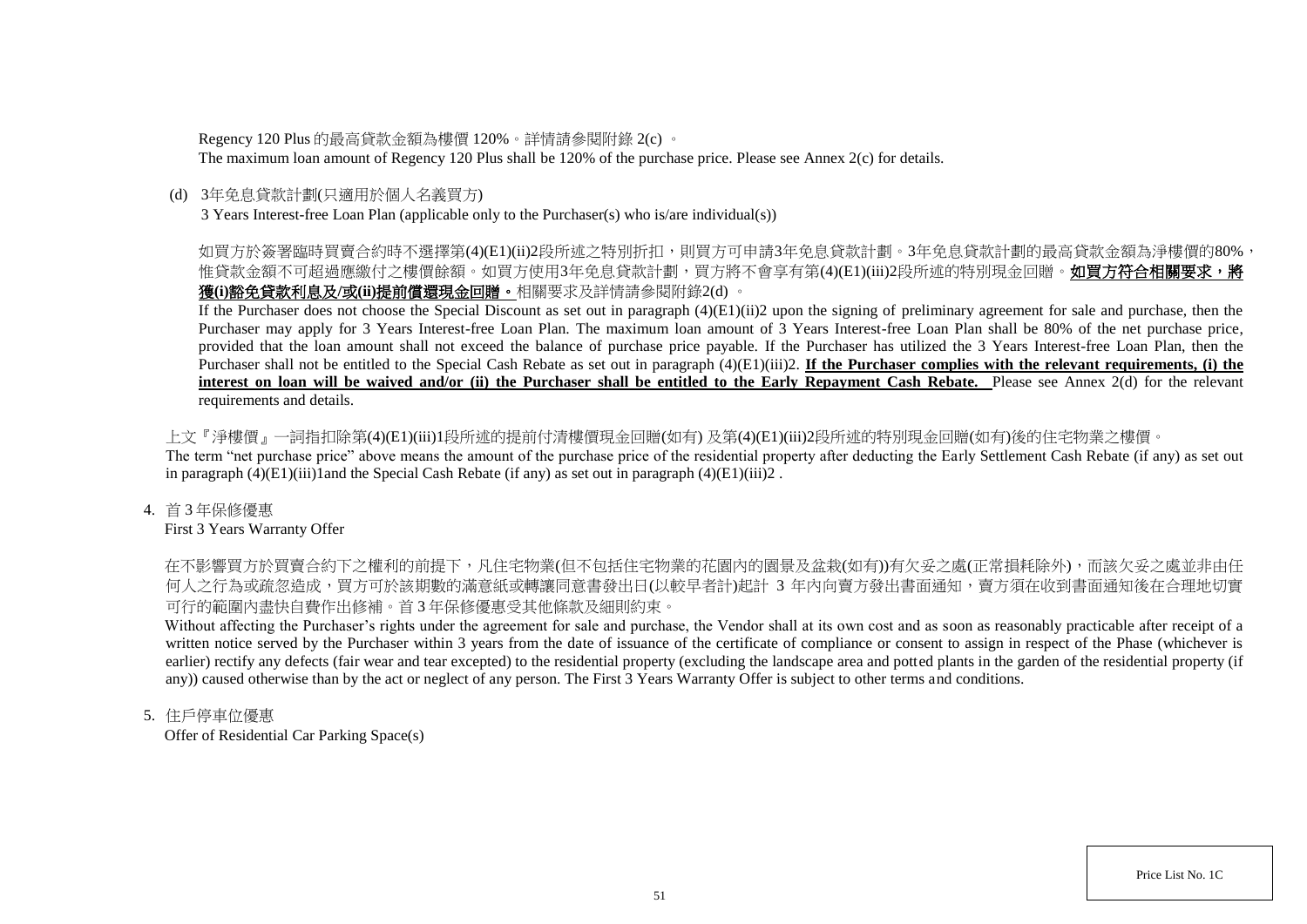(a) 選購於價單上設有符號"#"之住宅物業之買方,可享有認購該期數或其他地政總署署長屆時已發出預售樓花同意書或轉讓同意書的期數內的一個住戶停車 位的權利。買方可根據賣方日後公佈的住戶停車位之銷售安排所規定的時限及方法行使其認購住戶停車位的權利。賣方不作出任何陳述、承諾或保證買方 會獲認購與住宅物業相同期數內的住戶停車位。

The Purchaser of a residential property that is marked with a "#" in the price list is entitled to have an option to purchase one residential car parking space in the Phase or other Phase(s) in respect of which presale consent(s) or consent(s) to assign has/have been issued by the Director of Lands. The Purchaser can exercise his/her/its option to purchase a residential car parking space in accordance with time limit and manner as prescribed by the sales arrangement of the residential car parking spaces to be announced by the Vendor. The Vendor makes no representation, warranty or guarantee that the Purchaser will be offered a residential car parking space within the same Phase as the residential property.

- (b) 如買方不根據賣方日後公佈的住戶停車位之銷售安排行使其認購住戶停車位的權利,其認購住戶停車位的權利將會自動失效,買方不會為此獲得任何補償。 If the Purchaser does not exercise the option to purchase a residential car parking space in accordance with time limit and manner prescribed by the sales arrangement of the residential car parking spaces to be announced by the Vendor, the option to purchase a residential car parking space shall lapse automatically and the Purchaser shall not be entitled to any compensation therefor.
- (c) 住戶停車位的售價及銷售安排詳情將由賣方全權及絕對酌情決定,並容後公佈。

The price and sales arrangement details of residential car parking spaces will be determined by the Vendor at its sole and absolute discretion and will be announced later.

(d) 住戶停車位優惠受其他條款及細則(包括但不限於土地批出的條款及細則) 約束。 Offer of Residential Car Parking Space(s) is subject to other terms and conditions (including but not limited to terms and conditions of land grant).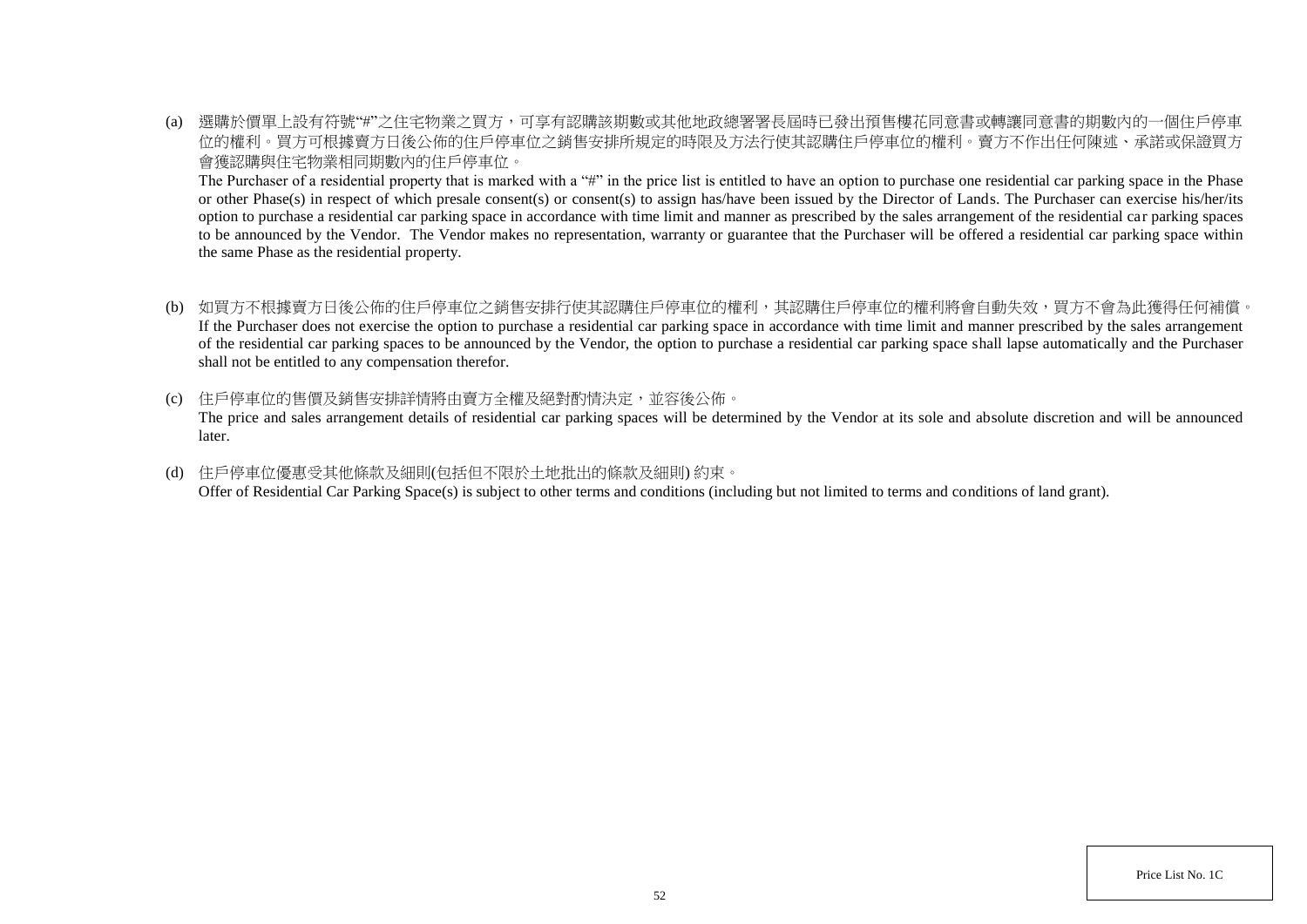- (4)(F1) AVD and BSD 靈活付款計劃 AVD and BSD Flexible Payment Plan
	- (i) 支付條款 The Terms of Payment

買方於簽署臨時買賣合約時須繳付相等於樓價 5%之金額作為臨時訂金,其中港幣\$100,000 作爲部分臨時訂金必須以銀行本票支付,臨時訂金的餘額可以支票及/ 或銀行本票支付,本票及支票抬頭請寫『胡關李羅律師行』。

Upon signing of the preliminary agreement for sale and purchase, the Purchaser shall pay the preliminary deposit which is equivalent to 5% of the purchase price. HK\$100,000 being part of the preliminary deposit must be paid by cashier order(s) and the balance of the preliminary deposit may be paid by cheque(s) and/or cashier order(s). The cashier order(s) and cheque(s) should be made payable to "Woo Kwan Lee & Lo".

1. 臨時訂金即樓價 5% (『臨時訂金』)於簽署臨時買賣合約時繳付,買方須於簽署臨時買賣合約的日期後 5 個工作日內簽署買賣合約。

A preliminary deposit equivalent to 5% of the purchase price ("preliminary deposit") shall be paid upon signing of the preliminary agreement for sale and purchase. The agreement for sale and purchase shall be signed by the Purchaser within 5 working days after the date of signing of the preliminary agreement for sale and purchase.

2. 加付訂金即樓價 5%於簽署臨時買賣合約的日期後 90 日内,或於賣方就其有能力將該期數中的指明物業有效地轉讓予買方一事向買方發出通知的日期後的 14 日內繳付,以較早者為準。

A further deposit equivalent to 5% of the purchase price shall be paid within 90 days after the date of signing of the preliminary agreement for sale and purchase, or within 14 days after the date of the notification to the Purchaser that the Vendor is in a position validly to assign the specified residential property in the Phase to the Purchaser, whichever is earlier.

3. 樓價 5%於簽署臨時買賣合約的日期後 360 日内,或於賣方就其有能力將該期數中的指明物業有效地轉讓予買方一事向買方發出通知的日期後的 14 日內繳付, 以較早者為準。

5% of the purchase price shall be paid within 360 days after the date of signing of the preliminary agreement for sale and purchase, or within 14 days after the date of the notification to the Purchaser that the Vendor is in a position validly to assign the specified residential property in the Phase to the Purchaser, whichever is earlier.

4. 樓價 85%(樓價餘額)於賣方就其有能力將該期數中的指明物業有效地轉讓予買方一事向買方發出通知的日期後的 14 日內繳付。

85% of the purchase price (balance of purchase price) shall be paid within 14 days after the date of the notification to the Purchaser that the Vendor is in a position validly to assign the specified residential property in the Phase to the Purchaser.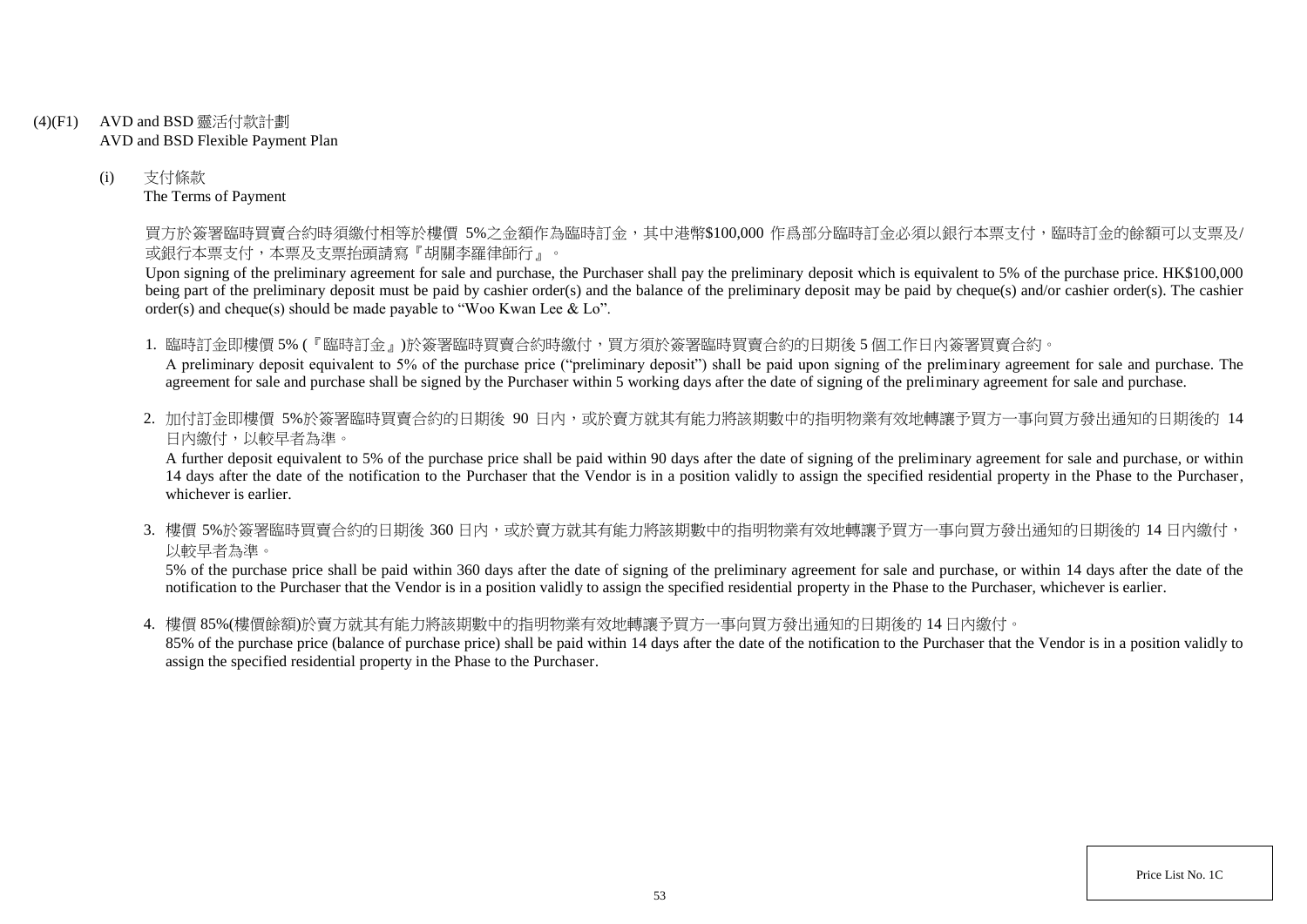(ii) 售價獲得折扣的基礎

The basis on which any discount on the price is available

## 1. 新地會會員售價折扣優惠

Price Discount Offer for SHKP Club Member

凡於2018年6月30日或之前簽署臨時買賣合約,如買方為新地會會員 (即在簽署臨時買賣合約當日或之前,最少一位個人買方 (如買方是以個人名義) 或最少一位 買方之董事 (如買方是以公司名義) 須為新地會會員),買方可獲1%售價折扣優惠。

Where the preliminary agreement for sale and purchase is signed on or before 30 June 2018, if the Purchaser is a SHKP Club member (i.e. at least one individual Purchaser (if the Purchaser is an individual(s)) or at least one director of the Purchaser (if the Purchaser is a corporation) is a SHKP Club member on or before the date of signing the preliminary agreement for sale and purchase), the Purchaser will be offered 1% discount on the price.

# (iii) 可就購買該期數中的指明住宅物業而連帶獲得的任何贈品、財務優惠或利益

Any gift, or any financial advantage or benefit, to be made available in connection with the purchase of a specified residential property in the Phase

1. 印花稅優惠 Stamp Duty Offer(s)

買方可獲下述印花稅優惠:

The Purchaser will be offered the following Stamp Duty Offer(s):

(a) 印花稅現金回贈

Stamp Duty Cash Rebate

買方在按買賣合約付清樓價餘額的情況下,可獲賣方提供印花稅現金回贈。印花稅現金回贈的金額相等於就買賣合約應付的從價印花稅的70%及(如有)買 家印花稅的70%的總和,上限為樓價的21%。詳情請參閱附錄1(a)。

Subject to settlement of the balance of the purchase price in accordance with the agreement for sale and purchase, the Purchaser shall be entitled to a Stamp Duty Cash Rebate offered by the Vendor. The amount of the Stamp Duty Cash Rebate shall be equal to the sum of 70% of the ad valorem stamp duty and (if any) 70% of the buyer's stamp duty chargeable on the agreement for sale and purchase, subject to a cap of 21% of the purchase price. Please see Annex 1(a) for details.

# (b) 過渡性貸款(只適用於買方為個人或香港註冊成立的有限公司及其所有股東及董事均為個人)

Transitional Loan (only applicable to the Purchaser who is individual or limited company incorporated in Hong Kong with all its shareholder(s) and director(s) being individual(s))

買方可向賣方的指定財務機構申請過渡性貸款或(如買方沒有使用過渡性貸款)可獲港幣\$5,000現金回贈,過渡性貸款的最高金額相等於就買賣合約應付的 從價印花稅的70%及(如有)買家印花稅的70%的總和,上限為樓價的15%。詳情請參閱附錄1(b)。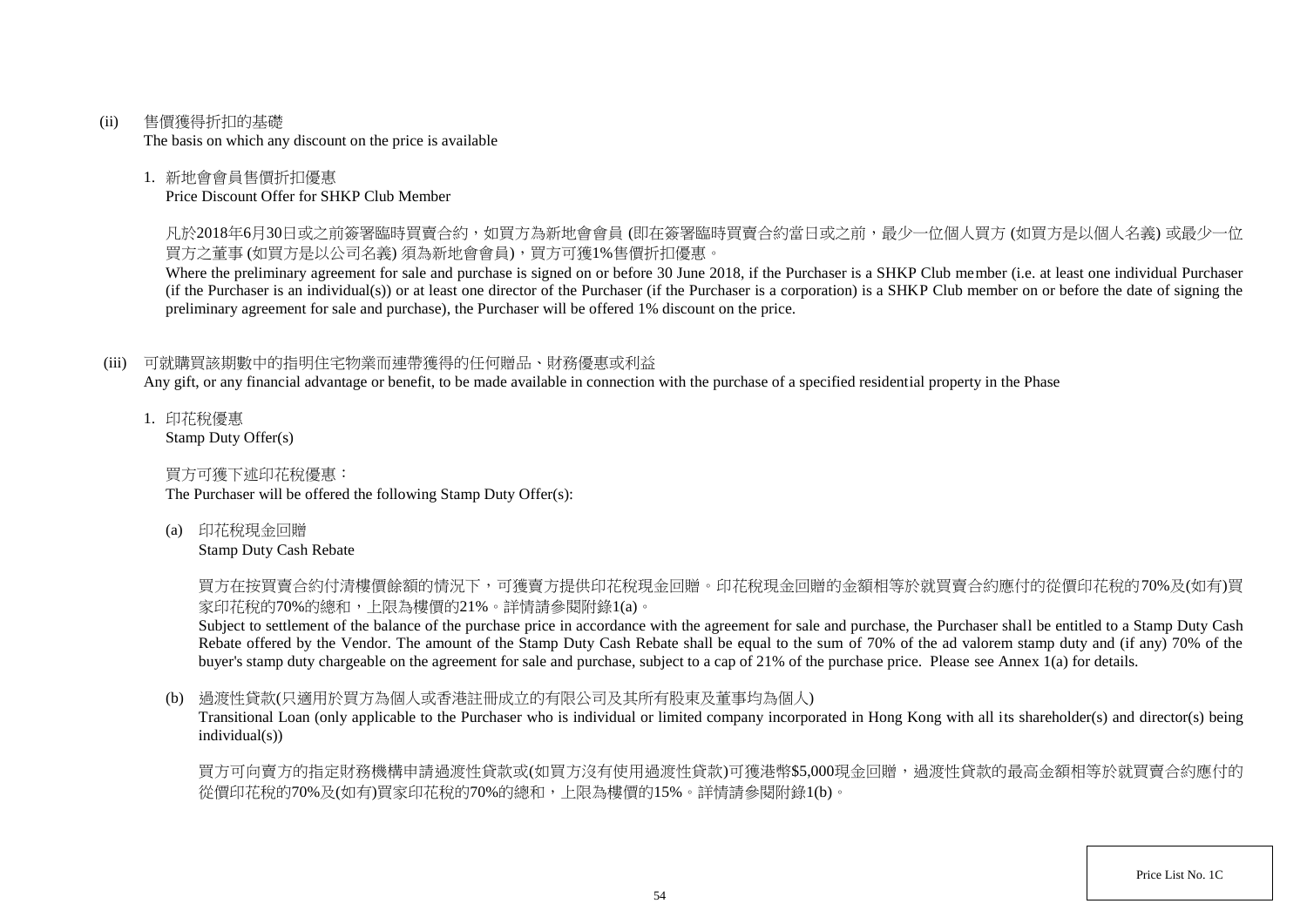The Purchaser may apply for a Transitional Loan from the Vendor's designated financing company or (if the Purchaser has not utilized the Transitional Loan) shall be entitled to a HK\$5,000 Cash Rebate. The maximum Transitional Loan amount shall be equal to the sum of 70% of the ad valorem stamp duty and (if any) 70% of the buyer's stamp duty chargeable on the agreement for sale and purchase, subject to a cap of 15% of the purchase price. Please see Annex 1(b) for details.

# 2. 提前付清樓價現金回贈

#### Early Settlement Cash Rebate

如買方於以下列表指明的期間内付清樓價餘額(早於買賣合約訂明的付款限期日),可根據以下列表獲賣方送出提前付清樓價現金回贈(『提前付清樓價現金回 贈』)。付清樓價日期以賣方代表律師收到所有樓價款項日期為進。如訂明的期限的最後一日不是工作日(按《一手住宅物業銷售條例》第2(1)條所定義),則該 日定為下一個工作日。

Where the Purchaser settles the balance of the purchase price within the period(s) specified in the table below (which is earlier than the due date of payment specified in the agreement for sale and purchase), the Purchaser shall be entitled to an Early Settlement Cash Rebate ("Early Settlement Cash Rebate") offered by the Vendor according to the table below. The date of settlement of the purchase price shall be the date on which all the purchase price is received by the Vendor's solicitors. If the last day of the period is not a working day (as defined in section 2(1) of the Residential Properties (First-hand Sales) Ordinance), the said day shall fall on the next working day.

## 提前付清樓價現金回贈列表

## Early Settlement Cash Rebate Table

| 付清樓價餘額日期                                                                                     | 提前付清樓價現金回贈金額                        |
|----------------------------------------------------------------------------------------------|-------------------------------------|
| Date of settlement of the balance of the purchase price                                      | Early Settlement Cash Rebate amount |
| 簽署臨時買賣合約的日期後 480日內                                                                           | 樓價 1%                               |
| Within 480 days after the date of signing of the preliminary agreement for sale and purchase | 1\% of the purchase price           |

買方須於付清樓價餘額之日或(如適用)買賣合約内訂明的該期數的預計關鍵日期(以較早者為準)前最少30日以書面向賣方申請提前付清樓價現金回贈,賣方會於 收到申請並確認有關資料無誤後將提前付清樓價現金回贈直接用於支付部份樓價餘額。

The Purchaser shall apply to the Vendor in writing for the Early Settlement Cash Rebate at least 30 days before the date of settlement of the balance of the purchase price or (if applicable) the estimated material date for the Phase as specified in the agreement for sale and purchase (whichever is earlier). After the Vendor has received the application and duly verified the information, the Vendor will apply the Early Settlement Cash Rebate for part payment of the balance of the purchase price directly.

#### 3. 貸款優惠

Loan Benefit

# 買方可向賣方的指定財務機構申請以下其中一項貸款優惠:

The Purchaser may apply for ONLY ONE of the following loan benefits from the Vendor's designated financing company:

(a) 備用第一按揭貸款 Standby First Mortgage Loan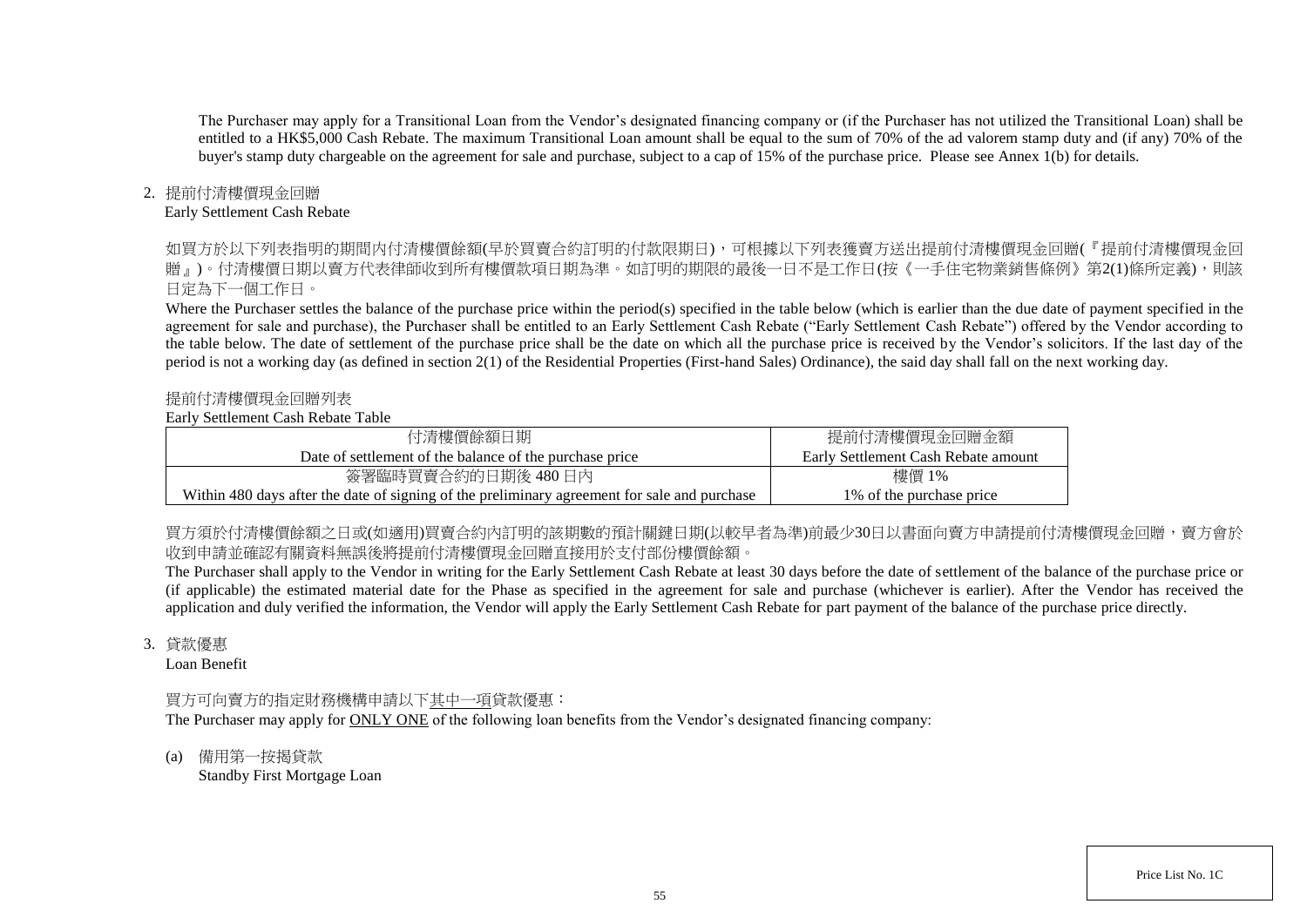備用第一按揭貸款的最高金額為淨樓價的80%,惟貸款金額不可超過應繳付之樓價餘額。詳情請參閱附錄2(a) 。

The maximum Standby First Mortgage Loan amount shall be 80% of the net purchase price, provided that the loan amount shall not exceed the balance of purchase price payable. Please see Annex 2(a) for details.

## (b) 備用第二按揭貸款

Standby Second Mortgage Loan

備用第二按揭貸款的最高金額為淨樓價的30%,惟第一按揭貸款(由第一按揭銀行提供)及備用第二按揭貸款總金額不可超過淨樓價的80%,或應繳付之樓 價餘額,以較低者為準。詳情請參閱附錄2(b) 。

The maximum Standby Second Mortgage Loan amount shall be 30% of the net purchase price, provided that the total amount of first mortgage loan (offered by the first mortgagee bank) and the Standby Second Mortgage Loan shall not exceed 80% of the net purchase price, or the balance of purchase price payable, whichever is lower. Please see Annex 2(b) for details.

上文『淨樓價』一詞指扣除第(4)(F1)(iii)1(a)段所述的印花稅現金回贈、第(4)(F1)(iii)1(b)段所述的港幣\$5,000現金回贈(如有)及第(4)(F1)(iii)2段所述的提前付清樓 價現金回贈(如有)後的住宅物業之樓價。

The term "net purchase price" above means the amount of the purchase price of the residential property after deducting the Stamp Duty Cash Rebate as set out in paragraph  $(4)(F1)(iii)1(a)$ , the HK\$5,000 Cash Rebate (if any) as set out in paragraph  $(4)(F1)(iii)1(b)$  and the Early Settlement Cash Rebate (if any) as set out in paragraph  $(4)(F1)(iii)2$ .

# 4. 首 3 年保修優惠

First 3 Years Warranty Offer

在不影響買方於買賣合約下之權利的前提下,凡住宅物業(但不包括住宅物業的花園內的園景及盆栽(如有))有欠妥之處(正常損耗除外),而該欠妥之處並非由任 何人之行為或疏忽造成,買方可於該期數的滿意紙或轉讓同意書發出日(以較早者計)起計 3 年内向賣方發出書面通知,賣方須在收到書面通知後在合理地切實 可行的範圍內盡快自費作出修補。首 3 年保修優惠受其他條款及細則約束。

Without affecting the Purchaser's rights under the agreement for sale and purchase, the Vendor shall at its own cost and as soon as reasonably practicable after receipt of a written notice served by the Purchaser within 3 years from the date of issuance of the certificate of compliance or consent to assign in respect of the Phase (whichever is earlier) rectify any defects (fair wear and tear excepted) to the residential property (excluding the landscape area and potted plants in the garden of the residential property (if any)) caused otherwise than by the act or neglect of any person. The First 3 Years Warranty Offer is subject to other terms and conditions.

# 5. 住戶停車位優惠

Offer of Residential Car Parking Space(s)

(a) 選購於價單上設有符號"#"之住宅物業之買方,可享有認購該期數或其他地政總署署長屆時已發出預售樓花同意書或轉讓同意書的期數內的一個住戶停車 位的權利。買方可根據賣方日後公佈的住戶停車位之銷售安排所規定的時限及方法行使其認購住戶停車位的權利。賣方不作出任何陳述、承諾或保證買方 會獲認購與住宅物業相同期數內的住戶停車位。

The Purchaser of a residential property that is marked with a "#" in the price list is entitled to have an option to purchase one residential car parking space in the Phase or other Phase(s) in respect of which presale consent(s) or consent(s) to assign has/have been issued by the Director of Lands. The Purchaser can exercise his/her/its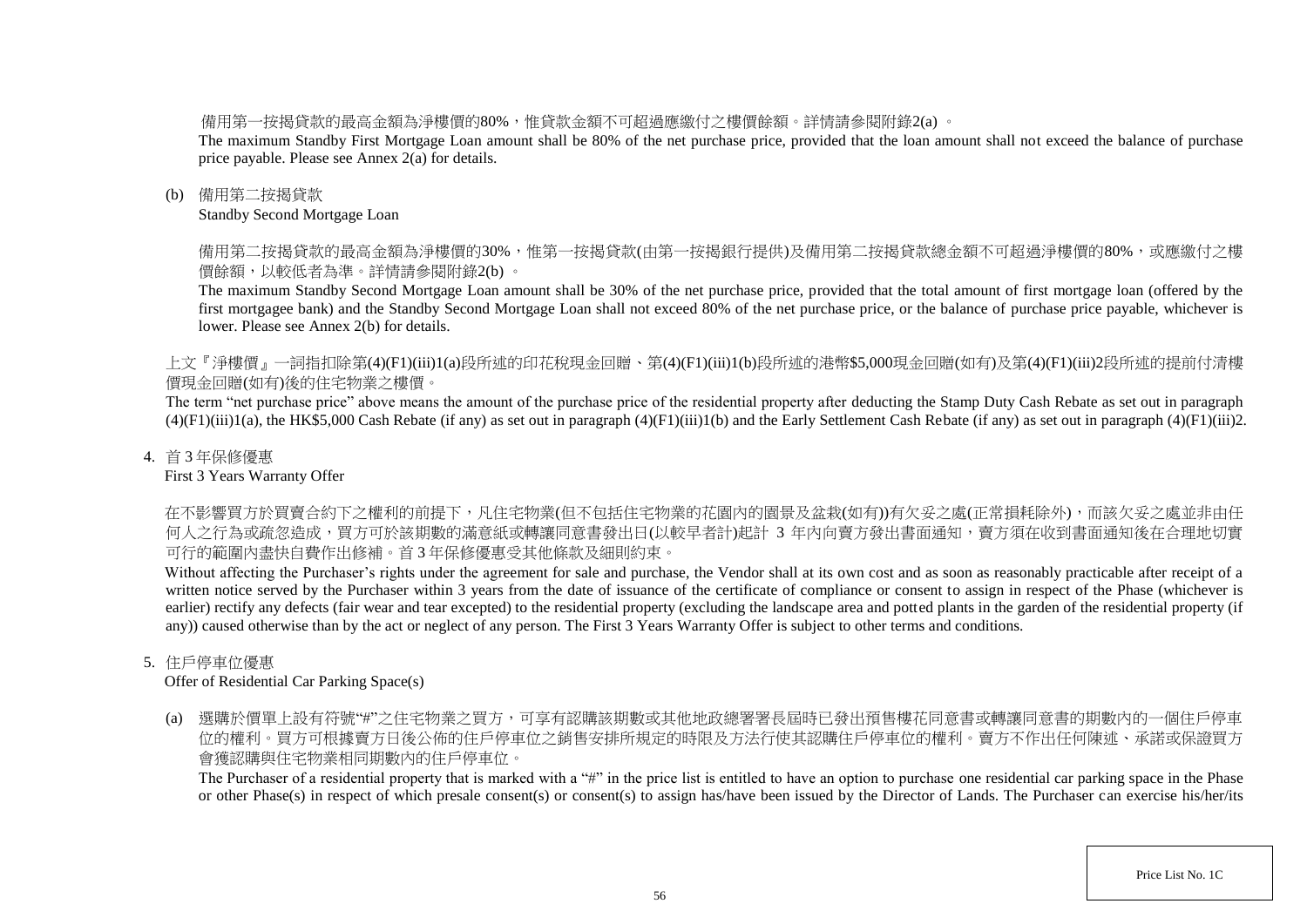option to purchase a residential car parking space in accordance with time limit and manner as prescribed by the sales arrangement of the residential car parking spaces to be announced by the Vendor. The Vendor makes no representation, warranty or guarantee that the Purchaser will be offered a residential car parking space within the same Phase as the residential property.

- (b) 如買方不根據賣方日後公佈的住戶停車位之銷售安排行使其認購住戶停車位的權利,其認購住戶停車位的權利將會自動失效,買方不會為此獲得任何補償。 If the Purchaser does not exercise the option to purchase a residential car parking space in accordance with time limit and manner prescribed by the sales arrangement of the residential car parking spaces to be announced by the Vendor, the option to purchase a residential car parking space shall lapse automatically and the Purchaser shall not be entitled to any compensation therefor.
- (c) 住戶停車位的售價及銷售安排詳情將由賣方全權及絕對酌情決定,並容後公佈。 The price and sales arrangement details of residential car parking spaces will be determined by the Vendor at its sole and absolute discretion and will be announced later.
- (d) 住戶停車位優惠受其他條款及細則(包括但不限於土地批出的條款及細則) 約束。

Offer of Residential Car Parking Space(s) is subject to other terms and conditions (including but not limited to terms and conditions of land grant).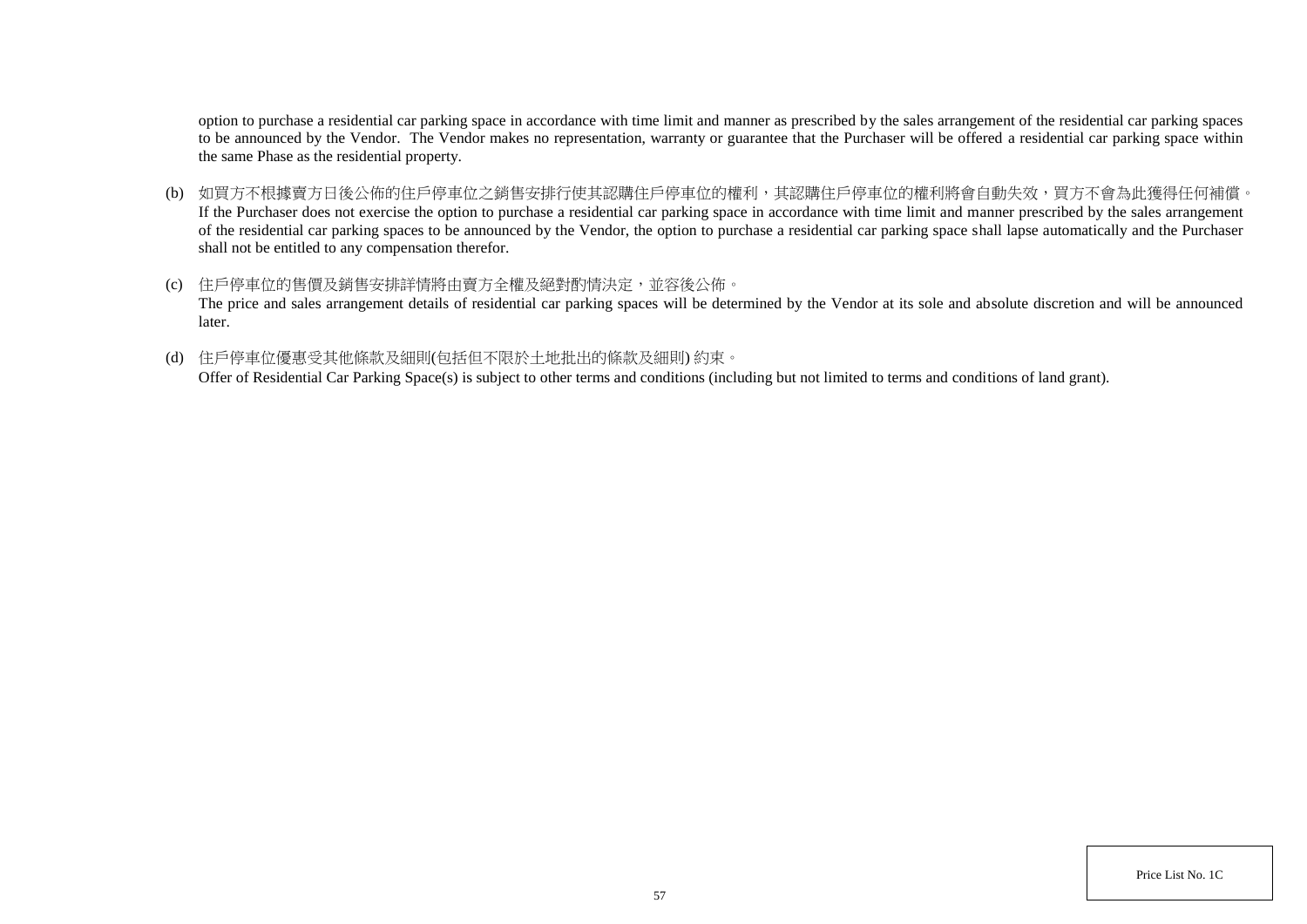- (4)(iv) 誰人負責支付買賣該期數中的指明住宅物業的有關律師費及印花稅 Who is liable to pay the solicitors' fees and stamp duty in connection with the sale and purchase of a specified residential property in the Phase
	- 1. 如買方選用賣方指定之代表律師作為買方之代表律師處理其買賣合約及轉讓契,買方原須支付買賣合約及轉讓契兩項法律文件之律師費用(不包括雜費, 雜費須由買方支付)將獲豁免。

If the Purchaser appoints the Vendor's solicitors to act on his/her behalf in the agreement for sale and purchase and the assignment in relation to the purchase, the legal cost (excluding disbursements, which shall be paid by the Purchaser) of the agreement for sale and purchase and the assignment to be borne by the Purchaser shall be waived.

- 2. 如買方選擇另聘代表律師為買方之代表律師處理其買賣合約及轉讓契,買賣雙方須各自負責有關買賣合約及轉讓契兩項法律文件之律師費用。 If the Purchaser chooses to instruct his/her/its own solicitors to act for him/her/it in relation to the agreement for sale and purchase and the assignment, each of the Vendor and the Purchaser shall pay his/her/its own solicitors' legal fees in respect of the agreement for sale and purchase and the assignment.
- 3. 買方須支付一概有關臨時買賣合約、買賣合約及轉讓契之印花稅(包括但不限於任何買方提名書或轉售的印花稅、任何從價印花稅、額外印花稅、買家印 花稅及任何與過期繳付任何印花稅有關的罰款、利息及附加費用)。

All stamp duty on the preliminary agreement for sale and purchase, the agreement for sale and purchase and the assignment (including without limitation any stamp duty on any nomination or sub-sale, any ad valorem stamp duty, special stamp duty, buyer's stamp duty and any penalty, interest and surcharge, etc. for late payment of any stamp duty) shall be borne by the Purchaser.

# (4)(v) 買方須為就買賣該期數中的指明住宅物業簽立任何文件而支付的費用

Any charges that are payable by a Purchaser for execution of any document in relation to the sale and purchase of a specified residential property in the Phase.

製作、登記及完成公契及管理協議、副公契(如有)及管理協議及分副公契(如有)(統稱『公契』)之費用及附於公契之圖則費用的適當分攤、所購物業的業權契據 及文件認證副本之費用、所購物業的買賣合約及轉讓契之圖則費、為申請豁免買家印花稅及/或從價印花稅較高稅率而須作出的任何法定聲明的費用、所購住宅 的按揭(如有)之法律及其他費用及代墊付費用及其他有關所購物業的買賣的文件的所有法律及其他實際支出,均由買方負責。

The Purchaser shall bear and pay a due proportion of the costs for the preparation, registration and completion of the Deed of Mutual Covenant and Management Agreement and the Sub-Deed of Mutual Covenant and Management Agreement (if any) and the Sub-Sub-Deed of Mutual Covenant (if any) (collectively the "DMC") and the plans attached to the DMC, all costs for preparing certified copies of title deeds and documents of the property purchased, all plan fees for plans to be annexed to the agreement for sale and purchase and the assignment of the property purchased, the costs of any statutory declaration required for application for exemption of buyer's stamp duty and/or higher rates of ad valorem stamp duty, all legal and other costs and disbursements in respect of any mortgage (if any) in respect of the property purchased and all legal costs and charges of any other documents relating to the sale and purchase of the property purchased.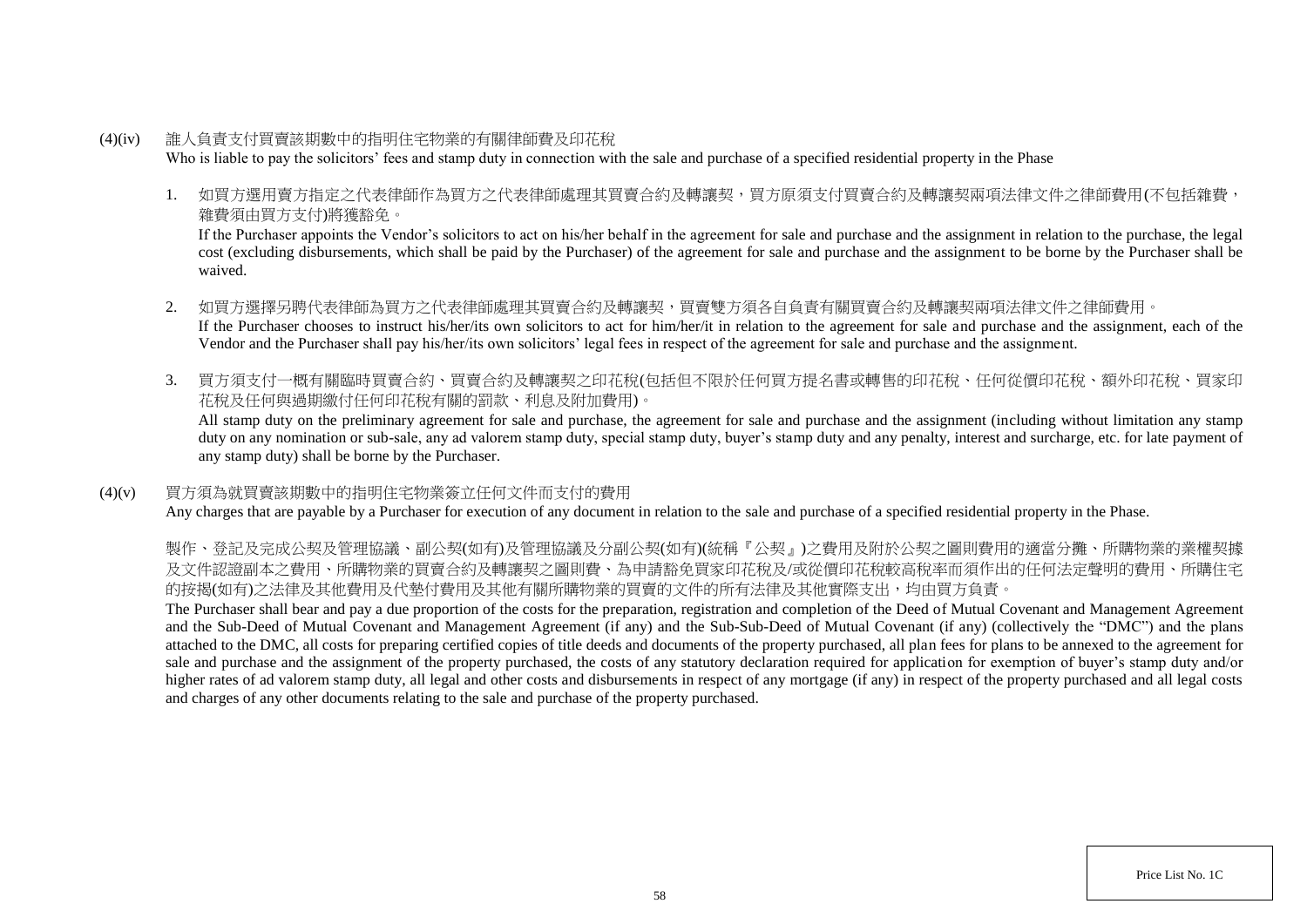# 備註:

Notes:

- 1. 根據香港金融管理局指引,銀行於計算按揭貸款成數時,必須先從樓價中扣除所有提供予買方就購買住宅物業而連帶獲得的全部現金回贈或其他形式的金錢獎賞或 優惠 (如有);而有關還款能力之要求(包括但不限於供款與入息比率之上限)將按個別銀行及香港金融管理局不時公佈之指引而變更。詳情請向有關銀行查詢。 According to Hong Kong Monetary Authority guidelines, the value of all cash rebates or other forms of monetary incentives or benefits (if any) made to the Purchaser in connection with the purchase of a residential property will be deducted from the purchase price when calculating the loan-to-value ratio by the bank; and the relevant repayment ability requirement (including but not limited to the cap of debt servicing ratio) may vary according to the banks themselves and the guidelines announced from time to time by Hong Kong Monetary Authority. For details, please enquire with the banks.
- 2. 所有就購買該期數中的指明住宅物業而連帶獲得的任何折扣、贈品、財務優惠或利益均只提供予臨時買賣合約中訂明的一手買方及不可轉讓。賣方有絕對酌情權決 定買方是否符合資格可獲得該等折扣、贈品、財務優惠或利益。賣方亦保留解釋該等折扣、贈品、財務優惠或利益的相關條款的權利。如有任何爭議,賣方之決定 為最終並對買方有約束力。

All of the discount, gift, financial advantage or benefit to be made available in connection with the purchase of a specified residential property in the Phase are offered to firsthand Purchaser as specified in the preliminary agreement for sale and purchase only and shall not be transferable. The Vendor has absolute discretion in deciding whether a Purchaser is entitled to those discount, gift, financial advantage or benefit. The Vendor also reserves the right to interpret the relevant terms and conditions of those discount, gift, financial advantage or benefit. In case of dispute, the Vendor's decision shall be final and binding on the Purchasers.

3. 如買方希望更改付款計劃或更改任何已選擇之折扣、贈品、財務優惠或利益而須更新成交記錄冊內的記錄,可於不早於簽署臨時買賣合約後30日但不遲於付清樓價 餘額之日或(如適用)買賣合約內訂明的該期數的預計關鍵日期 (以較早者為準)前30日向賣方提出申請,並須向賣方繳付手續費\$5,000及承擔有關律師費用及雜費(如 有)。對前述更改之申請及申請條件的批准與否,視乎有關付款計劃、折扣、贈品、財務優惠或利益的有效性和賣方的最終決定。

If the Purchaser wishes to change the payment plan or change any of the selected discount(s), gift(s), financial advantage(s) or benefit(s) which requires update to the entry(ies) in the Register of Transactions , the Purchaser can apply to the Vendor for such change not earlier than 30 days after the date of signing of the preliminary agreement for sale and purchase but not later than 30 days before the date of settlement of the balance of the purchase price or (if applicable) the estimated material date for the Phase as specified in the agreement for sale and purchase (whichever is earlier), and pay a handling fee of \$5,000 to the Vendor and bear all related solicitor's costs and disbursements (if any). The approval or disapproval of the aforesaid application for change and the application conditions are subject to the availability of the relevant payment plan(s), discount(s), gift(s), financial advantage(s) or benefit(s) and the final decision of the Vendor.

4. 所有由賣方將提供用以支付樓價餘額部份的現金回贈(以向上捨入方式換算至整數),在符合提供現金回贈的相關先決條件的情況下,賣方保留權利以其他方法及形 式將現金回贈支付予買方。

For all cash rebate(s) (rounded up to the nearest integer) that will be offered by the Vendor for part payment of the balance of purchase price, subject to the relevant prerequisite for provision the cash rebate(s) being satisfied, the Vendor reserves the right to pay the cash rebate(s) to the Purchaser by other method(s) and in other manner.

5. 賣方的指定財務機構沒有亦將不會委任任何人士(第三方)處理就向任何擬借款人或任何指明類別的擬借款人批出貸款,無論是促致、洽商、取得或申請貸款,或是 擔保或保證該筆貸款的償還或有關事宜。

The Vendor's designated financing company has not and will not appoint any person (third party) for or in relation to granting a loan to any intending borrower or any specified class of intending borrower, whether as to the procuring, negotiation, obtaining, application, guaranteeing or securing the repayment of such a loan.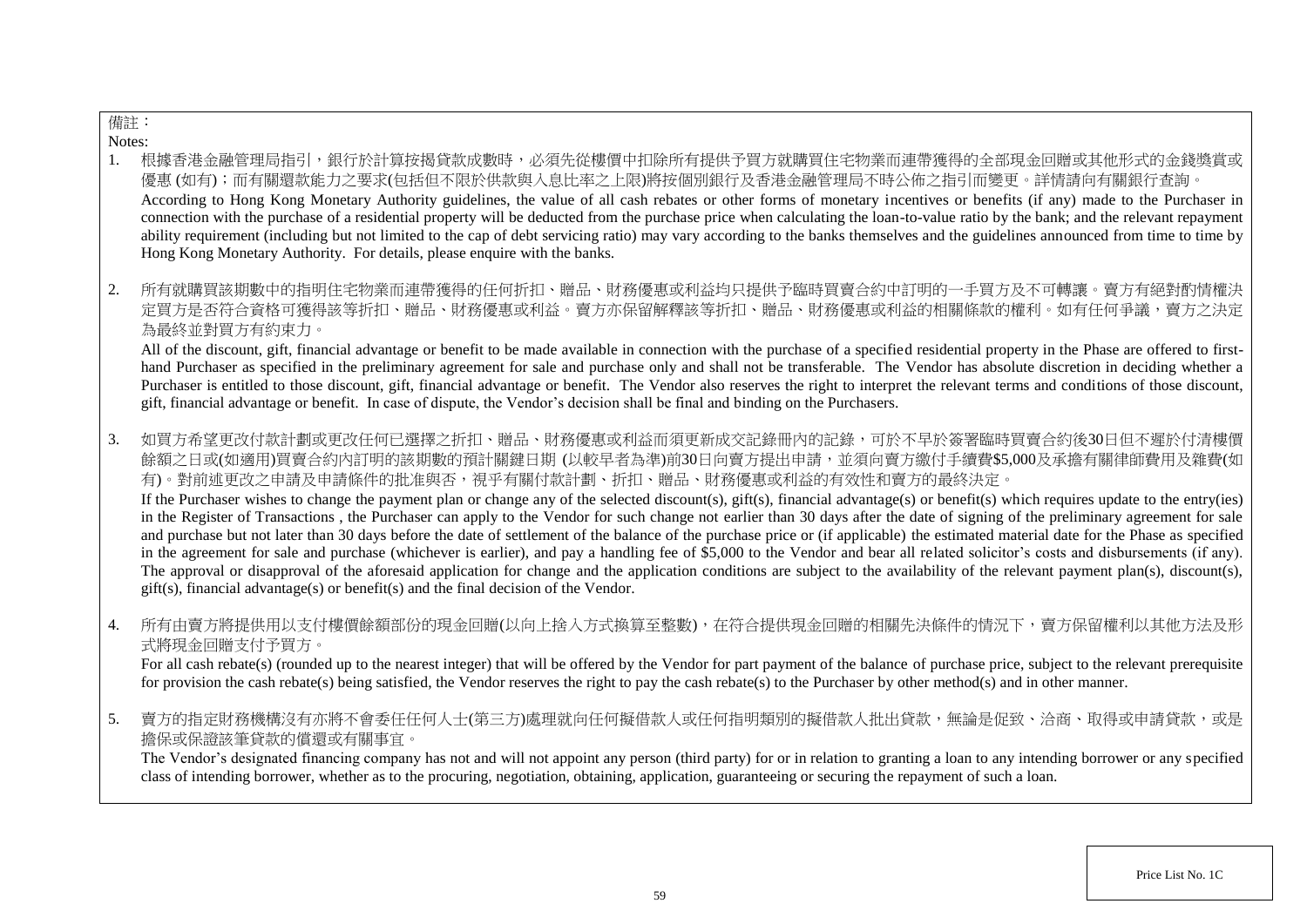6. 由賣方之指定財務機構提供的任何貸款,其最高貸款金額、息率及條款僅供參考,買方實際可獲得的貸款金額、息率及條款須視乎指定財務機構的獨立批核結果而 定,而且可能受法例及政府、香港金融管理局、銀行及相關監管機構不時發出之指引、公布、備忘等(不論是否對指定財務機構有約束力)影響。 The maximum loan amount, interest rate and terms of any loan to be offered by the Vendor's designated financing company are for reference only. The actual loan amount, interest rate and terms to be offered to the Purchaser shall be subject to the independent approval of the designated financing company, and may be affected by the laws and the guidelines, announcement, memorandum, etc. (whether the same is binding on the designated financing company) issued by the Government, Hong Kong Monetary Authority, banks and relevant regulatory authorities from time to time.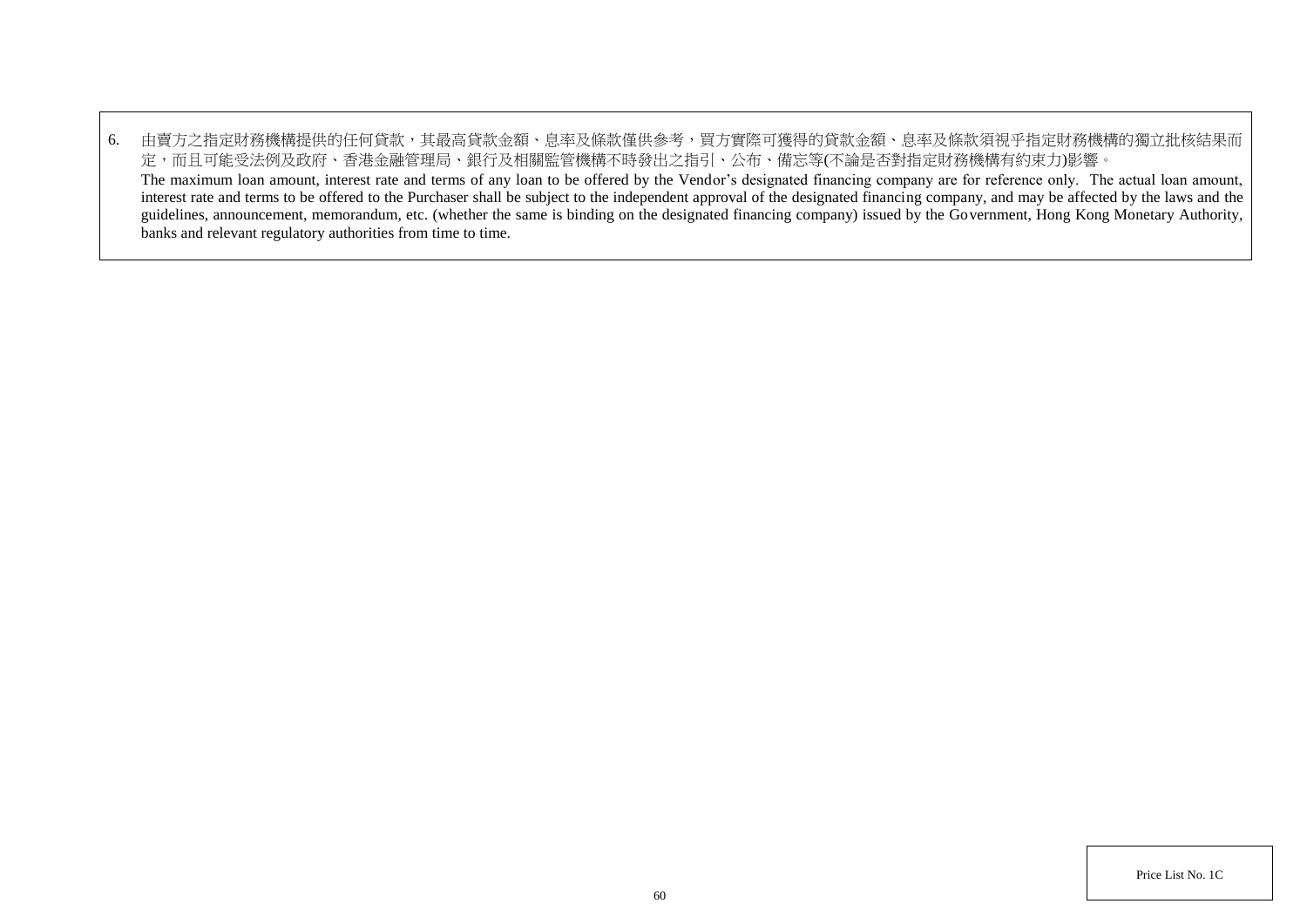附錄 1(a) 印花稅現金回贈

Annex 1(a) Stamp Duty Cash Rebate

(I) 買方須於付清樓價餘額之日或(如適用)買賣合約內訂明的該期數的預計關鍵日期(以較早者為準)前最少30日以書面(連同就買賣合約應付的所有印花稅的正式繳付收 據及(如賣方要求)賣方代表律師樓的相關收樓)向賣方申請印花稅現金回贈,賣方會於收到申請並確認有關資料無誤後將印花稅現金回贈直接用於支付部份樓價餘 額。

The Purchaser shall apply to the Vendor in writing (accompanied with the official receipt(s) for payment of all stamp duty payable on the agreement for sale and purchase and (if the Vendor requests) the relevant receipt(s) of the Vendor's solicitors) for the Stamp Duty Cash Rebate at least 30 days before the date of settlement of the balance of the purchase price or (if applicable) the estimated material date for the Phase as specified in the agreement for sale and purchase (whichever is earlier). After the Vendor has received the application and duly verified the information, the Vendor will apply the Stamp Duty Cash Rebate for part payment of the balance of the purchase price directly.

(II) 如買方已從賣方的指定財務機構(『指定財務機構』)獲得過渡性貸款(詳情請參閱附錄1(b)),則印花稅現金回贈會首先支付予指定財務機構用作償還過渡性貸款的 未償還欠款,餘款(如有)才會用於支付部份樓價餘額。

If the Purchaser has obtained the Transitional Loan from the Vendor's designated financing company ("designated financing company") (please see Annex 1(b) for details), then the Stamp Duty Cash Rebate will first be paid to the designated financing company for repayment of any amount outstanding under the Transitional Loan and the balance (if any) will be applied for part payment of the balance of the purchase price.

(III) 在賣方支付印花稅現金回贈金額後,(如適用)即使實際就買賣合約應繳付的相關印花稅金額大於計算印花稅現金回贈所依據的金額,賣方亦無須再向買方支付任何 其他或額外印花稅現金回贈。若有爭議,賣方有權決定印花稅現金回贈的金額,有關決定為最終決定並對買方具有約束力。 After the Vendor has paid the amount of the Stamp Duty Cash Rebate, (if applicable) if the amount of the relevant stamp duty actually payable on the agreement for sale and purchase exceeds the amount based on which the Stamp Duty Cash Rebate is calculated, the Vendor is not required to pay any other or additional Stamp Duty Cash Rebate to the Purchaser. In case of dispute, the Vendor has the right to determine the amount of the Stamp Duty Cash Rebate, and such determination shall be final and binding on the Purchaser.

(IV) 印花稅現金回贈受其他條款及細則約束。

The Stamp Duty Cash Rebate is subject to other terms and conditions.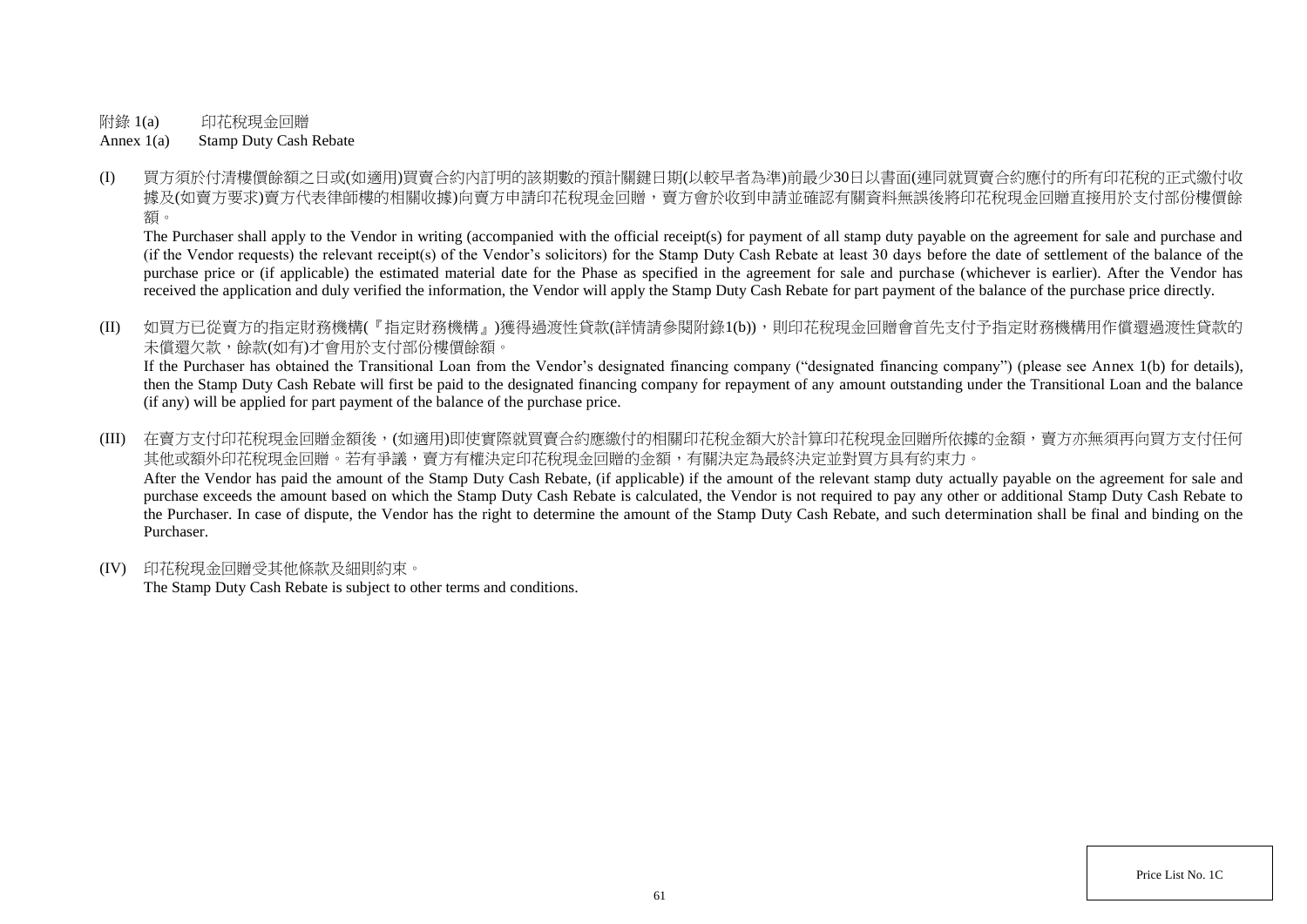## 附錄 1(b) 過渡性貸款(只適用於買方為個人或香港註冊成立的有限公司及其所有股東及董事均為個人)

Annex 1(b) Transitional Loan (only applicable to the Purchaser who is individual or limited company incorporated in Hong Kong with all its shareholder(s) and director(s) being individual(s))

# 買方可向賣方的指定財務機構(『指定財務機構』)申請過渡性貸款(『過渡性貸款』),主要條款如下:

The Purchaser can apply to the Vendor's designated financing company ("designated financing company") for a Transitional Loan ("Transitional Loan"). Key terms are as follows:

- (I) 買方須於簽署臨時買賣合約時同時申請過渡性貸款。 The Purchaser shall make the application for the Transitional Loan at the same time as the signing of the preliminary agreement for sale and purchase.
- (II) 過渡性貸款的到期日為按買賣合約付清樓價餘額的日期。 The maturity date of the Transitional Loan is the date of settlement of the balance of the purchase price in accordance with the agreement for sale and purchase.

# (III) 利率為5%p.a.。如買方在到期日或之前準時還清過渡性貸款,將獲豁免貸款利息。 Interest rate shall be 5%p.a.. **If the Purchaser shall duly repay the Transitional Loan on or before the maturity date, interest on the Transitional Loan will be waived.**

(IV) 所有過渡性貸款的法律文件須由賣方代表律師準備,並於賣方代表律師的辦事處簽署。買方無須支付任何申請貸款的手續費或法律費用。如買方就過渡性貸款另 行自聘律師作為其代表律師,買方須負責其代表律師有關費用及雜費。

All legal documents of the Transitional Loan shall be prepared by the Vendor's solicitors and signed at the office of the Vendor's solicitors. The Purchaser will not be charged any handling fee or legal fee for processing the loan application. If the Purchaser shall instruct his/her/its own solicitors to act for him/her/it for the Transitional Loan, the Purchaser shall bear his/her/its own solicitors' relevant costs and disbursements.

(V) 在簽署買賣合約之時,買方須向賣方代表律師存放一筆款項,以使賣方代表律師安排在印花稅條例訂明的時限內讓印花稅署署長為買賣合約及(如印花稅條例要求) 臨時買賣合約加蓋印花。該筆款項金額相等於買賣合約(包括加蓋買賣合約副本的定額費用)及(如印花稅條例要求)臨時買賣合約的從價印花稅及(如適用)買家印花 稅的總額,減過渡性貸款的金額。

Upon signing of the agreement for sale and purchase, the Purchaser shall deposit with the Vendor's solicitors a fund for the Vendor's solicitors to arrange for the agreement for sale and purchase and (where required by the Stamp Duty Ordinance) the preliminary agreement for sale and purchase to be stamped by the Collector of Stamp Revenue within the time limit prescribed by the Stamp Duty Ordinance. The amount of the fund is equal to the total amount of ad valorem stamp duty on the agreement for sale and purchase (including the fixed fee for stamping a counterpart of the agreement for sale and purchase) and (where required by the Stamp Duty Ordinance) the preliminary agreement for sale and purchase and (if applicable) the amount of buyer's stamp duty, less the Transitional Loan amount.

(VI) 買方敬請向指定財務機構查詢有關貸款用途及詳情。貸款批出與否及其條款,指定財務機構有最終決定權。不論貸款獲批與否,買方仍須按買賣合約完成住宅物 業的交易及繳付住宅物業的樓價全數。

The Purchaser is advised to enquire with the designated financing company about the purpose and details of the loan. The approval or disapproval of the loan and the terms thereof are subject to the final decision of the designated financing company. Irrespective of whether the loan is approved or not, the Purchaser shall complete the purchase of the residential property and shall pay the full purchase price of the residential property in accordance with the agreement for sale and purchase.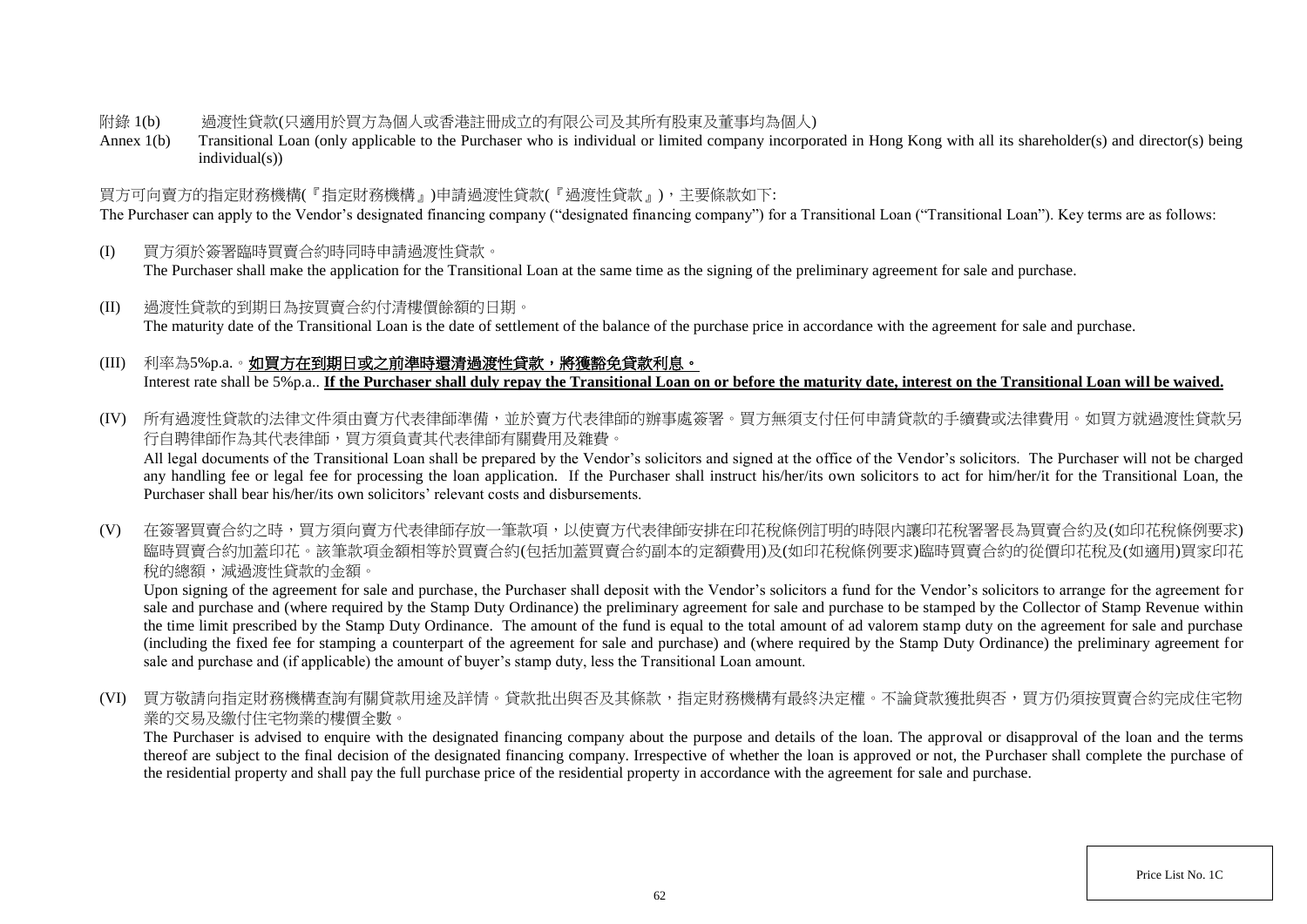(VII) 此貸款受其他條款及細則約束。

This loan is subject to other terms and conditions.

(VIII) 賣方無給予或視之為已給予任何就過渡性貸款之批核的陳述或保證。

No representation or warranty is given or shall be deemed to have been given by the Vendor as to the approval of the Transitional Loan.

1. 如買方享有印花稅現金回贈但沒有使用過渡性貸款,在買方按買賣合約付清樓價餘額的情況下,可就每個住宅物業獲港幣\$5,000現金回贈(『港幣\$5,000現金回 贈』)。

If the Purchaser is entitled to the Stamp Duty Cash Rebate but has not utilized the Transitional Loan, subject to settlement of the balance of the purchase price in accordance with the agreement for sale and purchase, a cash rebate of HK\$5,000 for each residential property ("HK\$5,000 Cash Rebate") would be offered to the Purchaser.

2. 買方須於付清樓價餘額之日或(如適用)買賣合約內訂明的該期數的預計關鍵日期(以較早者為準)前最少30日,以書面向賣方申請港幣\$5,000現金回贈,賣方會於收 到申請並確認有關資料無誤後將港幣\$5,000現金回贈直接用於支付部份樓價餘額。

The Purchaser shall apply to the Vendor in writing for the HK\$5,000 Cash Rebate at least 30 days before the date of settlement of balance of purchase price or (if applicable) the estimated material date for the Phase as specified in the agreement for sale and purchase (whichever is earlier). After the Vendor has received the application and duly verified the information to be correct, the Vendor will apply the HK\$5,000 Cash Rebate for part payment of the balance of the purchase price directly.

3. 為免疑問,就購買每個住宅物業,買方只可選擇使用過渡性貸款或獲得港幣\$5.000現金回贈的其中一項。買方須為於同一份臨時買賣合約下購買的所有住宅物業選 擇相同之優惠。

For the avoidance of doubt, for each purchase of a residential property, the Purchaser can only choose either to utilize the Transitional Loan or to obtain the HK\$5,000 Cash Rebate. The Purchaser must choose the same offer for all the residential properties purchased under the same preliminary agreement for sale and purchase.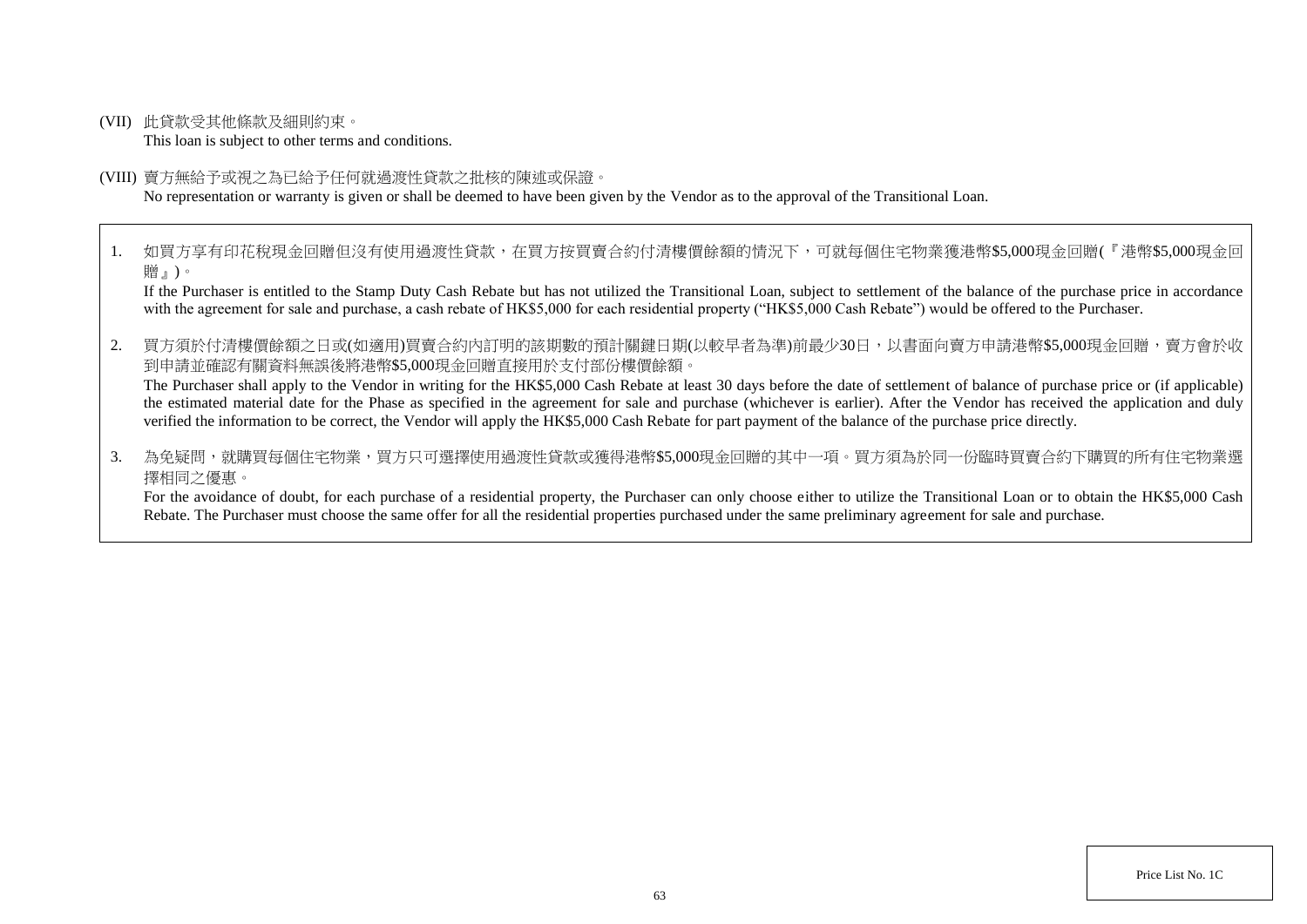# 附錄 2(a) 備用第一按揭貸款

Annex 2(a) Standby First Mortgage Loan

賣方的指定財務機構(『指定財務機構』)提供備用第一按揭貸款 (『第一按揭貸款』) 之主要條款如下: The key terms of a Standby First Mortgage Loan ("First Mortgage Loan") offered by the Vendor's designated financing company ("designated financing company") are as follows:

(I) 買方必須於付清樓價餘額之日或(如適用)買賣合約內訂明的該期數的預計關鍵日期(以較早者為準)前最少60日以書面向指定財務機構申請第一按揭貸款。 The Purchaser shall make a written application to the designated financing company for a First Mortgage Loan not less than 60 days before date of settlement of the balance of the purchase price or (if applicable) the estimated material date for the Phase as specified in the agreement for sale and purchase (whichever is earlier).

# (II) (適用於選擇AVD and BSD靈活付款計劃)

(Applicable to AVD and BSD Flexible Payment Plan)

第一按揭貸款的最高金額為有關付款計劃所述之淨樓價的80%,惟貸款金額不可超過應繳付之樓價餘額。指定財務機構會因應買方及其擔保人(如有)的信貸評估, 對貸款金額作出調整。因應不同付款計劃的支付條款,如買方意欲申請最高貸款金額,可能須提前支付樓價餘額。

The maximum First Mortgage Loan amount shall be 80% of the net purchase price as mentioned in the relevant payment plan, provided that the loan amount shall not exceed the balance of purchase price payable. The designated financing company will adjust the loan amount in accordance with the credit assessment of the Purchaser and his/her/its guarantor (if any). Depending on the different terms of payment of the payment plans, the Purchaser intending to apply for the maximum loan amount may have to early settle the balance of purchase price.

(適用於選擇現金付款計劃、現金Plus付款計劃、靈活Easy付款計劃、靈活付款計劃及卓越靈活付款計劃) (Applicable to Cash Payment Plan, Cash Plus Payment Plan, Flexible Easy Payment Plan, Flexible Payment Plan and Premier Flexible Payment Plan)

第一按揭貸款的最高金額為有關付款計劃所述之淨樓價的80%或(如買方屬特選客戶)90%,惟貸款金額不可超過應繳付之樓價餘額。指定財務機構會因應買方及其 擔保人(如有)的信貸評估,對貸款金額作出調整。因應不同付款計劃的支付條款,如買方意欲申請最高貸款金額,可能須提前支付樓價餘額。

The maximum First Mortgage Loan amount shall be 80% or (if the Purchaser is/are designated customer(s)) 90% of the net purchase price as mentioned in the relevant payment plan, provided that the loan amount shall not exceed the balance of purchase price payable. The designated financing company will adjust the loan amount in accordance with the credit assessment of the Purchaser and his/her/its guarantor (if any). Depending on the different terms of payment of the payment plans, the Purchaser intending to apply for the maximum loan amount may have to early settle the balance of purchase price.

上文『特選客戶』一詞指(i)個人名義買方;及(ii)至少一位買方或其擔保人為香港相關專業機構註冊之建築師、會計師、測量師、獸醫、牙醫、醫生、註冊護士、 精算師、律師、特許金融分析師、民航機師、香港醫院管理局之僱員(其薪金為醫院管理局一般職系薪級表34(33A)點或以上)或香港特別行政區政府之公務員(其薪 金為公務員總薪級表34(33A)點或以上) (統稱為『指定專業人士』)。指定財務機構保留對『特選客戶』及『指定專業人士』定義的最終解釋權。

The term "designated customer" above means (i) the Purchaser(s) who is/are individual(s); and (ii) at least one of the Purchaser(s) or his/her guarantor(s) is/are registered with the relevant professional bodies in Hong Kong as architect, accountant, surveyor, veterinarian, dentist, doctor, registered nurse, actuary, lawyer, Chartered Financial Analyst, airline pilot, staff of Hospital Authority of Hong Kong (with salary at Hospital Authority General Pay Scale Point 34 (33A) or above) or civil servants of the government of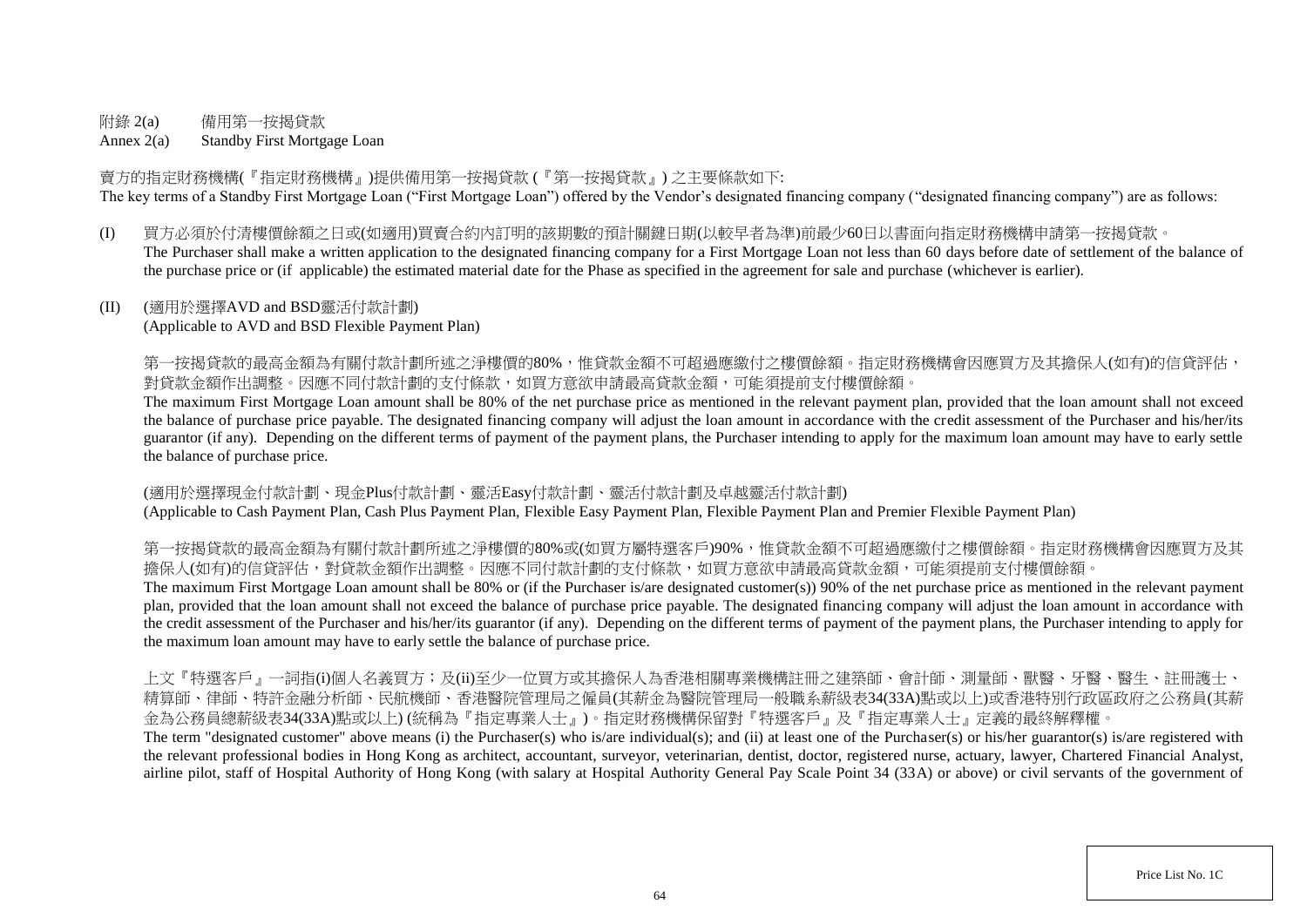HKSAR (with salary at Civil Services Master Pay Scale Point 34 (33A) or above) (collectively "designated professional person"). The designated financing company reserves the right of final interpretation of the definitions of "designated customer" and "designated professional person".

- (III) 第一按揭貸款以該住宅物業之第一法定按揭作抵押。 The First Mortgage Loan shall be secured by a first legal mortgage over the residential property.
- (IV) 該住宅物業只可供買方自住。 The residential property shall only be self-occupied by the Purchaser.
- (V) 第一按揭貸款年期最長為25年。 The maximum tenor of First Mortgage Loan shall be 25 years.
- (VI) 首24個月之按揭利率為香港上海匯豐銀行有限公司不時報價之港元最優惠利率(『港元最優惠利率』)減2.85% p.a.,其後之按揭利率為港元最優惠利率,利率浮動。 最終利率以指定財務機構審批結果而定。

Interest rate for the first 24 months shall be Hong Kong Dollar Best Lending Rate quoted from time to time by The Hongkong and Shanghai Banking Corporation Limited ("Hong Kong Dollar Best Lending Rate") minus 2.85% p.a., thereafter at Hong Kong Dollar Best Lending Rate, subject to fluctuation. The final interest rate will be subject to approval by the designated financing company.

(VII) 買方須以按月分期償還第一按揭貸款。

The Purchaser shall repay the First Mortgage Loan by monthly instalments.

(VIII) 買方及其擔保人(如有)須提供足夠文件證明其還款能力(如買方屬特選客戶,只考慮指定專業人士的還款能力),包括但不限於在指定財務機構要求下提供信貸報告、 稅單、其他收入證明及/或銀行紀錄。指定財務機構會對買方及其擔保人(如有)進行信貸審查及評估。 The Purchaser and his/her/its guarantor (if any) shall provide sufficient documents to prove his/her/its repayment ability (if the Purchaser is a designated customer, only the

repayment ability of the designated professional person(s) will be considered), including without limitation the provision of credit report, Tax Demand Note, other income proof and/or banking record upon request from the designated financing company. The designated financing company will conduct credit check and assessment on the Purchaser and his/her/its guarantor (if any).

(IX) 第一按揭貸款申請須由指定財務機構獨立審批。

The First Mortgage Loan shall be approved by the designated financing company independently.

- (X) 買方須就申請第一按揭貸款支付港幣\$5,000不可退還的申請手續費。 The Purchaser shall pay HK\$5,000 being the non-refundable application fee for the First Mortgage Loan.
- (XI) 所有第一按揭貸款法律文件須由賣方代表律師辦理,並由買方負責有關律師費用及雜費。買方可選擇另行自聘律師作為買方代表律師,在此情況下,買方亦須負 責其代表律師有關第一按揭貸款的律師費用及雜費。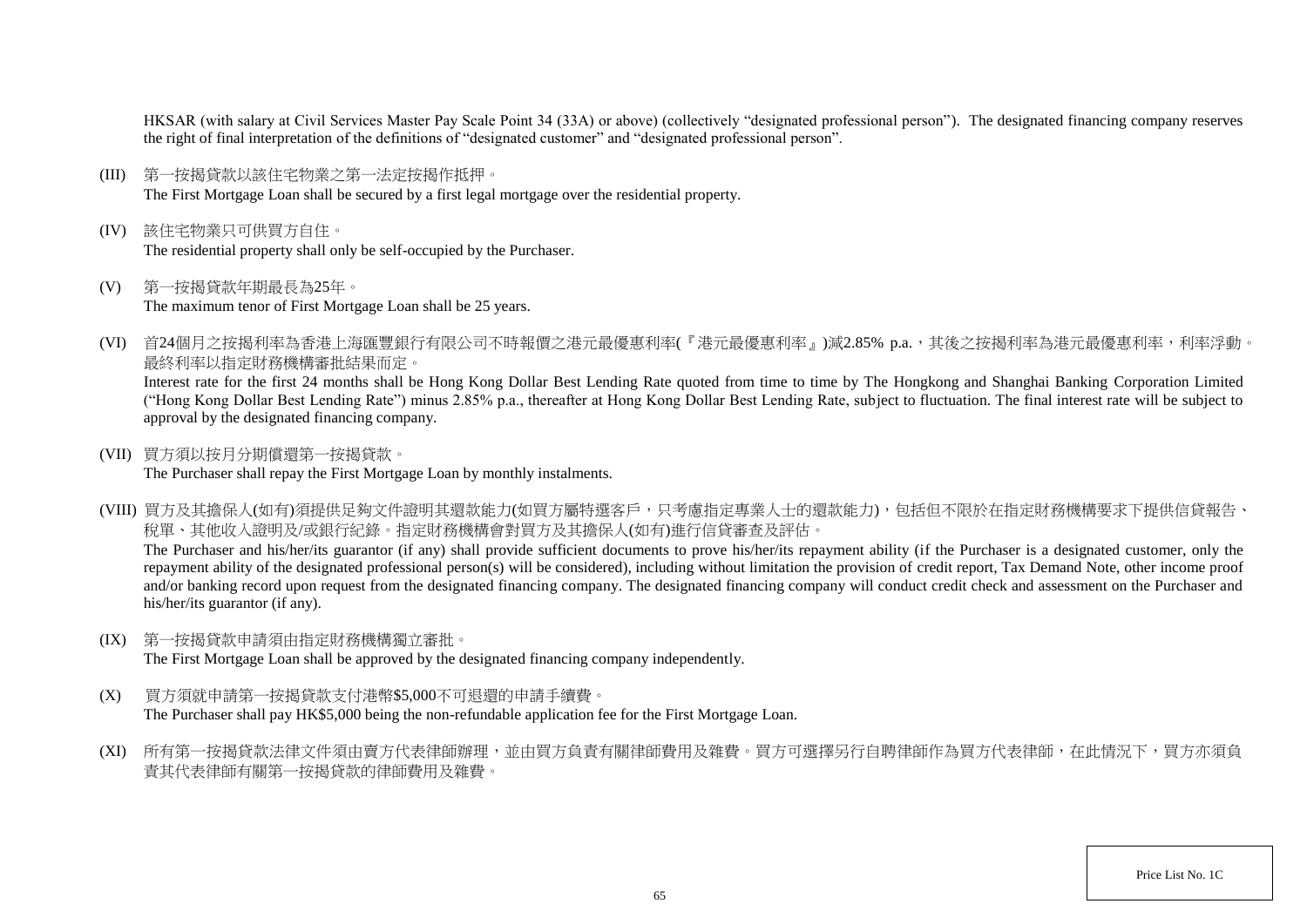All legal documents of First Mortgage Loan shall be handled by the Vendor's solicitors and all the costs and disbursements relating thereto shall be borne by the Purchaser. The Purchaser can choose to instruct his/her/its own solicitors to act for him/her/it, and in such event, the Purchaser shall also bear his/her/its own solicitors' costs and disbursements relating to the First Mortgage Loan.

(XII) 買方敬請向指定財務機構查詢有關第一按揭貸款用途及詳情。第一按揭貸款批出與否、批出貸款金額及其條款,指定財務機構有最終決定權。不論審批結果如何, 買方仍須按買賣合約完成住宅物業的交易及繳付住宅物業的樓價全數。

The Purchaser is advised to enquire with the designated financing company about the purpose and the details of the First Mortgage Loan. The approval, disapproval or the approved loan amount of the First Mortgage Loan and the terms thereof are subject to the final decision of the designated financing company. Irrespective of the assessment result, the Purchaser shall complete the purchase of the residential property and shall pay the full purchase price of the residential property in accordance with the agreement for sale and purchase.

## (XIII) 第一按揭貸款受其他條款及細則約束。

The First Mortgage Loan is subject to other terms and conditions.

## (XIV) 賣方無給予或視之為已給予任何就第一按揭貸款之安排及批核的陳述或保證。

No representation or warranty is given or shall be deemed to have been given by the Vendor as to the arrangement and the approval of the First Mortgage Loan.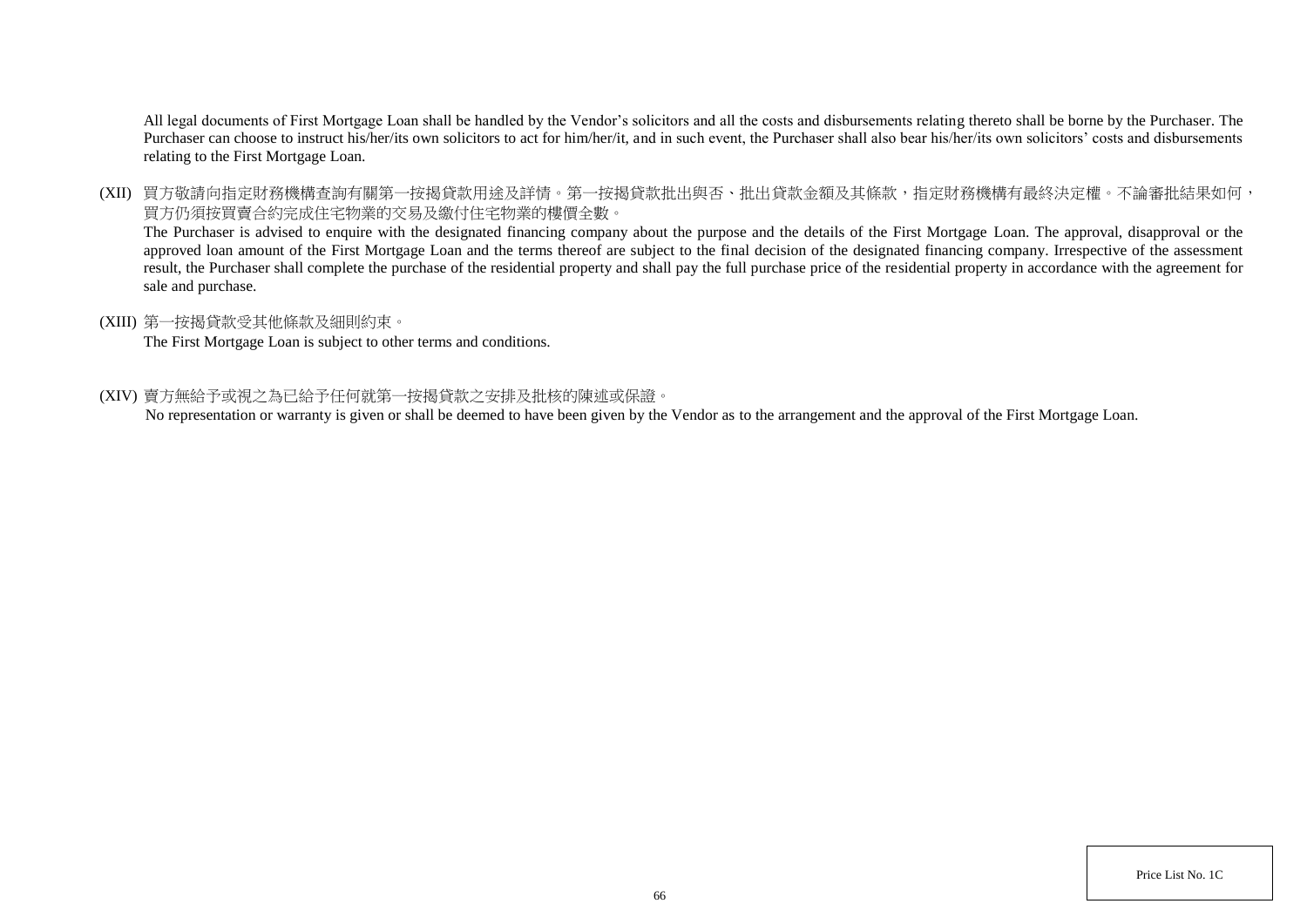附錄 2(b) 備用第二按揭貸款

Annex 2(b) Standby Second Mortgage Loan

賣方的指定財務機構(『指定財務機構』)提供備用第二按揭貸款 (『第二按揭貸款』) 之主要條款如下:

The key terms of a Standby Second Mortgage Loan ("Second Mortgage Loan") offered by the Vendor's designated financing company ("designated financing company") are as follows:

- (I) 買方必須於付清樓價餘額之日或(如適用)買賣合約內訂明的該期數的預計關鍵日期(以較早者為準)前最少60日以書面向指定財務機構申請第二按揭貸款。 The Purchaser shall make a written application to the designated financing company for a Second Mortgage Loan not less than 60 days before the date of settlement of the balance of the purchase price or (if applicable) the estimated material date for the Phase as specified in the agreement for sale and purchase (whichever is earlier).
- (II) 第二按揭貸款的最高金額為有關付款計劃所述之淨樓價的30%,惟第一按揭貸款(由第一按揭銀行提供)及第二按揭貸款總金額不可超過淨樓價的80%,或應繳付之 樓價餘額,以較低者為準。指定財務機構會因應買方及其擔保人(如有)的信貸評估,對貸款金額作出調整。 The maximum Second Mortgage Loan amount shall be 30% of the net purchase price as mentioned in the relevant payment plan, provided that the total amount of first

mortgage loan (offered by the first mortgagee bank) and the Second Mortgage Loan shall not exceed 80% of the net purchase price, or the balance of purchase price payable, whichever is lower. The designated financing company will adjust the loan amount in accordance with the credit assessment of the Purchaser and his/her/its guarantor (if any).

(III) 第二按揭貸款以該住宅物業之法定按揭作抵押。

The Second Mortgage Loan shall be secured by a legal mortgage over the residential property.

(IV) 該住宅物業只可供買方自住。

The residential property shall only be self-occupied by the Purchaser.

- (V) 第二按揭貸款年期最長為25年,或第一按揭貸款(由第一按揭銀行提供)之年期,以較短者為準。 The maximum tenor of Second Mortgage Loan shall be 25 years or the tenor of first mortgage loan (offered by the first mortgagee bank), whichever is shorter.
- (VI) 首24個月之按揭利率為:

Interest rate for the first 24 months shall be:

- (如第二按揭貸款的金額不超過淨樓價的25%)香港上海匯豐銀行有限公司不時報價之港元最優惠利率(『港元最優惠利率』)減2.85% p.a.;或 (If the amount of the Second Mortgage Loan does not exceed 25% of the net purchase price) Hong Kong Dollar Best Lending Rate quoted from time to time by The Hongkong and Shanghai Banking Corporation Limited ("Hong Kong Dollar Best Lending Rate") minus 2.85% p.a.; or
- (如第二按揭貸款的金額超過淨樓價的25%,但不超過淨樓價的30%)港元最優惠利率減2.35% p.a., (If the amount of the Second Mortgage Loan exceeds 25% of the net purchase price, but does not exceed 30% of the net purchase price) Hong Kong Dollar Best Lending Rate minus 2.35% p.a.,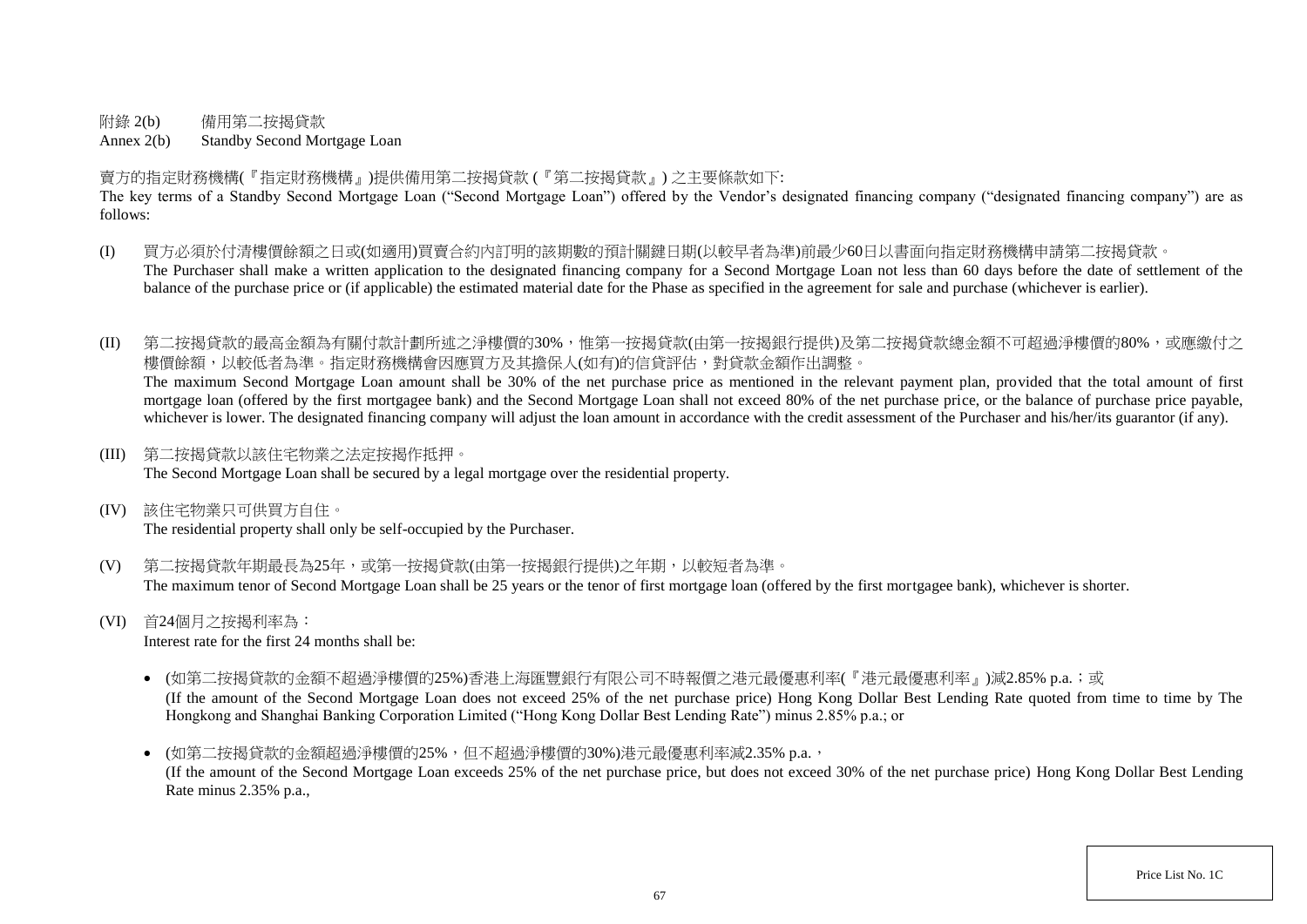# 其後之按揭利率為港元最優惠利率,利率浮動。最終利率以指定財務機構審批結果而定。

thereafter at Hong Kong Dollar Best Lending Rate, subject to fluctuation. The final interest rate will be subject to approval by the designated financing company.

(VII) 買方須以按月分期償還第二按揭貸款。

The Purchaser shall repay the Second Mortgage Loan by monthly instalments.

(VIII) 買方及其擔保人(如有)須提供足夠文件證明其還款能力,包括但不限於在指定財務機構要求下提供信貸報告、稅單、其他收入證明及/或銀行紀錄。指定財務機構 會對買方及其擔保人(如有)進行信貸審查及評估。

The Purchaser and his/her/its guarantor (if any) shall provide sufficient documents to prove his/her/its repayment ability, including without limitation the provision of credit report, Tax Demand Note, other income proof and/or banking record upon request from the designated financing company. The designated financing company will conduct credit check and assessment on the Purchaser and his/her/its guarantor (if any).

(IX) 第一按揭銀行須為指定財務機構所指定及轉介之銀行,買方並且須首先得到該銀行同意辦理第二按揭貸款。 The first mortgagee bank shall be nominated and referred by the designated financing company and the Purchaser shall obtain prior consent from the first mortgagee bank to apply for the Second Mortgage Loan.

- (X) 第一按揭貸款(由第一按揭銀行提供)及第二按揭貸款須由有關承按機構獨立審批。 The first mortgage loan (offered by the first mortgagee bank) and the Second Mortgage Loan shall be approved by the relevant mortgagees independently.
- (XI) 所有第二按揭貸款法律文件須由賣方代表律師辦理,並由買方負責有關律師費用及雜費。買方可選擇另行自聘律師作為買方代表律師,在此情況下,買方亦須負 責其代表律師有關第二按揭貸款的律師費用及雜費。

All legal documents of the Second Mortgage Loan shall be handled by the Vendor's solicitors and all the costs and disbursements relating thereto shall be borne by the Purchaser. The Purchaser can choose to instruct his/her/its own solicitors to act for him/her/it, and in such event, the Purchaser shall also bear his/her/its own solicitors' costs and disbursements relating to the Second Mortgage Loan.

- (XII) 買方須就申請第二按揭貸款支付港幣\$5,000不可退還的申請手續費。 The Purchaser shall pay HK\$5,000 being the non-refundable application fee for the Second Mortgage Loan.
- (XIII) 買方敬請向指定財務機構查詢有關第二按揭貸款用途及詳情。第二按揭貸款批出與否、批出貸款金額及其條款,指定財務機構有最終決定權。不論審批結果如何 ,買方仍須按買賣合約完成住宅物業的交易及繳付住宅物業的樓價全數。

The Purchaser is advised to enquire with the designated financing company about the purpose and the details of the Second Mortgage Loan. The approval, disapproval or the approved loan amount of the Second Mortgage Loan and the terms thereof are subject to the final decision of the designated financing company. Irrespective of the assessment result, the Purchaser shall complete the purchase of the residential property and shall pay the full purchase price of the residential property in accordance with the agreement for sale and purchase.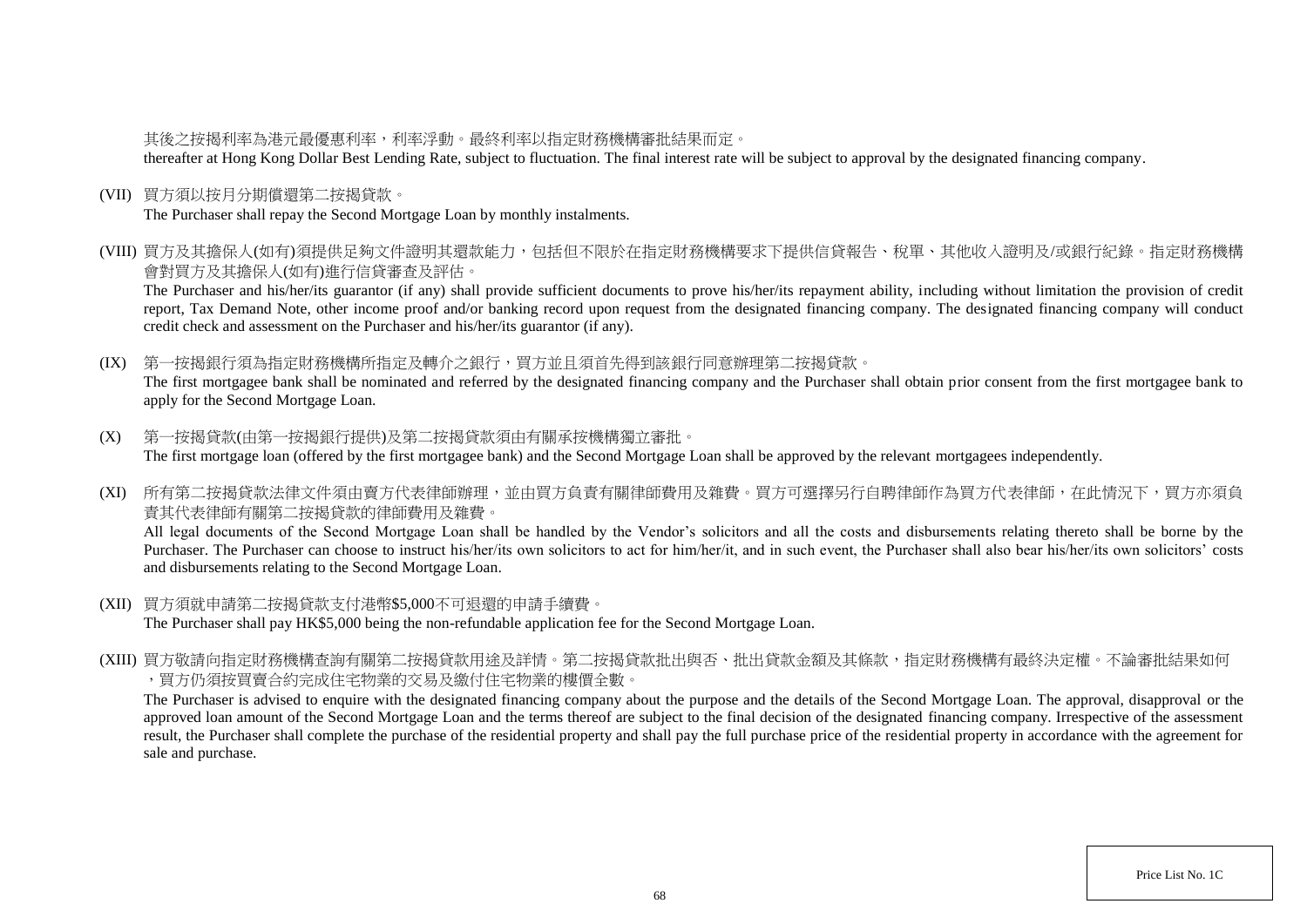(XIV) 此第二按揭貸款受其他條款及細則約束。

This Second Mortgage Loan is subject to other terms and conditions.

(XV) 賣方無給予或視之為已給予任何就第二按揭貸款之安排及批核的陳述或保證。

No representation or warranty is given or shall be deemed to have been given by the Vendor as to the arrangement and the approval of the Second Mortgage Loan.

# 備註:銀行會根據香港金融管理局的指引,將第二按揭貸款的條款納入銀行的按揭審批考慮。詳情請向有關銀行查詢。

Note: The bank will, in the course of approving any mortgage, take into account the terms and conditions of the Second Mortgage Loan in accordance with Hong Kong Monetary Authority guidelines. For details, please enquire with the banks.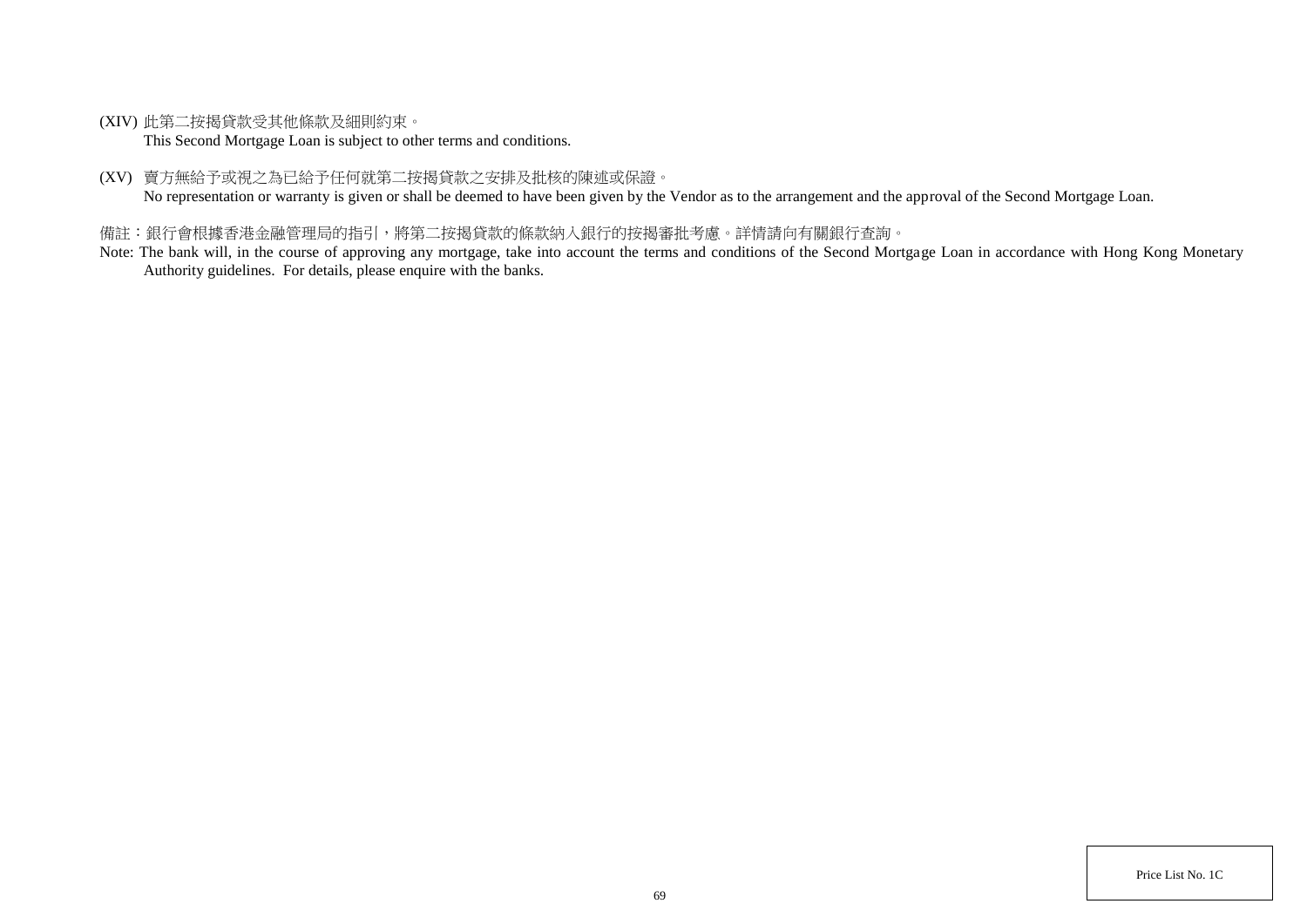附錄 2(c) Regency 120 Plus (只適用於個人名義買方)

Annex  $2(c)$  Regency 120 Plus (applicable only to the Purchaser(s) who is/are individual(s))

買方可向賣方的指定財務機構(『指定財務機構』)申請Regency 120 Plus (『樓價貸款』),主要條款如下: The Purchaser can apply to the Vendor's designated financing company ("designated financing company") for the Regency 120 Plus ("Payment Financing"). Key terms are as follows:

- (I) 買方必須於付清樓價餘額之日或(如適用)買賣合約內訂明的該期數的預計關鍵日期(以較早者為準)前最少60日以書面向指定財務機構申請樓價貸款。 The Purchaser shall make a written application to the designated financing company for a Payment Financing not less than 60 days before date of settlement of the balance of the purchase price or (if applicable) the estimated material date for the Phase as specified in the agreement for sale and purchase (whichever is earlier).
- (II) 樓價貸款必須以該住宅物業之第一法定按揭及一個香港住宅物業(『現有物業』)之第一法定按揭作為抵押。以下為現有物業的基本要求: The Payment Financing shall be secured by a first legal mortgage over the residential property and a first legal mortgage over a Hong Kong residential property ("Existing Property"). The following are the basic requirements of the Existing Property:
	- 現有物業的業主(或其中一位業主)必須為買方(或買方其中一位)或買方的近親(即配偶、父母、子女、兄弟、姊妹、祖父母、外祖父母、孫、孫女、外孫或外孫 女)或買方其中一位的近親;及

The registered owner of the Existing Property (or any one of the registered owners) must be the Purchaser (or any one of the Purchasers) or a close relative (i.e. spouse, parents, children, brothers, sisters, grandparents or grandchildren) of the Purchaser or a close relative of any one of the Purchasers; and

- 現有物業的業權良好;及 The title to the Existing Property is good; and
- 現有物業沒有銀行按揭以外的其他按揭或產權負擔;及 The Existing Property is not subject to any mortgage or incumbrance other than bank mortgage; and
- 現有物業不屬於村屋、1980年前發出入伙紙的單幢式住宅物業、有轉讓限制的物業或非屋苑式的離島物業等;及 The Existing Property is not a village-type house, residential property in a single block with an Occupation Permit issued before 1980, property which is subject to alienation restrictions and non-estate-type property situated on the outlying islands, etc.; and
- 現有物業的價值必須符合以下要求:

The value of the Existing Property must satisfy the following requirement: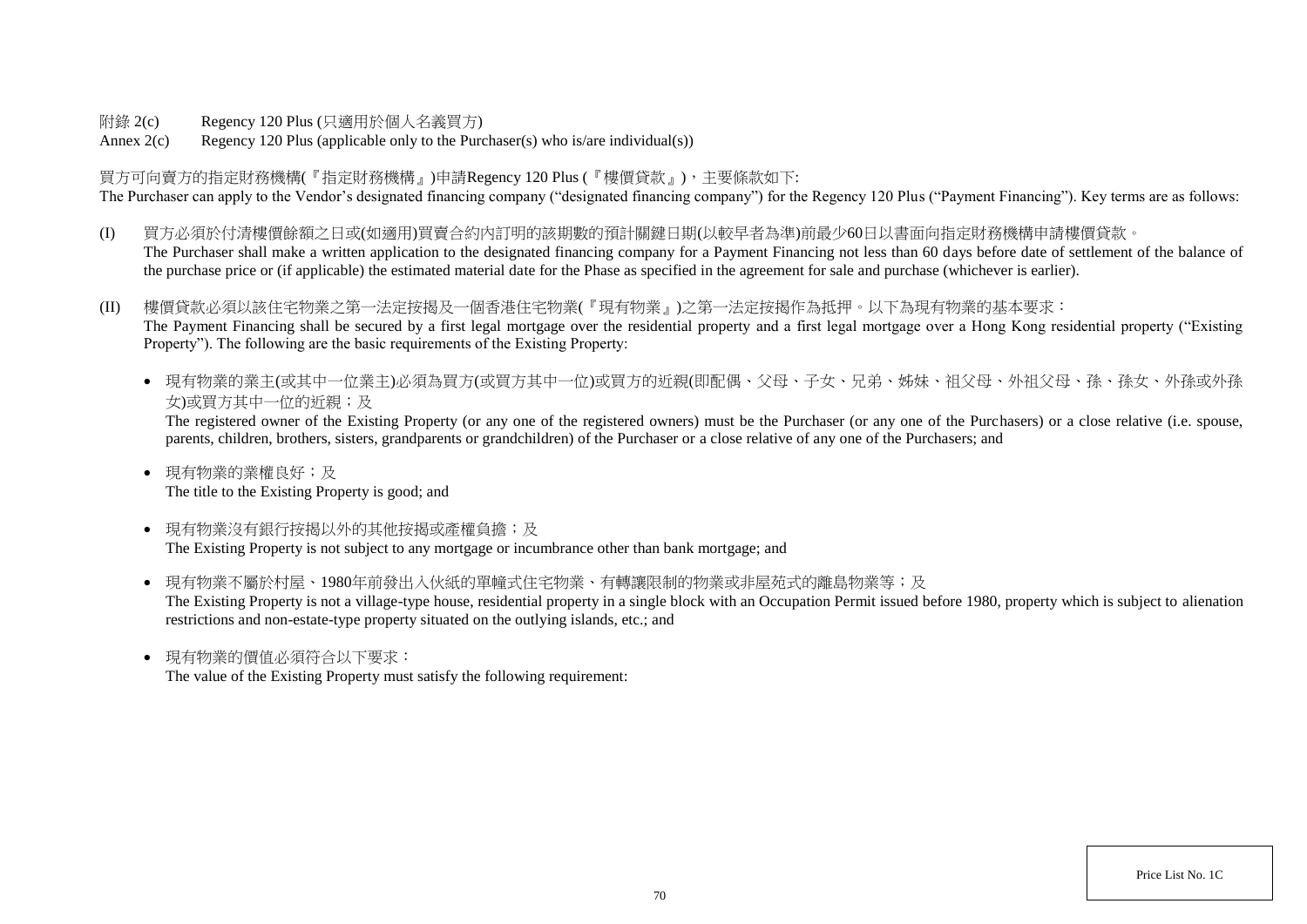| 於申請Regency 120 Plus時,現有物業的按揭                    | 指定財務機構估算現有物業的價值                                                                                                         |
|-------------------------------------------------|-------------------------------------------------------------------------------------------------------------------------|
| 情況:                                             | The designated financing company's valuation of the Existing Property                                                   |
| The mortgage status of the Existing Property at |                                                                                                                         |
| the time of application for Regency 120 Plus:   |                                                                                                                         |
| 沒有任何按揭                                          | 不低於住宅物業之樓價的30%(或總樓價的30%,如購買兩個或以上住宅物業)                                                                                   |
| does not have any mortgage                      | not less than 30% of the purchase price (or 30% of the total purchase price, if two or above residential properties are |
|                                                 | purchased) of the residential property.                                                                                 |
|                                                 |                                                                                                                         |
| 有銀行按揭                                           | 不低於住宅物業之樓價的60% (或總樓價的60%, 如購買兩個或以上住宅物業)                                                                                 |
| mortgaged to a bank                             | not less than 60% of the purchase price (or 60% of the total purchase price, if two or above residential properties are |
|                                                 | purchased) of the residential property.                                                                                 |
|                                                 |                                                                                                                         |

# 儘管符合上述要求,指定財務機構保留權利不接受現有物業作為抵押品。

Notwithstanding meeting the above requirements, the designated financing company reserves the right not to accept the Existing Property as security.

# (III) 樓價貸款的最高金額為:

The maximum amount of Payment Financing shall be:

| 於申請Regency 120 Plus時,現有物業的按揭                    | 樓價貸款的最高金額                                                                                                                                                                                                                                                                                                                                                                                                                                                                     |
|-------------------------------------------------|-------------------------------------------------------------------------------------------------------------------------------------------------------------------------------------------------------------------------------------------------------------------------------------------------------------------------------------------------------------------------------------------------------------------------------------------------------------------------------|
| 情況:                                             | The maximum amount of the Payment Financing                                                                                                                                                                                                                                                                                                                                                                                                                                   |
| The mortgage status of the Existing Property at |                                                                                                                                                                                                                                                                                                                                                                                                                                                                               |
| the time of application for Regency 120 Plus:   |                                                                                                                                                                                                                                                                                                                                                                                                                                                                               |
| 沒有任何按揭                                          | (如現有物業的估算價值為樓價30%或以上,但少於樓價40%)樓價的75%扣除所有賣方將提供用以支付樓                                                                                                                                                                                                                                                                                                                                                                                                                            |
| does not have any mortgage                      | 價餘額部份的現金回贈(如有)後的金額,惟貸款金額不可超過應繳付之樓價餘額;或                                                                                                                                                                                                                                                                                                                                                                                                                                        |
|                                                 | (if the valuation of the Existing Property is 30% of the purchase price or above, but less than 40% of the purchase<br>price) 75% of the purchase price less all cash rebate(s) (if any) that will be offered by the Vendor for part<br>payment of the balance of purchase price, provided that the loan amount shall not exceed the balance of purchase<br>price payable; or                                                                                                 |
|                                                 | (如現有物業的估算價值為樓價40%或以上,但少於樓價50%)樓價的85%扣除所有賣方將提供用以支付樓<br>價餘額部份的現金回贈(如有)後的金額,惟貸款金額不可超過應繳付之樓價餘額;或<br>(if the valuation of the Existing Property is 40% of the purchase price or above, but less than 50% of the purchase<br>price) 85% of the purchase price less all cash rebate(s) (if any) that will be offered by the Vendor for part<br>payment of the balance of purchase price, provided that the loan amount shall not exceed the balance of purchase<br>price payable; or |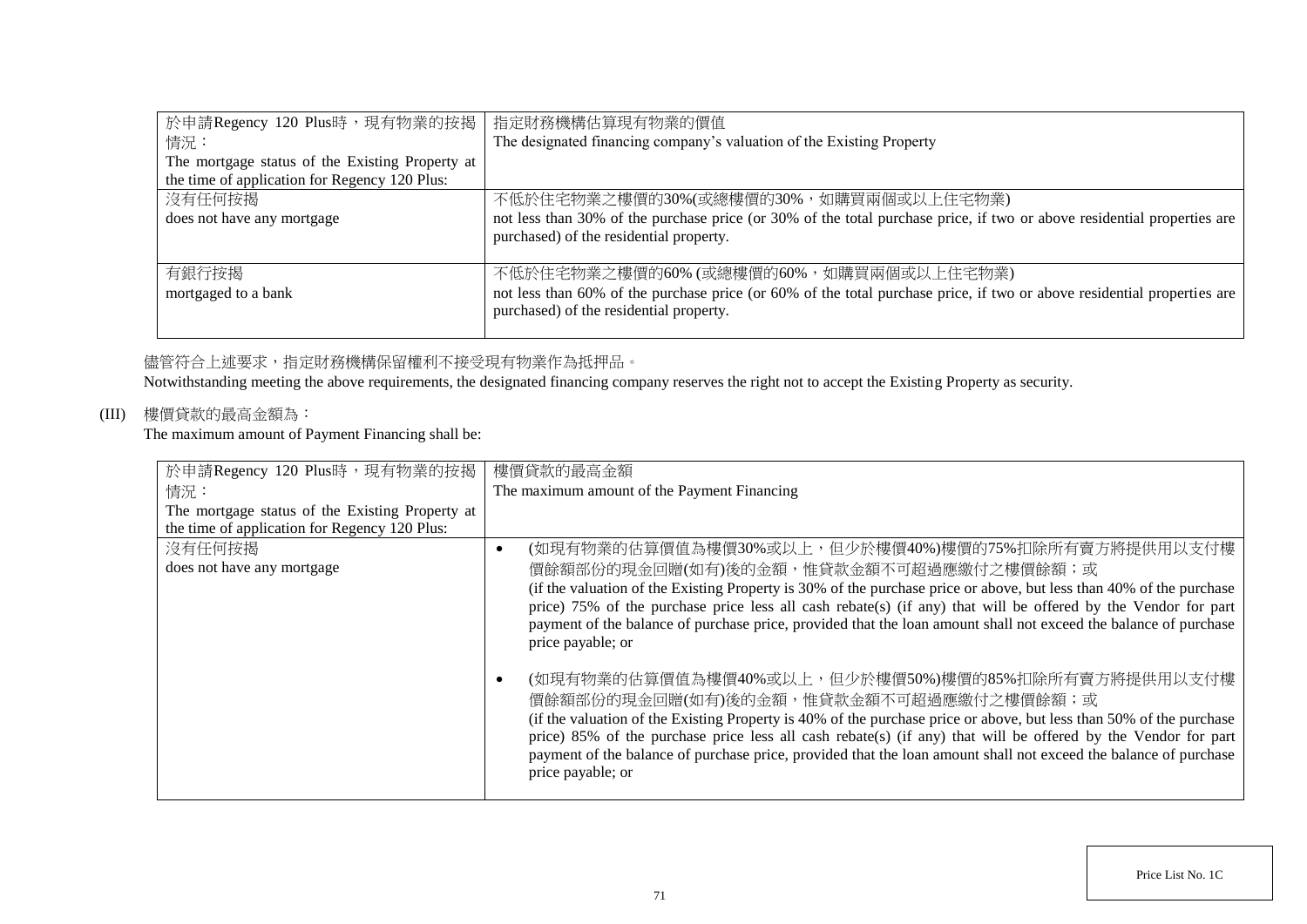|                     | (如現有物業的估算價值為樓價50%或以上)樓價的95%扣除所有賣方將提供用以支付樓價餘額部份的現<br>金回贈(如有)後的金額,惟貸款金額不可超過應繳付之樓價餘額。<br>(if the valuation of the Existing Property is 50% of the purchase price or above) 95% of the purchase price less<br>all cash rebate(s) (if any) that will be offered by the Vendor for part payment of the balance of purchase price,<br>provided that the loan amount shall not exceed the balance of purchase price payable. |
|---------------------|----------------------------------------------------------------------------------------------------------------------------------------------------------------------------------------------------------------------------------------------------------------------------------------------------------------------------------------------------------------------------------------------------------------------|
| 有銀行按揭               | (如現有物業的估算價值為樓價60%或以上,但少於樓價70%)樓價的100%;或                                                                                                                                                                                                                                                                                                                                                                              |
| mortgaged to a bank | (if the valuation of the Existing Property is 60% of the purchase price or above, but less than 70% of the purchase<br>price) 100% of the purchase price; or                                                                                                                                                                                                                                                         |
|                     | (如現有物業的估算價值為樓價70%或以上,但少於樓價80%)樓價的110%;或                                                                                                                                                                                                                                                                                                                                                                              |
|                     | (if the valuation of the Existing Property is 70% of the purchase price or above, but less than 80% of the purchase<br>price) 110% of the purchase price; or                                                                                                                                                                                                                                                         |
|                     | (如現有物業的估算價值為樓價80%或以上)樓價的120%。<br>(if the valuation of the Existing Property is 80% of the purchase price or above)120% of the purchase price.                                                                                                                                                                                                                                                                        |

因應不同付款計劃的支付條款,如買方意欲申請最高貸款金額,可能須提前支付樓價餘額。指定財務機構會因應買方及其擔保人(如有)的信貸評估結果,對貸款金 額作出調整。

Depending on the different terms of payment of the payment plans, the Purchaser intending to apply for the maximum loan amount may have to early settle the balance of purchase price. The designated financing company will adjust the loan amount in accordance with the credit assessment of the Purchaser and his/her/its guarantor (if any).

(IV) 該住宅物業只可供買方自住。

The residential property shall only be self-occupied by the Purchaser.

(V) 買方毋須提供收入證明,但須提供其他指定財務機構所需文件,包括但不限於在指定財務機構要求下提供信貸報告、還款紀錄及/或銀行紀錄。指定財務機構會對 買方及其擔保人(如有)進行信貸審查。

The Purchaser is not required to provide income proof, but is required to provide other necessary documents upon request from the designated financing company, including without limitation, credit report, repayment record and/or banking record. The designated financing company will conduct credit check on the Purchaser and his/her guarantor (if any).

(VI) 買方須提供於到期還款資金安排,並提供相關文件證明。

The Purchaser is required to provide the funding arrangement for repayment on maturity and provide the relevant documents.

(VII) 樓價貸款申請須由指定財務機構獨立審批。

The Payment Financing shall be approved by the designated financing company independently.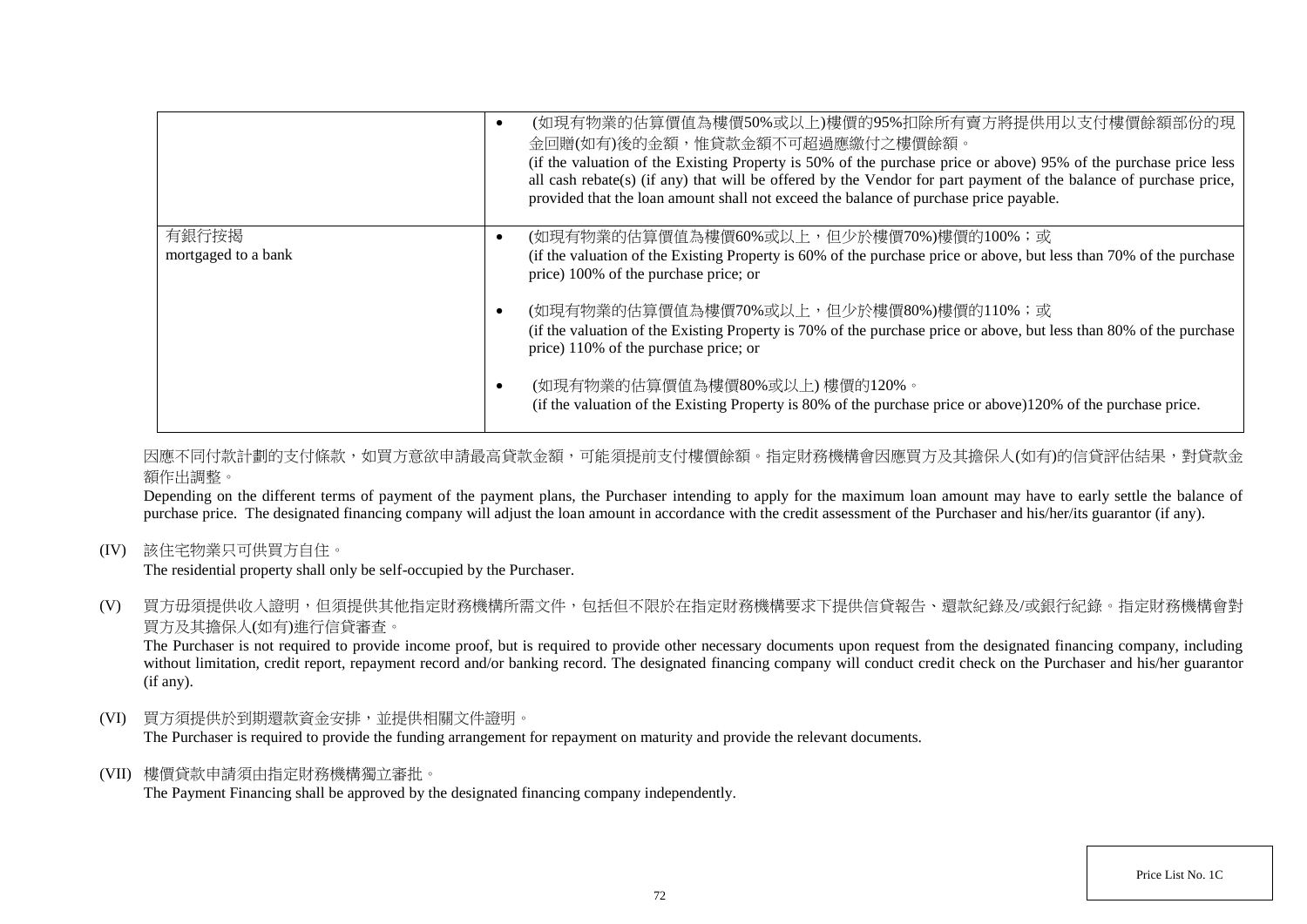(VIII) 樓價貸款必須一次過全部提取,並只可首先用於繳付樓價餘額(『貸款A部份』)及(如適用)然後用於償還現有物業的按揭貸款(『貸款B部份』)。如樓價貸款不足以 償清現有物業的按揭貸款,現有物業的業主須自行安排資金以償清現有物業的按揭貸款。

The Payment Financing shall be fully drawn in one lump sum and shall only be applied for firstly payment of the balance of purchase price ("Tranche A") and (if applicable) secondly repayment of the mortgage loan of the Existing Property ("Tranche B"). If the mortgage loan of the Existing Property cannot fully repaid by the Payment Financing, the registered owner of the Existing Property shall arrange his/her own funds to fully repay the mortgage loan of the Existing Property.

(IX) 樓價貸款的年期最長為 2 年。

The maximum tenor of the Payment Financing shall be 2 years.

- (X) 利率為2.15% p.a.。最終利率以指定財務機構審批結果而定。 Interest rate shall be 2.15%p.a.. The final interest rate will be subject to approval by the designated financing company.
- (XI) 買方須以以下方式償還樓價貸款:

The Purchaser shall repay the Payment Financing in the following manner:

- (i) 每月供款相當於樓價0.5%,先用於支付利息,餘款用於償還樓價貸款的貸款A部份;及 monthly installment amount equivalent to 0.5% of the purchase price shall be paid for interest firstly, and the balance shall be applied for repayment of the Tranche A of the Payment Financing; and
- (ii) 於到期日,全數償還樓價貸款餘款及利息。 fully repay the balance of the Payment Financing and interest on the maturity date.
- (XII) 買方可向指定財務機構申請附錄2(e)所述的延續貸款 (『延續貸款』),於樓價貸款到期日用以償還樓價貸款的貸款A部份。延續貸款的最高金額為: The Purchaser may apply to the designated financing company for the Extended Loan ("Extended Loan") as set out in Annex 2(e) for repayment of the Tranche A of the Payment Financing upon the maturity date of the Payment Financing. The maximum amount of the Extended Loan shall be:

| 於申請Regency 120 Plus時,現有物業的按揭情                       | 延續貸款的最高金額                                                                                                          |
|-----------------------------------------------------|--------------------------------------------------------------------------------------------------------------------|
| 一況:                                                 | The maximum amount of the Extended Loan                                                                            |
| The mortgage status of the Existing Property at the |                                                                                                                    |
| time of application for Regency 120 Plus:           |                                                                                                                    |
| 沒有任何按揭                                              | 樓價貸款的到期日須償還的樓價貸款的貸款A部份的餘款減去樓價的10%。                                                                                 |
| does not have any mortgage                          | the balance of the Tranche A of the Payment Financing repayable on maturity date of the Payment Financing less 10% |
|                                                     | of the purchase price.                                                                                             |
| 有銀行按揭                                               | 樓價貸款的到期日須償還的樓價貸款的貸款A部份的餘款。                                                                                         |
| mortgaged to a bank                                 | the balance of the Tranche A of the Payment Financing repayable on maturity date of the Payment Financing.         |
|                                                     |                                                                                                                    |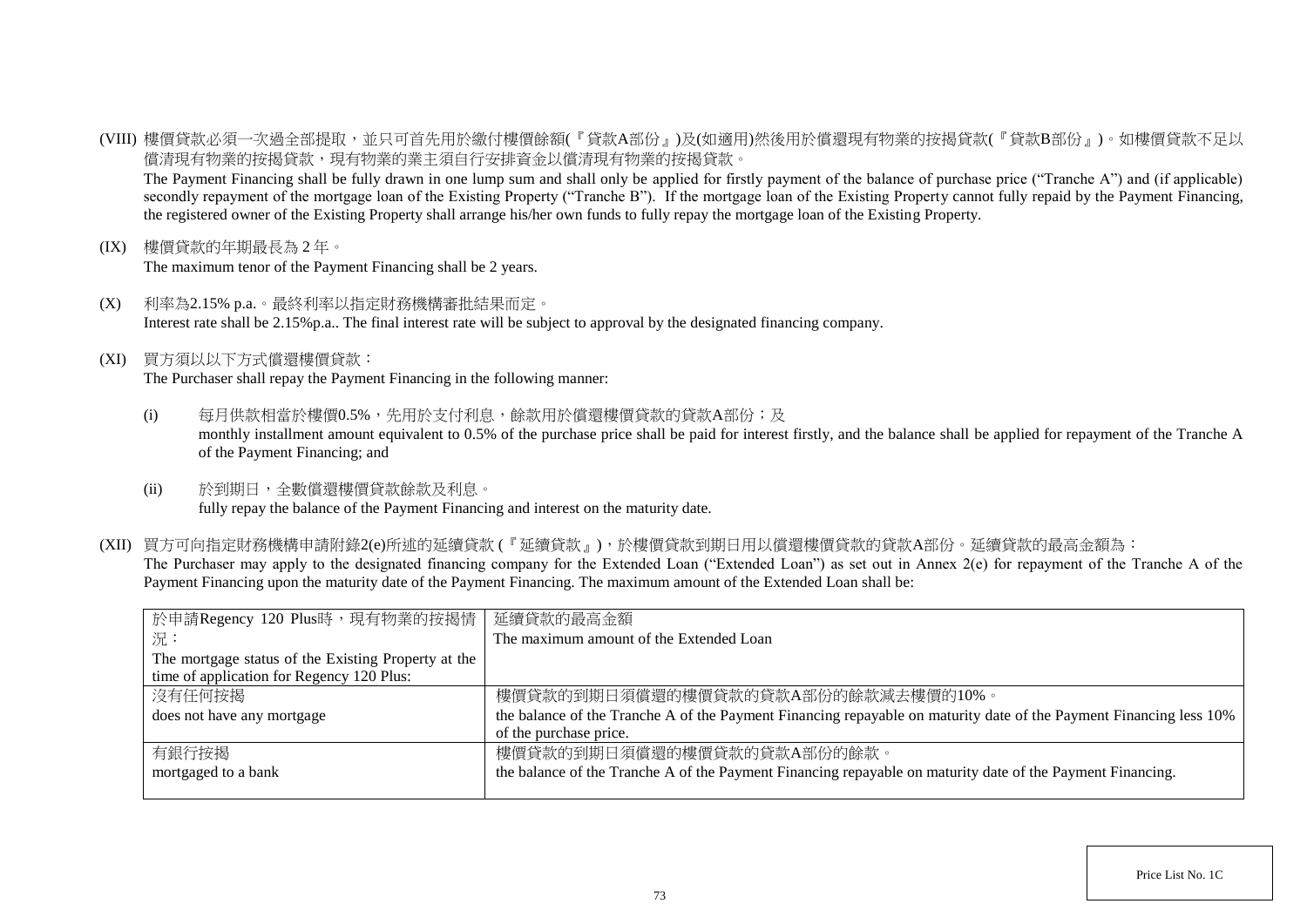## 指定財務機構會因應買方及其擔保人(如有)的信貸評估結果,對貸款金額作出調整。詳情請參閱附錄 2(d)。

The designated financing company will adjust the loan amount in accordance with the credit assessment of the Purchaser and his/her guarantor (if any). Please see Annex 2(d) for details.

(XIII) 所有樓價貸款的法律文件須由賣方代表律師準備,並於賣方代表律師的辦事處簽署。買方無須支付任何申請貸款的手續費或法律費用(惟買方須自行支付為證明其 現有物業良好業權之補契費用(如有))。如買方就樓價貸款另行自聘律師作為其代表律師,買方須負責其代表律師有關費用及雜費。如現有物業有按揭,買方須自 行聘請律師辦理解除按揭手續並支付相關律師費用及雜費。

All legal documents of the Payment Financing shall be prepared by the Vendor's solicitors and signed at the office of the Vendor's solicitors. The Purchaser will not be charged any handling fee or legal fee for processing the loan application (except that the expenses for obtaining any missing title deeds (if any) in order to prove good title of the Existing Property shall be borne by the Purchaser). If the Purchaser shall instruct his/her own solicitors to act for him/her for the Payment Financing, the Purchaser shall bear his/her own solicitors' relevant costs and disbursements. If the Existing Property is mortgaged, the Purchaser shall instruct his/her own solicitors to handle the release of the mortgage and bear his/her own solicitors' relevant costs and disbursements.

(XIV) 買方敬請向指定財務機構查詢有關貸款用途及詳情。貸款批出與否、批出貸款金額及其條款,指定財務機構有最終決定權。不論審批結果如何,買方仍須按買賣 合約完成住宅物業的交易及繳付住宅物業的樓價全數。

The Purchaser is advised to enquire with the designated financing company about the purpose and details of the loan. The approval, disapproval or the approved loan amount of the loan and the terms thereof are subject to the final decision of the designated financing company. Irrespective of the assessment result, the Purchaser shall complete the purchase of the residential property and shall pay the full purchase price of the residential property in accordance with the agreement for sale and purchase.

(XV) 此貸款受其他條款及細則約束。

This loan is subject to other terms and conditions.

(XVI) 賣方均無給予或視之為已給予任何就樓價貸款之批核的陳述或保證。

No representation or warranty is given or shall be deemed to have been given by the Vendor as to the approval of the Payment Financing.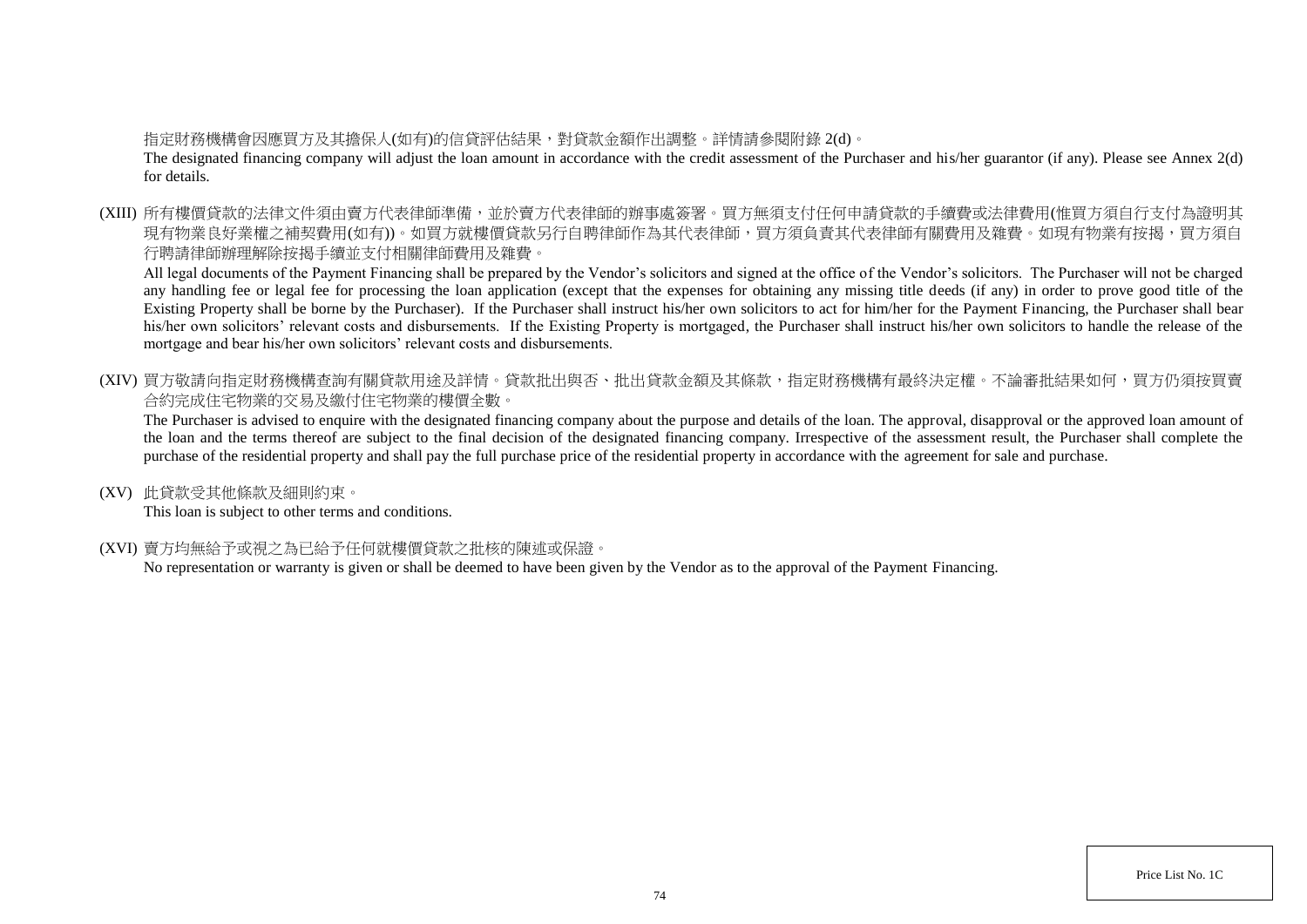## 附錄 2(d) 3 年免息貸款計劃 (只適用於個人名義買方)

Annex 2(d) 3 Years Interest-free Loan Plan (applicable only to the Purchaser(s) who is/are individual(s))

## 買方可向賣方的指定財務機構(『指定財務機構』)申請3年免息貸款計劃 (『特別貸款』),主要條款如下:

The Purchaser can apply to the Vendor's designated financing company ("designated financing company") for 3 Years Interest-free Loan Plan ("Special Loan"). Key terms are as follows:

- (I) 買方必須於付清樓價餘額之日或(如適用)買賣合約內訂明的該期數的預計關鍵日期(以較早者為準)前最少60日以書面向指定財務機構申請特別貸款。 The Purchaser shall make a written application to the designated financing company for the Special Loan not less than 60 days before date of settlement of the balance of the purchase price or (if applicable) the estimated material date for the Phase as specified in the agreement for sale and purchase (whichever is earlier).
- (II) 特別貸款必須以該住宅物業之第一法定按揭作為抵押。 The Special Loan shall be secured by a first legal mortgage over the residential property.
- (III) 該住宅物業供買方自住。 The residential property shall be self-occupied by the Purchaser.
- (VI) 擔保人(如有)必須為買方(或買方其中一位)或買方的指定親屬(即配偶、父母、子女、兄弟或姊妹)或買方其中一位的指定親屬或指定財務機構所接受的其他人士。 The guarantor (if any) must be the Purchaser (or any one of the Purchasers) or a designated relative (i.e. spouse, parents, children, brothers or sisters) of the Purchaser or a designated relative of any one of the Purchasers, or other person accepted by the designated financing company.
- (V) 特別貸款的最高金額為有關付款計劃所述之最高金額。如特別貸款金額為以下列表指明的金額,買方可根據以下列表獲賣方送出特別貸款現金回贈(『特別貸款 現金回贈』)。

The maximum amount of Special Loan shall be the maximum amount as mentioned in the relevant payment plan. If the amount of the Special Loan is equal to the amount specified in the table below, the Purchaser shall be entitled to a Special Loan Cash Rebate ("Special Loan Cash Rebate") offered by the Vendor according to the table below.

| 特別貸款金額                                                                                      | 特別貸款現金回贈金額                      |
|---------------------------------------------------------------------------------------------|---------------------------------|
| The Amount of Special Loan                                                                  | Special Loan Cash Rebate amount |
| 高於淨樓價的70%但不高於淨樓價的75%                                                                        | 樓價1%                            |
| Higher than 70% of the net purchase price but not higher than 75% of the net purchase price | 1\% of the purchase price       |
| 不高於淨樓價的70%                                                                                  | 樓價1.5%                          |
| Not higher than 70% of the net purchase price                                               | 1.5% of the purchase price      |

賣方會於提取特別貸款日後120日內,將特別貸款現金回贈直接存入償還特別貸款的自動轉帳戶口。

The Vendor will directly deposit the Special Loan Cash Rebate to the autopay account of repayment for the Special Loan within 120 days from the drawdown date of the Special Loan.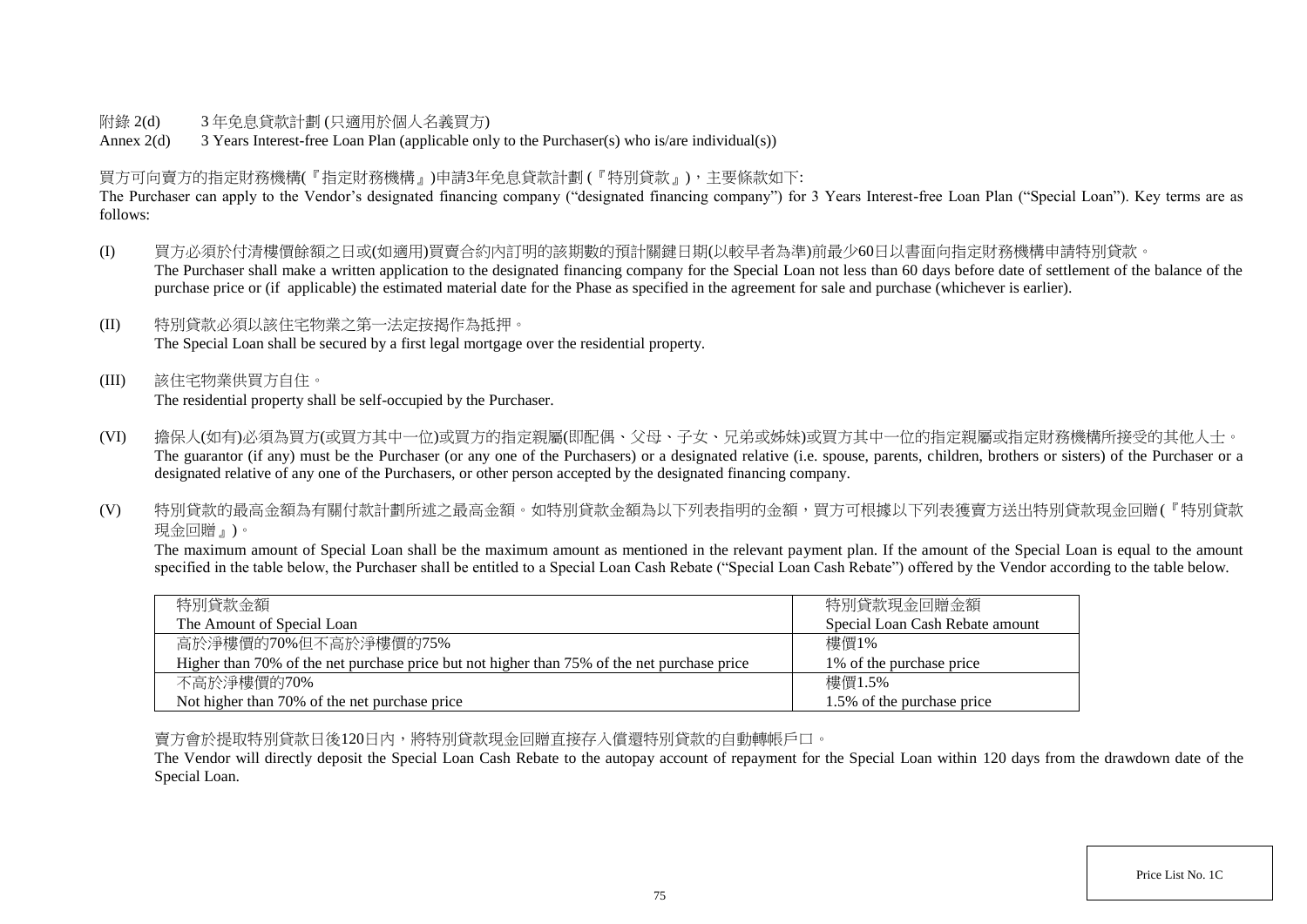(VI) 買方及其擔保人(如有)須提供足夠文件(包括但不限於工作證明、金融資產證明及資金來源證明)證明買方及(如有)其擔保人的金融資產價值 (見以下備註)不少於樓 價的30%,及其他指定財務機構所需文件,包括但不限於在指定財務機構要求下提供信貸報告及/或銀行紀錄。指定財務機構會對買方及其擔保人(如有)進行信貸 審查及評估,及會因應買方及其擔保人(如有)的信貸審查及評估結果,對貸款金額作出調整。

The Purchaser and his/her guarantor (if any) shall provide sufficient documents (including without limitation, proof of employment, proof of financial assets and proof of source of funds) to prove that the financial assets value (see note below) of the Purchaser and (if any) his/her guarantor(s) shall be at least 30% of the purchase price, and other necessary documents upon request from the designated financing company, including without limitation, credit report and/or banking record. The designated financing company will conduct credit check and assessment on the Purchaser and his/her guarantor (if any), and adjust the loan amount in accordance with the result of credit check and assessment of the Purchaser and his/her guarantor (if any).

- 備註: 『金融資產價值』指在申請特別貸款前 2 個月及簽署臨時買賣合約日前 2 個月的平均金融資產價值,及只計算以下類別金融資產(按個別金融資產情況, 指定財務機構可能會調整其計算價值),不包括已抵押或用作支持任何信貸安排的金融資產:
- Note: "The financial assets value" refers to the average financial assets value of the previous 2 months before the application of the Special Loan and the previous 2 months before the date of signing of the preliminary agreement for sale and purchase, and only counts in the following types of financial assets (subject to the status of each financial assets, the designated financing company may adjust the calculated value), excluding the financial assets which have been pledged or applied to support any credit facility:
	- 存放於香港特牌銀行的港幣及外幣存款、債券及單位信託基金;及 Hong Kong dollar and foreign currency deposit, bond and unit trust placed in Hong Kong licensed banks; and
	- 於香港交易所買賣之證券。 Securities which are traded on Hong Kong Exchange.

儘管符合上述要求,指定財務機構保留權利(i)不接受全部或部份有關金融資產;及(ii)要求買方及(如有)其擔保人提供更多的金融資產證明及資金來源證明。 Notwithstanding satisfaction of the above requirements, the designated financing company reserves the right (i) not to accept all or a part of the relevant financial assets; and (ii) request the Purchaser and (if any) his/her guarantor(s) to provide more proof of financial assets and proof of source of funds.

(VII) 買方須提供於到期還款資金安排,並提供相關文件證明。

The Purchaser is required to provide the funding arrangement for repayment on maturity and provide the relevant documents.

(VIII) 特別貸款申請須由指定財務機構獨立審批。

The Special Loan shall be approved by the designated financing company independently.

- (IX) 特別貸款必須一次過全部提取,並只可用於繳付樓價餘額。 The Special Loan shall be fully drawn in one lump sum and shall only be applied for payment of the balance of purchase price.
- (X) 特別貸款的年期最長為3年。

The maximum tenor of the Special Loan shall be 3 years.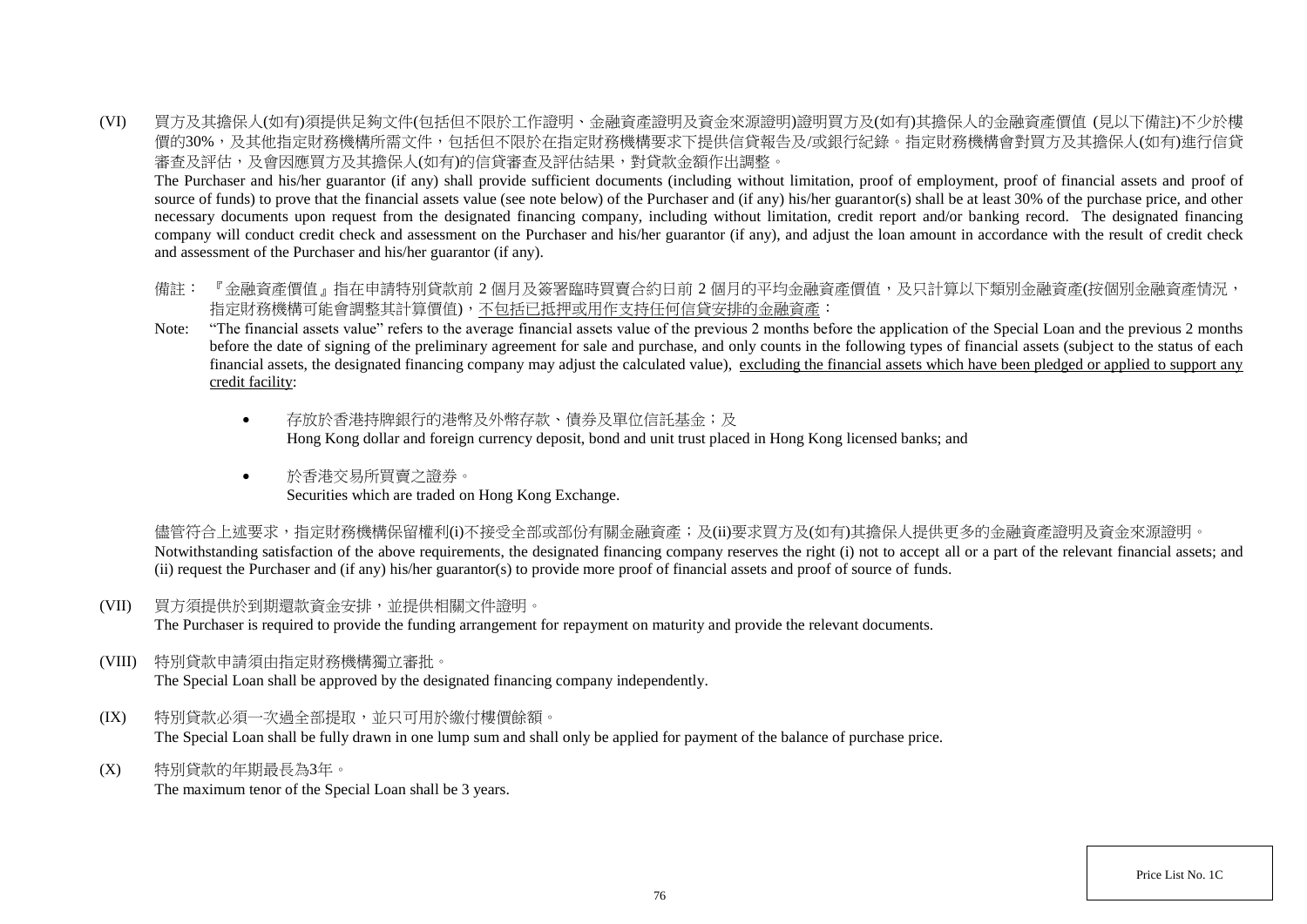(XI) 利率以香港上海匯豐銀行有限公司不時報價之港元最優惠利率計算,利率浮動,最終利率以指定財務機構審批結果而定。在買方遵守第**(III)**段所述的要求的前提 下,如買方按第(XII)段所述的方式準時償還特別貸款或提前全數償還特別貸款餘款而且已準時償還之前的每期供款,將獲豁免貸款利息。

Interest rate shall be Hong Kong Dollar Best Lending Rate quoted from time to time by The Hongkong and Shanghai Banking Corporation Limited, subject to fluctuation. The final interest rate will be subject to approval by the designated financing company. **Subject to the Purchaser complying with the requirement as mentioned in paragraph (III), if the Purchaser duly repays the Special Loan according to the manner as mentioned in paragraph (XII) or early fully repays the balance of the Special Loan and having paid each prior instalment on time, then interest on the Special Loan will be waived.**

- (XII) 買方須以以下方式償還特別貸款: The Purchaser shall repay the Special Loan in the following manner:
	- (i) 每月償還相當於樓價0.5%的本金金額;及 monthly repay the principal of an amount equivalent to 0.5% of the purchase price; and
	- (ii) 於到期日,全數償還特別貸款餘款及(如有)利息。 fully repay the balance of the Special Loan and (if any) interest on the maturity date.
- (XIII) 買方可向指定財務機構申請附錄 2(e)所述的延續貸款,於特別貸款到期日用以償還特別貸款。延續貸款的最高金額為特別貸款的到期日須償還的餘款減去樓價的 10%。指定財務機構會因應買方及其擔保人(如有)的信貸評估結果,對貸款金額作出調整。詳情請參閱附錄 2(e)。 The Purchaser may apply to the designated financing company for the Extended Loan as set out in Annex 2(e) for repayment of the Special Loan upon the maturity date of the Special Loan. The maximum amount of the Extended Loan shall be the balance of the Special Loan repayable on the maturity date of the Special Loan less 10% of the purchase price. The designated financing company will adjust the loan amount in accordance with the credit assessment of the Purchaser and his/her guarantor (if any). Please see Annex 2(e) for details.
- (XIV) 如買方提前全數償還特別貸款餘款,而且準時償還每期供款,買方可獲賣方送出以下列表指明的提前償還現金回贈(『提前償還現金回贈』)。 If the Purchaser early and fully repays the balance of the Special Loan and repays each instalment on time, the Purchaser shall be entitled to the Early Repayment Cash Rebate ("Early Repayment Cash Rebate") offered by the Vendor according to the table below.

| 全數償還特別貸款餘款日期                               | 提前償還現金回贈金額                         |
|--------------------------------------------|------------------------------------|
| Date of Full Repayment of the Special Loan | Early Repayment Cash Rebate amount |
| 首 12個月內                                    | 樓價 3%                              |
| Within the first 12 months                 | 3\% of the purchase price          |
| 第13至24個月內                                  | 樓價 1.5%                            |
| Within the 13th to 24th month              | 1.5% of the purchase price         |

## 賣方會將提前償還現金回贈直接用於償還特別貸款餘款。

The Early Repayment Cash Rebate will be applied by the Vendor for settlement of the balance of the Special Loan directly.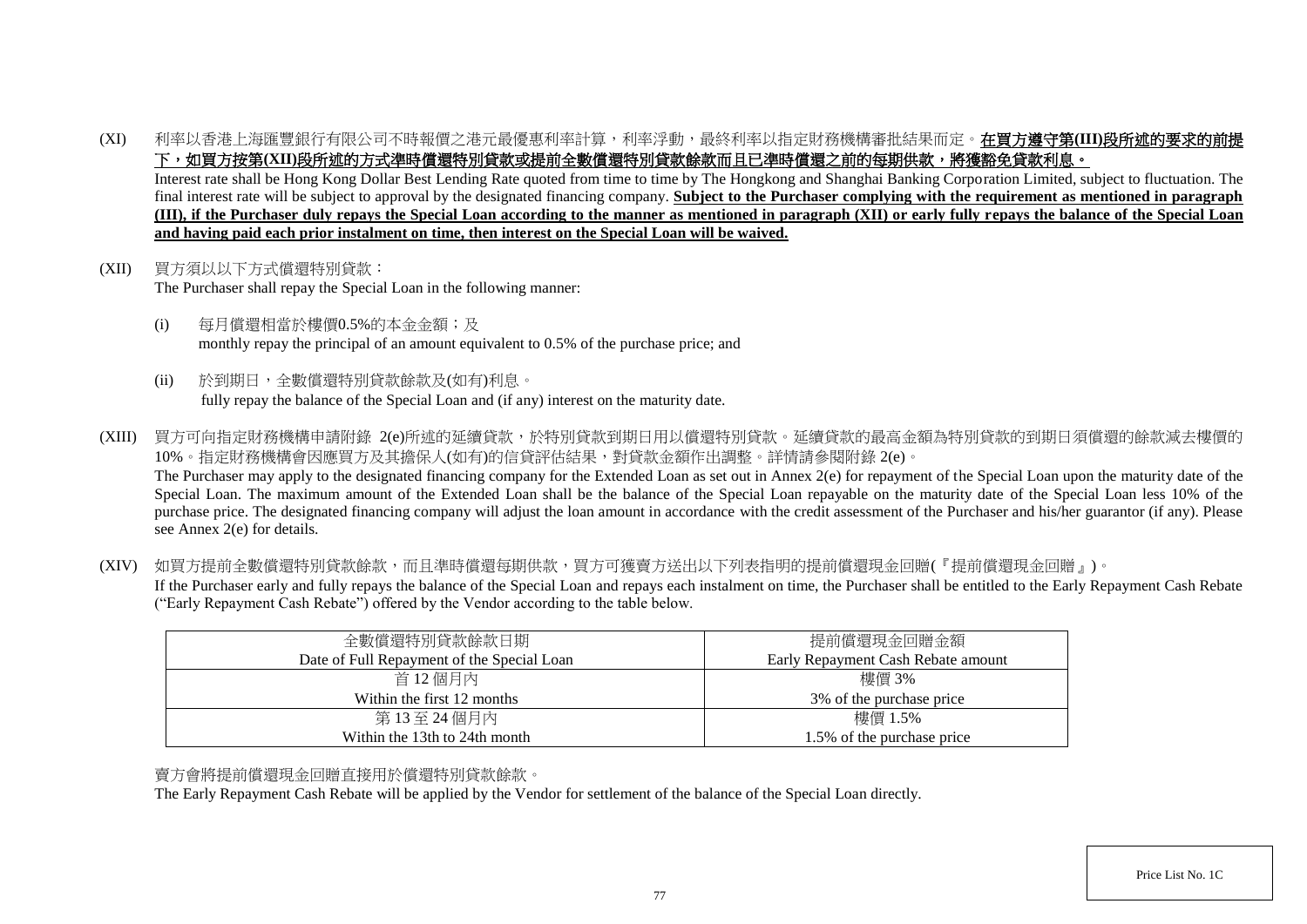(XV) 所有特別貸款的法律文件須由賣方代表律師辦理,並由買方負責有關律師費用及雜費。買方可選擇另行自聘律師作為買方代表律師,在此情況下,買方亦須負責 其代表律師有關特別貸款的律師費用及雜費。

All legal documents of the Special Loan shall be handled by the Vendor's solicitors and all the costs and disbursements relating thereto shall be borne by the Purchaser. The Purchaser can choose to instruct his/her own solicitors to act for him/her, and in such event, the Purchaser shall also bear his/her own solicitors' costs and disbursements relating to the Special Loan.

- (XVI) 買方須就申請特別貸款支付港幣\$10,000不可退還的申請手續費。 The Purchaser shall pay HK\$10,000 being the non-refundable application fee for the Special Loan.
- (XVII) 買方敬請向指定財務機構查詢有關貸款用途及詳情。貸款批出與否、批出貸款金額及其條款,指定財務機構有最終決定權。不論審批結果如何,買方仍須按買賣 合約完成住宅物業的交易及繳付住宅物業的樓價全數。

The Purchaser is advised to enquire with the designated financing company about the purpose and details of the loan. The approval, disapproval or the approved loan amount of the loan and the terms thereof are subject to the final decision of the designated financing company. Irrespective of the assessment result, the Purchaser shall complete the purchase of the residential property and shall pay the full purchase price of the residential property in accordance with the agreement for sale and purchase.

(XVIII) 此貸款受其他條款及細則約束。

This loan is subject to other terms and conditions.

(XIX) 賣方無給予或視之為已給予任何就特別貸款之安排及批核的陳述或保證。

No representation or warranty is given or shall be deemed to have been given by the Vendor as to the arrangement and the approval of the Special Loan.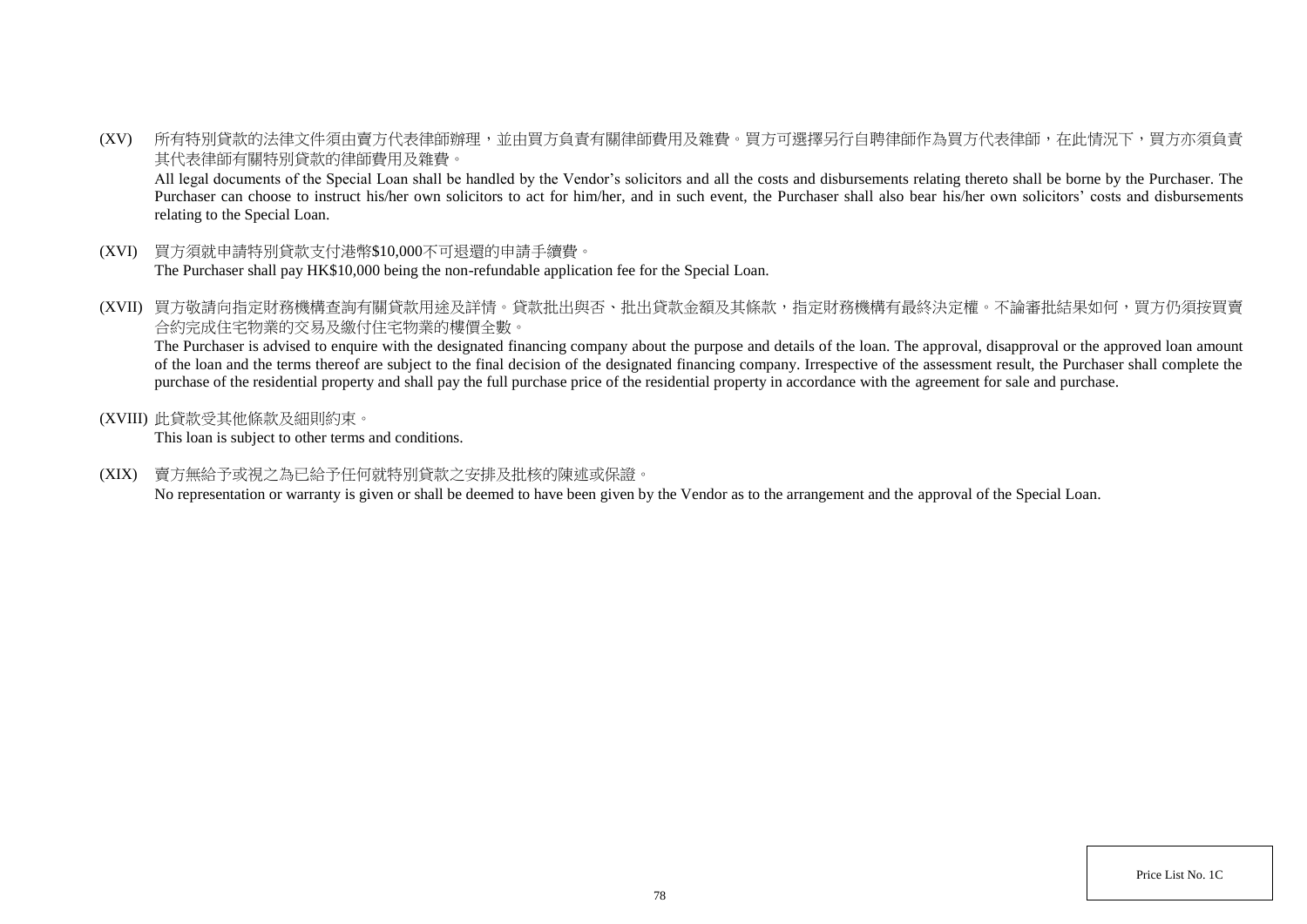- 附錄 2(e) 延續貸款 (只適用於個人名義買方)
- Annex 2(e) Extended Loan (applicable only to the Purchaser(s) who is/are individual(s))
- (I) 買方必須於有關貸款(指附錄 2(c)所述之 Regency 120 Plus 或附錄 2(d)所述之 3 年免息貸款計劃)的到期日前最少 60 日以書面方式向指定財務機構申請延續貸款 (『延續貸款』)。

The Purchaser shall make a written application to the designated financing company for the Extended Loan "Extended Loan") not less than 60 days before the maturity date of the relevant loan (refer to Regency 120 Plus as set out in Annex 2(c) or the 3 Years Interest-free Loan Plan as set out in Annex 2(d)).

- (II) 延續貸款的最高金額請參閱有關貸款的附錄。 The maximum amount of the Extended Loan shall be as mentioned in the Annex of the relevant loan.
- (III) 延續貸款必須以有關貸款申請時所要求的第一法定按揭作為抵押。 The Extended Loan shall be secured by the first legal mortgage(s) as per the requirement at the time of application for the relevant loan.
- (IV) 該住宅物業只可供買方自住。 The residential property shall only be self-occupied by the Purchaser.
- (V) 買方及其擔保人(如有)須提供足夠文件證明其還款能力,包括但不限於在指定財務機構要求下提供信貸報告、稅單、其他收入證明及/或銀行紀錄。指定財務機構 會對買方及其擔保人(如有)進行信貸審查及評估。

The Purchaser and his/her guarantor (if any) shall provide sufficient documents to prove his/her repayment ability, including without limitation the provision of credit report, Tax Demand Note, other income proof and/or banking record upon request from the designated financing company. The designated financing company will conduct credit check and assessment on the Purchaser and his/her guarantor (if any).

(VI) 延續貸款申請須由指定財務機構獨立審批。

The Extended Loan shall be approved by the designated financing company independently.

- (VII) 延續貸款必須一次過全部提取,並只可用於償還有關貸款餘款。 The Extended Loan shall be fully drawn in one lump sum and shall only be applied for repayment of the balance of the relevant loan.
- (VIII) 延續貸款年期最長為 20 年。

The maximum tenor of the Extended Loan shall be 20 years.

(IX) 利率為香港上海匯豐銀行有限公司不時報價之港元最優惠利率,利率浮動。最終利率以指定財務機構審批結果而定。

Interest rate shall be Hong Kong Dollar Best Lending Rate quoted from time to time by The Hongkong and Shanghai Banking Corporation Limited, subject to fluctuation. The final interest rate will be subject to approval by the designated financing company.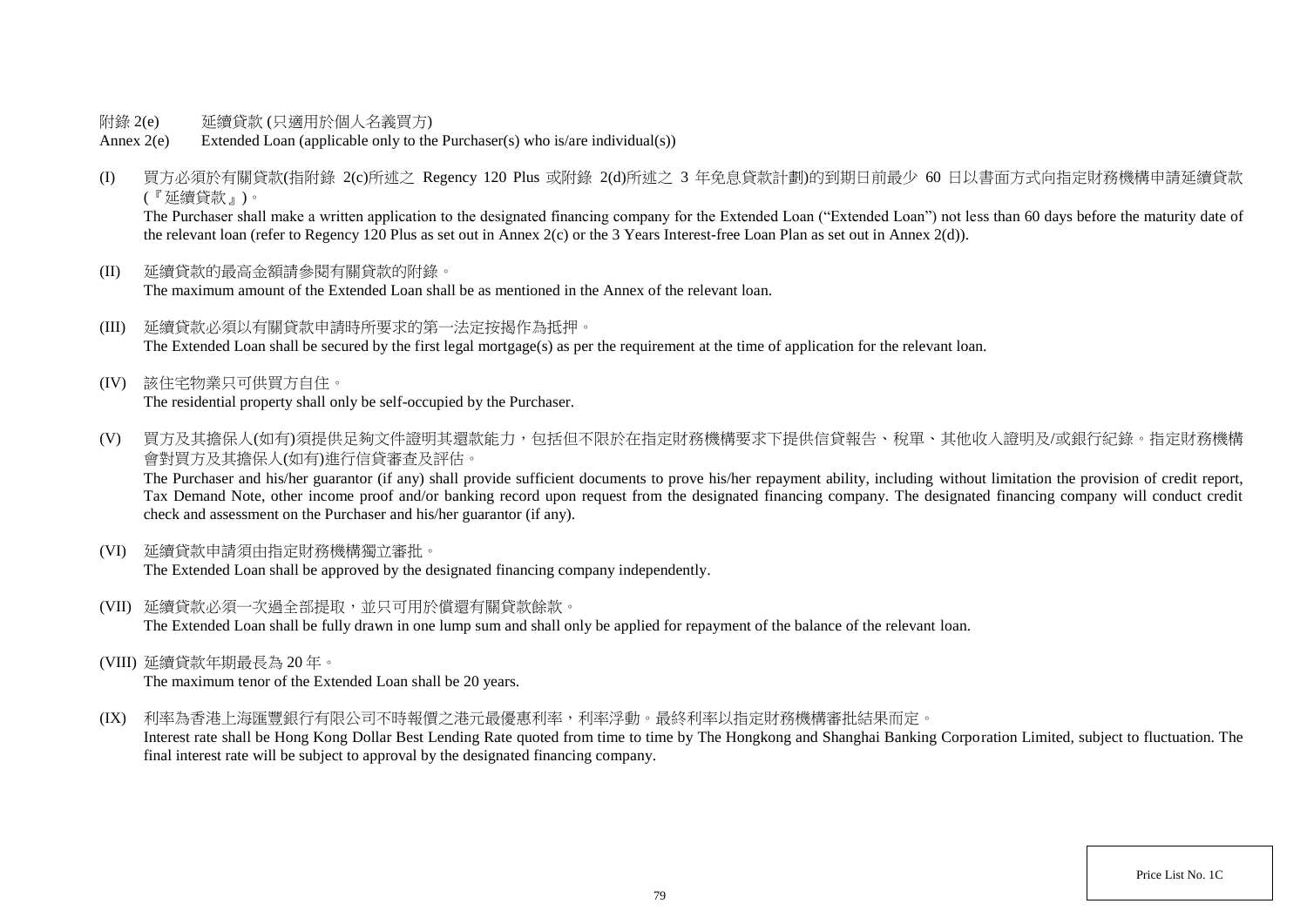(X) 買方須以按月分期償還延續貸款。

The Purchaser shall repay the Extended Loan by monthly instalments.

(XI) 所有延續貸款的法律文件須由賣方代表律師辦理,並由買方負責有關律師費用及雜費。買方可選擇另行自聘律師作為買方代表律師,在此情況下,買方亦須負責 其代表律師有關延續貸款的律師費用及雜費。

All legal documents of the Extended Loan shall be handled by the Vendor's solicitors and all the costs and disbursements relating thereto shall be borne by the Purchaser. The Purchaser can choose to instruct his/her own solicitors to act for him/her, and in such event, the Purchaser shall also bear his/her own solicitors' costs and disbursements relating to the Extended Loan.

- (XII) 買方須就申請延續貸款支付港幣\$5,000不可退還的申請手續費。 The Purchaser shall pay HK\$5,000 being the non-refundable application fee for the Extended Loan.
- (XIII) 買方敬請向指定財務機構查詢有關延續貸款用途及詳情。延續貸款批出與否、批出貸款金額及其條款,指定財務機構有最終決定權。 The Purchaser is advised to enquire with the designated financing company about the purpose and the details of the Extended Loan. The approval, disapproval or the approved loan amount of the Extended Loan and the terms thereof are subject to the final decision of the designated financing company.
- (XIV) 延續貸款受其他條款及細則約束。

The Extended Loan is subject to other terms and conditions.

(XV) 賣方無給予或視之為已給予任何就延續貸款之安排及批核的陳述或保證。

No representation or warranty is given or shall be deemed to have been given by the Vendor as to the arrangement and the approval of the Extended Loan.